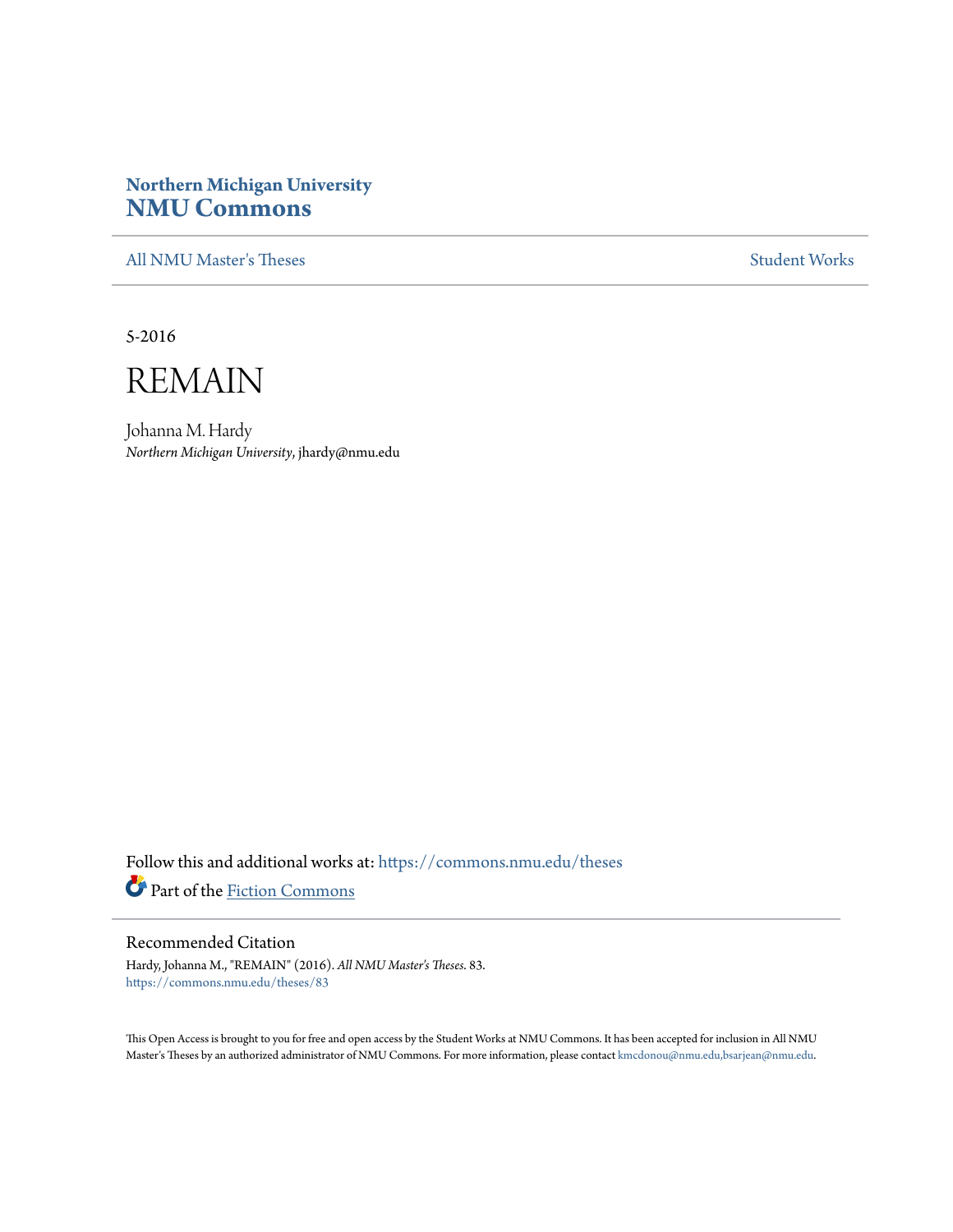#### REMAIN

By

Johanna M. Hardy

#### THESIS

Submitted to Northern Michigan University In partial fulfillment of the requirements For the degree of

## MASTER OF ENGLISH

Office of Graduate Education and Research

May 2016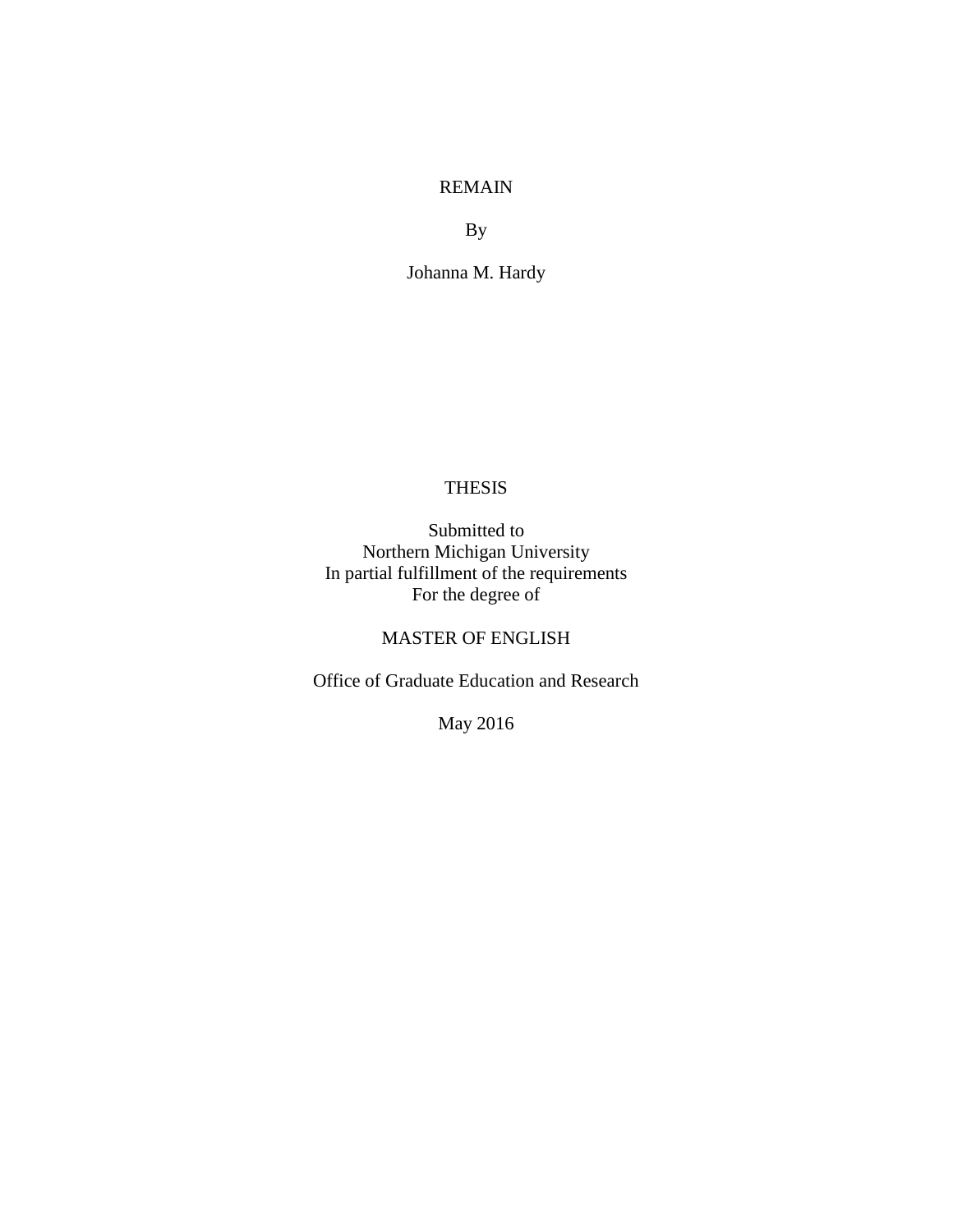## SIGNATURE APPROVAL FORM

## REMAIN

This thesis by Johanna M. Hardy is recommended for approval by the student's Thesis Committee and Department Head in the Department of **English** and by the Assistant Provost of Graduate Education and Research.

| Committee Chair: Jon Billman     | Date |
|----------------------------------|------|
| First Reader: Monica McFawn      | Date |
| Second Reader (if required):     | Date |
| Department Head: Dr. Lynn Domina | Date |

\_\_\_\_\_\_\_\_\_\_\_\_\_\_\_\_\_\_\_\_\_\_\_\_\_\_\_\_\_\_\_\_\_\_\_\_\_\_\_\_\_\_\_\_\_\_\_\_\_\_\_\_\_\_\_\_\_\_\_\_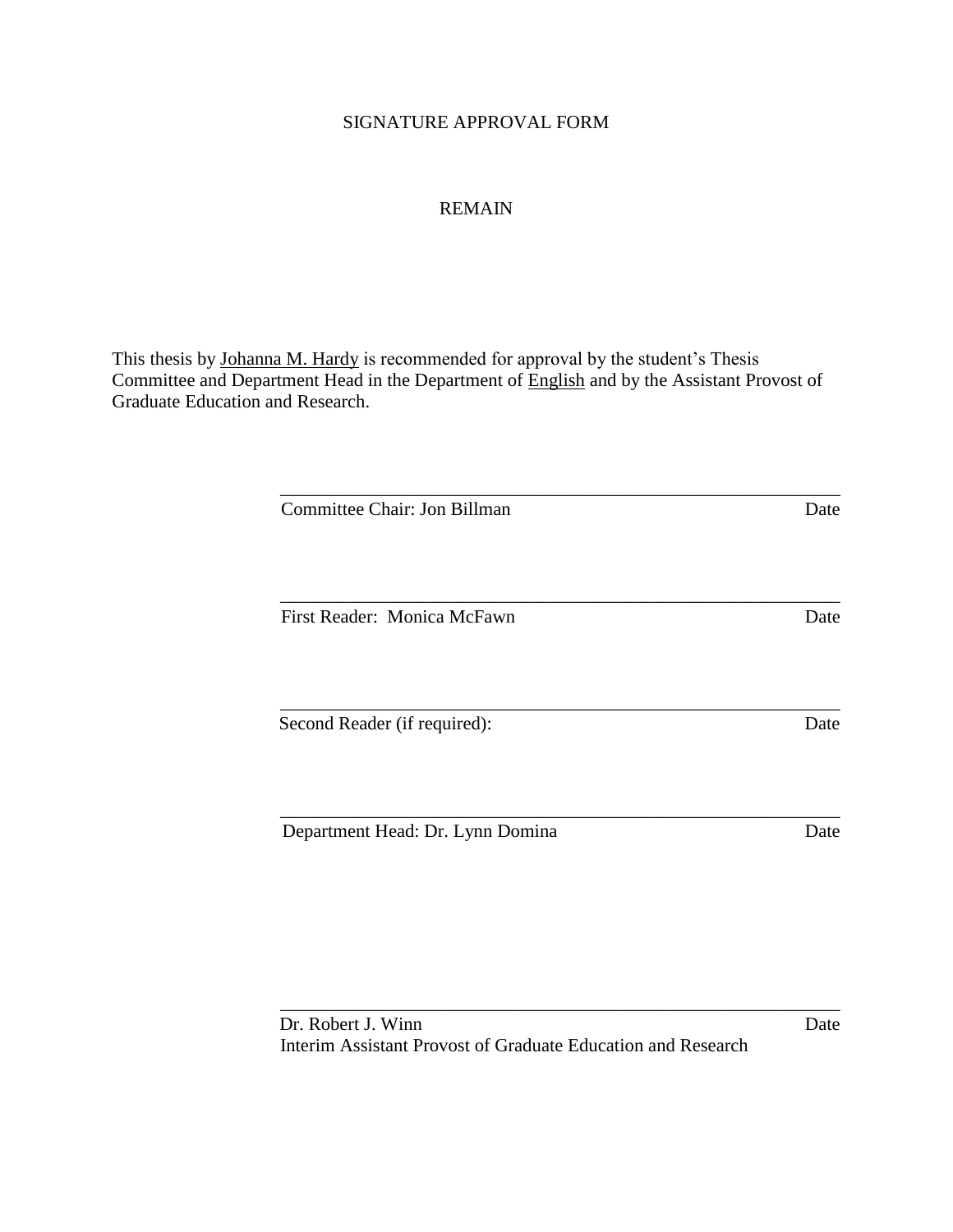#### ABSTRACT

#### REMAIN

By

#### Johanna M. Hardy

After completing her own grief counseling group, Gennie Maxwell becomes the leader of a grief group for young adults. Six people are left to her charge in the face of the loss of a loved one. Gennie, still grappling with her own grief, leads the way through each week's group session, and the people within the group begin to find support and growth in their time within the group. As each member finds a place amongst the others, they unfold a stories of their individual struggles with being left behind when someone they love dies. As the weeks progress, grief begins to warp the group as emotions become more prevalent and more grief is brought forward. Frustration comes from some while guilt piles on others as they are all challenged to leave behind their individualized grief and come together as a group of people who have known loss.

Between the narrations of each week, the characters recount pieces of their life, telling the story of who they've become and how they've dealt with their loss before the grief group was found. Chapters alternate between a member of the group's story and Gennie's narration of the group counseling sessions. These spotlight moments shine on the moments in which each person has found themselves the only thing that remains and gives voice to the thoughts they've had to work through in the midst of their loss.

i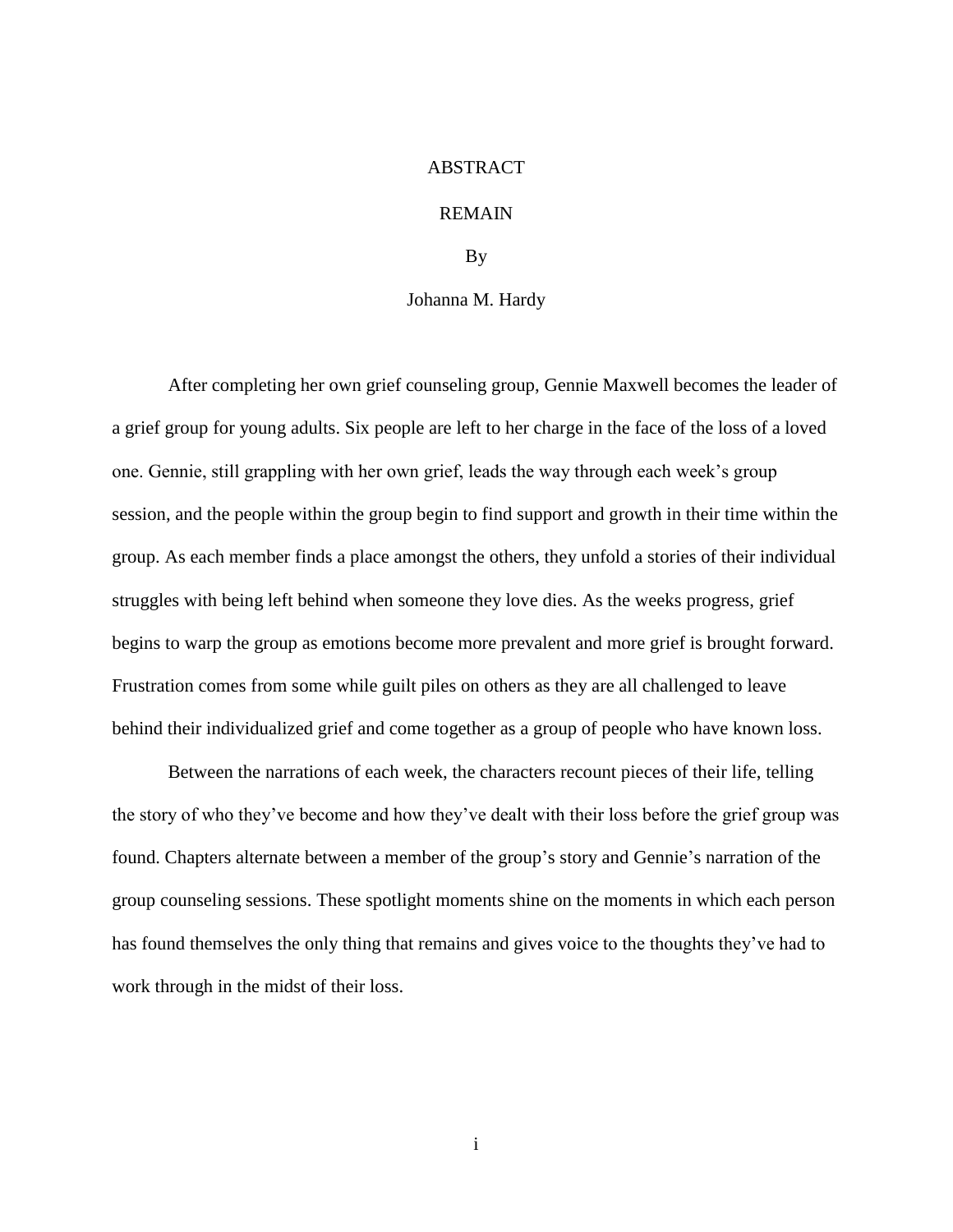Copyright by

# Johanna M. Hardy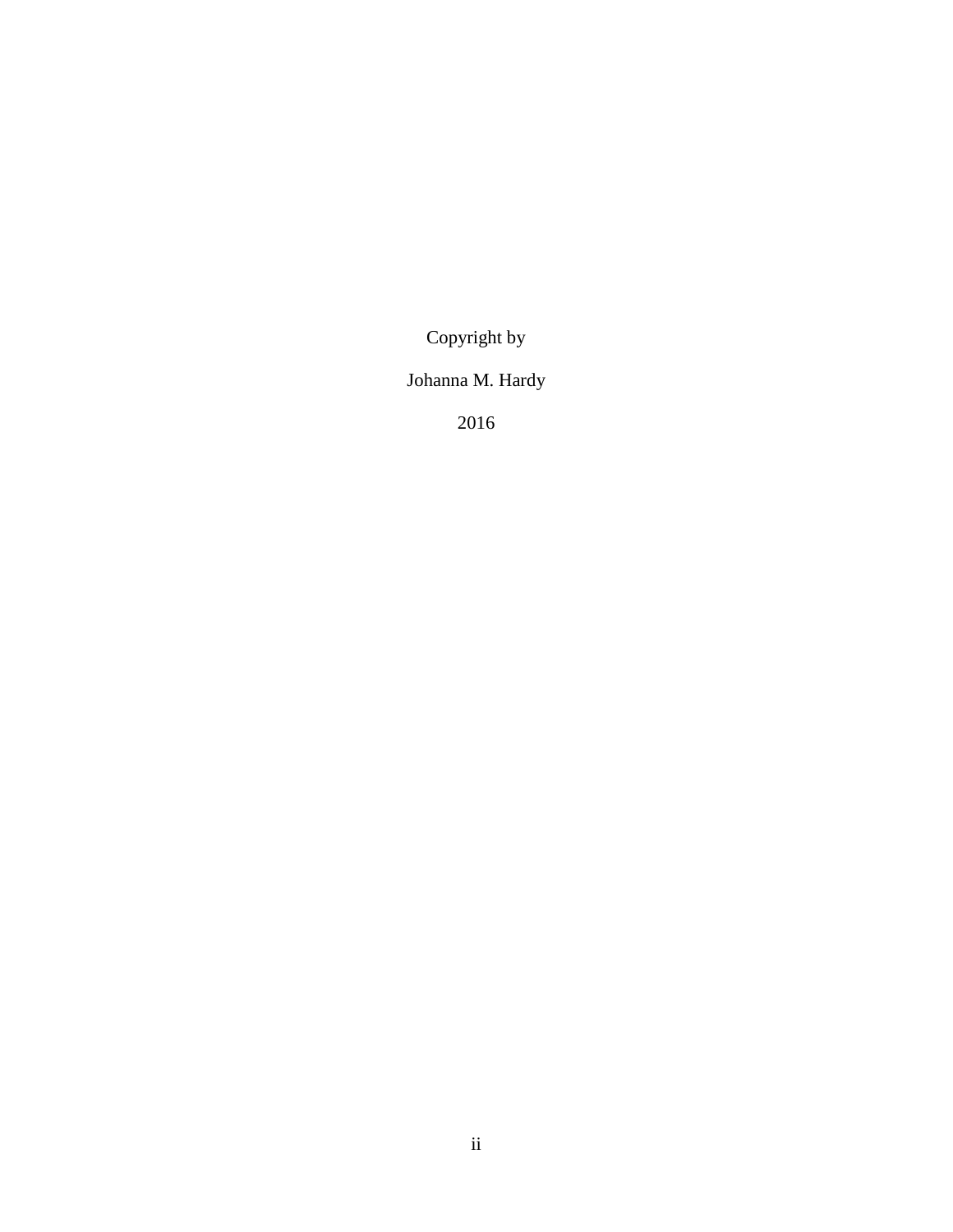#### ACKNOWLEDGEMENTS

I would like to thank my thesis director, Jon Billman, and my thesis reader, Monica McFawn. Both have been wonderful in providing instruction on how to move forward and how to make everything feel cohesive within workshops as well as in thesis direction. Both have been eternally patient in scheduling time to discuss around my crazy work schedule as well as my procrastination tendencies.

I would also like to that my friends for reading millions of drafts that are sent all hours of the night and over and over again until the words are how I'd like them to be. Their outside viewpoints have opened up doors in the formations of these stories and have allowed them to grow to a full story and have helped me to grow as a writer.

I'd like to thank the same friends along with my family for encouraging my writing and celebrating the work I do.

This thesis follows the format prescribed by the MLA Style Manual and the Department of English.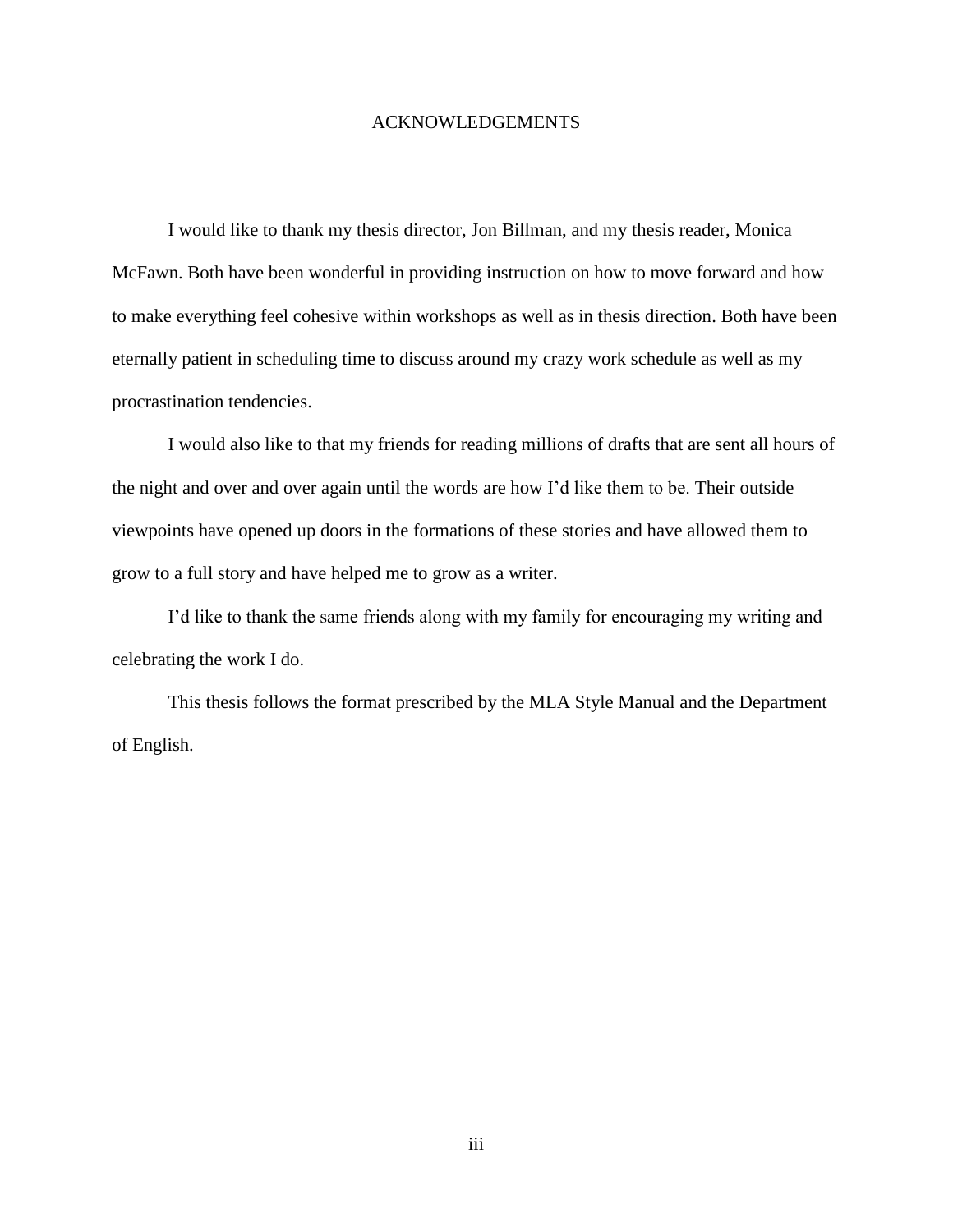# **TABLE OF CONTENTS**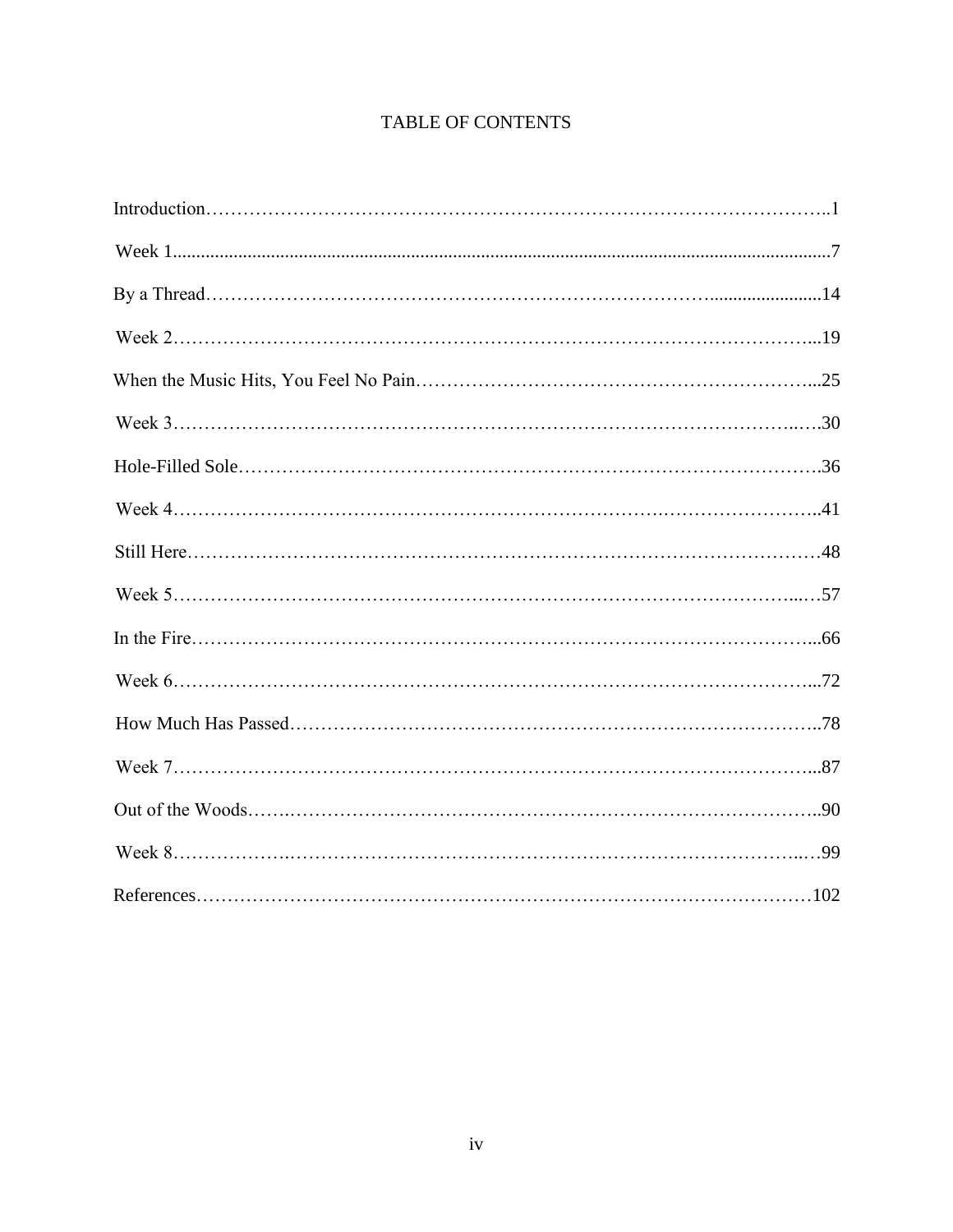#### INTRODUCTION

The beginning of this story goes back five years before my writing process began. In season 8 of the TV show *So You Think You Can Dance,* a number was performed by seven men in which each person represented a stage of grief with the group as a whole making up one whole person (*Prague)*. The dance started with each man in a spotlight, moving independently for a few measures before pausing and fading into the background as the spotlight changed to another. As the music crescendoed, the dancers began moving with each other, interacting outside of the spotlights before the lights came up and they moved together, their actions synchronized while each man carried himself differently within the identity of his grief. The clenched fists and scowl of the man representing anger moved in short staccato next to the man portraying disbelief whose actions were nearly in slow motion. The movements showed hesitation in the steps of the man who showed shock and the lifted chin of the man showing acceptance never lowered as they moved with each other. Toward the end of the dance, all seven men gathered together and moved as if they were exploding outside of the one man they represented, reaching out of their center as they grasped at what it meant to be grieving, each expression unique and pained in a different way (*Prague)*.

This dance number was the main inspiration for *Remain.* My writing has often centered around the idea of loss, prodding at the ideas of a loss of innocence to a loss of hope. I have found solace in the universal idea of grief, how there is not a person who escapes life without some sort of grieving, whether it is for a piece of themselves they leave behind or a person they

<sup>1</sup>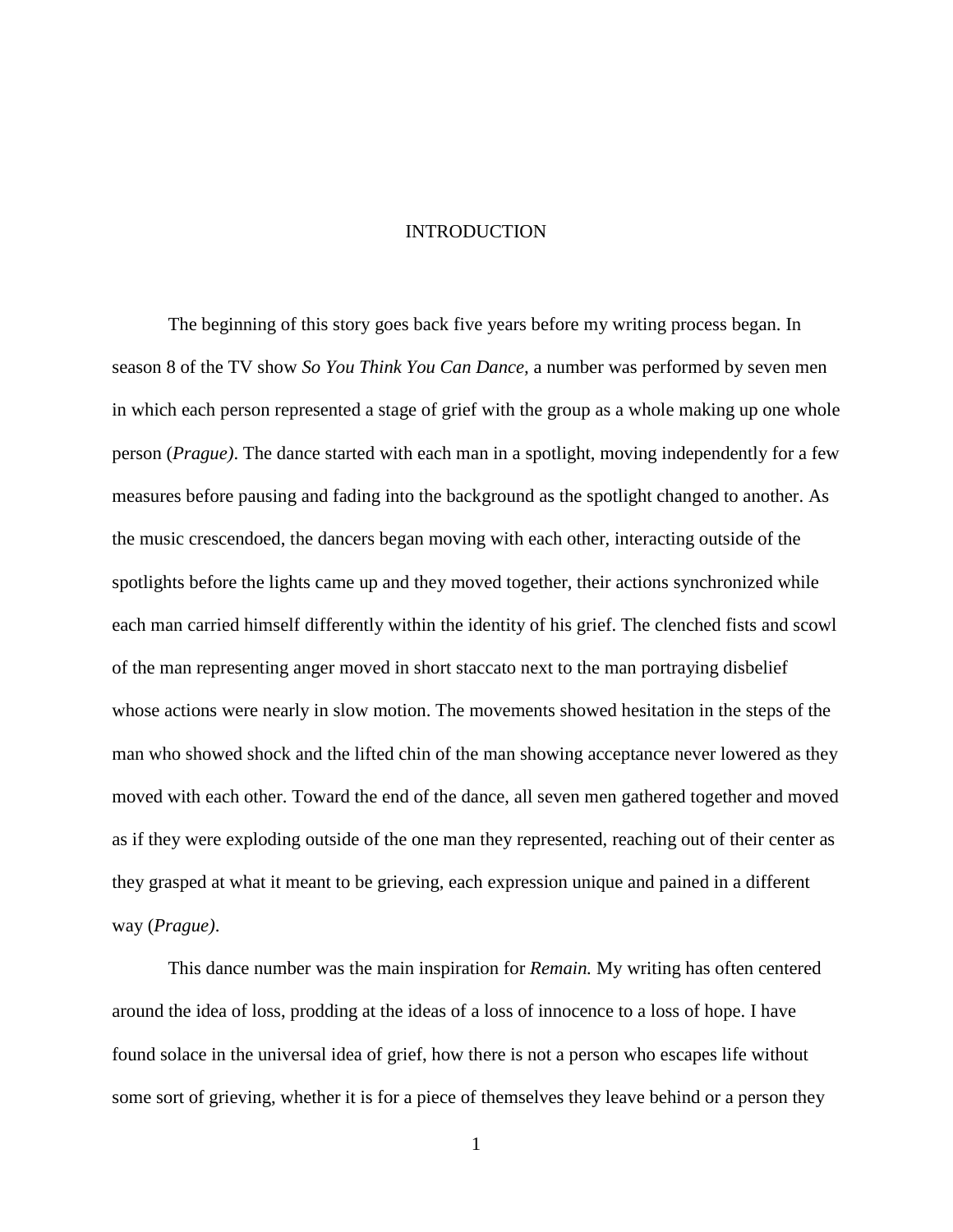lose in some way. As I continued to write these short stories, I gravitated toward the experience of losing a person and how isolating this can be. In the words of Ronnie Lee Graham in *And Then, The Train Wrecked*, "This is the story about life and grief, and neither is that simple," (Graham 99). I have spent the time put into these pages creating scenarios when people are faced with a loss that no one ever wants to go through. I have faced the grief with them, looking to friends as well as within myself for the reactions of these people and have felt the pains of their mourning. I have asked questions of friends about what they might feel or what they have felt in loss and I have searched for the connections that bring us all out of hiding and into the light of hope.

Though grief over the loss of a close person is not a unique experience to go through, it is experienced in ways that are unique to the person and their loss. And while there is no life that finishes without loss, this is a thing that is often kept private or under the table, something that people become awkward in talking about and something that no one wants to face. It has become more apparent to me in creating this piece that loss is something nearly forbidden to talk about when, after the initial loss has been suffered, the world attempts to keep on moving when, more often than not, there is still a person or people who are stuck in the moment of time when they lost someone they loved. That person, then, has to make sense of their world without a person in it while the rest of the world keeps moving forward with little or no change. *Remain* attempts to look at these people in their moments of grief, together and separate from others who are grieving, and show the denial and acceptance of what has been lost.

In *A Grief Observed,* C.S. Lewis writes, "No one ever told me that grief felt so like fear," (Lewis 3). In the moments these characters are most afraid to grieve – the moments which require some amount of moving on, some degree of acceptance that this loss has occurred, or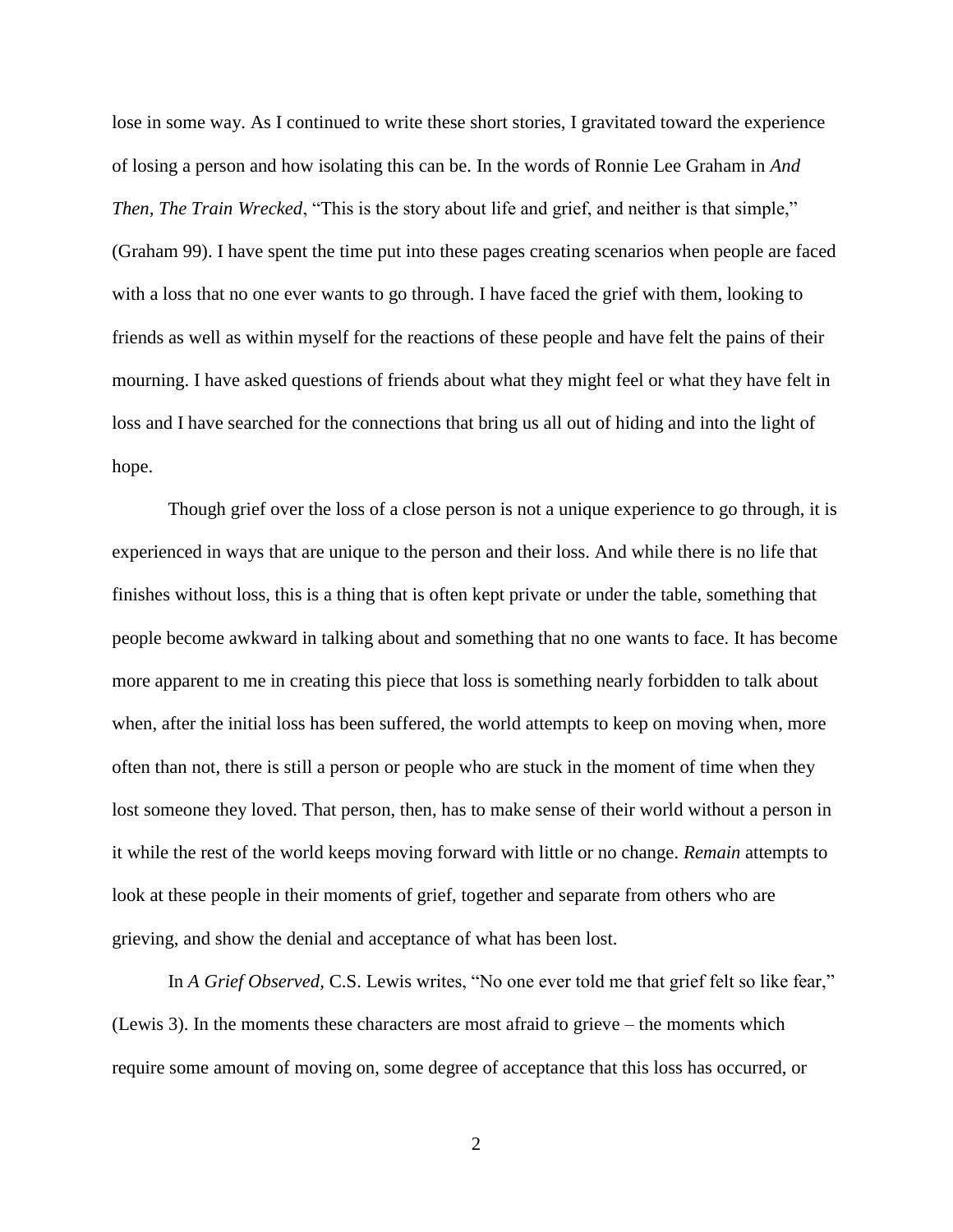some challenge to the world they have created to grieve in – the characters of *Remain* are given spotlights like those in the dance, moments to show the world what they have learned, how they are coping, and how they are changing.

Madeleine L'Engle, in the forward to *A Grief Observed,* comments that "the death of a beloved is an amputation," (Lewis vi). Lewis, too, comments on the loss of a person being similar to the loss of a limb. He spends time in an extended metaphor looking at the healing of someone who has lost a leg, how time has allowed the person to "get over" the original pain and heal yet how the pain may return throughout the rest of his life in varying degrees of pain, and, more so than anything, the man will always be one-legged (Lewis 52). This idea of amputation laid another level to the foundation of my characters, how they begin to figure out how to operate in their own bodies without that person who was held so dear to them. Like a physical amputation, these people are working through the phantom longing for what's no longer present in their lives.

The stories progress independently while being tied together through the voice of a grief support group leader. The characters all find themselves in attendance of the group as they try to figure out who they are in the absence of a person. There is something comforting about finding others who have experienced something relatable, and in the time of grief, it is sometimes the hardest thing to do. While we as people are social creatures, it is hard to bring light to that which has left us in so much pain. Owning up to the feelings and diving into the healing is a brave and intimidating move because it takes us out of our memories and back into everyday life.

This, to me, is the greatest challenge of grief. While there is the moving on, the changing of life, and the loss of rituals and relationships that were shared, the real challenge seems to come about in owning the feelings of grief. I wanted to look at this and get to the bottom of why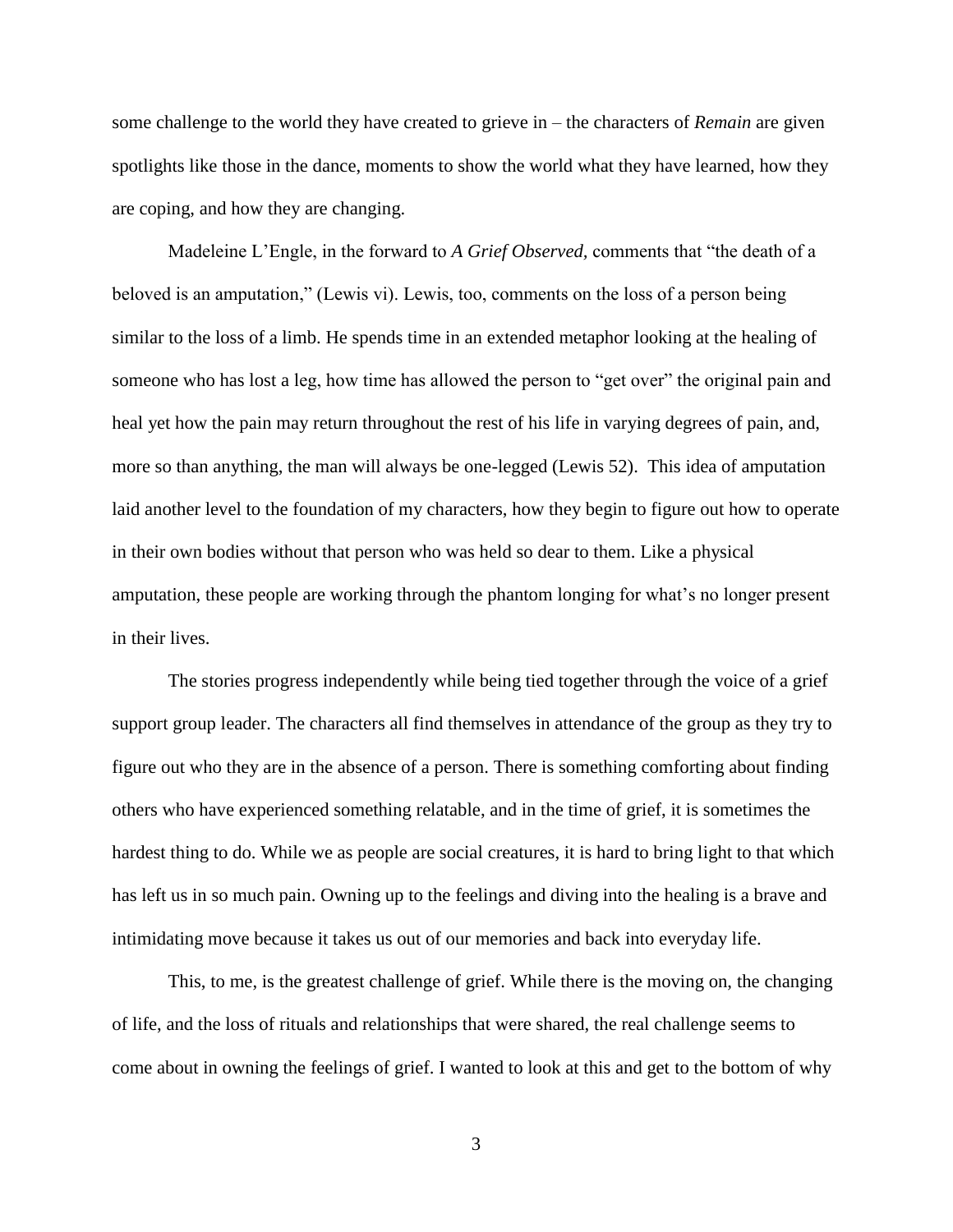something that everyone experiences in some way or another becomes such a solitary struggle. Why not come together? Like most people in real life, these fictive characters struggle with this concept. Something I've come to understand in this process of writing is that there is so much weakness to be found in loss, but what many people do not see is that there is strength in learning to grieve. Instead, we hide and shy away, push everything away and say we're okay. I wanted the characters to do the same, to see the ways in which they could lean into people or perhaps tried to lean into people and the results they were left with.

In writing *Remain,* I wanted to get inside the heads of different people who have experienced loss in different ways. I wanted to challenge the idea that grief is a solitary experience and challenge the idea of silencing those who are grieving. I wanted people to see that it's okay to look at the awkward interaction of grief with the rest of the world and it's okay to feel awkward about it. I wanted to make people look at something that's not comfortable and understand that there's nothing worse than losing someone and feeling completely alone.

There is a back and forth of present and past times for these characters, the present bringing all the characters to a single room in which they have to dissect the loss they have gone through. These sections are narrated by Gennie, a woman who, at times, seems to claim she's made it through her own grief, though fretful moments give her enough pause to see that grief is still present within her actions. The past shows a moment in which each character has felt most lost and struggles to make sense of what they've gone through. Like the spotlights in the dance, these characters tell a story of their time in grief and the things that have paralyzed them in moments they don't want to see. The spotlights then collide like the raising of the lights in the dance and Gennie tries to lead this group of young adults to a better understanding of themselves in the aftermath of loss.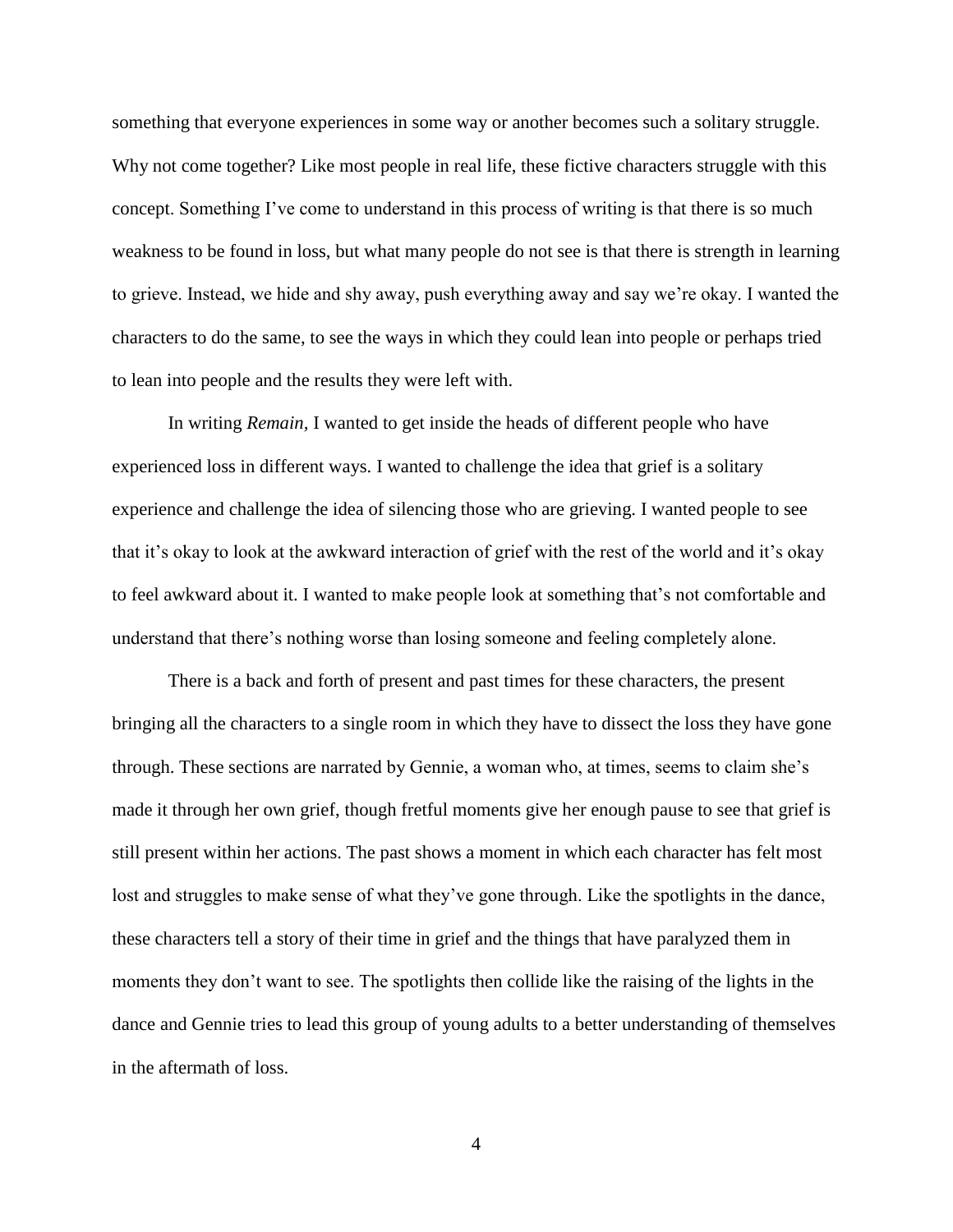In reflecting on the writing of this compilation of stories, something I have been challenged with is the feeling of having to make happy endings for these characters. I think that it's so easy for the fictional characters to find catharsis in their grief and to be done grieving, and while some of the characters do find comfort or healing, many more are left with the open wounds that will take time to gut and heal. I didn't want there to be the happy endings; I wanted to show the pain of grief, the hope of finding life beyond loss, and the hope of coming together that is interrupted by the return of pain that never quite goes away.

I think, along with this, I wanted to show the changes that people experience when they experience loss. Where many changes happen over a long period of time, there is usually a quick change to a person in the face of loss followed by many moments of change and many other moments in which change is resisted. The internal struggle to figure out who we are meets the external struggle of what the world is without our people, and somewhere in the middle, the grieving person is left to figure everything out. And if we're all left to figure things out in the face of grief, why not do it together?

Anne Lamott writes the following about grief:

You will lose someone you can't live without, and your heart will be badly broken, and the bad news is that you never completely get over the loss of your beloved. But this is also the good news. They live forever in your broken heart that doesn't seal back up. And you come through. It's like having a broken leg that never heals perfectly—that still hurts when the weather gets cold, but you learn to dance with the limp (Lamott).

This quote has gathered the words of C.S. Lewis and the steps of the dancers into one quote and portrays the meaning I have sought to create in *Remain.* While all these characters struggle to find a place within the new world without their people, there is always a piece of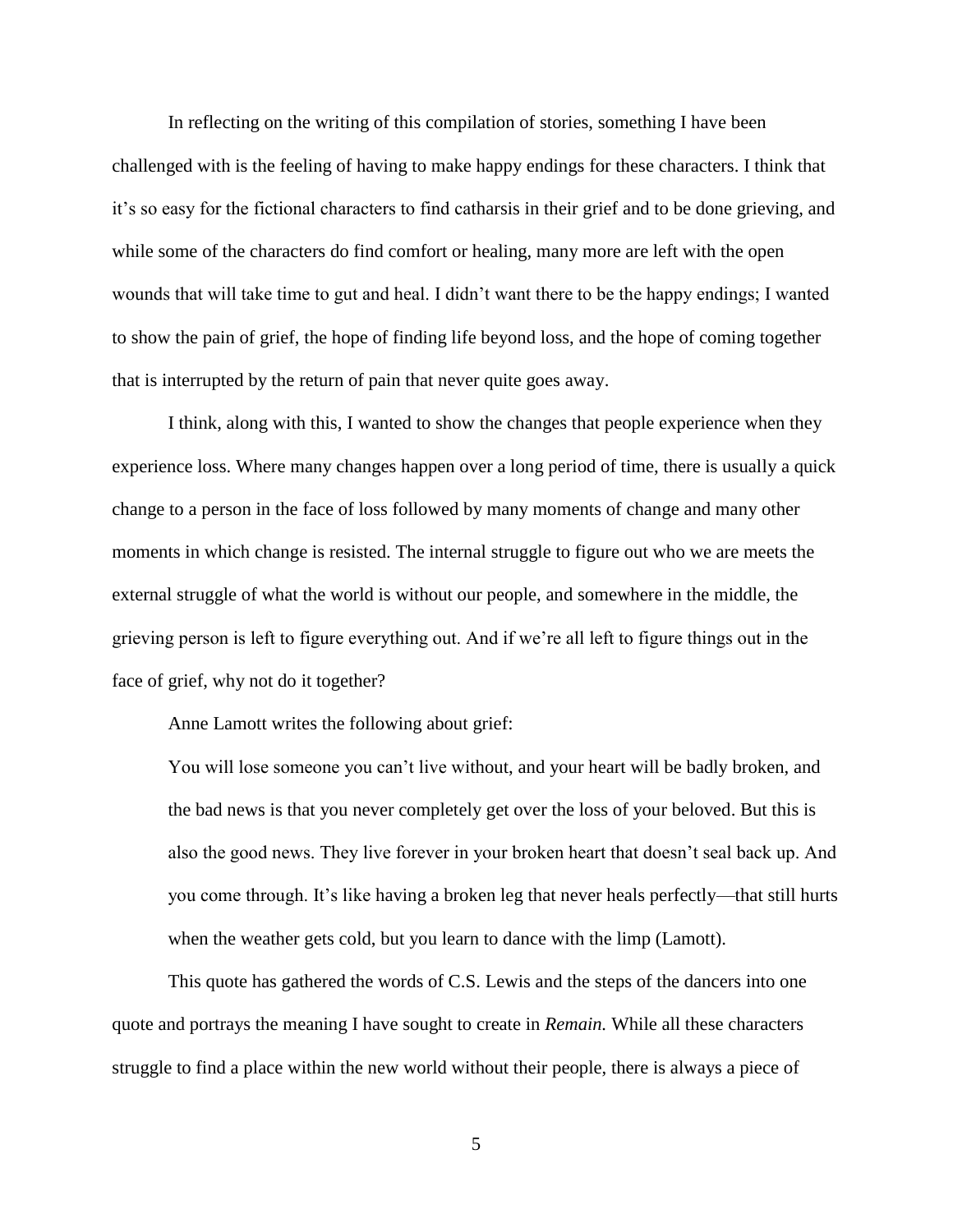them that will remain within the pain of the loss, a piece that will become less of a problem as time goes on but will always be present in some way.

Though each chapter can stand alone as a short story, they have been gathered, ordered, and placed between moments when the characters come together to show that the times in which we feel most alone are often times in which others are going through the same thing and the best weapon we have is to come together amidst the pain and learn to live with what remains.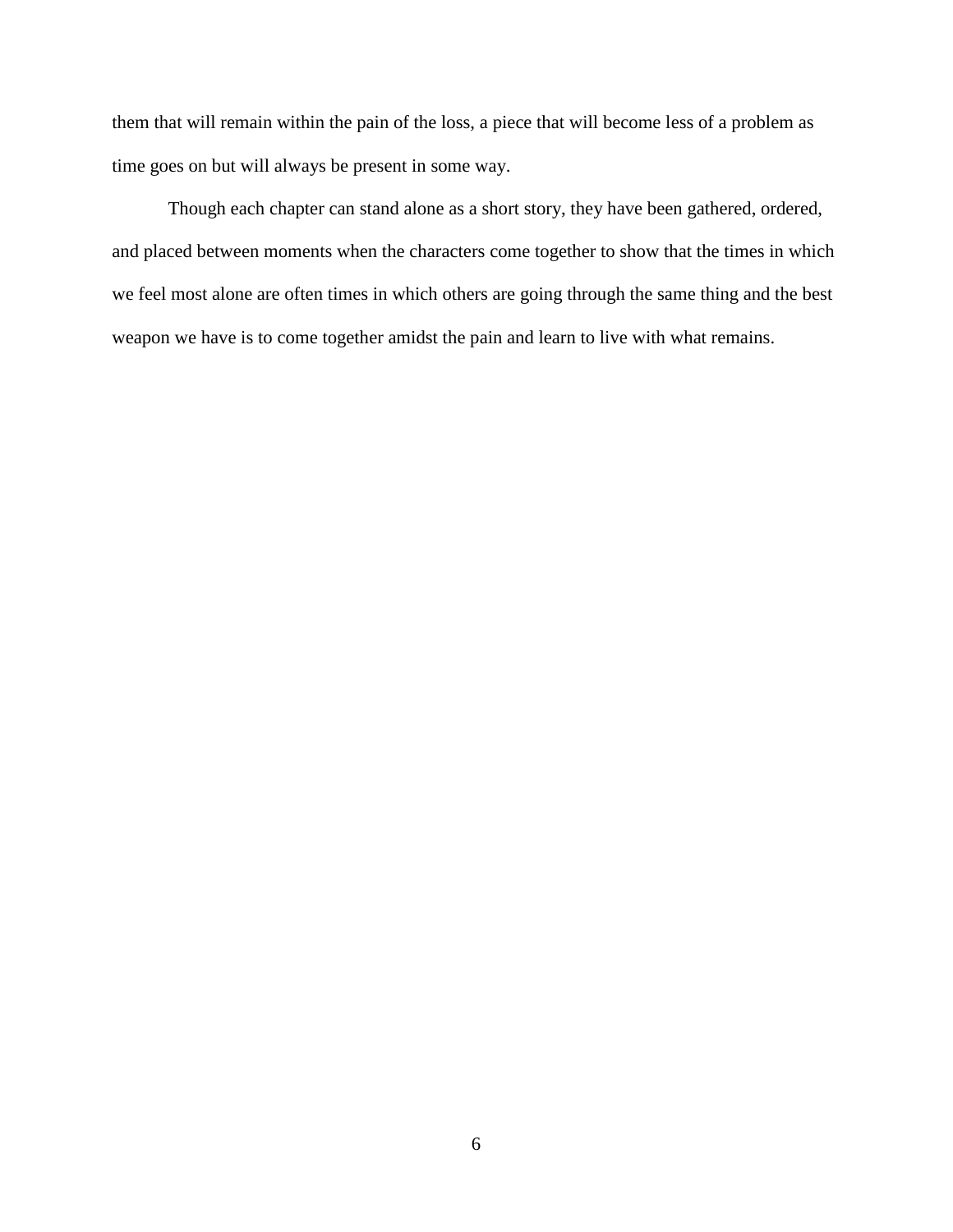#### Week 1

"Welcome." I pause when I know I'm supposed to continue. I can feel the quiver under my words. Six people are sitting in the chairs that have formed a circle, all staring, all waiting. I'm caught off guard by having to be the breaker of the silence, so I am left only staring back at them for a moment. So much for coming off as a confident leader.

I clear my throat. "Welcome to grief support group. My name is Gennie. I'm going to be leading these sessions. Could we please introduce ourselves?"

My words bounce off the white bricks that make up the walls and fall to the floor, splattering against the polished wood of the gym-style panels. No one is saying anything. The only sound is the echo of metal chairs on the flooring as people squirm in their seats.

One boy, maybe college-aged, slouches down, causing his chair to wrench noise into the silence. He looks at me and looks back down when we make eye contact. He snorts. "Man, this is bullshit."

I look at the boy. His chocolate complexion sets off his hazel eyes as he stares me down. "Thanks for speaking up." He rolls his eyes and sets his jaw. "Could you please tell the group your name?"

The boy tightens his arms and stares at the ceiling for a moment before meeting my eye again. "Danny."

"Welcome, Danny."

When no one continues, I clear my throat again and look around the circle for a person to meet my eye, and the silence continues as they all look down or at the walls as they look anywhere but at me. After about thirty seconds, I nod at the woman on Danny's left and ask her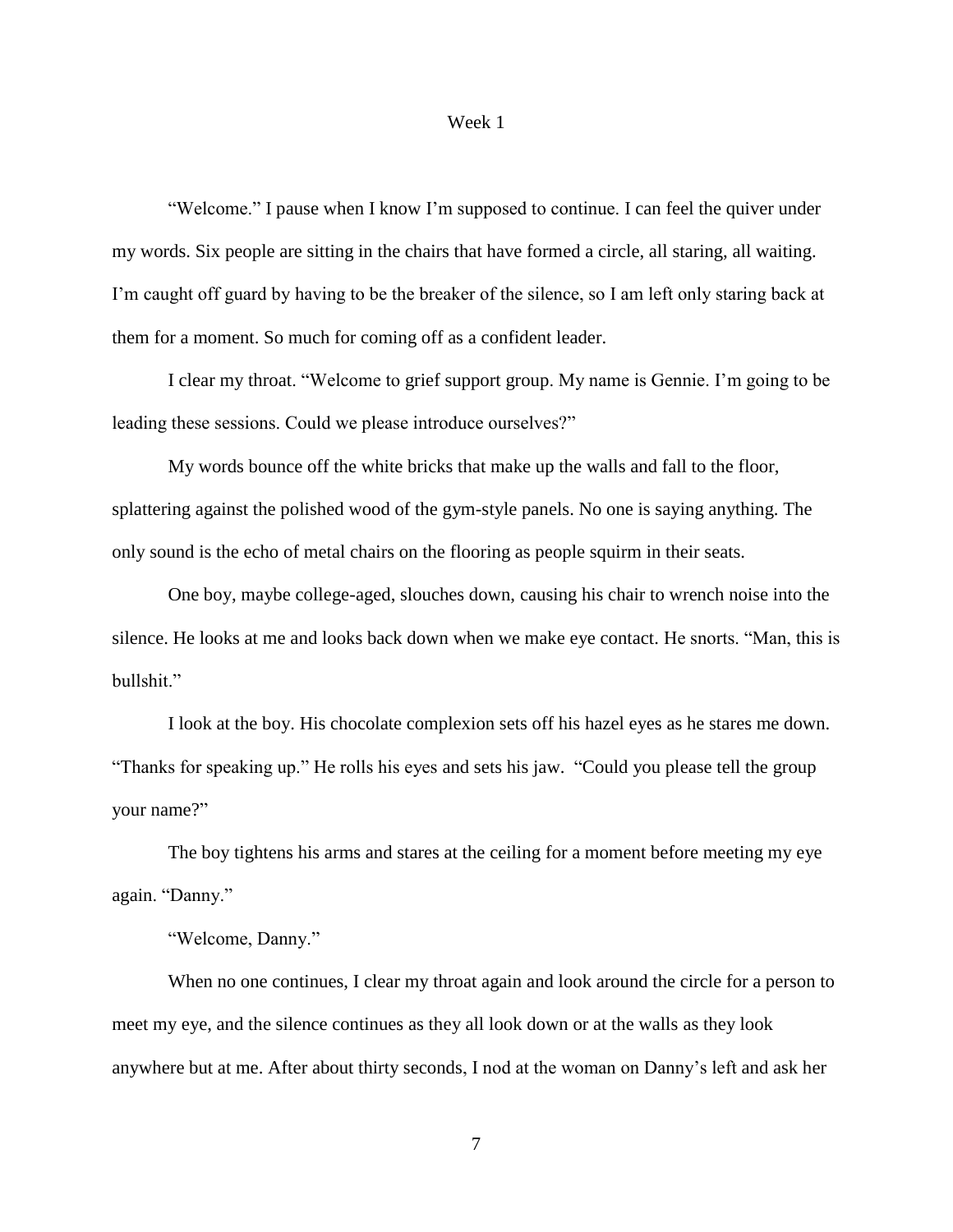to continue so we can go around the circle. She looks at me, and I think I see her start to shake her head before she sighs and whispers out her name.

Jessie, a petite woman with golden hair.

Then Tucker, a shaggy-haired boy with a quiet demeanor who never quite meets my eye. Ella, a strawberry blonde girl who looks to be the youngest in the group and smiles as everyone says their names. Paige, who squirms in her seat and does her best to keep away from eye contact with anyone while she tucks her pixie-cut hair behind her ears over and over. And finally, Darcy, a lanky young college girl whose chestnut hair is long enough to get caught behind her when she leans backward, making her jolt forward every few minutes to keep from pulling her own hair.

I wait a beat after Darcy says her name. "We're here," my papers are shaking in my hands, so I drop them to my lap, pinching my nervousness as close to myself as I can. "We're here to talk about grief and how to get through it. This is a safe space to talk about those we've lost, okay?"

I see some people shift, hopefully in agreement since they are straightening themselves in the chairs. Danny still has his arms crossed, staring at me like his eyes might weld me to my chair. His challenge taunts me, pulls apart my inner need to please and my annoyance of his unacceptance of my authority position. In this moment, I don't know if I want respect or trust from him, but it's clear he's giving me neither. The others seem okay, though I worry I'll forget their names by the time I get through my entry speech.

"Grief is a natural response to loss, but," I pause and take in a deep breath, trying to keep my hands from shaking as I recite the thing we as grief group leaders are supposed to say, "you don't have to go through this alone."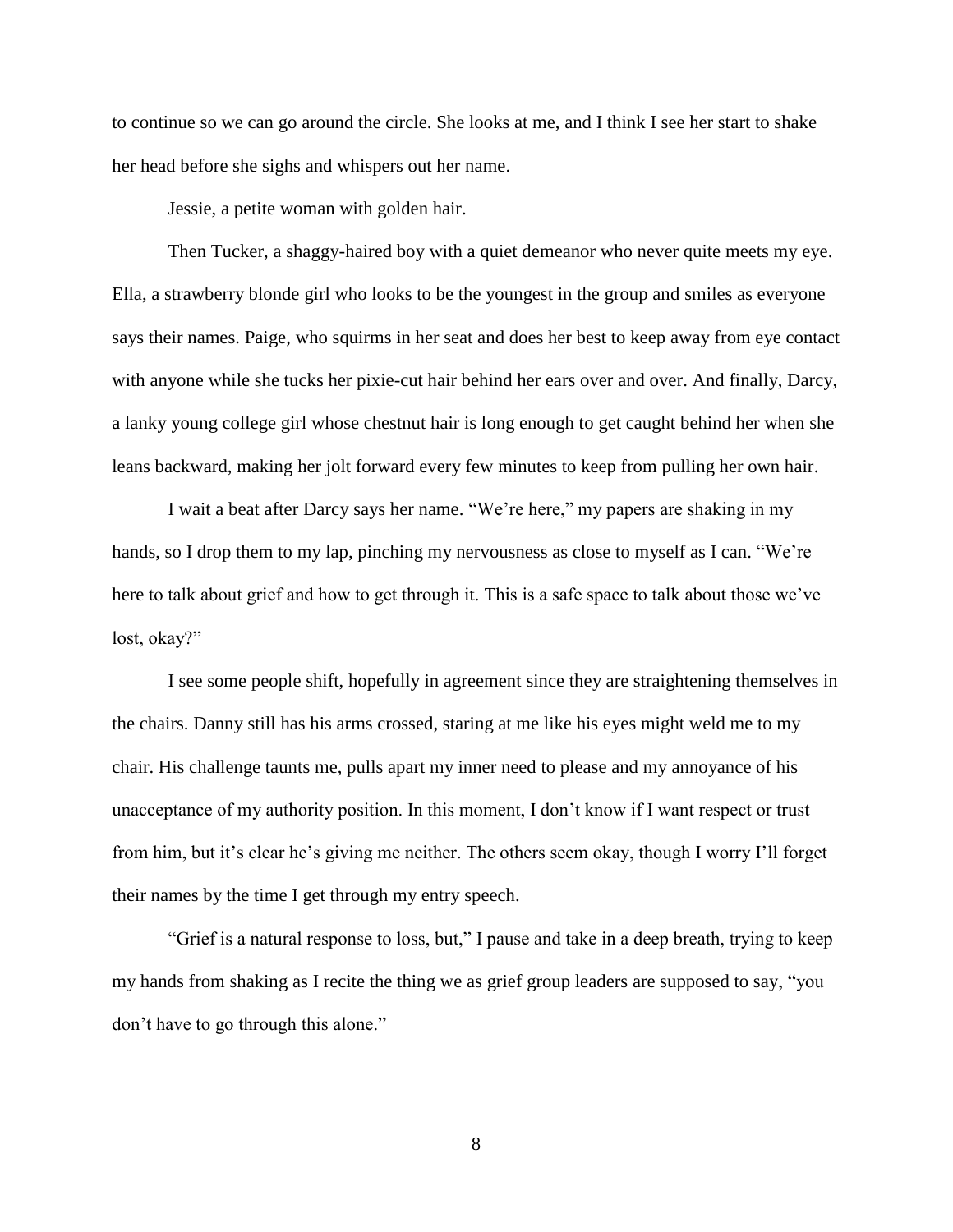I can feel Darcy unfolding herself in the chair next to me, just outside of my peripheral range. I hope that she's loosening up a little so the room might not feel so hostile.

"Does anyone want to share anything about who they've lost or what they're feeling?"

Even the chairs stop screeching this time. It's a silence so dead, I wonder if this too could somehow count as loss. If nothing else, it seems to show the loss of doing this alone, though I doubt anyone but me would say that now. I want to push the answers out of them, challenge their silence, but I hated that in school, and I don't want them to feel like I'm expecting anything like that from them.

"I'm never going to make you guys answer," I say. "But talking about it, it helps."

"I lost my daughter," I hear. I look to see Jessie pulling at the loose strings on the bottom of her shirt. "She was only a few weeks old, and something happened, and," Jessie shakes her head as her speech trickles away. She tucks a piece of blonde hair behind her ear, pulls her feet up onto the chair, and cradles her head on her knees, her eyes wide and shiny. She's a surprisingly small person, though I can tell she's probably closest in age to me out of this group. Her bright blue eyes shift between me and the floor as she tucks her arms around her legs.

She looks at me and shakes her head, burrowing her chin into the crevice between her knees as her eyes gloss.

"I'm sorry for your loss, Jessie. That must've been so difficult." I hate the scripted words that are the only ones I know, especially for this woman who got to know her child for a few weeks. Grief seems to only come in wordless, heartfelt sentiments or cheesy whatevers that are said every day, and I can never think of anything but the clichés when I'm nervous. I want to reach out instead, cross the circle and place a hand upon her shoulder or give her a hug, give her proper condolence, let her know she's not alone in this suffering, but I can't touch her without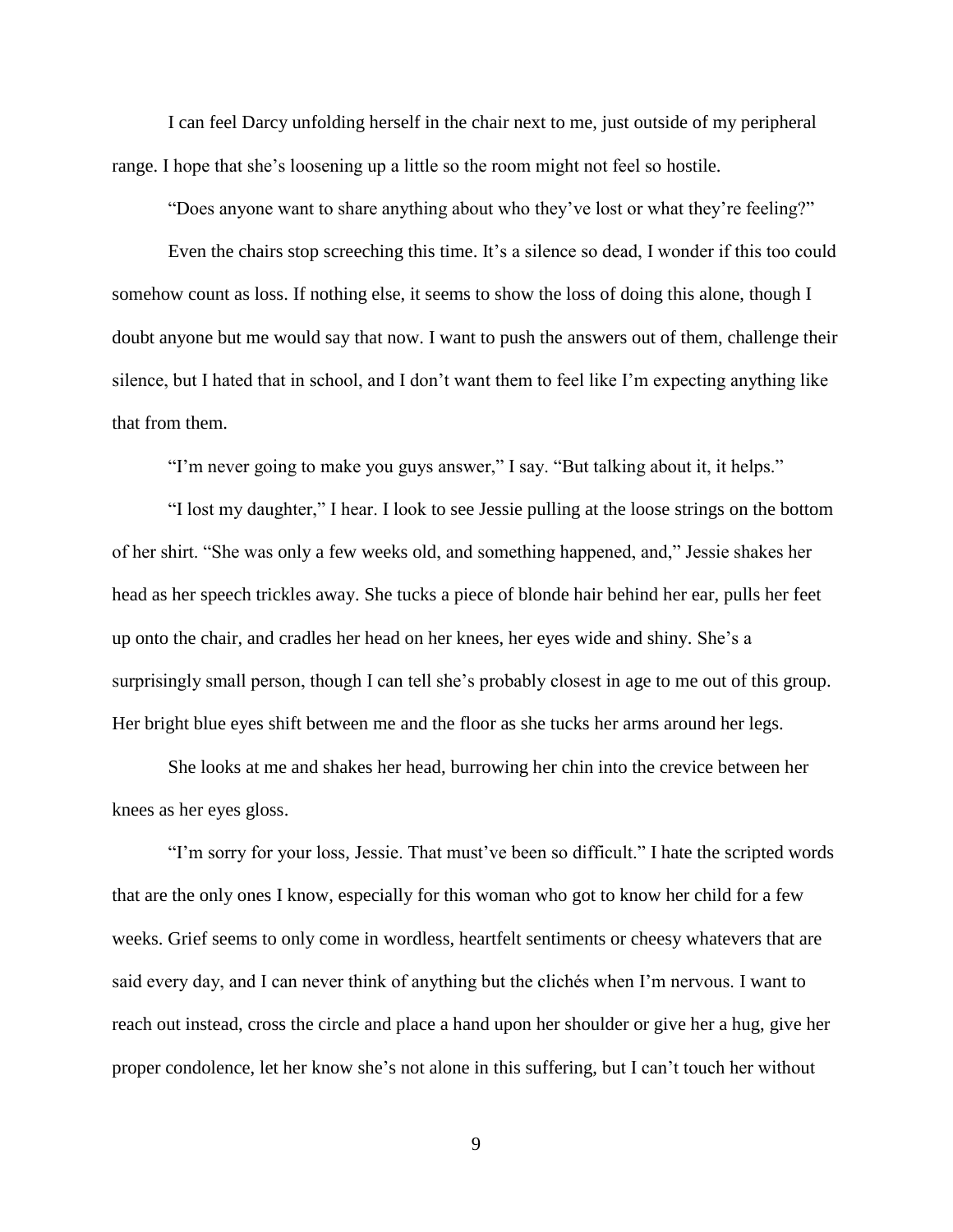asking and there's no way to ask her now. I've never been much of a hugger, but something I've learned about grief is that hugging is something grievers tend to do.

I turn toward the entire group instead, wait to see if another voice might sound off on Jessie's bravery. Half the circle is looking at her, though I suppose I would be too the first time I learned that grief is not always a lonely thing.

"Okay," I say after a few minutes. "Like I said before, I will never force you to talk. I hope to create a group of open ears and minds as well as open arms. Every grief is different," I say, quoting the pamphlet that probably led the majority of the people to this group. "But that doesn't mean it has to be solitary."

I give Jessie the papers I've been holding. I ask her to pass them around the circle, tell everyone to take a piece. I walk to the table that holds the coffee and water and grab the box of coloring tools beneath along with the large children's books.

Returning to the group, I set the box on a chair in the middle of a circle and place the books next to it. "This may seem silly," I say, trying to catch each of their eyes at least once, "but there is so much importance in mourning. Today, I want you to draw a picture that celebrates the life of the one you've lost. You don't have to share it if you don't want. Just take a few minutes to draw."

I sit back down and lean back, crossing my arms in my lap. The colors remain untouched until Jessie moves forward and takes away a yellow marker and three colored pencils along with a book to use as a hard surface. The chairs around me screech with movement as more hands reach into the box and gather what they need to create.

Danny looks at me. "You doing this too?"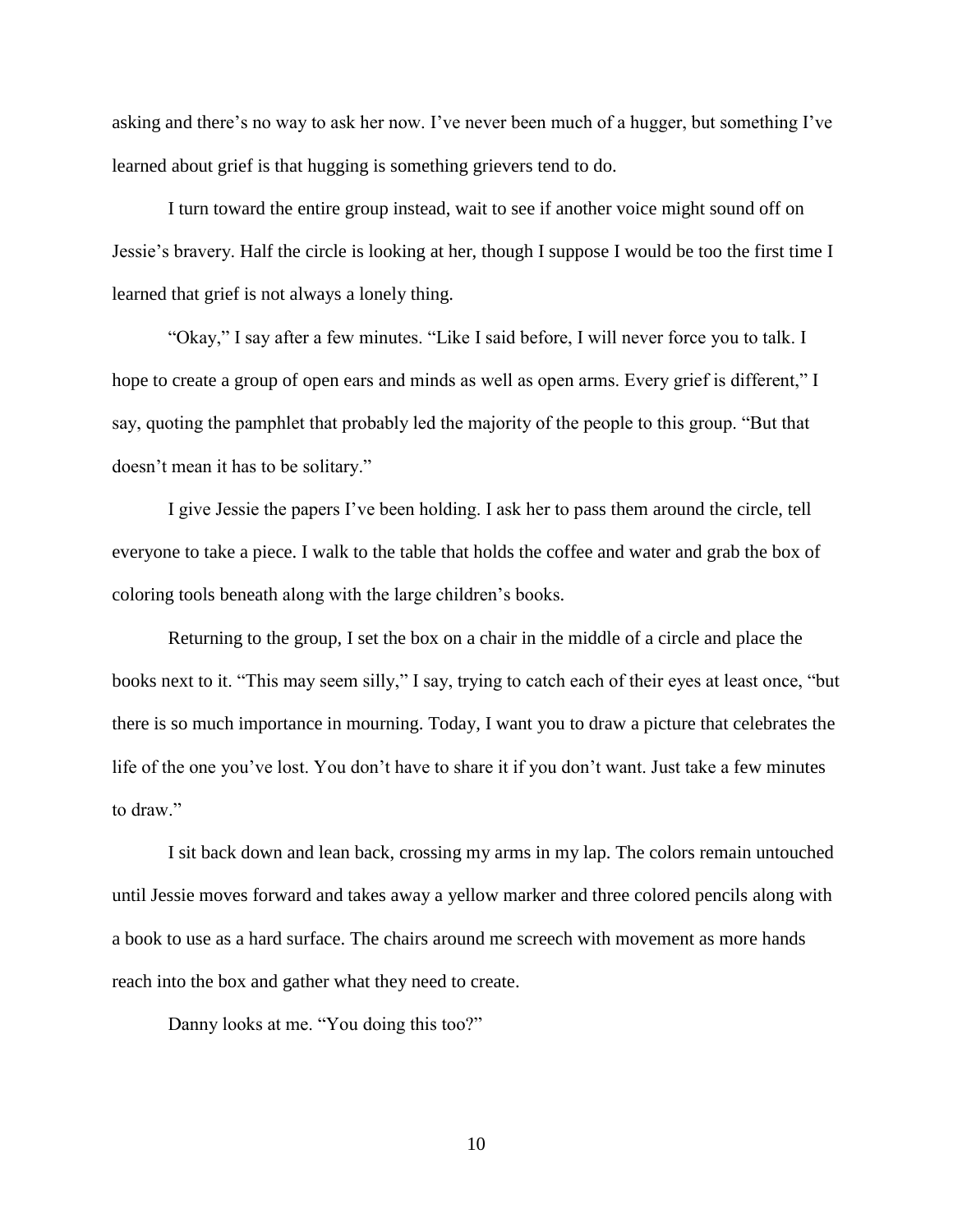I hadn't planned on it, but I nod. He waits until I grab paper, a book, and a pencil before going in to get some himself. The scratch of tips to paper combine with the screeching of chairs and the air conditioner that kicks on somewhere on the other side of the room. They are holding their papers close, each seemingly intent on what they're doing.

I try to do some too, draw the slope of a nose, the curves of eyes. I keep to simple outlines in the profile. Around the drawing of my husband, I place little pictures  $-$  a bouquet of flowers, a little log cabin, a lot of trees, an airplane, and a backpack. Hunter and I were adventurers that recovered from our trips in a small cabin with our dog, Bailey, who was a replacement for the kids we didn't have.

After about ten minutes, the scrawling begins to slow. I give a five minute warning and fold my own paper in half twice and slipping it amidst the supplies I will have to put away after group has adjourned.

"Does anyone want to share?" I ask as the last pencils and markers are tossed back into the bin. Nervous eyes avoid mine but twitch between each other.

Ella offers. "I lost my brother about nine years ago in a house fire. He was just a little boy then. I drew him how I think he'd look now. I also drew him with a trophy. He always seemed like he'd be good in sports, and I think he'd be one of the best if he were here now."

I nod to her words and smile as she finishes. "It's always a process to mourn those closest to us. What you've drawn is beautiful. Thank you for sharing."

The young girl smiles back before pulling the paper into her lap. I mentally slap myself for thanking her for sharing. More scripted words. I try not to let it show and continue on.

"Anyone else want to share?"

Danny stands up in his spot. "I will."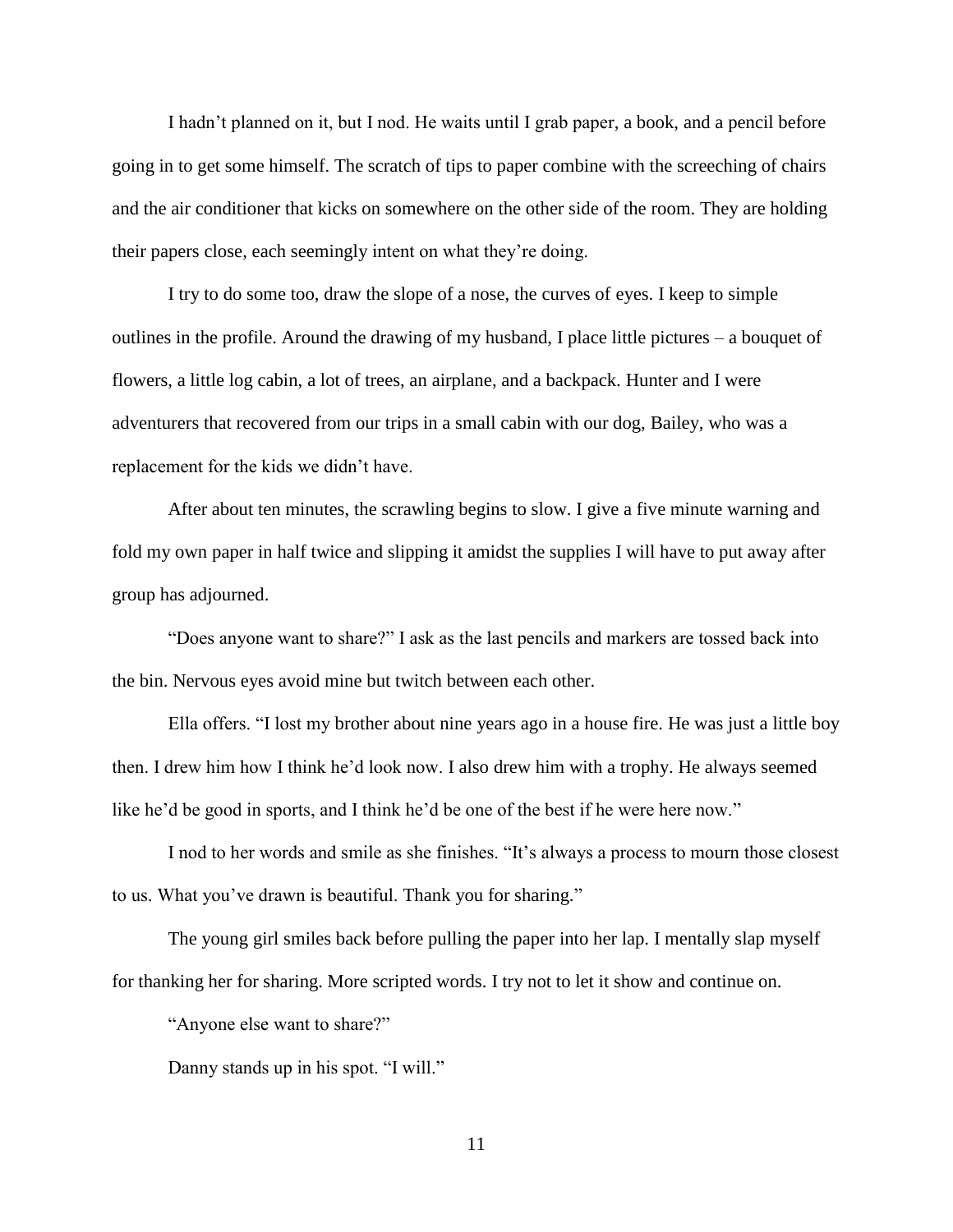I smile at him, tilt my head and crunch my brows together as he flips the paper over.

In red lettering with blue and black outlining, one word sits in the middle of the otherwise blank paper: Bullshit.

"Like I said before," Danny says. "This is bullshit."

He crumples the paper in a ball and drops it at his feet before turning and walking out the door.

As I watch him go, I realize all eyes have turned to me. It takes me too long to find words. "I think we'll end early today, okay?" I say. "Please let me know if you need to talk throughout the week or if you need anything else."

The group rises in near slow motion, each eyeing the other with the question of what just happened sitting on the edge of every lip. A few of them seem to be waiting for me to do something more. I ask for help in putting the supplies back, hand off the bins and the books, ask some of them to fold up the chairs and put them in a corner. They seem to like having tasks.

As I box up the supplies, Jessie comes and refills her Styrofoam cup. She gives me a slight smile.

"Thank you so much for sharing today," I say. "That was really brave of you."

She looks at me and smiles before looking down to stir in cream. "My husband's been pretty worried since," she pauses, looks at me, and looks back down. "He can't stop talking about her. I want to learn to be okay with that."

I smile. "It gets easier."

She smiles over the rim of her coffee as she takes a sip. "I hope you're right."

We exchange goodbyes and I pull the last of my things into the pile I'll take to my car. I watch Jessie lift her purse to her shoulder before slipping her hand into her pocket and pulling a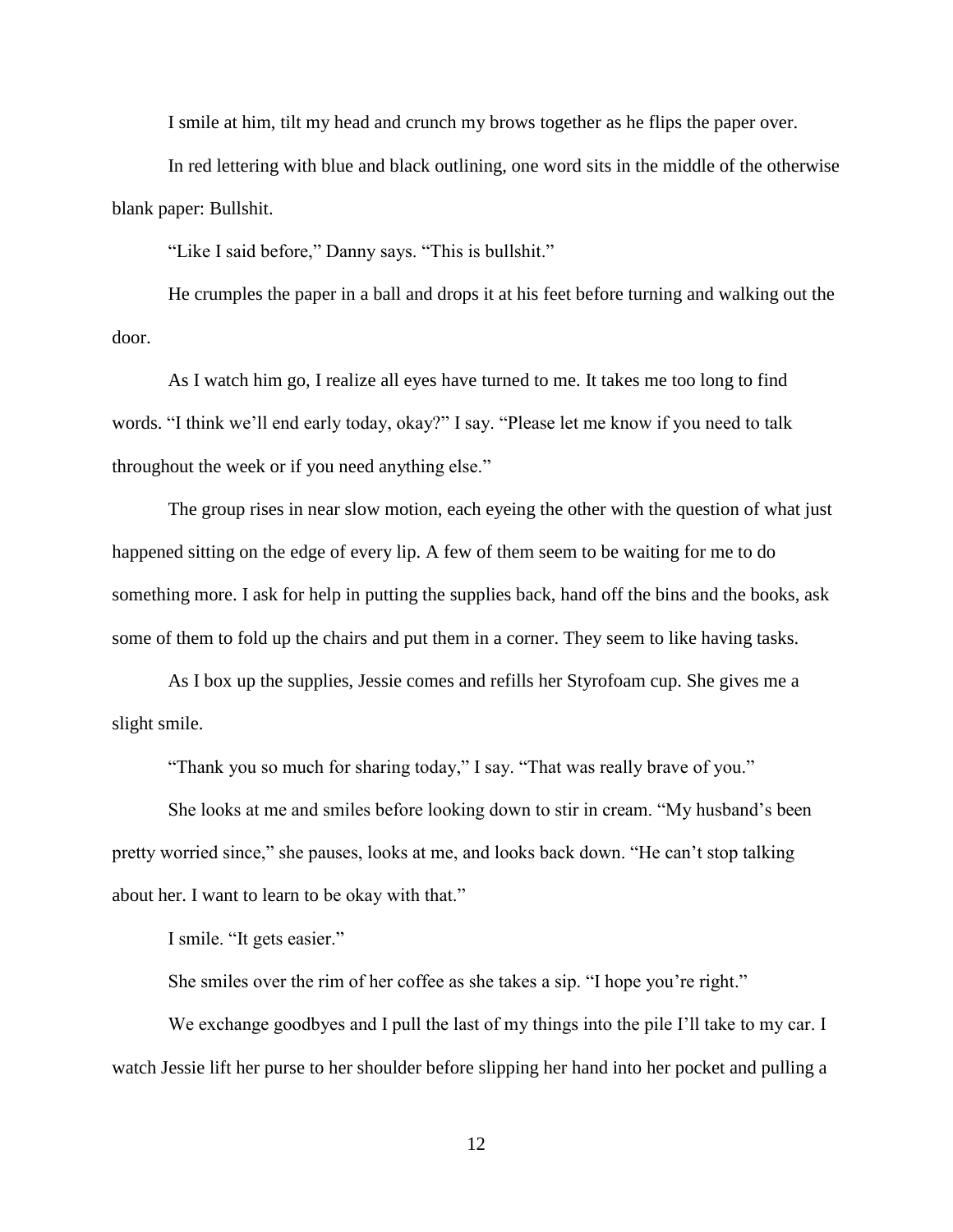small ribbon into her hand. She grips at it, lets her fingers slide along the silky surface before gripping it into her fist again and pushing the door to the parking lot open.

I slip my own purse over my shoulder and head to the exit. I look back over the room and watch the dust particles for a moment before pushing into the parking lot, following the others back into the world.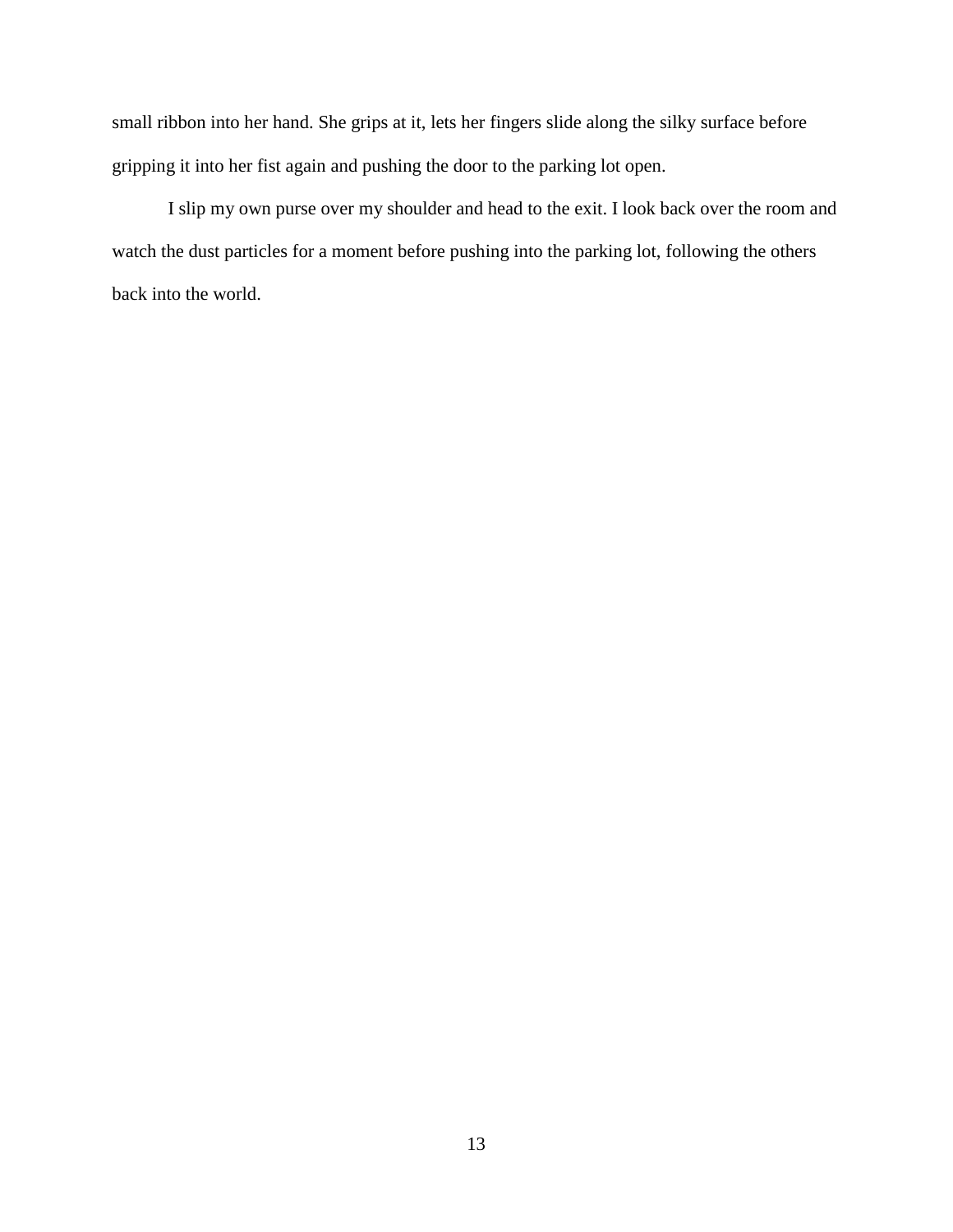#### By a Thread

I slipped down the sidewalk as cars rushed past. My eyes were pinned to the ground as bodies pushed past me intent on a destination that probably didn't matter as much as the people wanted it to. I had been one to rush around too for a long time, but I had wanted a family more and had slowed to make room for what I thought was a surefire thing. Sometimes I wondered what might have been different if I had decided to stick with the rushing of work life.

Without warning, a hand reached out, sliding long fingers across my forearm. It embraced me, just the way the warm hands had when they delivered the news of Abby's death in that cold room. Yet somehow, today, the roles have reversed. The air was warm today and this hand was cold.

I turned toward the hand. A woman stood in front of me, gripping my arm with less tenderness than the nurse had. She was short in stature, foreign of some sort, maybe Middle Eastern. Very smiley. She was so happy. How was she so happy?

It took a minute for me to realize that not everyone was grieving as I was.

Without thinking, I twitched my arm out of the woman's grip, pulling my arm back to my body and staring at the ground.

"What do you want?" I asked her.

There was silence, stillness. I pulled my eyes up to find the woman balking and leaning away.

I sighed, tried to smile a little. "I'm sorry. Did you say something?"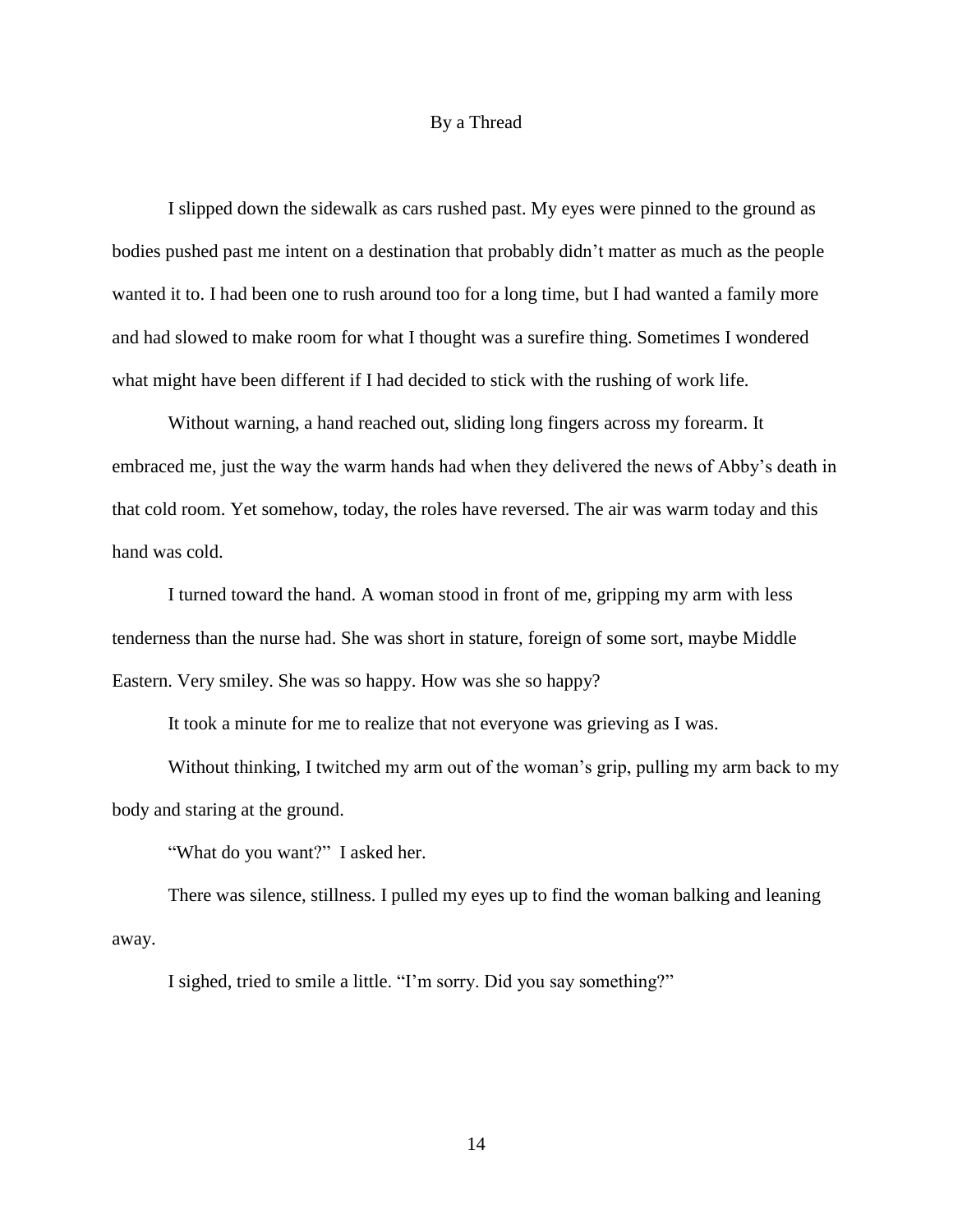The woman smiled back, white teeth glowing off the soft chocolate color of her skin. "Would you like to buy some jewelry? I have so much. You can choose whichever, and I will sell it to you cheap."

The woman was patting a table just behind her that I had missed before. I eye the jewelry for a moment, more for the woman's sake than my own, before shaking my head. Though Sam and I had money coming in after selling the rocking chair from Abby's room, most of the still brand new clothes, and the big stuffed teddy that had sat in the corner for the past few months, I was not in the mood to buy anything. We had bought enough, bought everything to make Abby's life happy and comfortable, but it wasn't enough to save her. No matter how much I had begged the doctors to tell me what I could've done differently to save my daughter, they said that sometimes death just happened.

The jewelry on the table was beautiful, just as Abby was, and that was too much.

I sniffled, blinked back the thoughts, and shook my head again before I forced out a smile.

"No," I told the woman. "Thank you, but no."

I turned away then, readying to push myself back into the pace of people that always busied the streets of this town on a sunny afternoon. But the woman caught me again, this time like Sam caught me the night we came home without Abby, my arms empty of her for the longest stretch since she had come out of my womb.

Had it only been a week since we lost her?

Sam's large hand had almost covered the space between my elbow and shoulder. He had turned me back toward him like this woman was trying to do. He had held me, crying when I couldn't, telling me it wasn't my fault.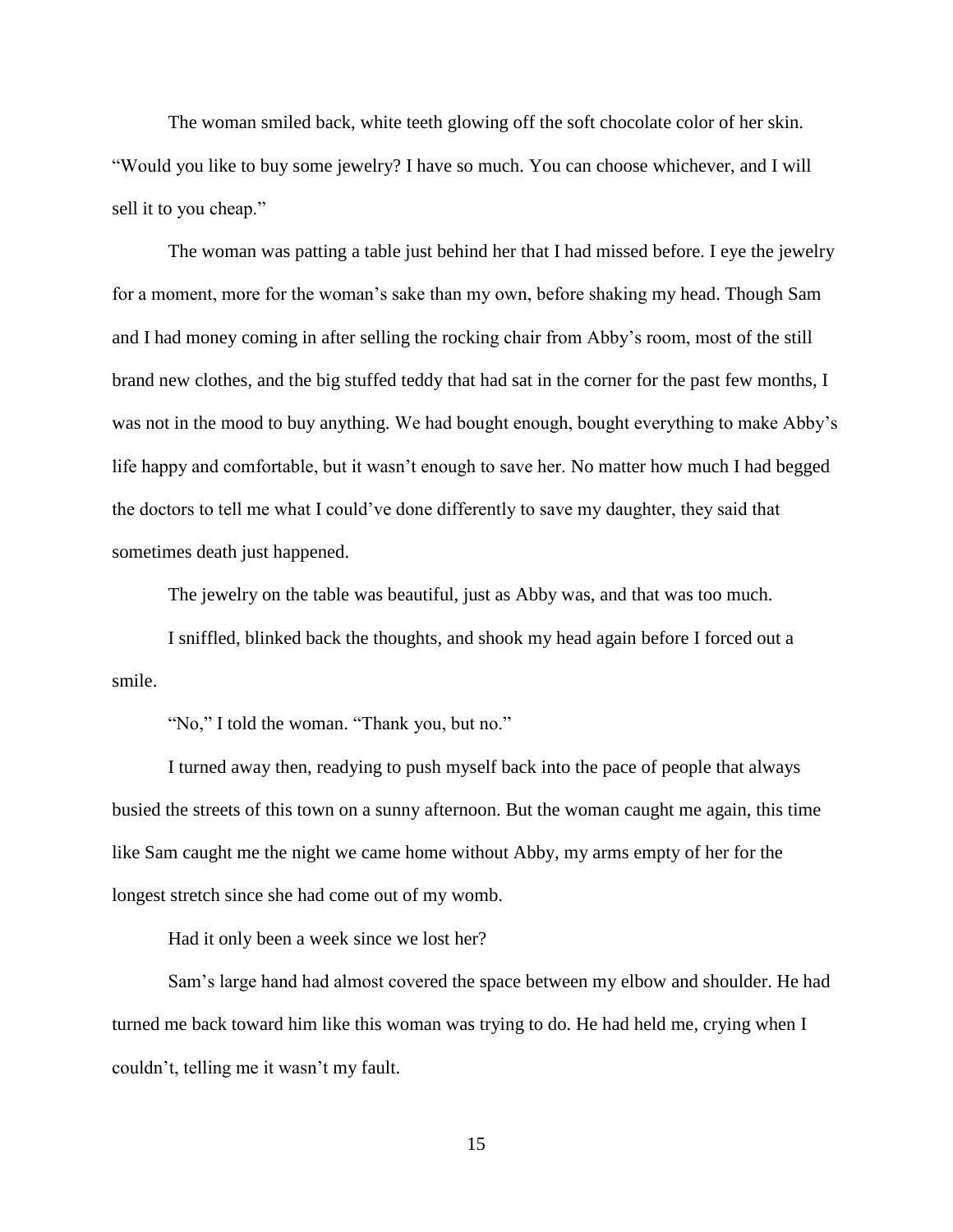"I'm sorry," I had whispered to him over and over. I let him cling to me as I apologized for not keeping our daughter safe.

I mumbled the words again now without thinking, but the woman didn't seem to hear, or maybe she just didn't care. Maybe she just didn't understand.

"I have ribbons too. Sweet, silk ribbons in all sorts of colors. You can fix the ribbon in your hair, or perhaps your niece's or your daughter's."

I stared at the woman, holding my breath for a moment too long. I considered pushing the woman away again, pushing away the thoughts of being able to tie ribbons into my daughter's hair as she readied to play outside, to go to her first day of school, to match a dress she picked out for a daddy-daughter dance. A pain pushed against my womb as these thoughts spilled to the surface, a phantom pain that had been haunting me this whole week, a reminder of the nine months I kept her safe and the inability to keep her safe that had come when she'd been born. I almost turned to run, but my thoughts chained me to the spot, to this woman I didn't know.

Abby would've loved the ribbons, I'm sure. I would've spent so many afternoons brushing my little girl's hair before tying it back with small slips of ribbon like these.

My eyes betrayed me, slipped to the table, searching for the ribbons. At the back of the displays sat a jewelry stand with the ribbons draped over it.

I stepped forward, my fingers lacing around a sky blue ribbon. I picked it up, rubbing my fingers over the slick, silky fabric. It would've been just the right color; it matched the room Sam and I had painted, and since both of us had hair the color of wheat, Abby looked like she would too, and that sky blue would have looked so pretty in her hair as it grew from the baby fluff to gentle curls.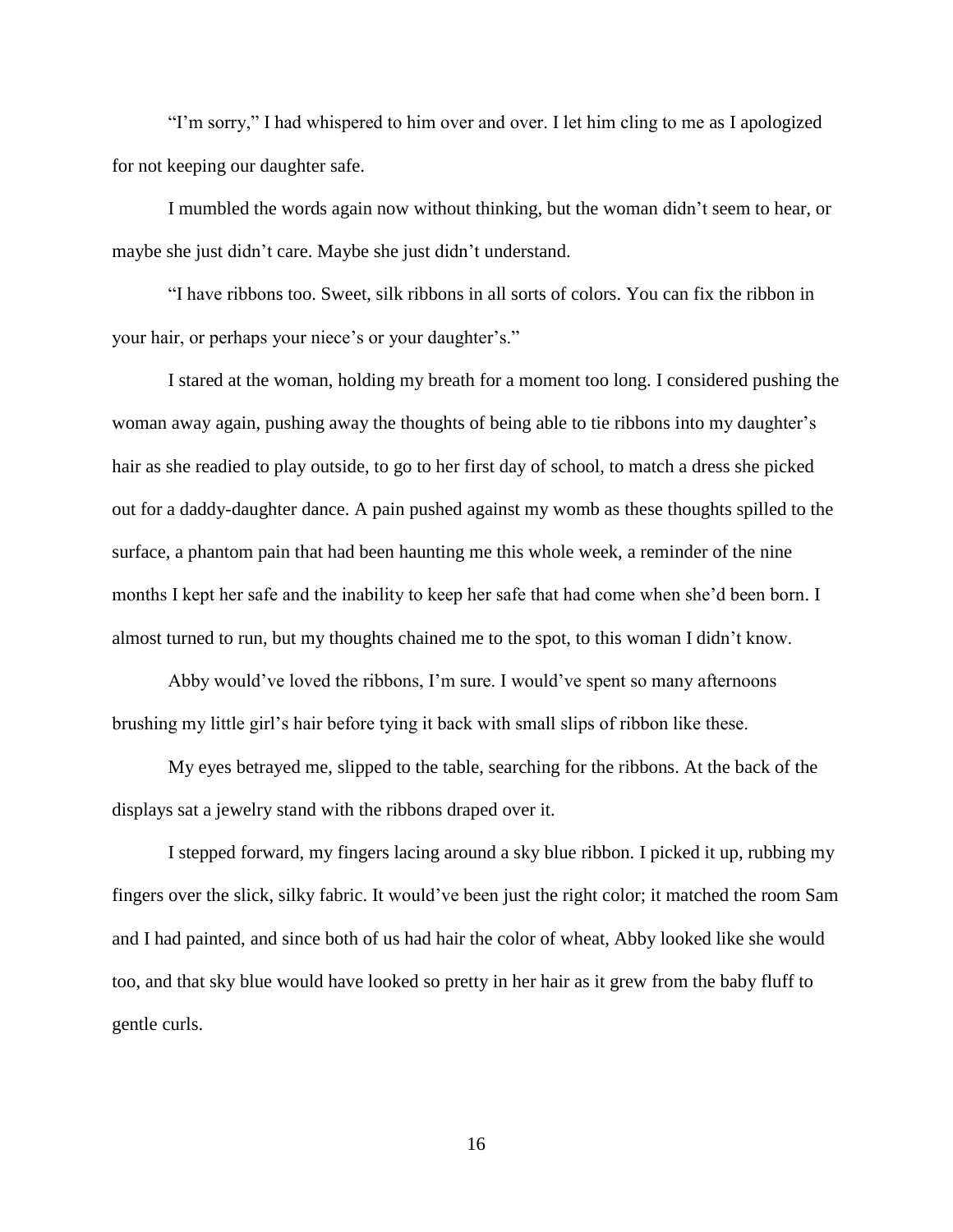My fingers glided across the fabrics for a few minutes as I took in the colors and the textures, the variety of beauty in the simple fabrics and jewelry on the table. I could feel the woman staring at me, the people rushing by behind me on their way to something so important, but I didn't let that rush me.

If Sam were with me, he'd be crying or talking about her, but I couldn't say the words. Where he was so full of emotion, I just felt empty, and these things that would bring him to the brink of tears only made me feel emptier. But I didn't know how to tell him without seeming heartless.

After admiring for some time, I looked up to the woman who was still smiling at me with all the patience of a good saleswoman. "Do you have daughters?"

The woman nodded, her grin widening. "Two daughters and three sons."

"Beautiful, I'm sure."

The woman nodded again. "Do you want the ribbon then? Or a piece of jewelry?"

Nothing in the house that was Abby's had stayed. I ridded the house of her just days ago. Sam had been sitting in the emptiness since then, a place I couldn't stand to be. I had nothing left of her, and I thought that's what I wanted, but maybe Sam was right.

I looked again at the ribbon, a piece of sky in my hands. It was fraying on the end, but it didn't matter much that the ends were coming loose; it would have still held in place were it in Abby's hair.

Abby would've liked it just the way it was. She would've wanted it from this stand, would probably have begged for it as we walked past, just as I always begged for small treats when my mother took me out as a girl.

I realized I hadn't given the woman a response.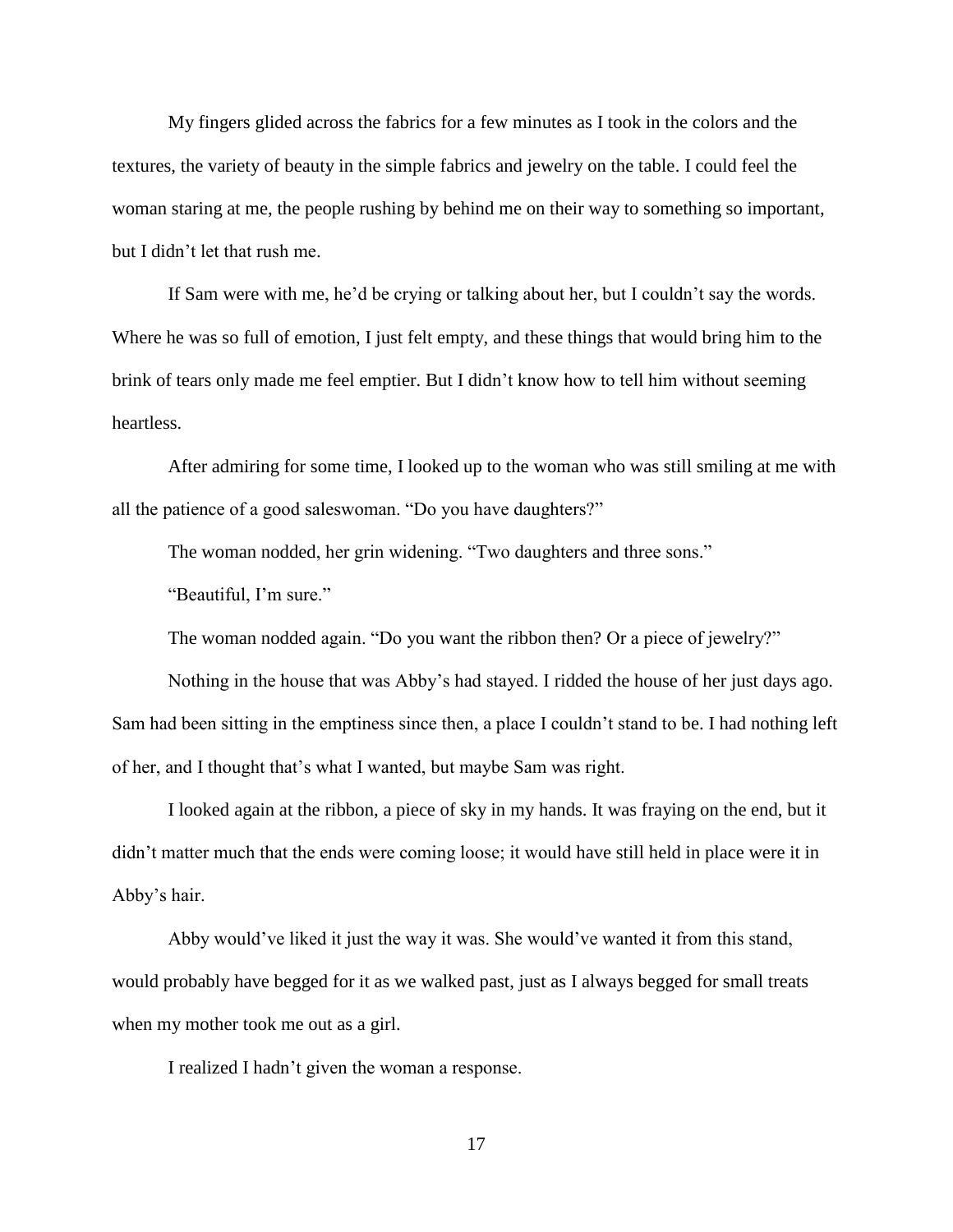"Yes." I didn't look up at her, my eyes still taking in the beauty of the simple ribbon and the many things I would never get a chance to do with it. "I'd like this one."

The woman ducked behind her table, took my money, and gave me the change.

I nodded once to the woman before making my way back into the pace of people on the sidewalk. I dropped my eyes to the ground and slipped my hand and the small blue ribbon into my pocket, holding on to the small piece of fabric like it was the only thing I had left to hold onto.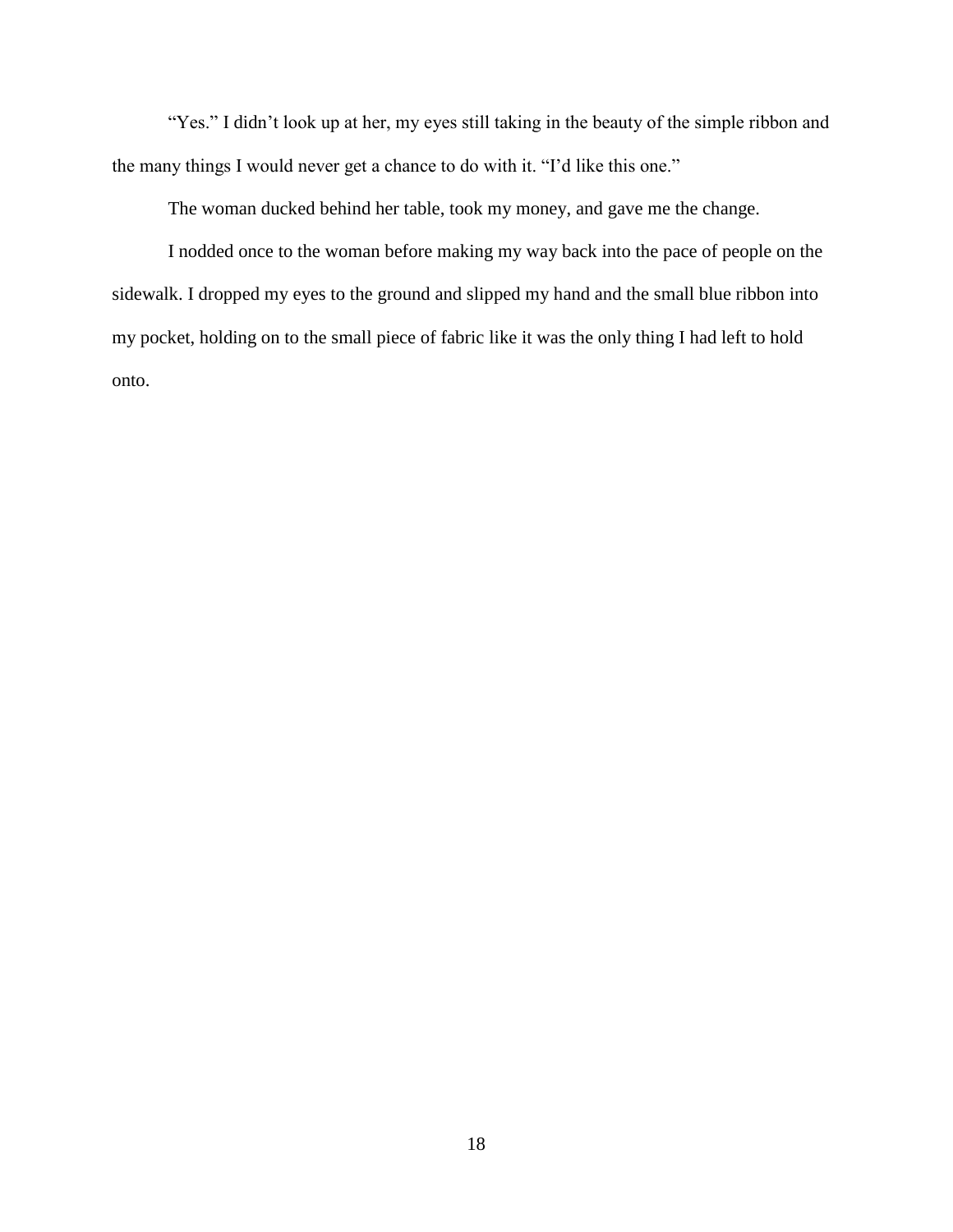#### Week 2

The chairs are closer to the coffee table this week, maybe pushed out of the way for some indoor game they had between now and then. The rain's been pretty heavy.

Jessie and Ella are already sitting, Ella's knees tucked up to her chin on the chair as the girls talk about some movie that just came out.

Tucker's holding a Styrofoam cup I assume had coffee in it a few minutes ago. He grips the cup and watches it bend in his hand as he leans against the table. When I get close, he looks up and smiles at me.

"How are you this week?" I ask.

He nods, dipping his head toward his cup. "It's life, I suppose."

Setting my bag onto the table, I turn toward him. "It gets easier. Not as easy as before. But easier."

He raises his head to look at me again. He seems like he's about to say something but doesn't. His dark eyes stare at mine, and I wait for what he wants to say. His brow scrunches and for a moment, I can tell he's holding his breath. He lets it out and looks away, tapping his cup against the table a few times.

"Guess we better get going," he says.

He pushes himself off the table and moves between the chairs to find a place across the circle from the girls. I pull the two dozen magazines I've collected from local doctors and dentists from my bag along with scissors, glue, and construction paper. I set the supplies on a chair in the center of the circle as Paige, Darcy, and Danny walk in.

The girls stop talking as Danny lowers himself into the final open chair.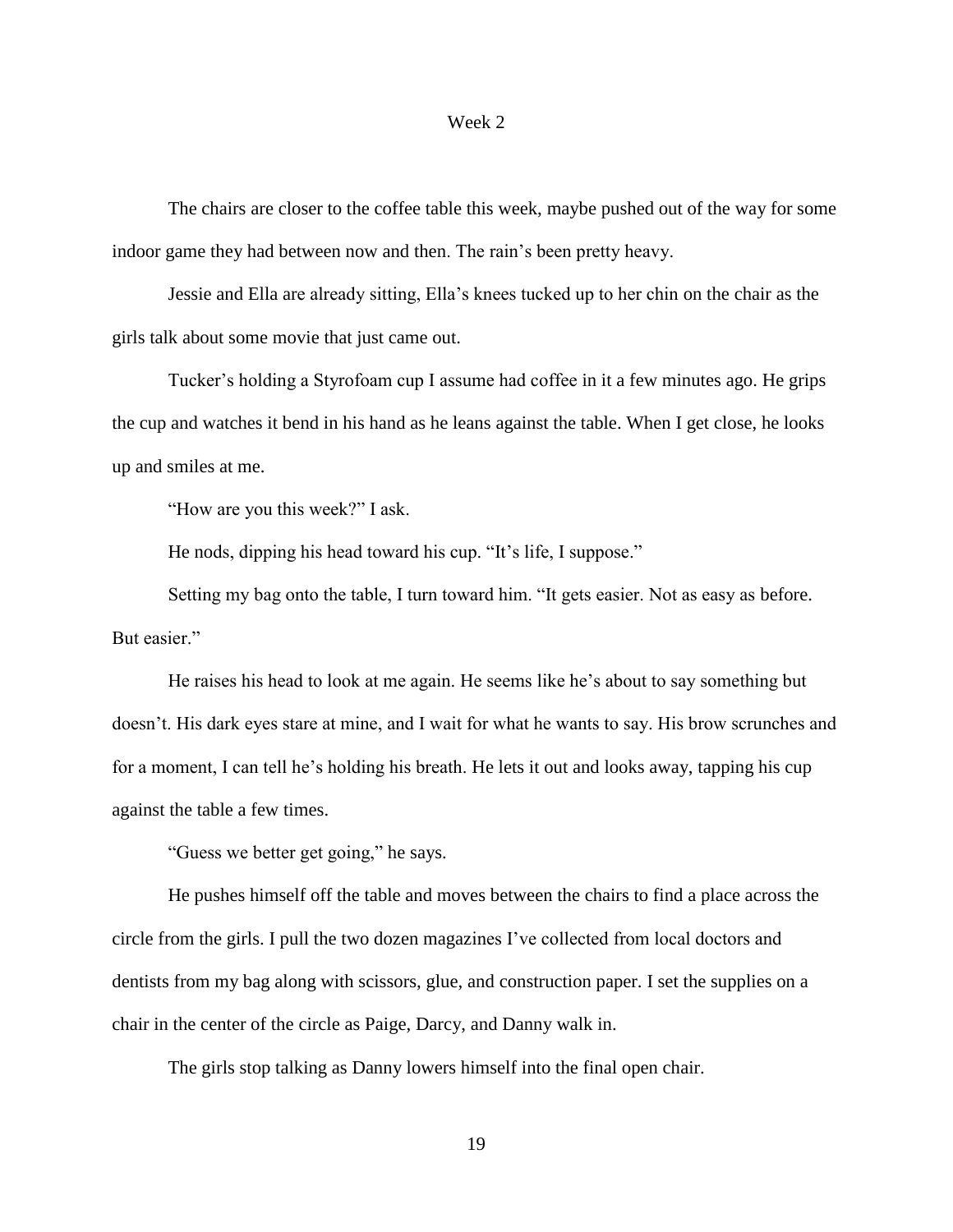"More art might seem silly," I say. "But I want you guys to see that you can express yourselves, that expressing yourself helps you get through the grief."

Expression is supposed to be one of those key things to healing, or so I'm told. I've made my fair share of collages in my old group, and I enjoyed it. Even if it's nothing but trying to get the mind to focus on someone who's no longer here. When I lost Hunter, I wanted to remember him. Some people didn't. I hope I'm making the right decision.

I lay my hand on the top magazine, some cooking magazine with some vegetable dish on the front. "Look through these. Find pictures, words, colors, whatever, that remind you of your person. Make a collage. You won't have to share, but you can, okay?"

I see Ella and Tucker nod and take that as enough of a sign. I pull the vegetable magazine back with me along with a pair of scissors. Hands stretch forward after mine, much less timid than last time. Even Danny reaches forward. He might've sighed or roll his eyes. I'm choosing not to notice if he did.

I pull my phone from my pocket and pull up a playlist of classical songs. "Moonlight Sonata" plays first.

I try to catch eyes around the circles and see if this is okay. I look around the circle to see if opinions might be hidden under lowered heads. No one seems to notice or care.

I look down at the magazine I've chosen. Hunter wouldn't have chosen these foods. His mother had never made him eat vegetables much as a kid, and when he did, the main ingredient was butter. There's a picture of a roast on page 16 that's way more his style. I put scissors to paper and let them slide. I cut out the potatoes from a few pages later and the thanksgiving dinner from the back cover. A backdrop of food seemed very Hunter-esque. I slip the magazine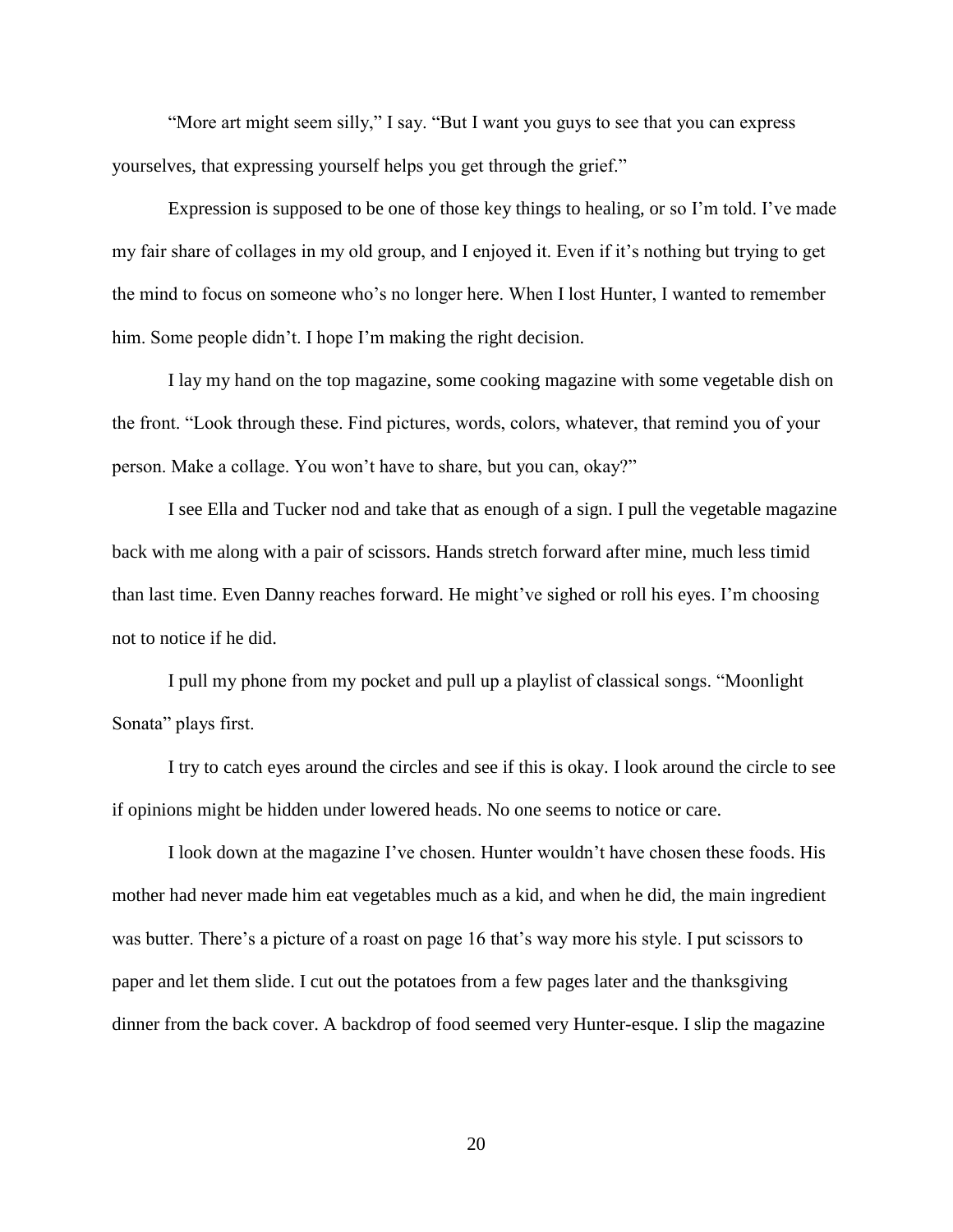back into the pile and grab at another, let the cutting and the shuffling of papers fall into rhythm with the piano.

The song changes to Arvo Part's "Spiegel im Spiegel," something of a hypnotic song that lulls most people to sleep. I had seen a dance on TV a few years ago choreographed to this song. I had found it again and again on the internet, often calling Hunter to come look at the dancers who moved like waves on an ocean too. He always put up such a fuss, but he would come and watch. A part of me hopes the dancers for this song are somehow still together and relevant years later on the front or in the middle of one of these *People* or *Time* magazines, that I could use them to show Hunter. Instead, I cut out an engagement ring that's similar to mine.

The songs rotate through, sliding from one key to the next for about twenty minutes. Everyone seems to be settled with what they've created. Paige is running her hands across the pictures on her green construction paper. Tucker's staring all around, perhaps finding differences in the paint on the white block walls.

I clear my throat. "Okay, guys. Let's come back together. It'd be really great if some of you share. I'm going to go first, if that's okay."

I wait for some response. I clear my throat again. They're all looking at me. That's enough of a sign, I guess.

Flipping the page to face them, I watch their eyes take in the small cut pictures, searching for some sort of pattern.

I take a breath. "My husband passed away about four years ago. He was my rock." I clear my throat. "He was my best friend."

Pointing toward the pictures, I try to explain them. The dog that looks nothing like the fat, black lab that we picked out during our first year of marriage that still keeps me company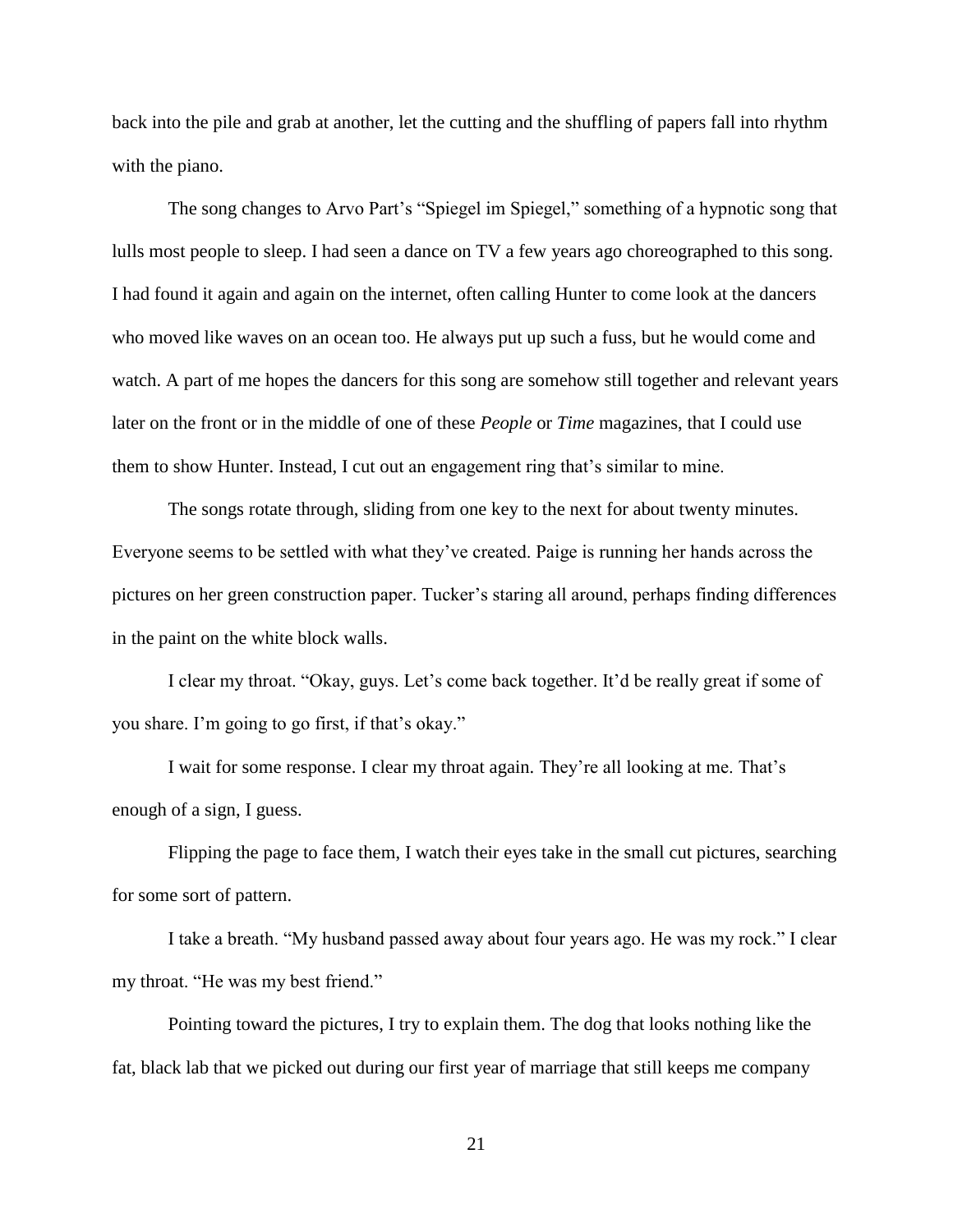and makes me clean the house so it's not covered in her hair. The shelf of books that I've written titles on – a book for each Christmas and birthday Hunter and I were together. The food. The ring.

I meet their eyes one by one, and some smile back. When I finish, I ask for a volunteer.

Darcy offers up a collage for her sister, Megan. Bouquets of roses and lilies. A tree house that looks like the one from their home. Two girls holding hands and running on the beach. She doesn't explain much, just says it's for Megan.

Tucker offers to go next. In the center of the page is one picture  $-$  a guitar.

"My brother and I," he says. "We always made music together. We were going to be famous for it. I play guitar and he sings." Tucker shrugs. "Or he used to, I guess."

I watch the others watch their groupmates. Danny is actually paying attention and quiet, and it makes me nervous. Everyone's paying attention except for, apparently, me. The hum of talking drains from my ears a little too slowly as the last person explains their collage and all six of them sit, waiting for direction on what to do next.

I clear my throat, pull myself back to the moment. "I think this is a good stopping place for today." I nod at them all. "For next week, can you bring something that reminds you of your person?" They all shuffle, which I'm starting to learn means yes. "After next week, we're going to be moving forward, but I really wanted to spend the first bit honoring everyone. If you have any questions or concerns, please let me know, okay?"

After a quick thank you, I start to gather up the supplies. I task Ella and Jessie, both back to talking with one another, to grab the supplies and put them on the coffee table. I walk around the chairs to the door.

"Danny?"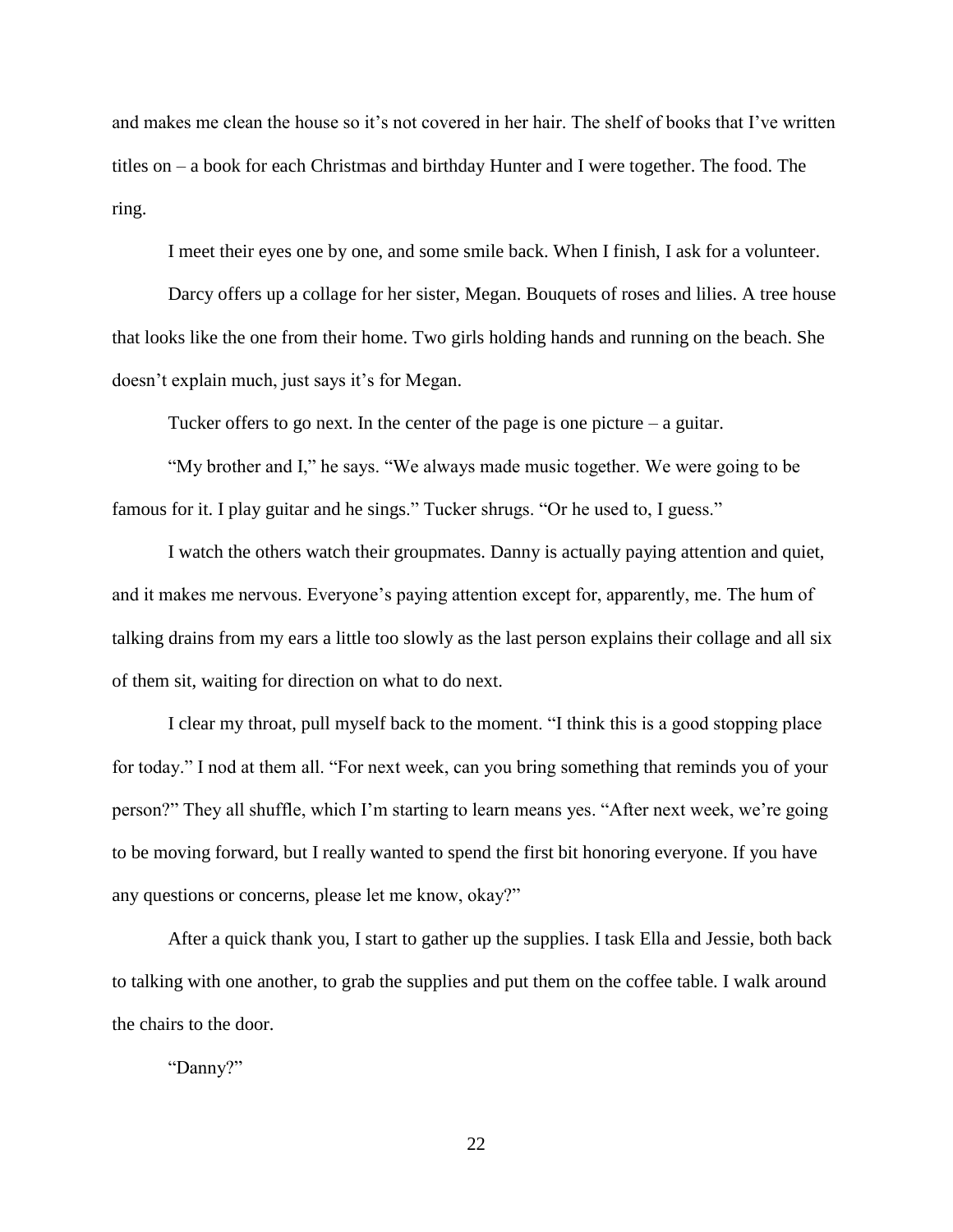He turns as he opens the door to the damp outer world.

"Thank you for coming today."

He huffs out a laugh and smiles. "It's still bullshit," he says. "But my mom raised me better than to be rude." He looks me up and down. "I forgot that last week. Sorry."

I smile back at him. "It's okay. Big changes in life make everything feel weird. I don't think I knew how to respond to people I didn't know trying to help me at first either."

He smiles and grunts some sort of agreement but doesn't say anything else, doesn't say goodbye. After staring at each other for a moment, he pushes the door the rest of the way open and jogs toward a small, blue car with a girl his age in the driver's seat.

I go back inside and thank the girls for helping. I push the supplies into my bag and pull the straps onto my shoulder. Paige, the one who's said the least over these two weeks, waves to me from the door of the building, a small smile playing on her lips as the door glides shut behind her. I wonder if I should've gone after her, asked her to talk or something, "made the connection with the client" as the manual probably put it. But she will talk when she's ready, I'm sure. I wouldn't have wanted to be bothered to speak right away. Grief might be too fresh still for her.

I follow Paige out the door a minute later and turn the lights low, since the building always has some sort of light on. Paige is getting into a red car, and Tucker is hovering at the bottom of the steps, presumably waiting for a ride.

"Do you need a ride?" I ask as I come up next to him.

He shakes his head. "I have someone coming."

With a final nod, I turn my body away from Tucker toward my car, still looking back at him. "You let me know if you need anything, okay?"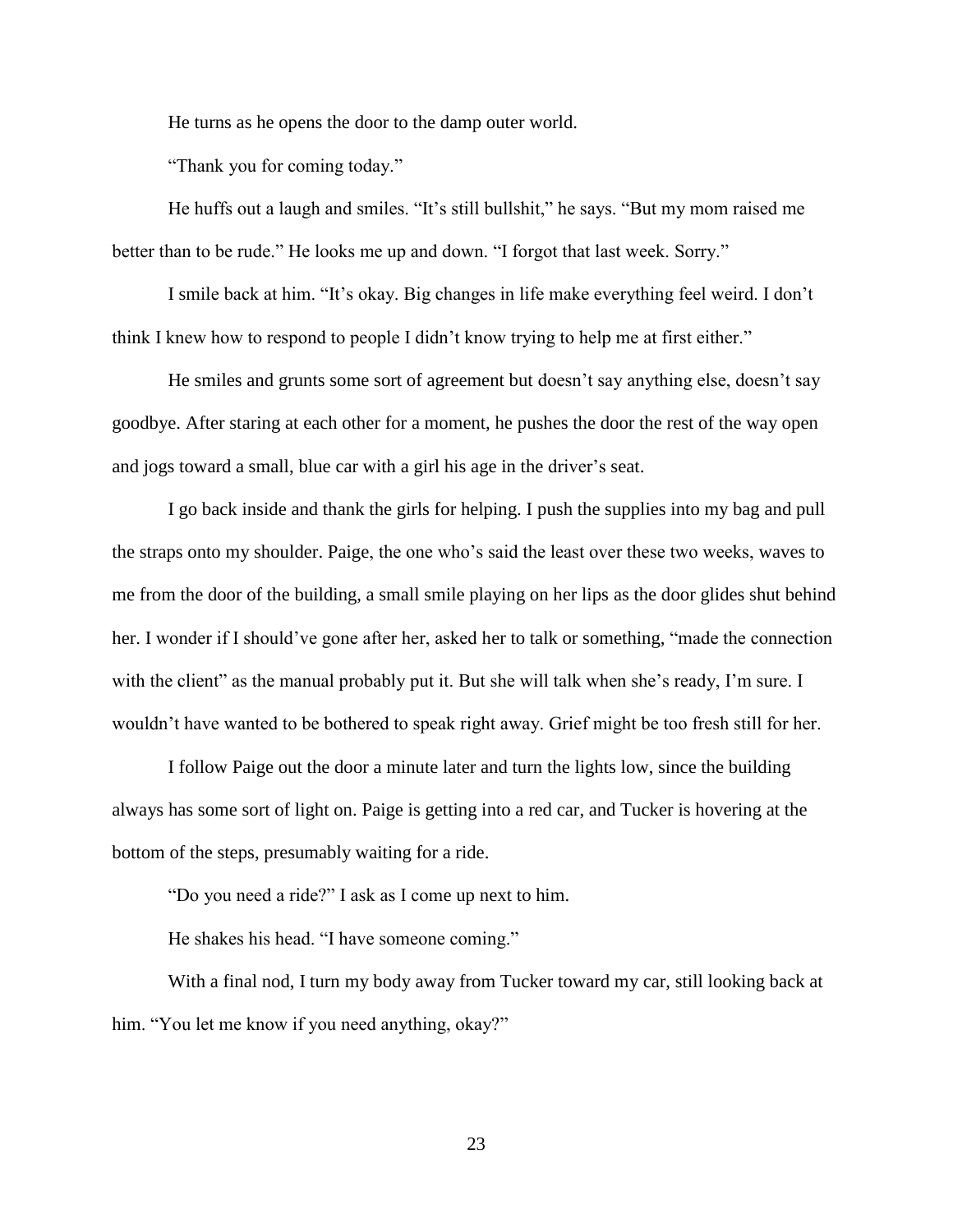He shrugs. I doubt that he'll take me up on the offer, but I want to connect with him somehow.

When my gaze lingers a little too long while I'm lost in thought, he tries to smile at me.

"Everything's fine with me," he says.

"Okay," I say, "But the offer still stands."

He nods and I let him be, walk toward my own car. I wait to leave until his friend pulls up and he shifts his tall frame into the small vehicle, leaving me alone in the parking lot before I, too, put my car in reverse and leave.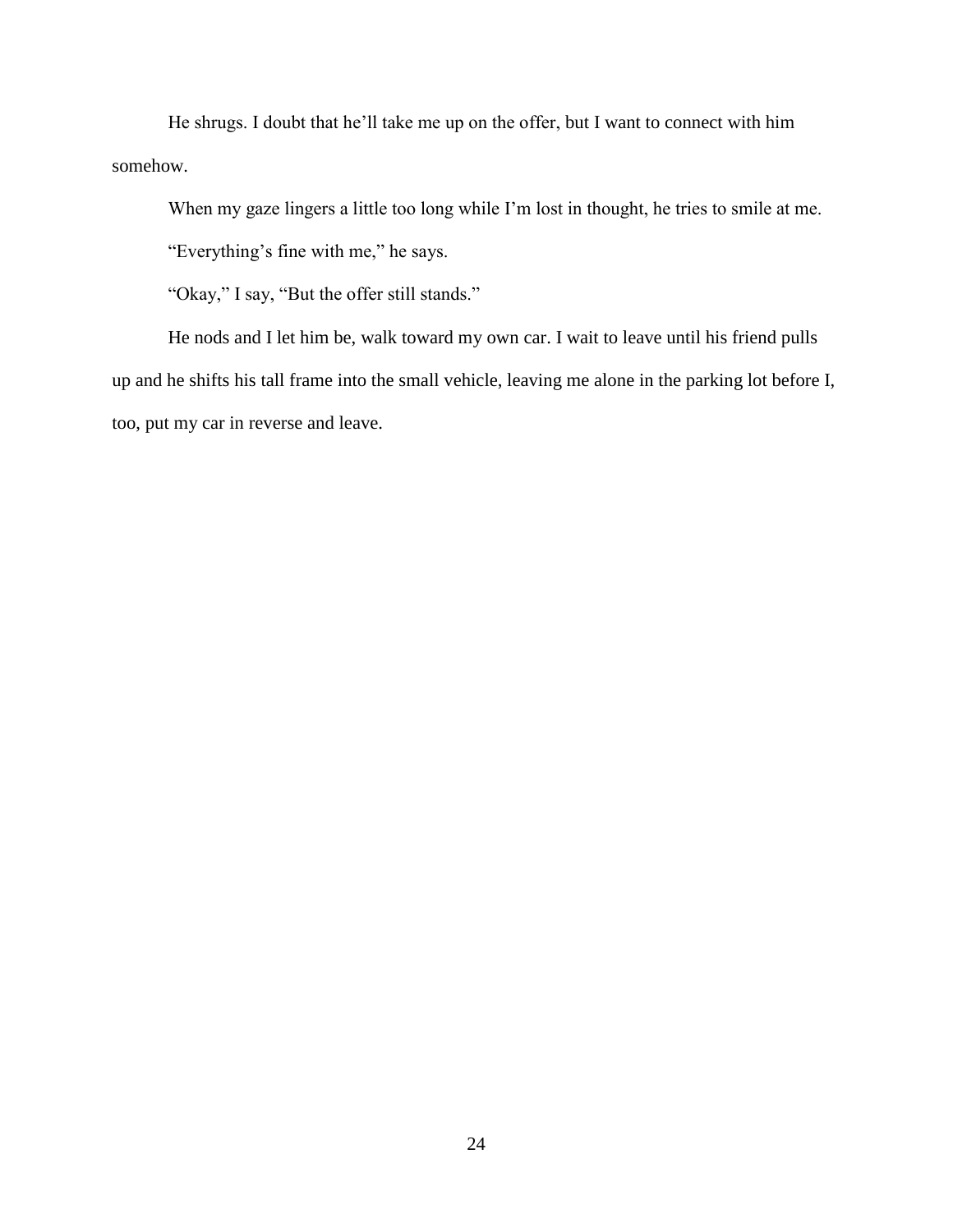#### When the Music Hits, You Feel No Pain

I heard the first of the four drumstick taps slap together in Brian's hands. My fingers lingered above the metal tips of the top string, my other hand already pressing into the neck of the guitar. With the stage light above me, the dust particles whisped toward the audience that was hidden behind the blackness of a nearly lightless ballroom. I could feel my lip drying as I sucked in a breath, felt the weight of the eyes pressing on me from Joel and Andy who stood to left, from Brian who sat to my right, from the people in front of me that I couldn't see.

The second tap came. I curled my fingers back, bending my hand to a fist, and shook out my wrist. The tattoo on my forearm smiled up at me, the eyes of the shark my brother had drawn staring me down, waiting for me to open up, to take the opening chords that Robert used to sing. The bowed body of the shark led to a half-opened mouth curved to the slightest smile, a shark readying to attack. Robert had drawn it because he said I wouldn't let anything I could catch out my grasp once I had it.

Somewhere, six feet under, the eagle I drew for him was buried nearly a year ago. We hadn't even had the tattoos a year before the accident. He never donated blood. He always said he was going to, and then we got tattoos and he couldn't, and then he never did. I don't know why that matters. Maybe he could've saved his own life if we hadn't gotten the tattoos, hadn't made a move to follow the lifestyle that we thought was expected of us. I don't know.

The third tap brought me back to here, to this music. My hair was falling in my face, the tips dripping with sweat before we even began. The smell of sweat and electric energy twirled around me. My fingers lurched for the chords that would come, my voice tangled in my throat as I waited. It felt like I had never had an audience for my singing and guitar together, even though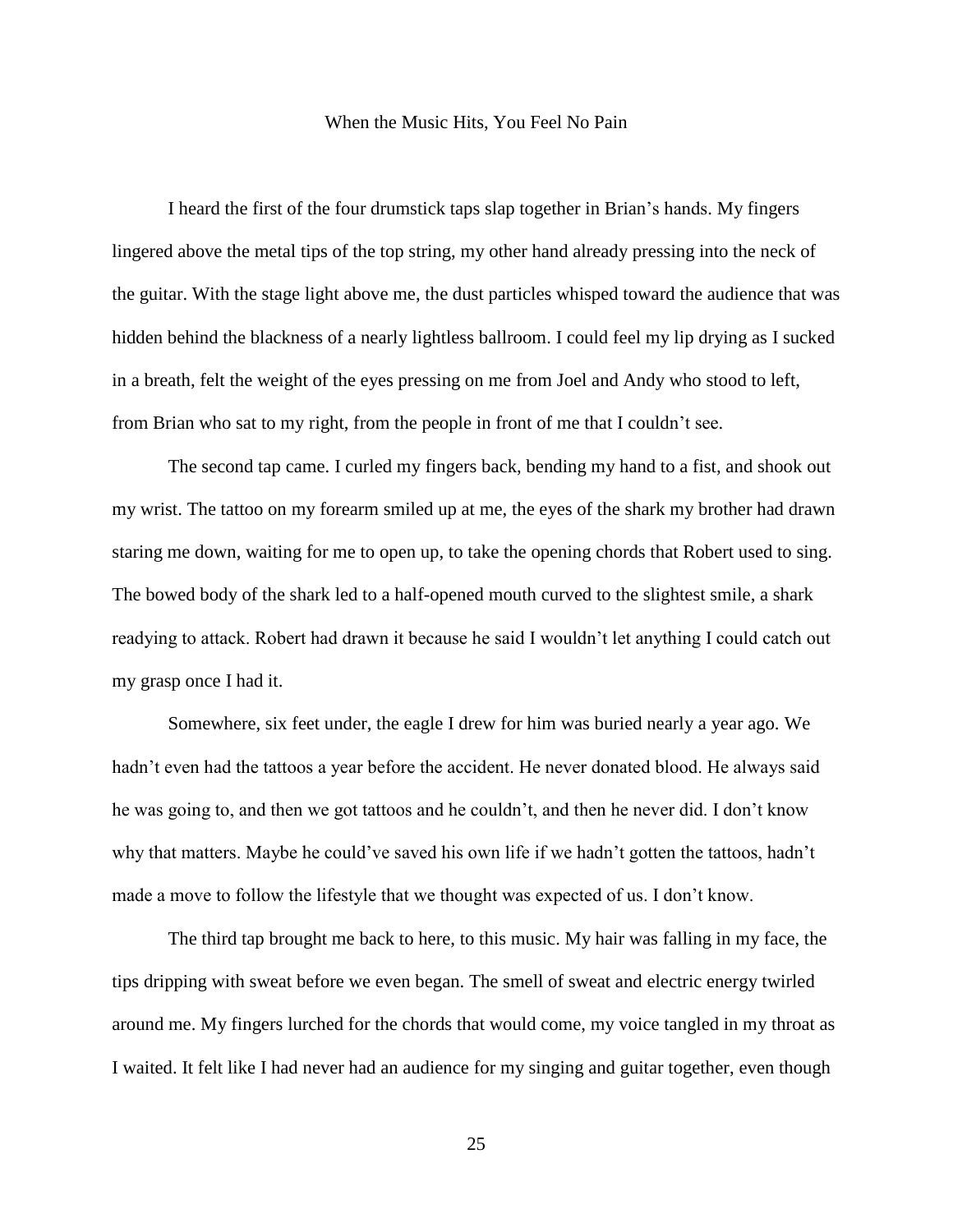I'd been doing this in front of people for almost six months now – for whatever reason, my brain finally decided to catch up to reality.

I picked up the pick I had left sitting in my lap, the pick my brother got for me before our first performance, saying it would bring me luck. He had licked it right after that before pushing it hard into my hand, saying his little brother would always need a piece of him close.

He didn't know how right he was.

I twitched my head to move my bangs from my eyes and tried to make it look like I was just catching the rhythm. G minor. G minor. G minor. I started on G minor and would fall into the song just like we'd practiced every night that week, at least twice a week for the last year aside from the month following Robert's accident.

Back then, Andy volunteered me to sing when no one good enough came to our telephone pole-posted ads. I had agreed because I knew someone had to, and Joel and Brian were no good at singing, and Andy - Andy was the only person closer to Robert than me. We knew we couldn't let the band fall apart. Robert would severely haunt all of us if we had the nerve to end our group on his behalf.

In the final months we'd had together, Robert and Andy were convinced that we were going to make it big. They told us all to ditch homework and practice, and then ditch sleep and practice. On the days they were most convinced we were going to make it, they even pressured us all to skip school and practice. They talked with any band people they could get ahold of, even the town's heavy metal group of 40 year old men. As we got better and rallied more performances than graduation parties and friends' birthday parties, Andy and Robert wanted more. They dragged us out of our town and into the bigger cities – Indianapolis and Cincinnati mostly – and they tried to get us into the band lifestyle. I wanted so much to follow in my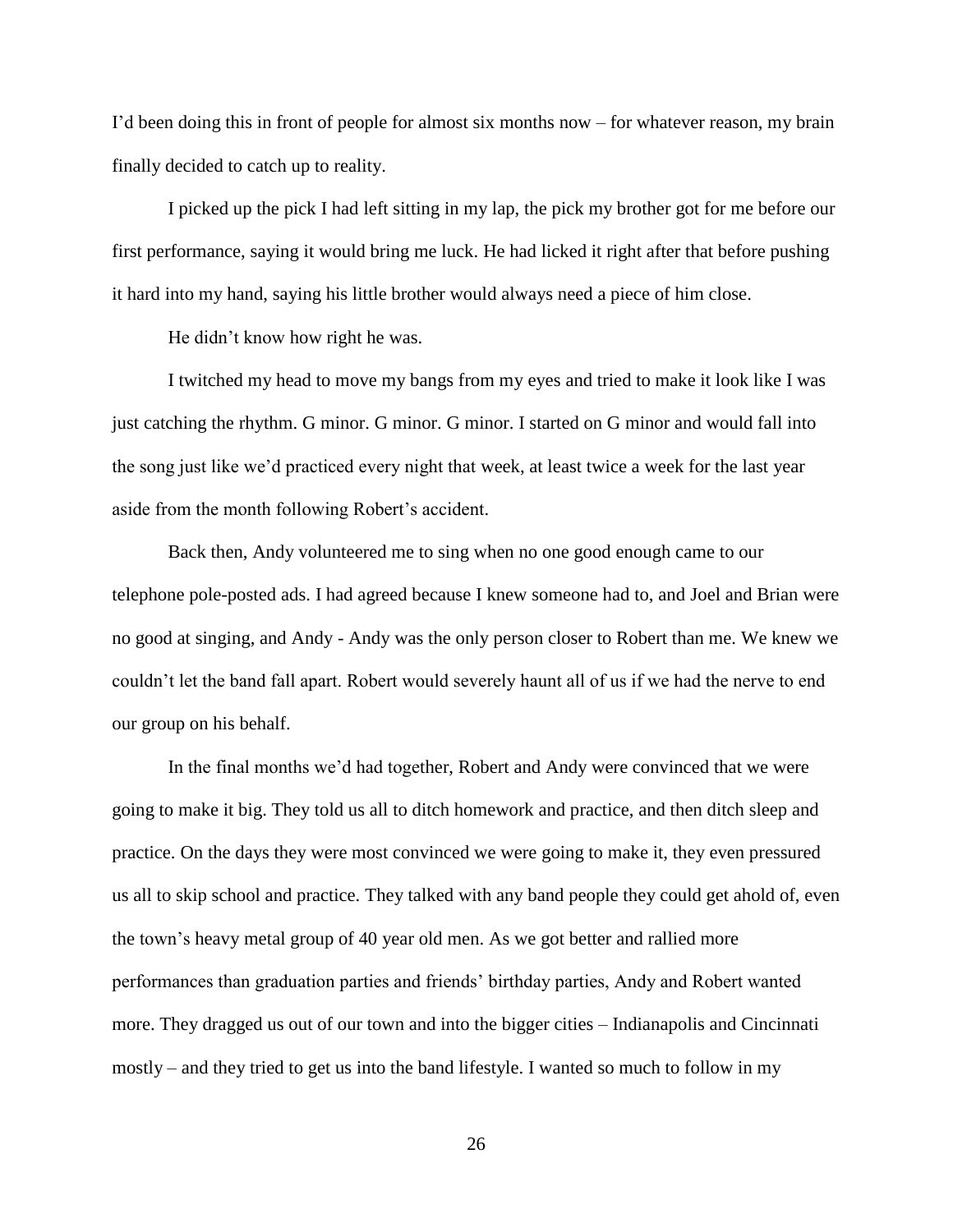brother's footsteps that I listened to him and went along with this plan to see how the real bands lived. I drank the beers I didn't like and smoked the things I was offered, and eventually I began to like it.

Brian clicked the sticks a fourth time. My hand crunched together, twisting to grasp at the pick, raising to hit the first note as my left hand's finger crushed against the strings between frets.

The shark charged toward the strings as we hit the first note. A melancholy chord hovered for only a second. On the second note, I let my voice sound as I raised my head to the audience I could not see. It was not Robert's voice; I could hear my own voice through the cushion of my earplugs. Before, I only heard Robert's voice singing over mine, and I was only miming. Tonight, it was all me, and I thought that the audience would know something had changed.

As the song went on, I kept pushing forward, trying to think of nothing but the next note. I looked to my left to see Andy dipping his head as he plucked at his bass guitar. He wasn't smiling, he wasn't even bouncing on his feet for each beat like he used to. I wanted to think he was just concentrating harder than before. I wanted to believe that was all it was as his calloused hands made their way across the strings and down the neck of the bass, his shoulders slumped forward as if to cradle the guitar as he leaned forward, like he was lying it down.

I couldn't turn enough now to see Joel or Brian. It was just me and Andy here with the space where Robert used to be. The dust particles seemed to form the outline of him, mark the spot where he should be but no longer was. He had given so much to the performances that his voice constantly sounded like he was on the brink of puberty. So much of me wanted to give that much, wished for all the years we had this band that I could give that much, but every time I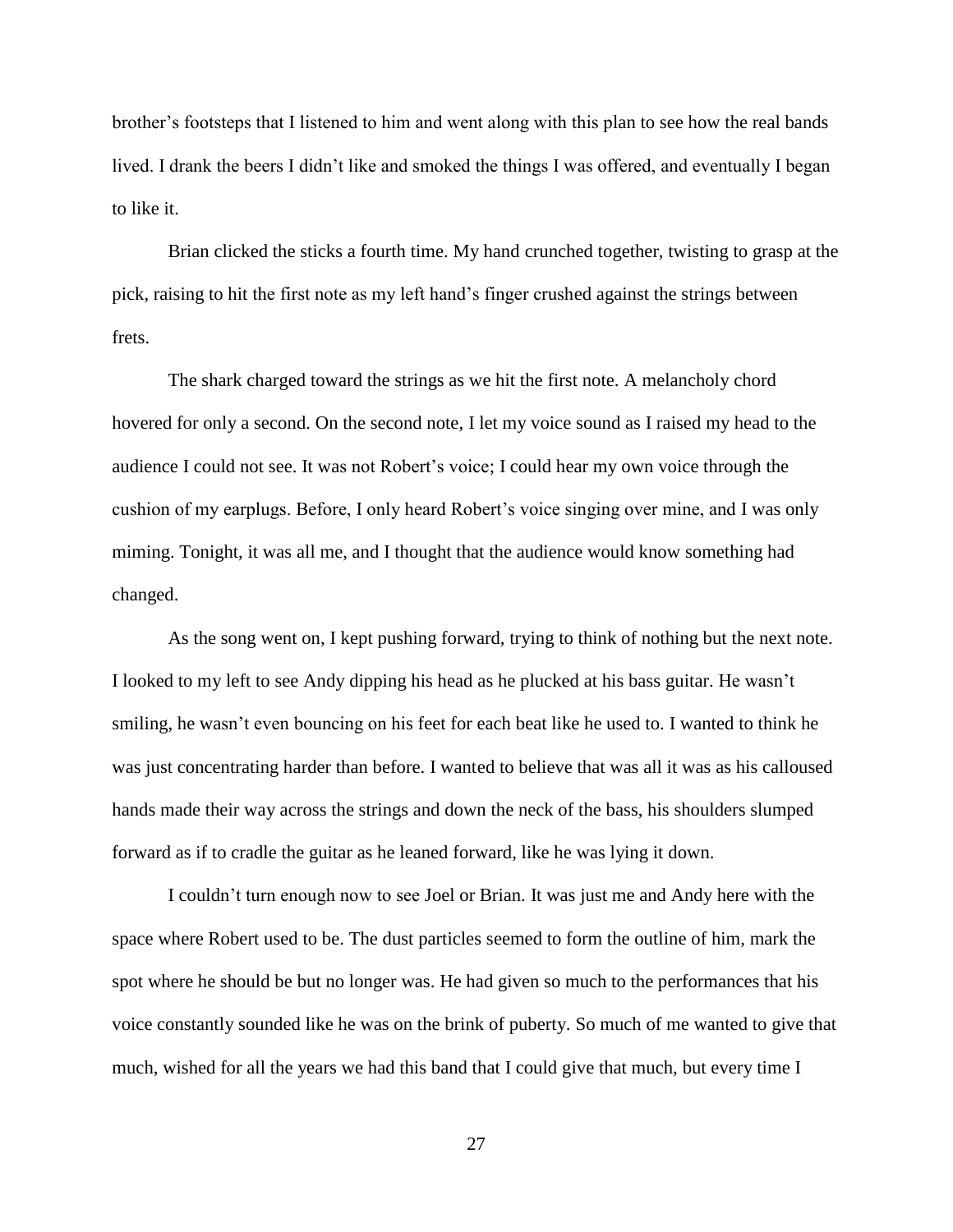closed my eyes, I was convinced I would see Robert there when I opened them, that the whole year had been some sort of stunt he'd done for publicity and one day he'd be back.

I looked back out at the blackness and lost myself in the progression of chords, trying to pull my concentration to the song I was playing. I tried to forget my brother's face, tried to forget the audience's love for him. I wanted so much to be like him back then, but maybe if I'd stopped us, he would still be here. The band lifestyle was too much. A bonfire on a hillside led to too much drinking. Too much drinking led to reckless behavior. Reckless behavior led us to night swimming. And swimming made Robert dive into a shallow space in the pond at the edge of the woods. He never resurfaced.

We made our way through three minutes of movement, paused for a moment and dove back in before too much time caused a loss of emotion. I turned to check in with the guys behind me, saw that they too have lost the excited smiles we used to have. We weren't a bunch of kids anymore, we weren't a bunch of guys that came together to tell the story of our lives. Joel, Andy, and Brian looked so much older than we were supposed to be.

I felt my voice start to shake as I let my thoughts get off track. I couldn't catch the beat, couldn't find the moment to enter. My voice was jittery but I kept trying. It felt like time was slowing to my mistakes and the audience was staring at me behind the black blanket.

Just as I was giving up, I heard a voice take over. My heart started pounding and I almost forgot to strum and change chords. It was Robert's voice. I pulled my head up and looked side to side for my brother, for his grin that told me he just got away with the greatest joke over. But I couldn't see him.

I tried to seem subtle as I looked for my brother, but I felt like I was going to burst from my skin. I had to find him.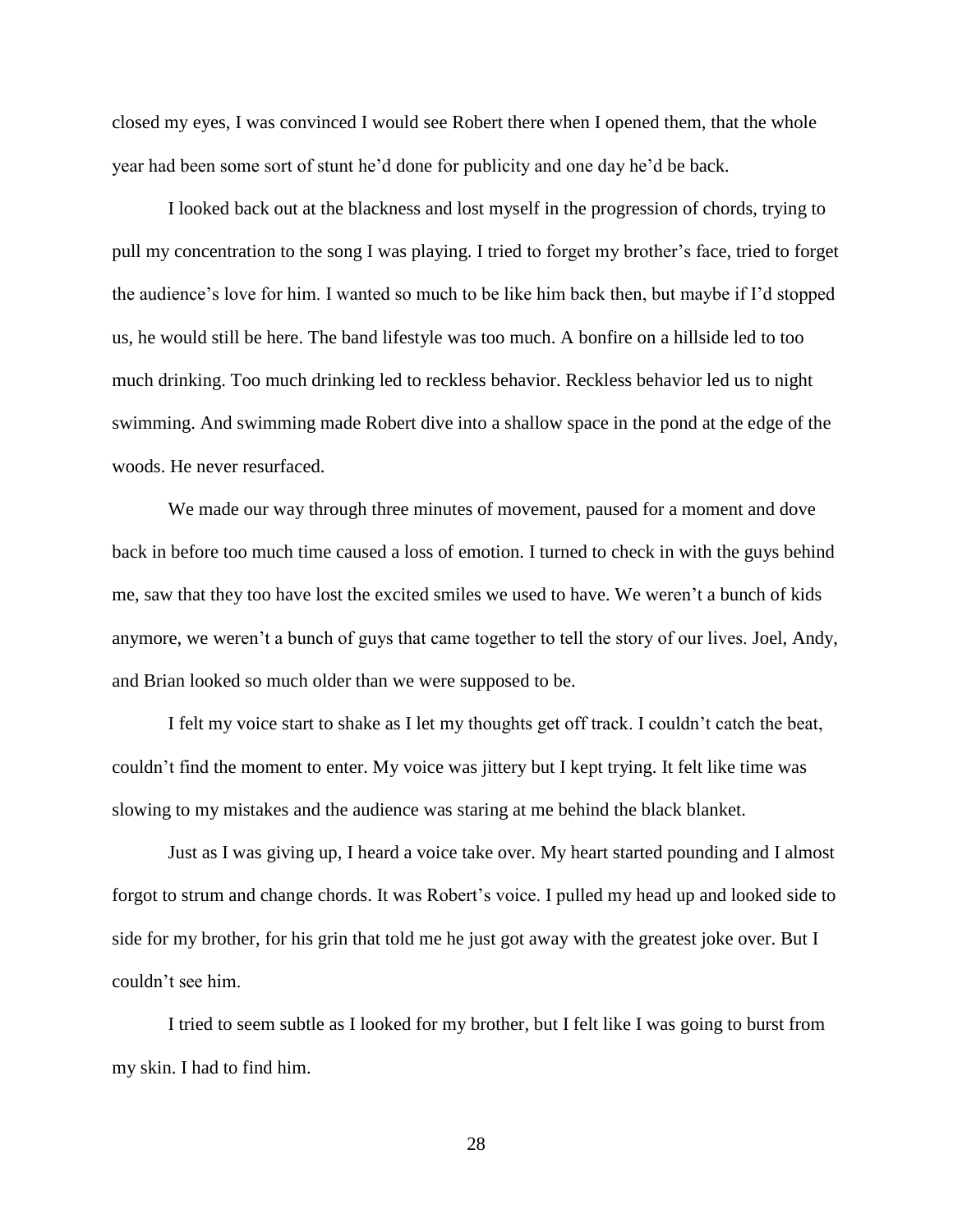As we neared the end of the song, I noticed Andy. He was singing, his words fitting into the space I thought Robert was fitting. He sounded just like him, a doppelganger to my brother's voice. I would have thrown up if I had anything in my stomach.

Instead, I looked back down at my guitar. I swallowed a few times and started to push my voice out, doing my best to harmonize to Andy. I pushed forward as I pushed my thoughts away. I did my best to lose the loss that left tonight feeling like it was missing something in the pounding of noise all around me.

I grasped at the pick in my hand and kept singing, kept playing, kept doing anything but thinking of what's missing.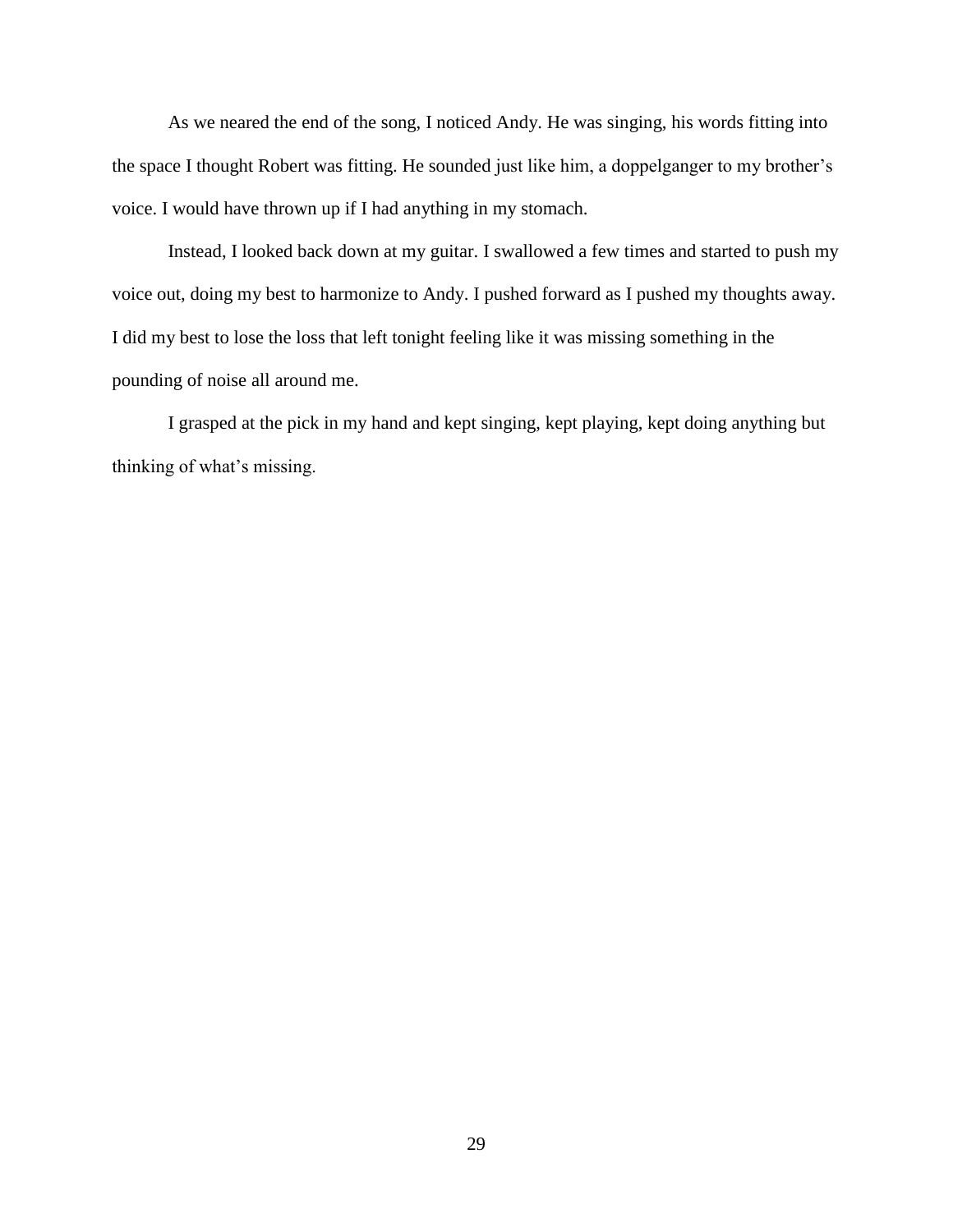### Week 3

I clear my throat and look around the circle. Each of the six people around me is holding an object. I twist the heavy sweatshirt I have in my own hands, feel the give and pull of the elastic band at the waist, the warm scent of a campfire still perfuming the cloth.

"Are we okay to go?" I ask.

There are a few slight nods, a few screeches of chairs as they wait in silence for me to continue.

I hold out the navy sweatshirt in my hands. It unfolds to reveal the front to the group, the last of the white lettering fading, barely reading "Bar Harbor" from a trip Hunter and I took about six months before he died.

"This is Hunter's sweatshirt. I wear it on the nights I miss him most." I pull at the fabric as I lower it into my lap. "Something about it reminds me of him," even though I can't even picture him wearing it some days. "So I honor him with it" even though I'm scared I won't remember him one day and I'll still have this sweatshirt of his, hoping it will bring back his burly grin somehow.

They say grief is a process, and these memories still make me crazy some days. Hunter's sweatshirt is one of the best things I have left of him, but it can be one of the worst on the days I feel lost.

I can't say that as the group leader though. I'm supposed to know the ins and outs of grief. That part's not in the manual they teach from, but one of the ladies whose been doing this grief group thing for something like ten years says that most people are looking for a strong leader and they are the ones with grief figured out without crying about everything.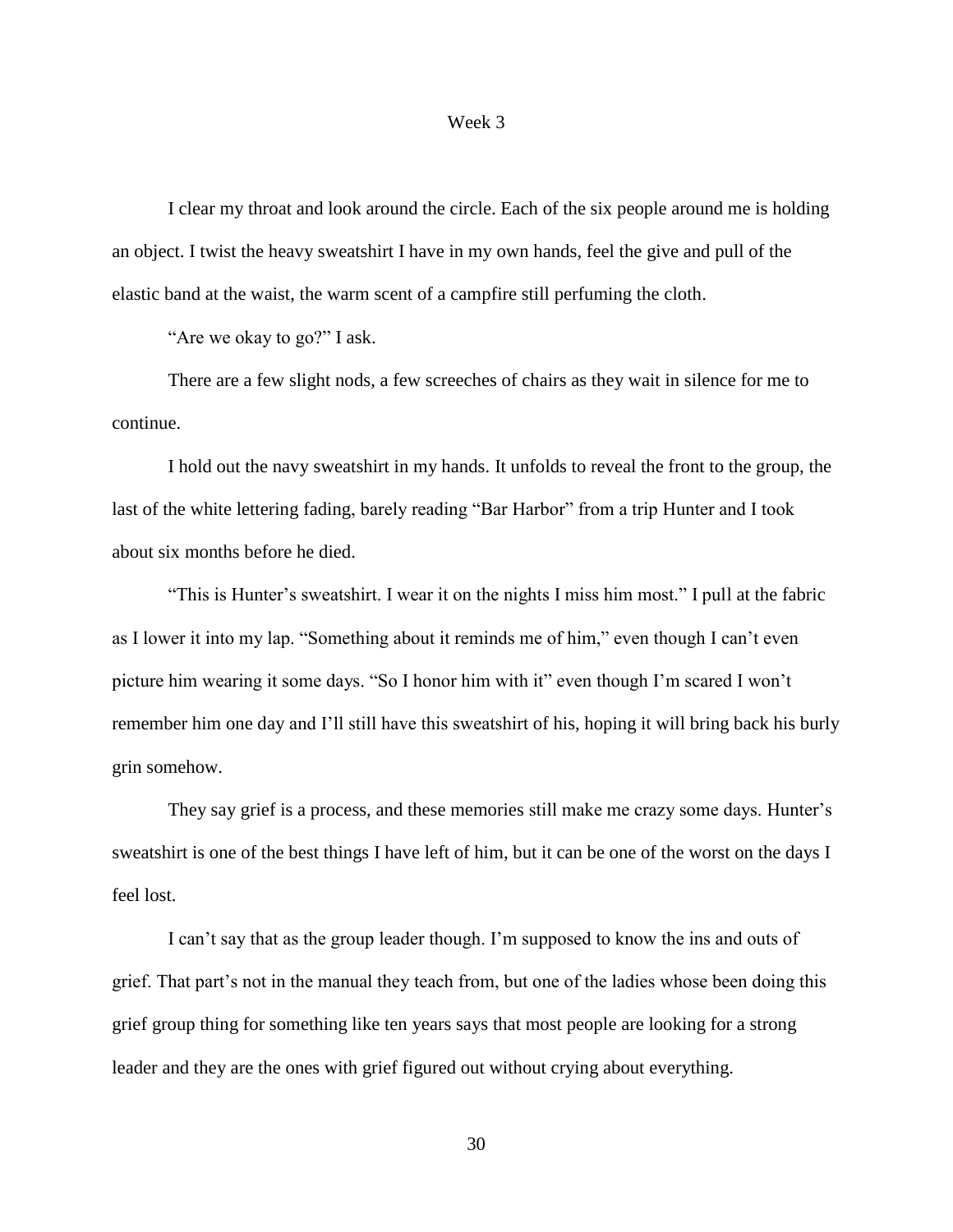Trying to push away the silence I've probably left open too long, I turn to Darcy, on my left this week. I nod and she lifts a small necklace up, one that is a half a heart that reads "Best Friends" when latched to the other half a heart. It doesn't look like the cheapy kind of necklace from Claire's though; this seems to be at least real silver.

"For my sister," she says. She clasps the pendant in her hand, lets the chain dangle below her hand. "Well, not really my sister. I guess I sort of lied last week. She was my best friend, but we should've been sisters."

She twists the pendant around and looks to her left at Tucker.

Tucker raises a light green and black guitar pick. "My brother."

The circle continues around.

A teddy bear from Ella for her brother.

A small ribbon from Jessie for her daughter.

Danny isn't holding anything. I thought he got it figured out next week, but it seems like he may not yet have it. I wait for the bullshit announcement to begin.

He looks down at his feet, pauses, and finally points down at his shoes.

"For my mom."

My heart jolts slightly as a feeling of wrongness crosses my mind. Lower the gavel,

Judge Gennie; the boy seems to actually be trying.

Danny looks to Paige to continue, and she seems to be waiting for some explanation from him. I see Ella crush her eyebrows together, hear a few chairs screech. Danny raises his eyebrows at Paige and nods at her to continue.

"Are you just blowing this off?" Paige asks. Her hand closes around what looks to be some sort of small piece of jewelry.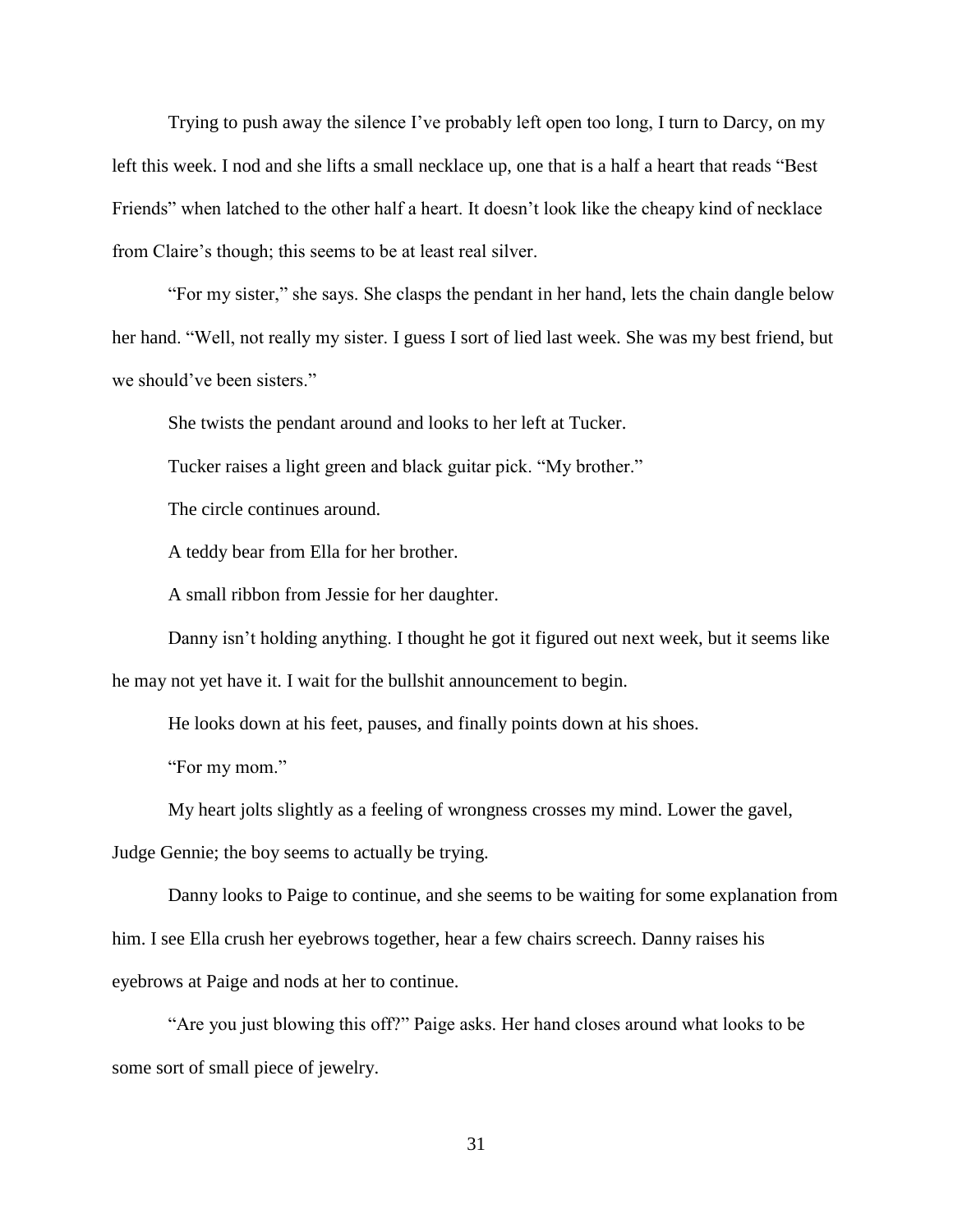Danny leans back and looks away from her. The solemn downturn of his lips has turned to a straight, strict line. I see him shaking his head and can guarantee he'd like to say that this is all bullshit, though he doesn't.

Paige looks at me and waits.

Others are glancing at me too, trying to figure out what to do next. The chair screeching is going up as people wait for someone to respond, and I know it has to be me.

"He doesn't," I pause. "He doesn't have to explain. This is time to honor, not time to dig into why these things honor our people." I pause for a few seconds and see if she will react. When doesn't, I nod at her. "It's your turn."

Paige frowns at me and then down at her clenched hand in her lap. She unfolds her hand to reveal a thick, silver ring shaped like a leaf curved into a circle with a small gem on what looked like the part of the ring that faced up, some sort of green gem, though I would never be able to place a name to it.

"This is from my best friend, Cal," Paige says, her words short. "He gave it to me a few weeks after we met. A promise ring that was supposed to be followed by an engagement ring."

She twists the ring between her fingers. "He was my best friend."

She won't make eye contact with anyone.

"I would give anything to have him back."

The circle is quiet, watching the member who, up until today has been the quietest, fold in around herself, her hand clenching and unclenching around the ring.

I wait to see if she will say more, but she doesn't seem like she will.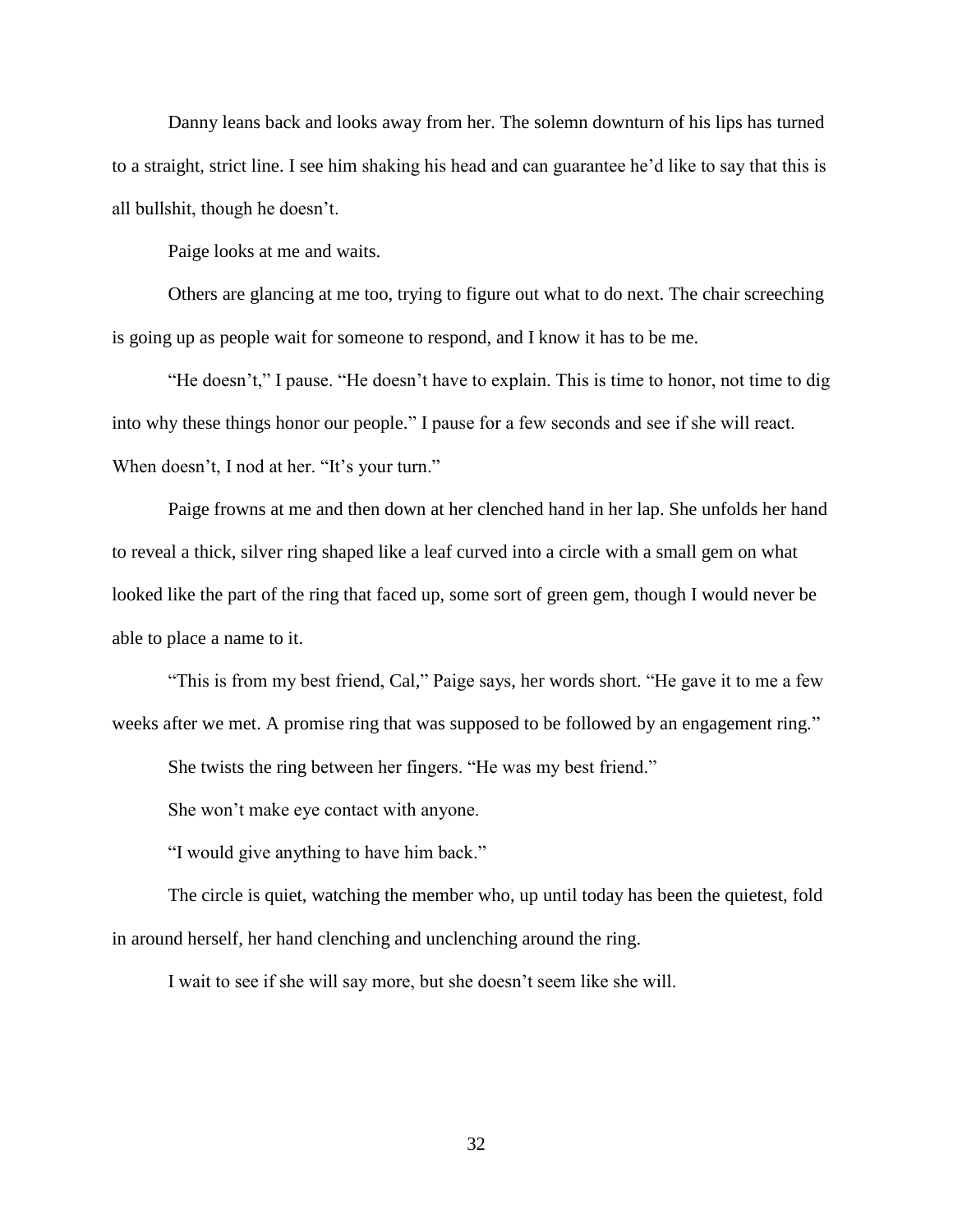"Remembering hurts," I say. All eyes, including Paige's turn to me. "But that hurt is better than forgetting, I think. We need to honor the memories and remember that they'd want us to keep moving forward."

I point to the papers I have placed in the center of the circle. "I'd like you to work on writing about what you think your person would want you to do after their death. You could write like they're writing you a letter or you could write down ideas, or however you want to do it." I clear my throat. "Just think about what they want for you."

I sit in the silence of the scratching of pens and pencils on paper. I scribble out the same words I wrote when I went through group myself; my mind is too caught on Paige to write up something new. Hunter would've wanted me to be happy, he would want me to pursue the new dreams that come into my life, he'd want me to travel to the places we never went.

After about twenty minutes, I clear my throat and the scribbling stops.

"We're out of time, so we're going to have to end here for the week," I say. "The letters are for you, though it might be something you share with another person who was close to the one you lost. It's up to you on what you do, but grief doesn't have to be solitary." The grief group leaders would be so proud to hear that line. "Thank you all for sharing," I continue. "We'll see you next week."

Paige is the first to stand. She watches Danny for a moment, frowning down at him, before she turns to me. "Can we talk for a minute?"

I nod and follow Paige to the far side of the room from the door.

"He drives me crazy, Gen. He does."

I nod my head. "I know, Paige. But-"

"No," she shakes her head. "He doesn't get it. It's like he doesn't care."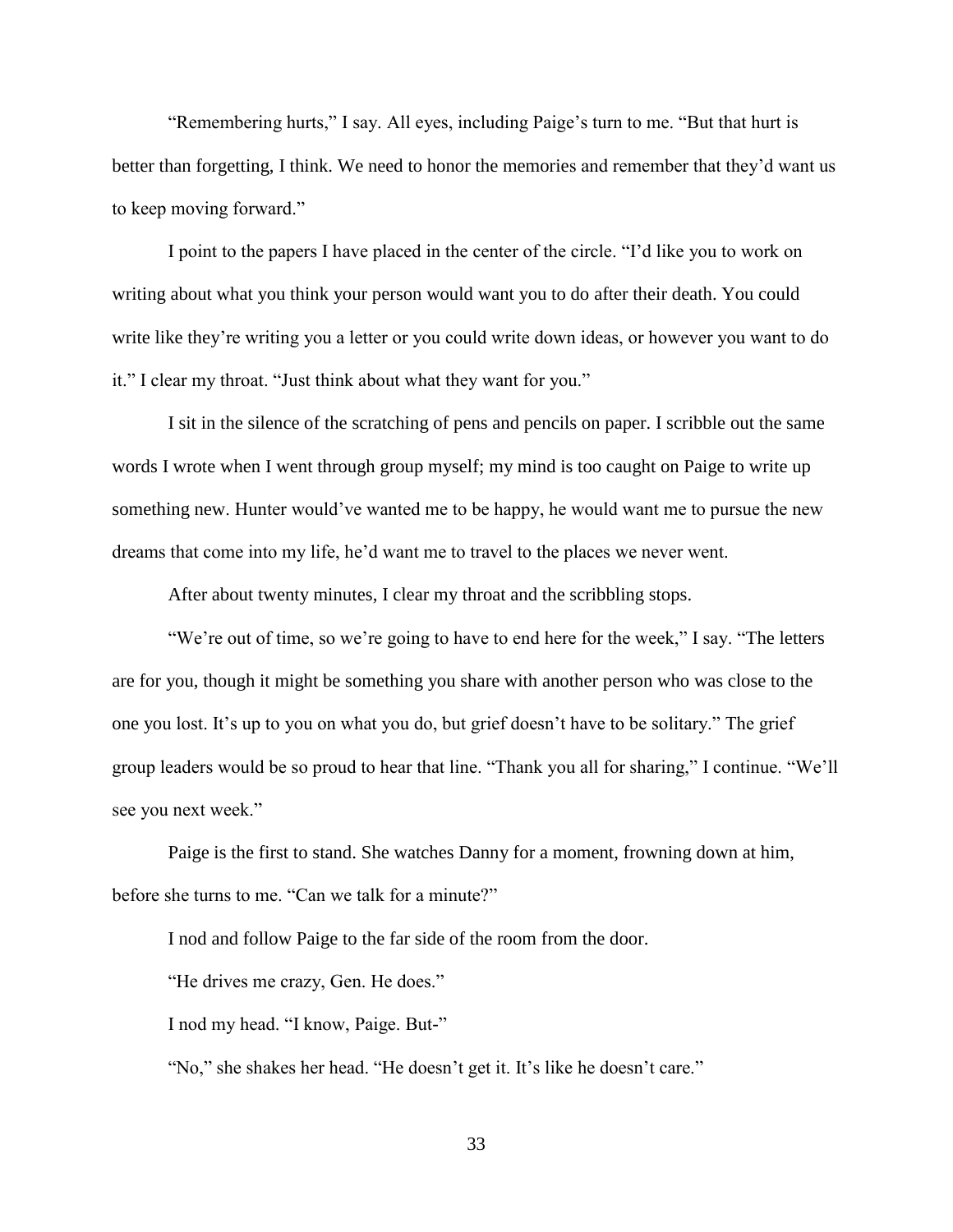I reach out and place my hand on Paige's shoulder. She doesn't move away, just looks up at me.

"He's hurting too," I say.

Her eyes are tearing, which surprises me. "I lost my best friend, Gen," she says, "and he," she gestures toward the door, "seems to think this is all a joke. Can you please talk to him?"

I nod. "It's going to be okay. I will."

Paige looks at me for another moment. I recognize the look she's giving me from the one I saw in my mirror for months, questioning the eyes that stare back, asking them why I had to lose him.

"It's going to be okay," I say again.

She takes a deep breath and nods. "Thank you."

All of a sudden, she is leaning toward me, and I lift my arms in time to wrap them around her as she falls into a hug, her breaths heaving out tears. I try to loosen my stiff shoulders, let her feel supported for a moment. I pat her short hair as gently as I can and tell her again that it's going to be okay.

After a short time, Paige leans away and I release her. Her eyes are glossy, but she's pushed back the tears.

"Sorry about that, I…" Paige stops. "Thank you. I guess I just feel alone sometimes, and I don't know why Danny bugs me, but he does."

I smile at her. "Grief does funny things to us. We're all grieving in some way or another, and it can be confusing when someone else's grief doesn't line up with ours."

She nods, sniffs a little. "I have to go. Thank you again."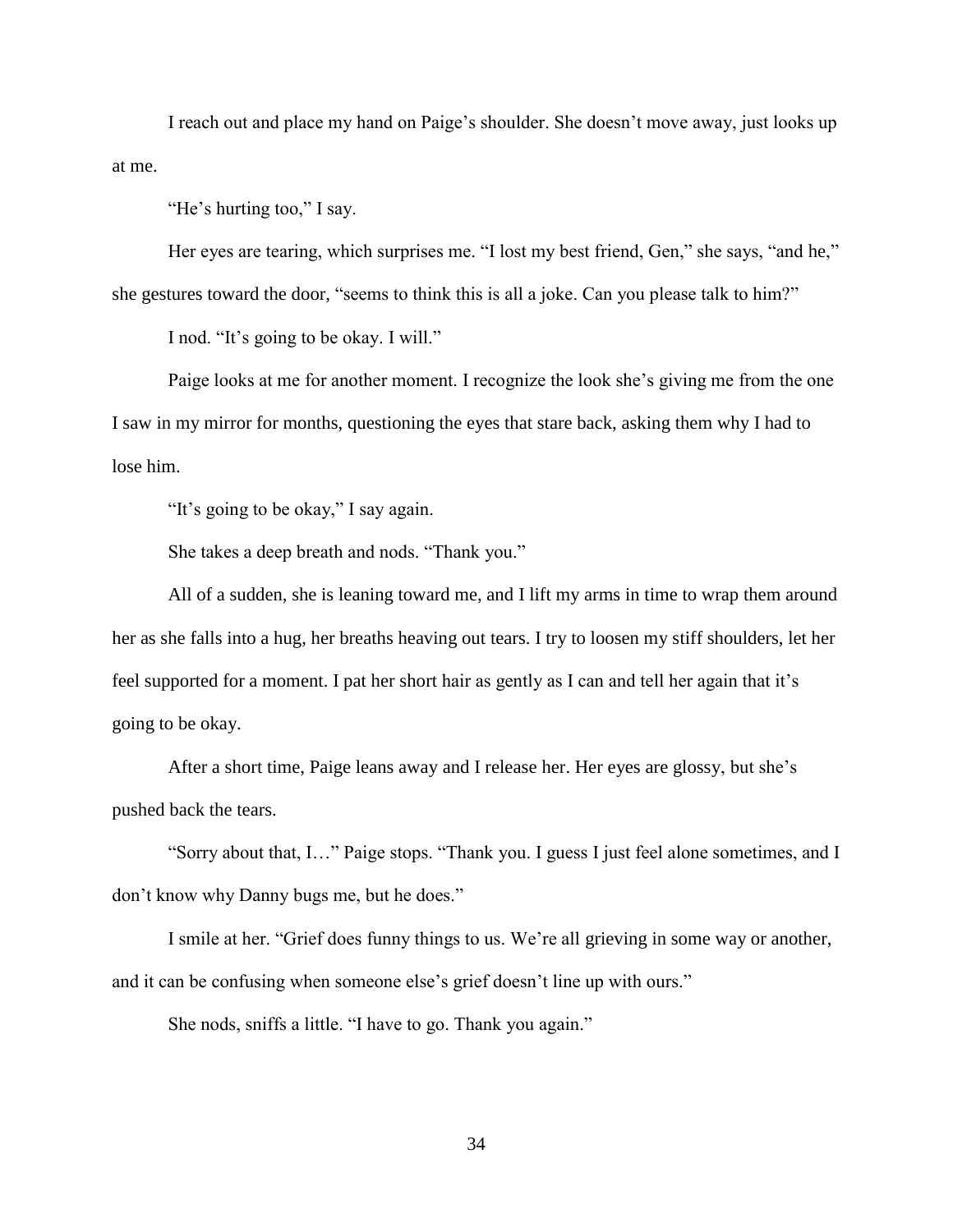I nod to her and watch her walk out the door. When I turn back to the group, I see Jessie putting the extra papers by my bag, straightening the last of the room. Ella is straightening chairs.

As I get close, I thank them for their continued help.

Ella smiles back. "Cleaning up was my job at home too," she says. "Seems like a pretty good way to honor my brother – doing the things we used to do together."

I smile at the girl. "Your brother would be so proud."

She smiles as we turn toward the door to leave. We walk the few feet in silence before opening the door to the parking lot. We wave and send pleasantries with each other as we break for the week into our own cars.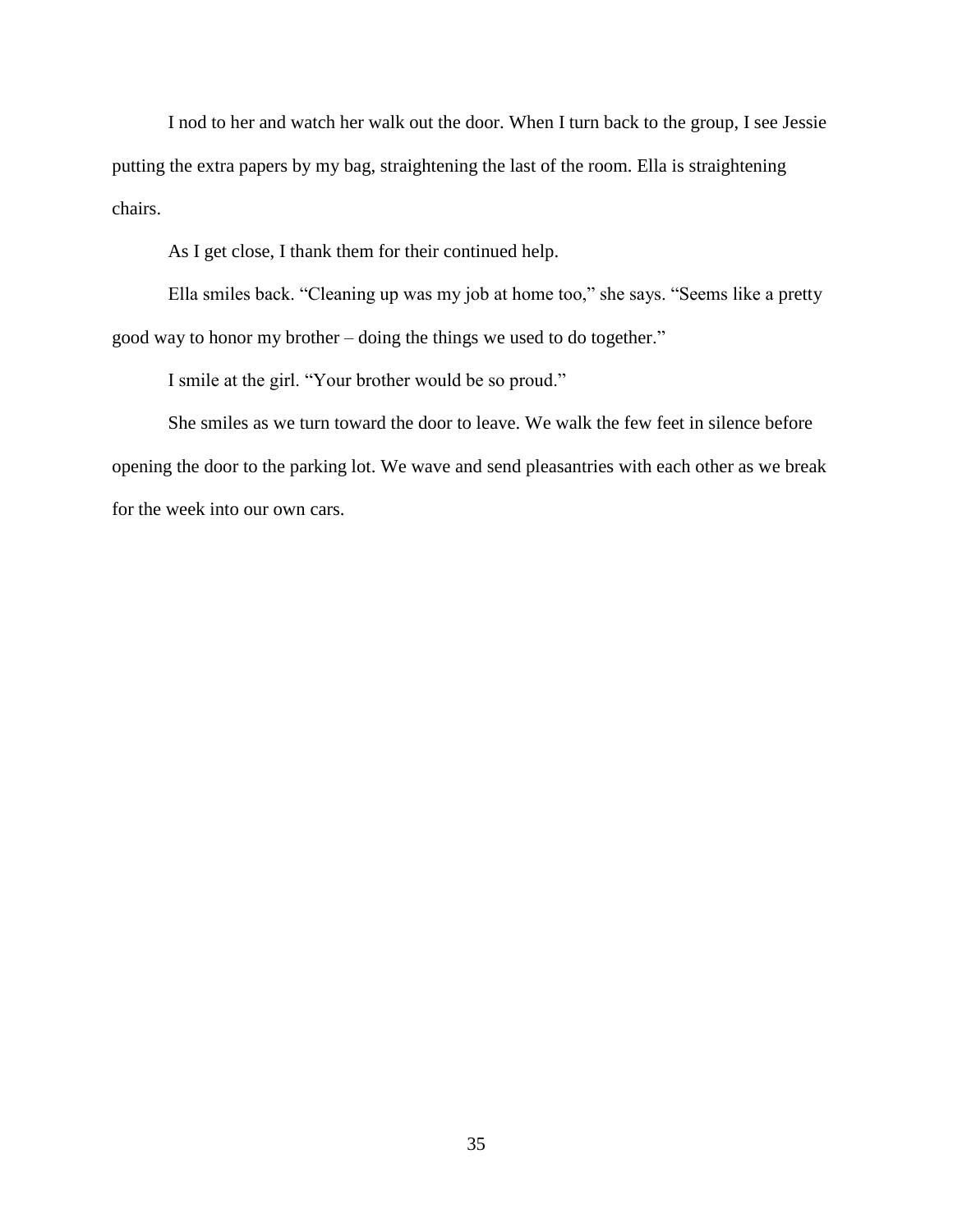## Hole-Filled Sole

The shoes in the window were solid white. In late afternoon, as the sun sunk down, the shoes glowed with a newness I had never seen on my own feet. The ones there now were dusty and patched, and my socks peeked through more than just where my feet entered them.

I scuffed the ground with the toe of my shoe and looked back up. There's a small check marked on the side of the shoes – not Nike, but close.

The offset of black on the epitomic white made my mouth water.

I slacked into the store and wandered to an aisle to look for the glowing tennies from the window. I found the shoes lined up in boxes, glowing white and black in the center of one of the stacked up aisles.

They looked better here than they did in the window.

Mama would've loved to see them, would've promised that she'd try to get them. She always tried her best to get what I needed.

I pulled size 13's off the shelf and slumped toward the nearest bench, the box pressed to my stomach. Opening this up, it was like Christmas.

When I was a kid, Mama got me shoes kinda like the white ones for my birthday one year. They were worn down by someone else's steps, and they were soft and smelled of summer and stink bugs. The white stripes were more brown and the black had become a dark blue, but Mama put them on my then-small feet and smiled up at me – that first time I was taller than her as she tied those shoes onto my feet.

"Ya like 'em?" she asked, her hand resting on my knee.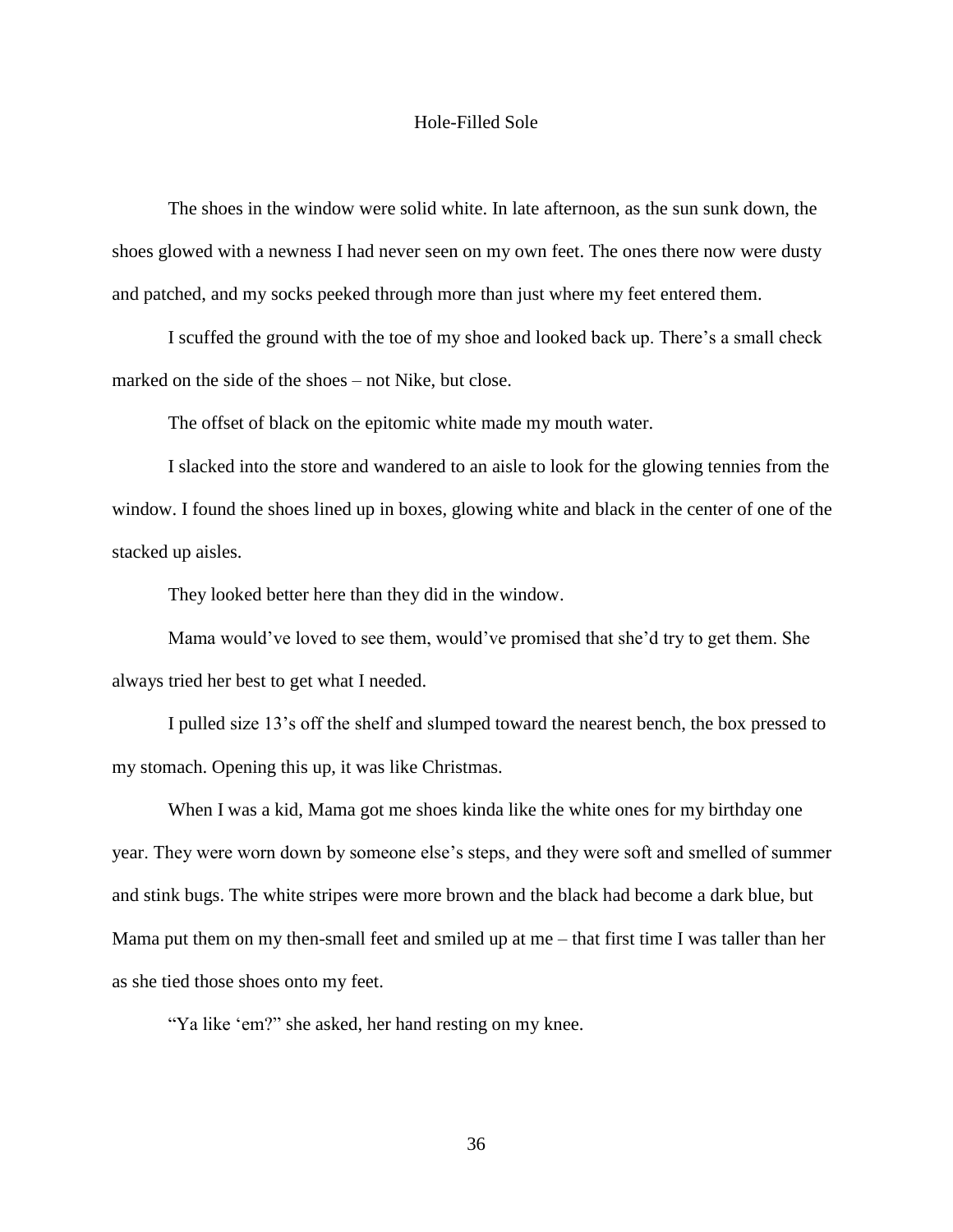I kicked my feet from her lap and back on, staring at the shoes for a moment before catching her eye and smiling.

"They' almost new," she said, her eyes wavering to the ground with a squeeze of my knee.

I looked down at my shoes and then back up at Mama as her words echoed to silence. One of the cats crinkled wrapping paper as he tried to make his way to us, and Mama sighed once, her eyes still resting on me.

"Mama, they're awesome," I said to her. "I got shoes with no holes!"

Her eyes got shiny, and I asked to play outside in them. I ran through the trees behind our house that night, my feet dry and warm for the first time that I could remember, and I let out a shriek as I ran, leaping into the air.

I could see Mama watching me, and I smiled and waved, running and spinning around the trees, jumping in the air as I threw fake hoops, like I was one of the guys that played on the TV sometimes.

She might have been crying as I made laps of our yard. But I didn't know she could then.

The shoes in front of me glistened like her eyes did that night. I reached forward, tucked my fingers around the slippery tongue, and pulled the slick cobbler's prize to me. I dropped to the bench behind me, plucked off my newest pair of hole-filled soles, and slid my feet into the new kicks.

I stood, let my feet settle in. I flexed my ankles, stretched my toes, strolled forward down one aisle and up another. The clerk eyed me on my catwalk. She snorted, turned away, and smiled so slightly. I smiled back as I lapped her register like the path around my old school's football field.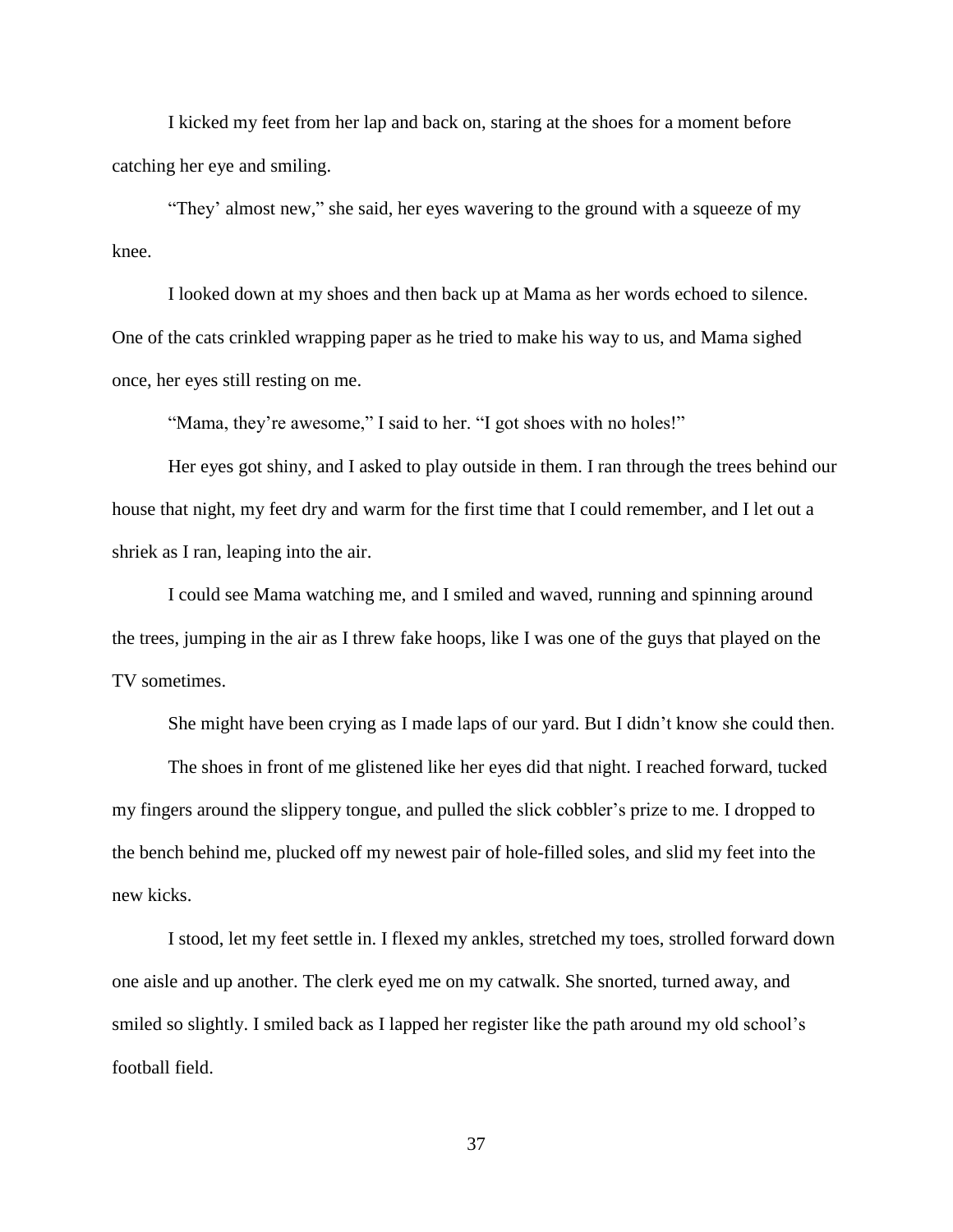I ran track in high school, and Mama was always there to watch me. Just before my senior year began, Mama sat me down at our house. She sat a box on my lap, gave a soft, worn smile.

"I got ya what I could," she muttered.

Her hands gripped and ungripped as she waited for me to open that box.

I lifted the lid, pulled bright orange shoes out. The heels were missing grippers, the tongue on the left one had a hole in it, and they smelled like dogs fresh in from the rain. The orange was washed too many times to be bright anymore.

But they slipped on real easy, hugging my feet only slightly less than what I preferred.

I smiled up at my Mama and she ducked her head. She wasn't working much anymore since the doctors had found the lumps in her breast a few months before. The money she did make went to rent and doctor bills. The shoes were like gold, I knew.

"Thank you, Mama." I reached up and grabbed her hand, letting it swing between us.

"They' almost new," she said.

That was the last pair of shoes she got me.

I jumped up and down on my second lap of the register, flexed my legs, stretched them out, and smiled at the clerk, winking as I walked by. I lunged forward twice, stretching to the tip of my toes as I worked back to my corner of the store, sunk down to the bench, and reached to untie the laces, crossed like barred cages.

I pulled my old shoes close to me, ran my thumb along the worn heel.

Stealing a glance backward, I saw that my audience had her back to me, reaching for a box on a shelf higher than her. She looked back to me once during a stretch upwards.

I smiled.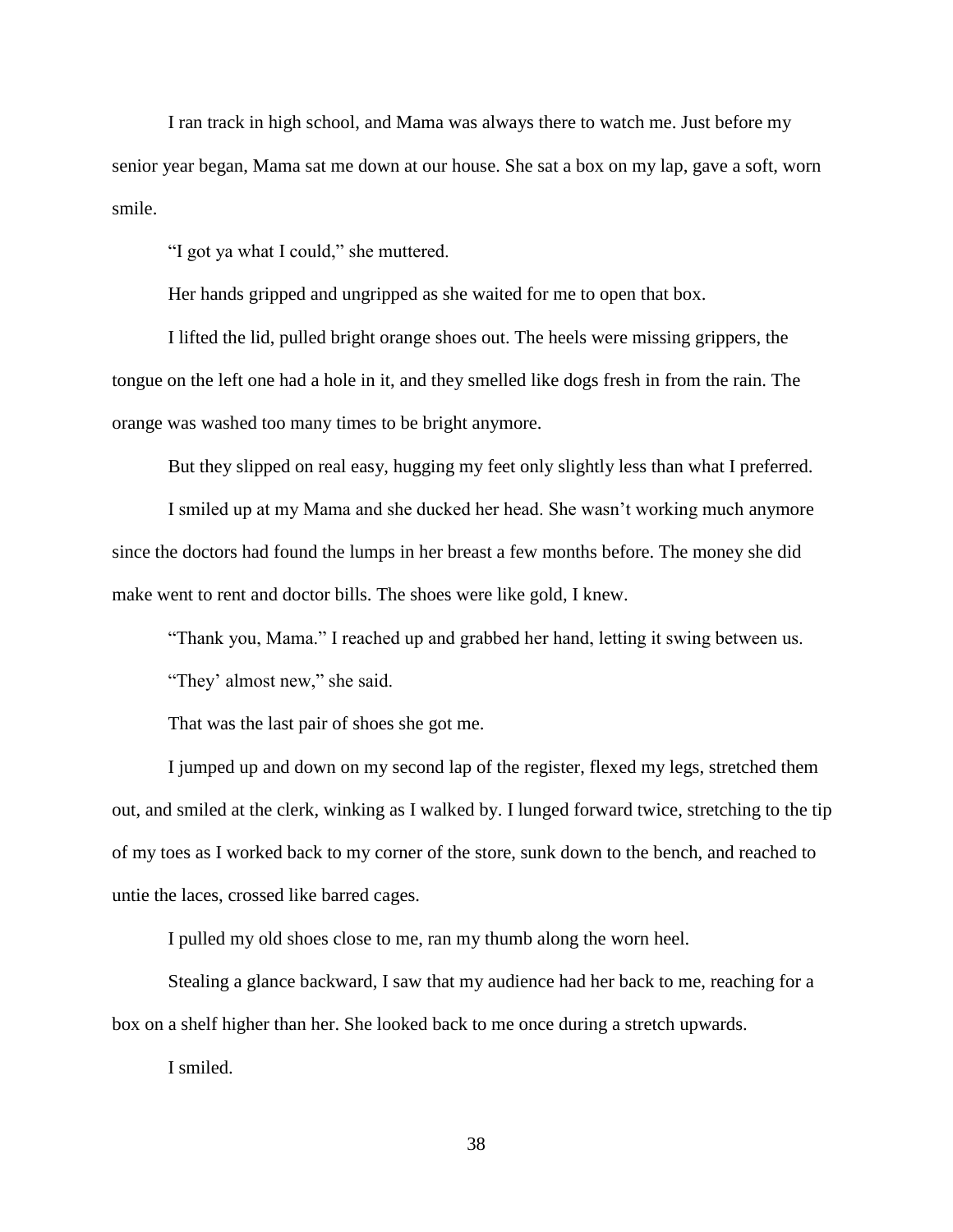She turned away, but I caught a smile as she shook her head at me.

I looked back down, my fingers hooking on the laces as I started to pull them loose.

I always pulled my laces tighter when I was nervous. I was waiting in a cold room with nobody around but me. I pulled at those laces over and over, stood and wandered around the bank of chairs, and sank back down, pulling my laces tighter.

A blank face appeared in the window of the door that led back.

He was dark haired and darkened under the white coat. He didn't smile. He just shook his head.

Mama was gone. Mama had lost to cancer. Mama wasn't coming back.

What did I want to do with her, he wanted to know.

I shook my head back at him. I told him I had no idea.

He patted my shoulder and said to take some time, that he'd have some people call me in a day or two.

I nodded and turned toward the door, each step catching closer to a run as I neared the exit.

I broke free into cold, heavy air. I heaved in what felt like chunks of ice digging at my insides. I looked up at the sky and then down at my feet.

Those orange racing shoes had still been pulled tight on my feet.

I looked once more at the clerk, but it seemed she had lost all interest in me since a new person had entered the store. I looked at the shoes, looked at the door, looked at my feet.

My shoes went in the box. My fingers lingered on the last sole once more before I closed the lid and placed the box back on the shelf.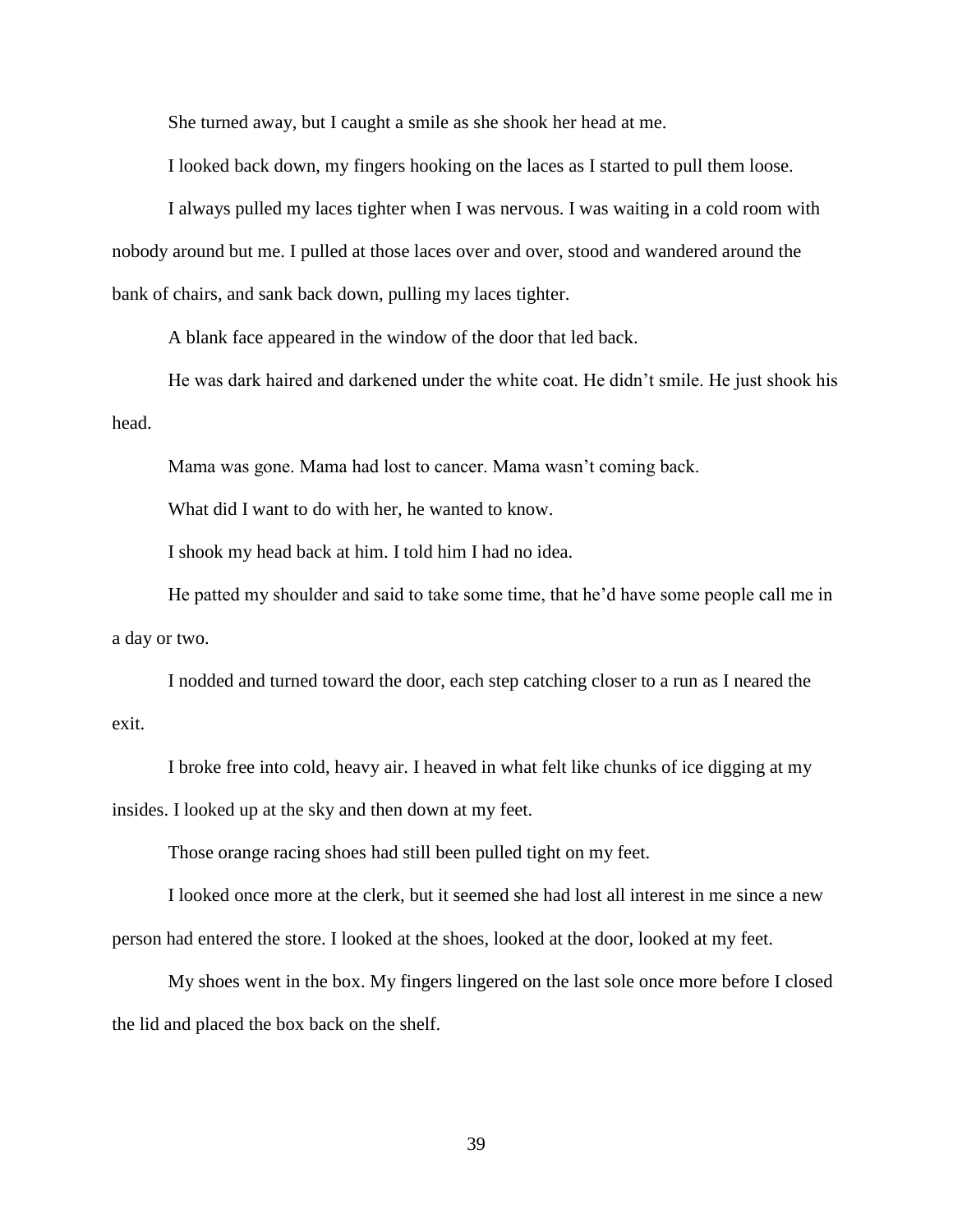My last track meet was run without Mama. I took my place on the starting line and turned to try to find her eyes amidst the other parents. It took a few seconds before I realized she wasn't there.

I tried to run fast when the bullet sounded, but my feet were slipping beneath me. I kept running, though, running around the track as fast as I could. My coach was yelling something, but I didn't hear him. I just kept running.

The wind licked tears from their ducts as I ran, circling towards the finish, completing the run that was asked of me. But I kept going. I ran past my coach, past my cheering teammates. I ran past the fences and down the road toward home.

Mama wouldn't be there when I stopped, so I had to keep on going.

I stood in the store, turned, went out the door, closed my eyes as I walked. Quickly, though, I snapped my eyes back open. Mama, with her glistening eyes, was waiting just behind my closed lids.

I could see the clerk looking at me through the window for a moment, watching me go. But she just as quickly turned back to the boxes when I smiled in at her through the window.

I shook my head, looked ahead, and turned for the trees. I ran to those trees, through those trees, leaping, jumping, making baskets, and then continuing to run.

My feet were dry and warm.

For a moment, I stopped. I let out a shriek into the darkness. I let the silence settle and then move forward again.

I could see my shoes shining in the dark, white lights in the darkness that surrounded me. They almost knew.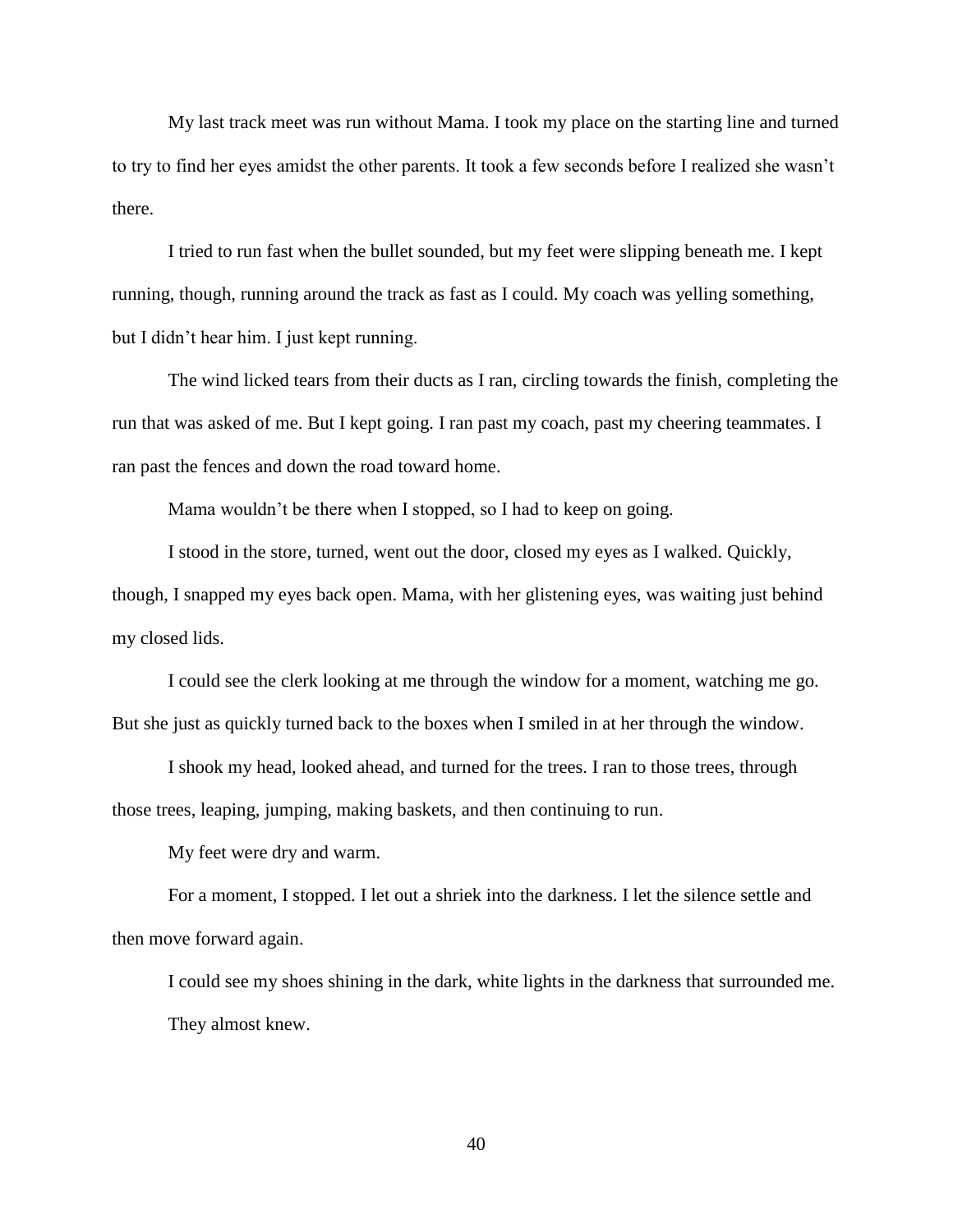#### Week 4

Exiting my car, I can hear screeches and screams coming from inside the rec center. There are more cars here than normal, so maybe our group bumps up against some kid event and they haven't left yet.

When I get to the doors, I hear the stampede down the makeshift court that suggests a basketball game is in progress. Opening the door confirms this. Two teams, yellow and green versus purple and black, weave around each other. The boys couldn't be older than ten or eleven.

"Why are they here?"

I jump and turn. With all the noise, I hadn't heard Darcy come in behind me. Her long hair's pulled up today, revealing blonde highlights beneath the darker hair that normally shows. She gives a half-grin when I turn toward her and then looks back to the game in front of us.

"They've got a game going, I guess."

Darcy frowns. "Well yeah, but this is our time, isn't it?"

I nod. "I'll go see what I can do."

I walk away from Darcy, but I don't know who to approach. It's not like there's some owner of the building meandering around during a kids' basketball game. I shuffle my purse in my hands, look around to see if there's anyone who looks like they might be in charge.

I decide to approach the vender's cart as the kids zip down the court behind me, ball bouncing out in front of them barely in control. If nothing else, he might have answers as to who I'm supposed to talk to. He's also in my path so I don't have to look like I'm wandering too much if Darcy is watching.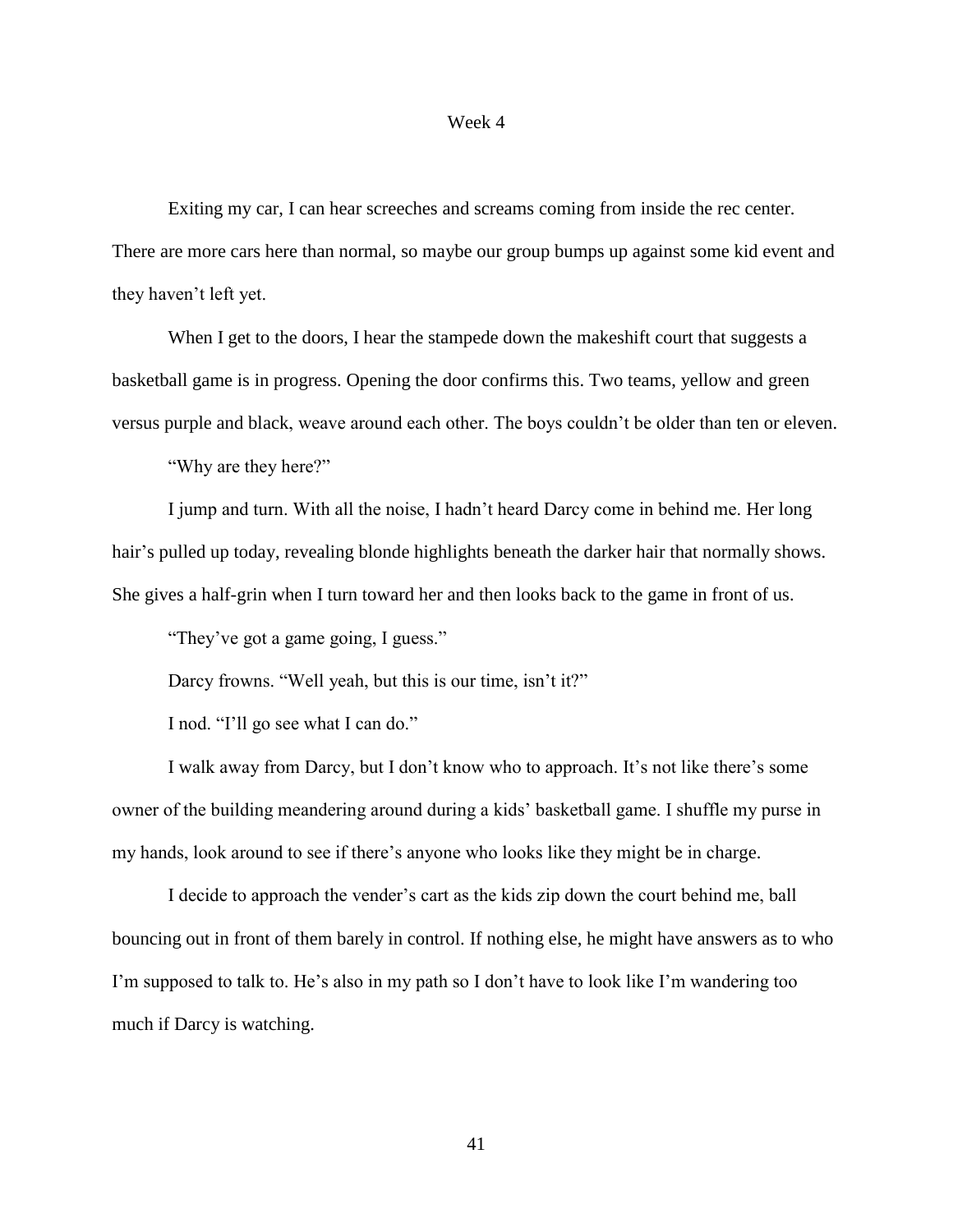I smile as I reach the small stand of sport game food. The man smiles back and runs a large hand through his slick, dark hair.

"What can I get you?"

I shake my head. "Can you tell me how long the game has left?"

He looks at me like I'm some sort of idiot for not knowing this, and perhaps I am. He then turns to the scoreboard and back to me. I hope he won't make me admit out loud that the scoreboard means pretty much nothing to me.

"20 minutes or so, unless they go into overtime."

A buzzer sounds behind me as the ball makes it into the hoop. "This space had been reserved for me and my group starting nowish."

The vender shrugs and begins to scoop more popcorn into paper bags. "I don't know what to tell you."

I thank the man for his time and turn back toward the door. All six of my group are standing by the door, shuffling awkwardly next to each other as wild parents rush past to capture action shots of the game on their cell phones.

"Let's go outside for a minute," I yell out as I reach them.

They follow me out the door. The air feels cool and quiet after the sweat and noise of the building.

"What's going on?" Ella asks.

"I don't know. The times overlapped somehow, and they won't be done for a while."

I wait for more questions, but the group just looks at me to provide the answer.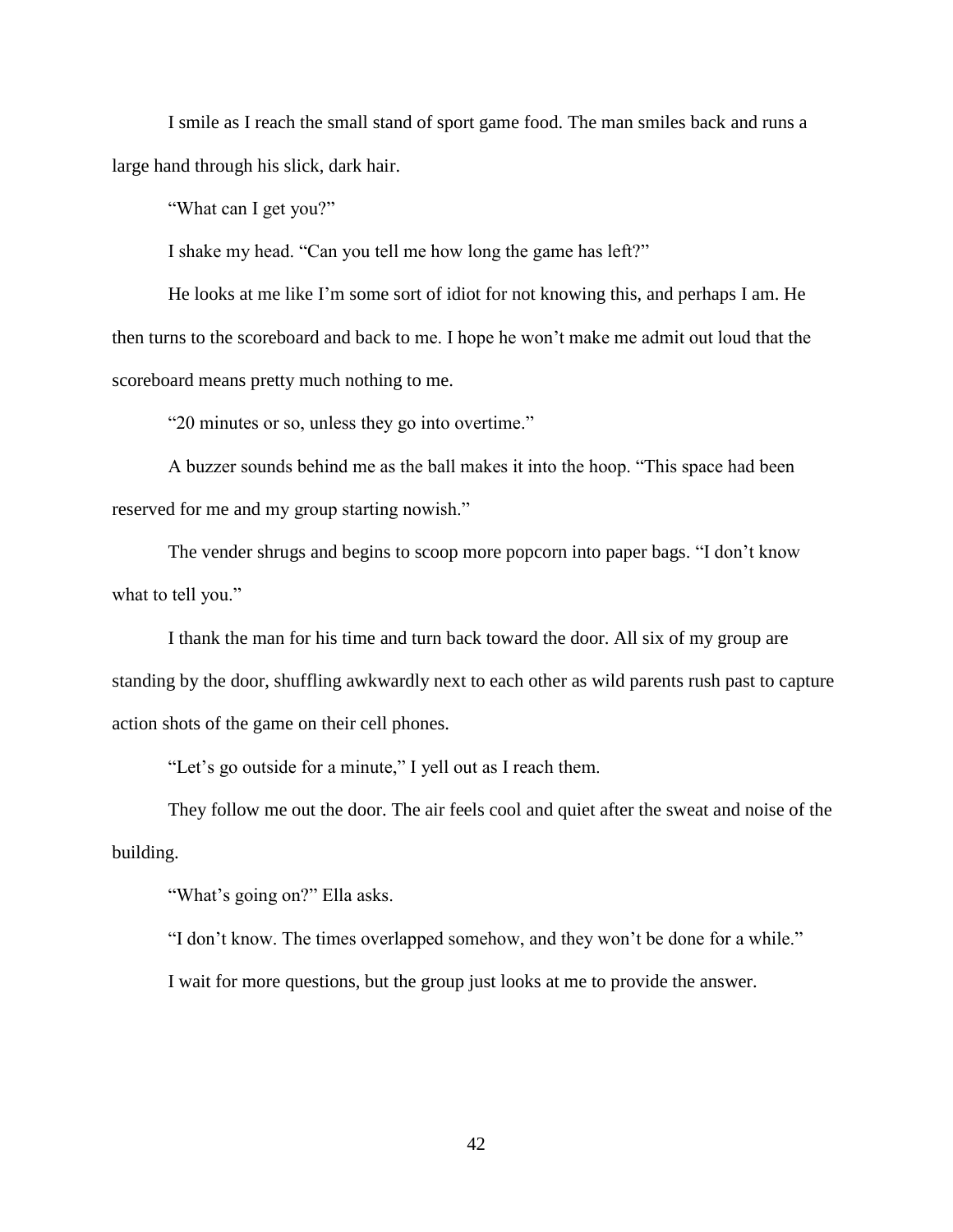"I guess we have a few choices," I say. "We can wait and either start later and go longer today or just make do with the time we have. We could call it now and forget group for the day. We could go someplace else."

They all shuffle in front of me.

"Can we do group here?" Darcy asks. "It's nice enough out."

I look at the steps we're standing on. The sun is out and it's warm enough to not be a punishment to remain outside. I look back at the group. "Does that work for everyone?"

I see a few nods and take it as enough to sit on the top step. The others follow suit and sit around me in a haphazard circle.

"Let's start with just talking this week," I say. The manual says that Week 4 is "a good week to check in with everyone." I hated it in my own group, but I want to give them a chance to talk. "How is everyone feeling? Anything significant that you'd like to share?"

After a few beats of silence, Paige speaks up. "I feel like crap," she says. "I go from angry to sad to nothing at all, and it drives me crazy. I feel like I'm losing my mind some days." She punctuates this with a little laugh as she drops her eyes.

Jessie reaches out to her and places a hand on Paige's knee. "Me too. My husband wants to talk about our daughter so much, to make her seem alive, and I can't. I feel closed off from him."

Without further prompting, the group is talking to each other, sharing the feelings of loss they all have in common. Their words are flowing steadily, comforting each other, even Danny. I sit and listen, waiting for a moment to jump in if I'm needed, but it doesn't seem like they need me today.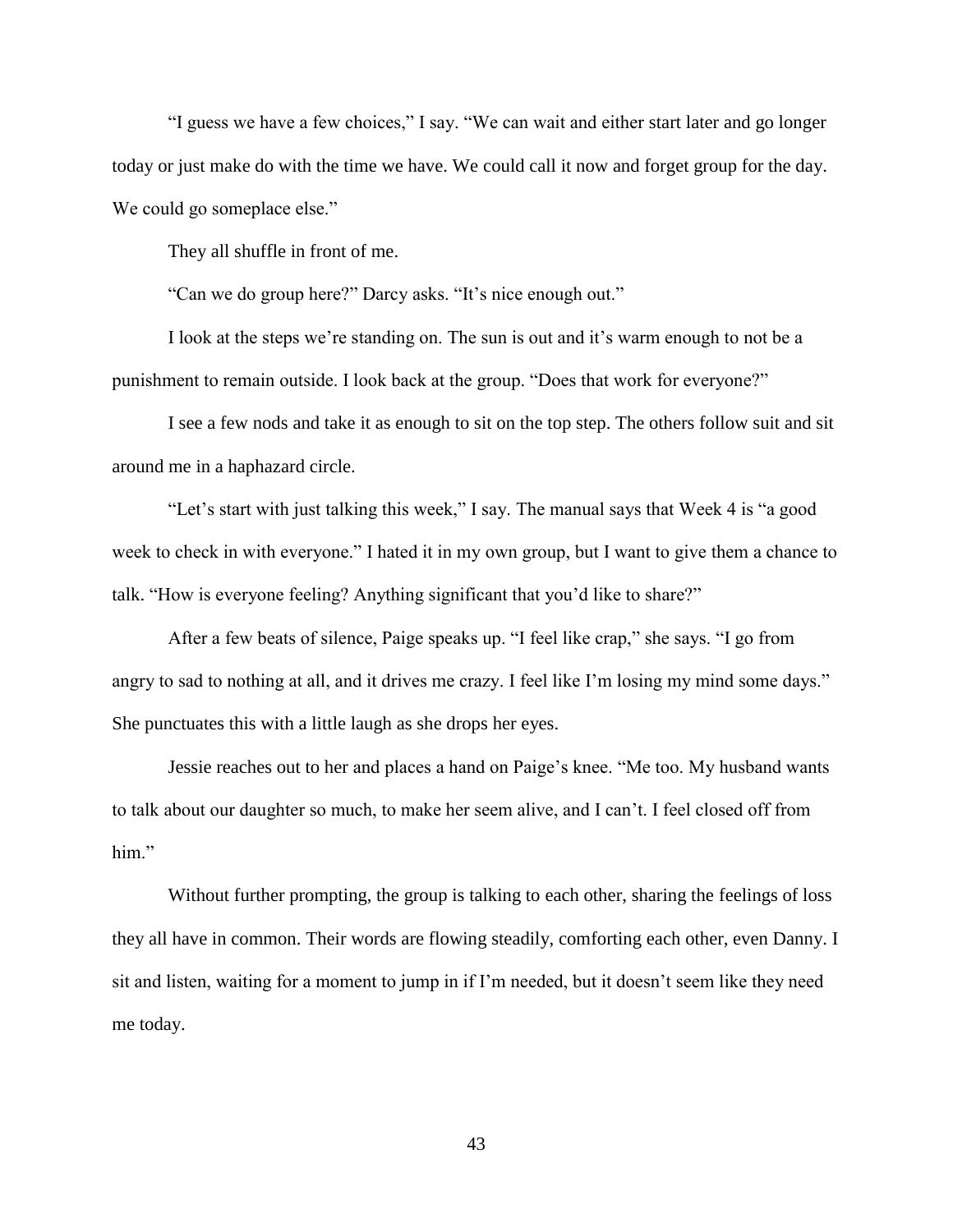The conversation is interspersed with buzzers going off and muted cheers. Sometimes they pause to let the noise die before continuing; sometimes they just talk over it. The conversation slowly switches into short memories of those who were lost. Ella talks about playing on the swings near her house with her brother. Jessie recalls the first moment she felt her baby kick. She also recalls the last time. Tucker says he wants to slap anyone who tells him again that "heaven has gained another angel," as if that would make it easier.

Nearly twenty minutes pass before Jessie looks to me. "Can you tell us a story about Hunter?"

I take in a deep breath. "Sure."

I try to think of a story that's not too long but gives them an idea of my husband.

"When we were first married," I start, "Hunter had a bad habit of taking off his shoes and leaving them in the middle of the floor. I tripped on them all the time, and I got so tired of always having his shoes under my feet. I think it was our first fight and probably the fight we had most often for a while." I pause and look around the group. They look genuinely interested, so I continue. "On our first anniversary, he laid out a bunch of shoes all over the house, and I was raging that he'd do that on our anniversary of all days. So I started to pick them up. It took me way too long to figure out that he hadn't left them around on accident. It was a path. They led to our basement where he had set up the card table to look like a romantic dinner with candles and everything. It was pretty amazing. And he didn't stop leaving his shoes around. They were still everywhere, but he made an effort to at least push them out of the walking path."

I hear a few small laughs.

"Do you miss his shoes everywhere?" Darcy asks.

I bite my lip and nod. "I do. I miss that a lot."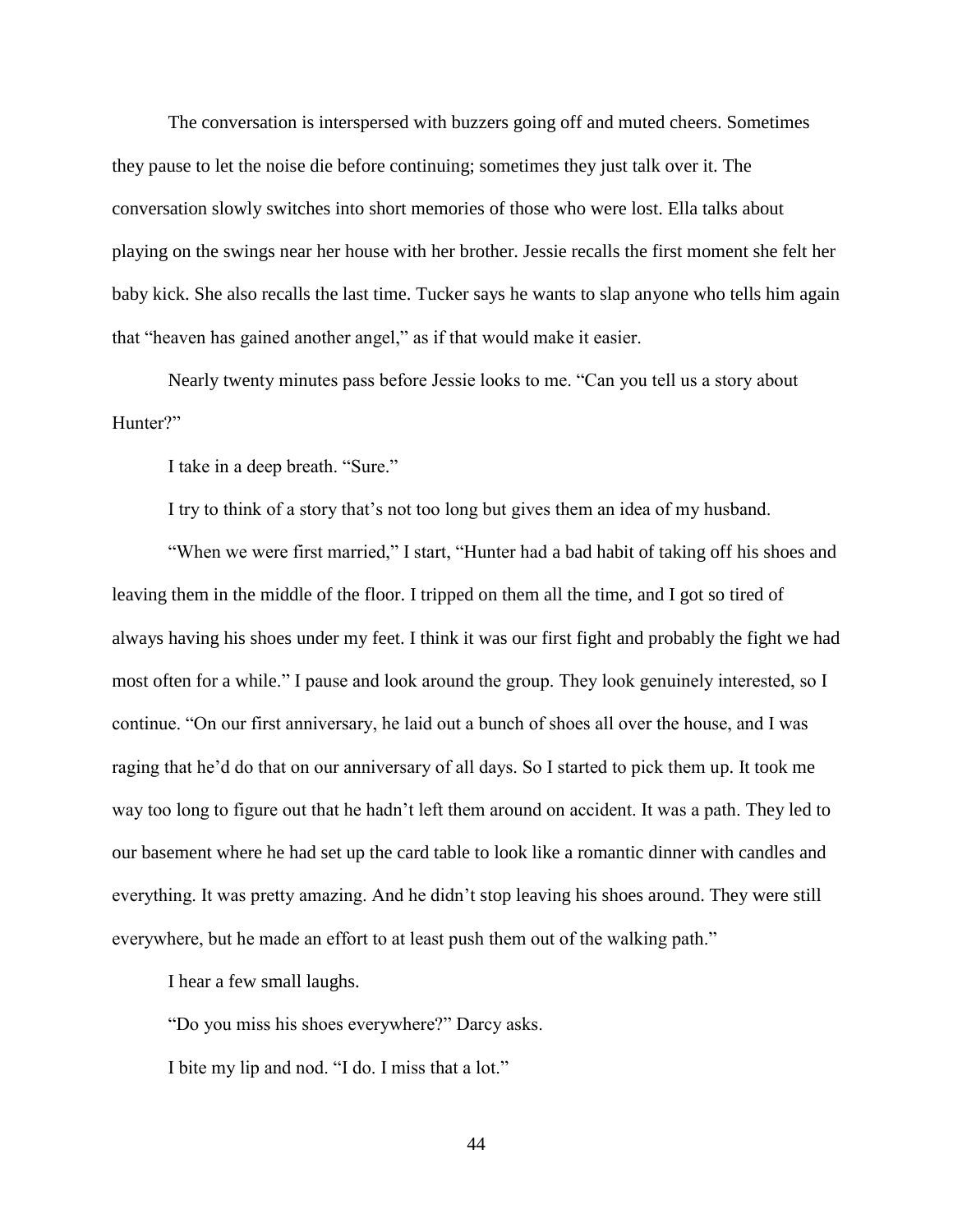Tucker jumps in with a story about his brother always jumping on him to wake him up in the morning, about missing that, and the conversation continues. I notice now, though, that Darcy is looking at me a little more often. She's quieter now, too.

The final buzzer sounds with a cheer followed behind it. People stampede out the doors around us, and I guess by the crowd's facial expressions and short snippets of conversation that the yellow team won. My group keeps talking. Tucker's smile is big, and he looks excited to talk about the band he had with his brother. Paige describes the wild ride she took around town with her best friend. Darcy is still quiet, but she is attentive, listening and smiling, though she offers up nothing. I consider asking if the group wants to move inside, but I decide to let them remain, let them talk since they are doing so well.

We go over our time by almost a half hour, and while I let them know the time every once in a while, I let them keep talking. They seem happy, or maybe more so peaceful, something this group has so little of. I want to graft what little bits of peace they show onto their souls, show them there is peace to be found, peace to hold onto. When they finally slow the conversation to a good stopping point, they walk in groups to the parking lot, continuing to talk as they go. Darcy holds back.

I smile at her. "What's up?"

Darcy looks down for a moment and then back at me. "How do you deal with the absence like that? I mean, he was everywhere in your house, and there had to be signs of him everywhere." I nod and she continues. "How do I move through my house when it's filled with everything my best friend left behind?"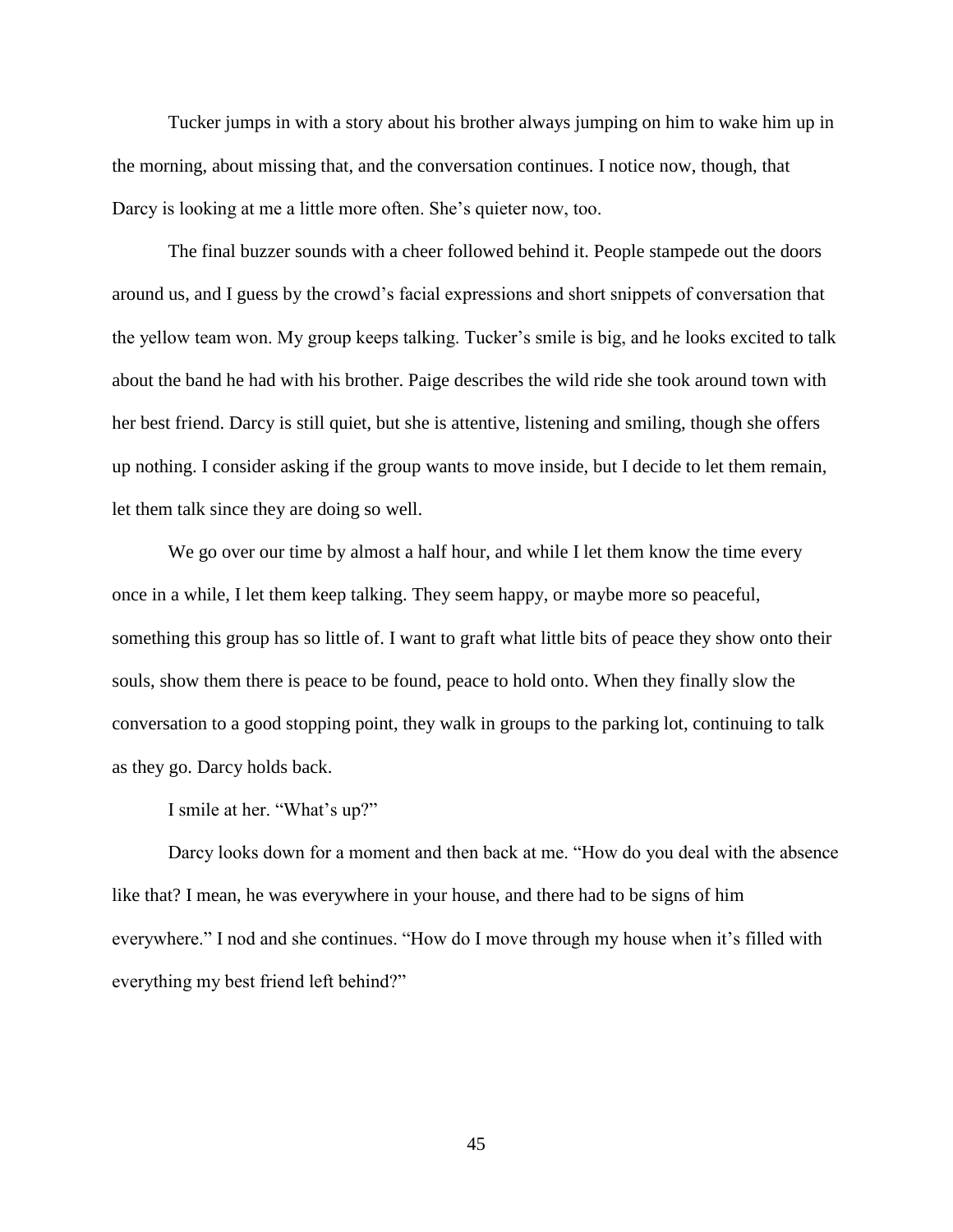She looks down and I wait for her eye contact before I answer. "I guess I just created space for Hunter to still exist and made the rest of the place mine over time. There's also the option of moving and finding a place to be just yours."

"I couldn't do that to Meg," Darcy says.

"Yeah," I agree. "That could be a hard place to leave behind right now."

Darcy nods.

"Give yourself some time," I tell her. "You'll know what to do as you go. You don't have to be all okay all at once."

"Do you feel all okay now?"

I realize this is the place where the grief group leaders have a flaw. I either have to admit that I'm not fully okay and I still have a long way to go, thus showing that group isn't the fix-all answer, thus risking Darcy giving up on the idea of group, or I have to lie to her and tell her that being fully okay comes with time.

Darcy stares up at me, waiting for an answer.

"No," I finally say. "I'm not fully okay. I don't think any of us will fully ever be okay. But I'm making it and I'm thriving."

Darcy nods and seems to mull this over. She hesitates, breathing out a question before finally pushing it out. "Is it okay to leave pieces of them around, to make sure you remember the little things that you might otherwise forget?"

I nod back. "I think so. Everyone grieves differently, but I think it's important to remember that Megan's always going to be a part of who you are in some way and you need to honor that however it feels right to. I mean, I still haven't moved the last pair of shoes Hunter left out."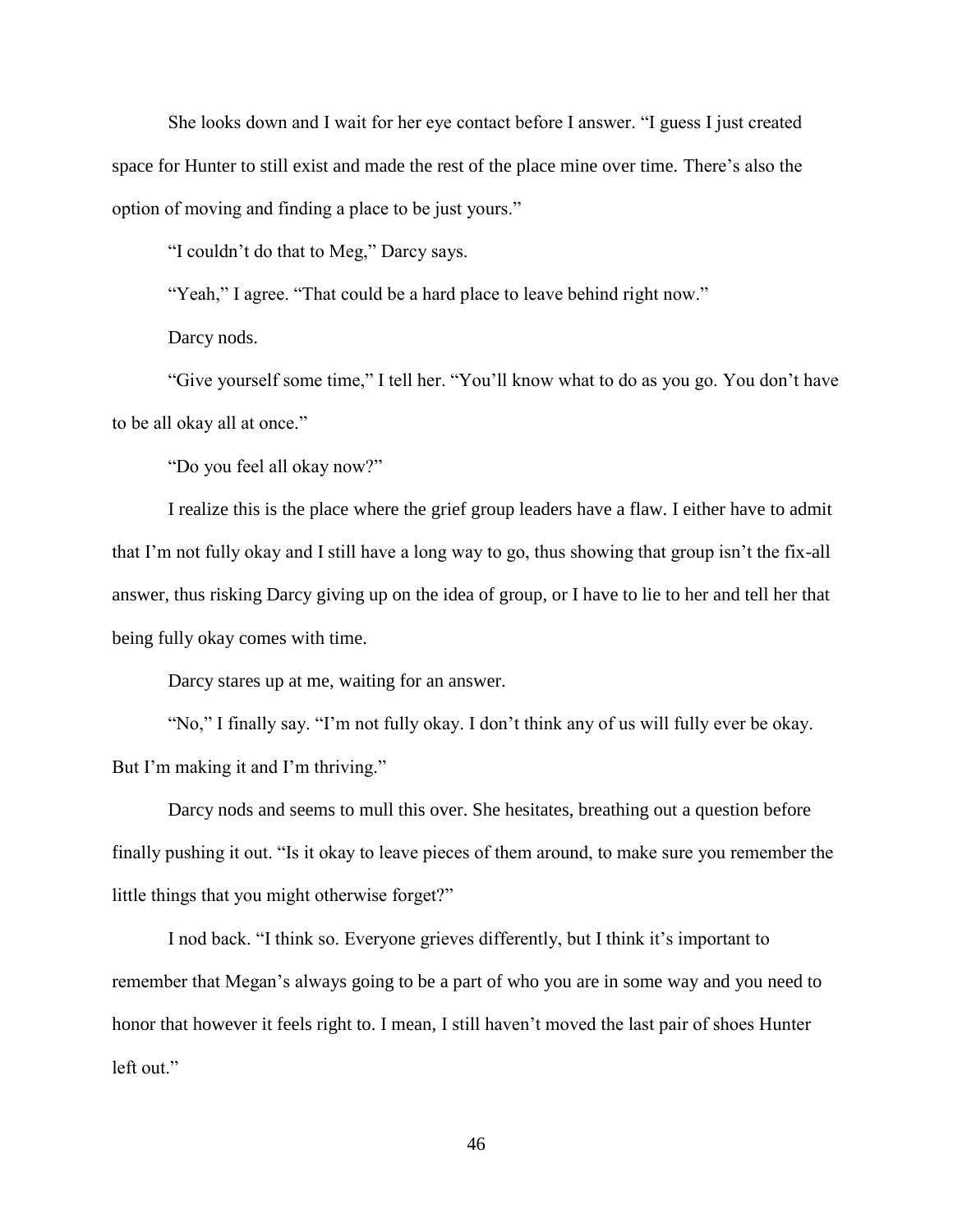Darcy musters a small smile.

She takes a step down toward the parking lot and I follow. "It gets easier to live with the ghosts they leave behind," I tell her. "Not easy, but easier."

Darcy nods and turns toward her car, thanking me again.

I get into my car and watch her go, hoping I made the right choice in telling her the truth.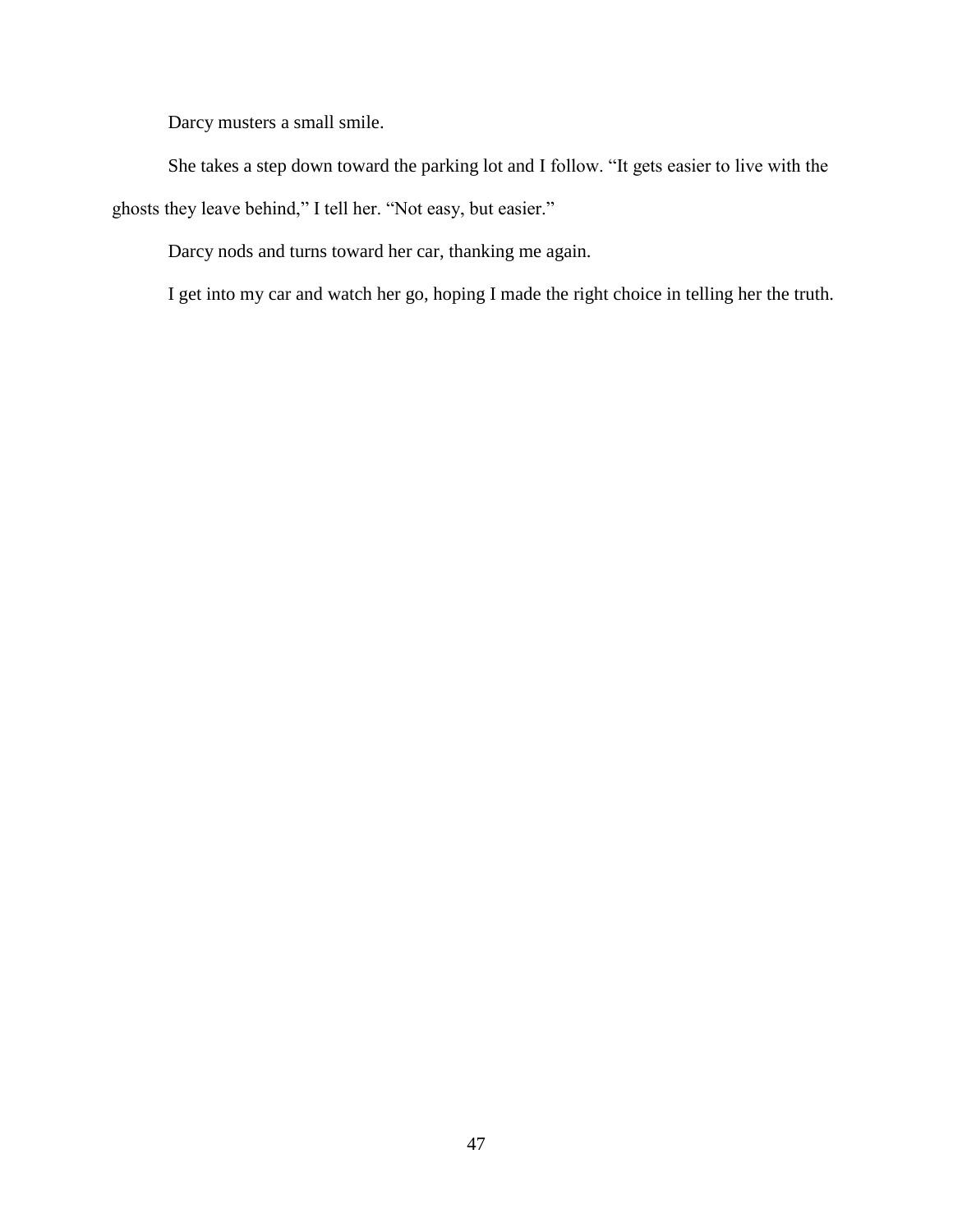### Still Here

"Why are you still here?"

I looked up and saw Hannah in the doorway.

"I'm grading papers," I told her, patting the stack of essays on my desk. "I'm almost done."

Hannah shook her head. "Darcy, it's 7:45 at night. Can't that wait until your planning hour tomorrow?"

I shook my head back at her. "There's too many. Essays don't go fast like tests, and I told my students I'd have their essays back to them by tomorrow."

Hannah didn't say anything, just kept looking at me. I tried to stare back, to get her to look away.

"You're still here too," I finally told her.

"I came back for my book so I could finish my lesson plan for tomorrow morning," she said. "I'm not still here. I'm just here for the moment."

"Same difference," I told her. "I'll leave soon though, okay?"

Hannah came the rest of the way into my classroom and stood on the other side of my desk, looking down at me.

"Do you want to come over to my place for dinner? Henry's out of town anyway. I could use the company."

I shook my head again. "I need to grade these, remember?"

"Darcy," she waited until I looked up at her to continue. "You're in your classroom four and a half hours after school let out. And I know this isn't the first time. Kelly said she saw you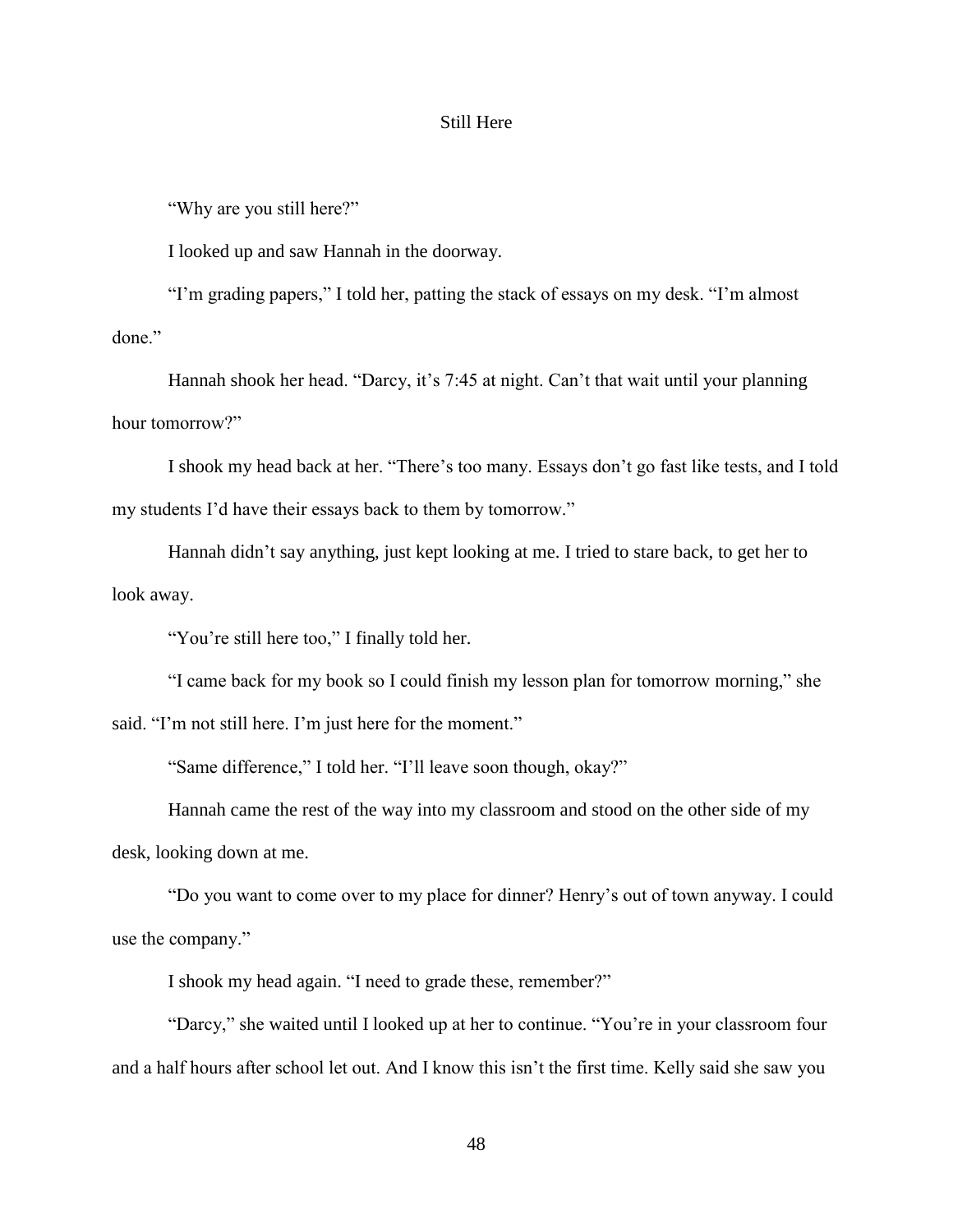the other night here. You have to go home eventually. If that's not now, can't you at least come home with me so you're not alone?"

"I'm fine." I ducked my head back down.

Hannah knelt in front of my desk. "I didn't ask if you were or not. But that's good to know."

I kept trying to write on the paper in front of me, correct spelling and point out the good lines and the ones that need improvement. I didn't look at Hannah. I needed to get this done. I told my students I'd get the papers back tomorrow. Why didn't Hannah understand?

I waited for Hannah to say something, but she kept waiting for me. I could feel her eyes move over me, but I kept looking at the paper. My eyes caught some of the lines twice, and I felt my reading slowing and sputtering. Usually I got through each paper within fifteen minutes, but I must've been nearing the twenty minute mark at that point.

When I finally finished the paper, I looked up at Hannah.

"You don't have to wait for me."

Hannah nodded. "I know. But I want you to have some company. You don't have to be alone all the time, and I'm not in any hurry to get out of here."

"I'm fine," I told her again. "I'll go home soon."

Hannah frowned down at the ground before looking back up at me, her eyes wide, her brows crushed together in the look I had come to know as pity. "I know people stopped asking you how you were, Darce," she said, "but that doesn't mean they stopped caring. They, we, all of us just don't want to remind you of Megan. We still care."

I looked up at Hannah, waited a few seconds before giving her an answer. "It's okay that people stopped asking. I'm fine."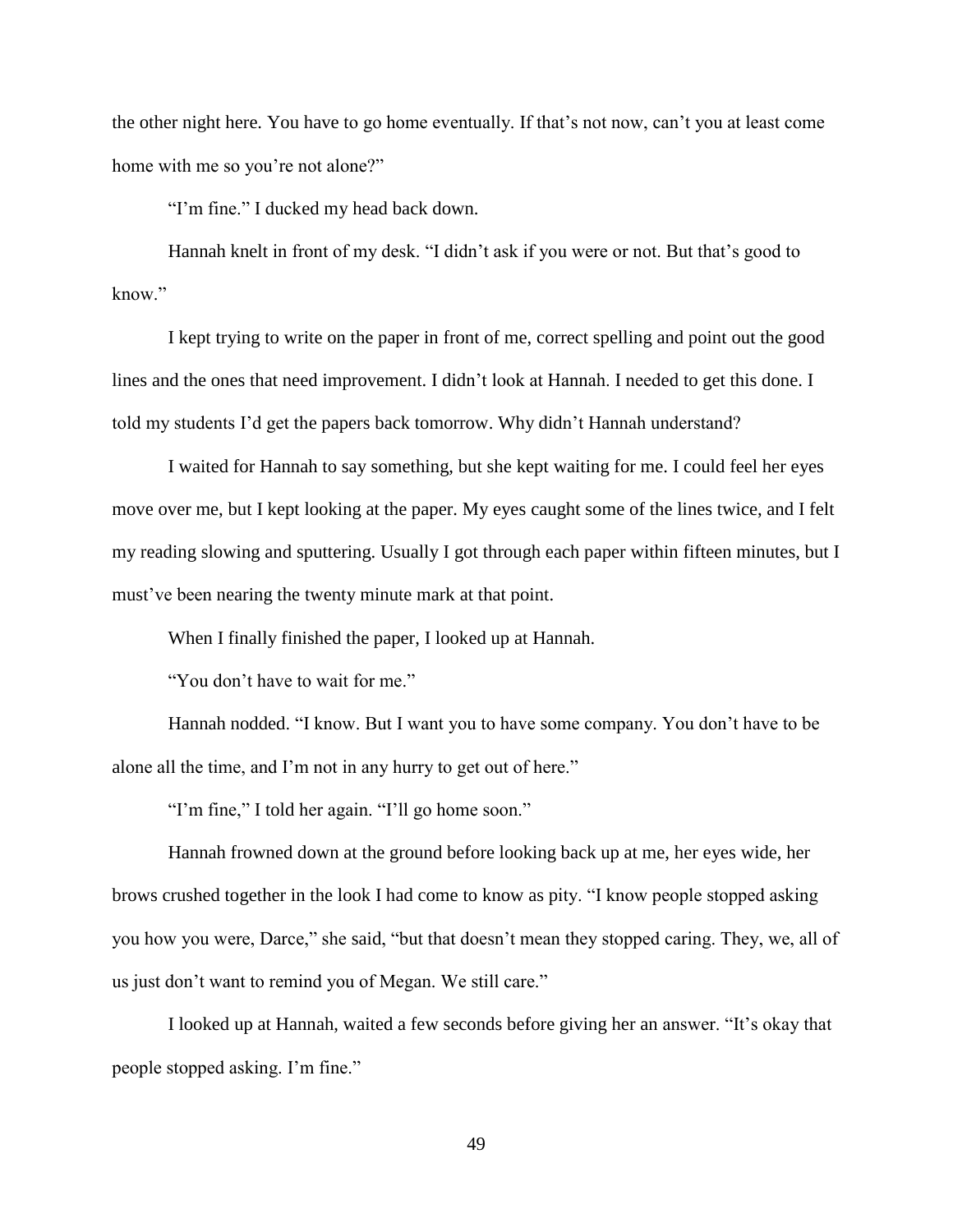Hannah looked as if she might start crying. "Why do you keep saying that?"

"Because it's true."

Hannah shook her head at me. She pulled the pen from my hand and stood up, walking around my desk and squatting beside me. "You don't have to pretend, okay? You don't. I read an article a while back that said if you hold in grief, it just makes it worse. Megan was your best friend, Darcy. How could you be fine when you won't even acknowledge that?"

I stared at Hannah. She had always been the emotional one, the one crying at graduation when her students crossed the stage, the one bringing in cookies on the days we would have school when we should have had snow days, the one people leaned into when stress entered their lives. She and I started at the school in the same year, but she knew way more of our coworkers by more than just their name than I ever did. She had often asked if I wanted to come to gettogethers outside of work, but more often than not, I had told her I was busy. She would sit with me at lunch, and I would entertain the small talk, but I kept pushing her away, not that it had fazed her much. I had Megan. I didn't need Hannah.

When Megan died, I was in class lecturing about *Lord of the Flies*. It was the middle of sixth period, and Hannah came in. It was her free hour, and she'd come over to my class from time to time if she wasn't grading or planning for the next day. The students never minded, and she said I had the best book collection out of all the English teachers. I had never minded much either, though I knew she hoped we could talk on those days when my students left, but I never held up my side of the conversation.

But that day, she looked so blank. Her face was vacant like she'd just come in from the freezing cold even though it was the middle of autumn.

"Hannah?"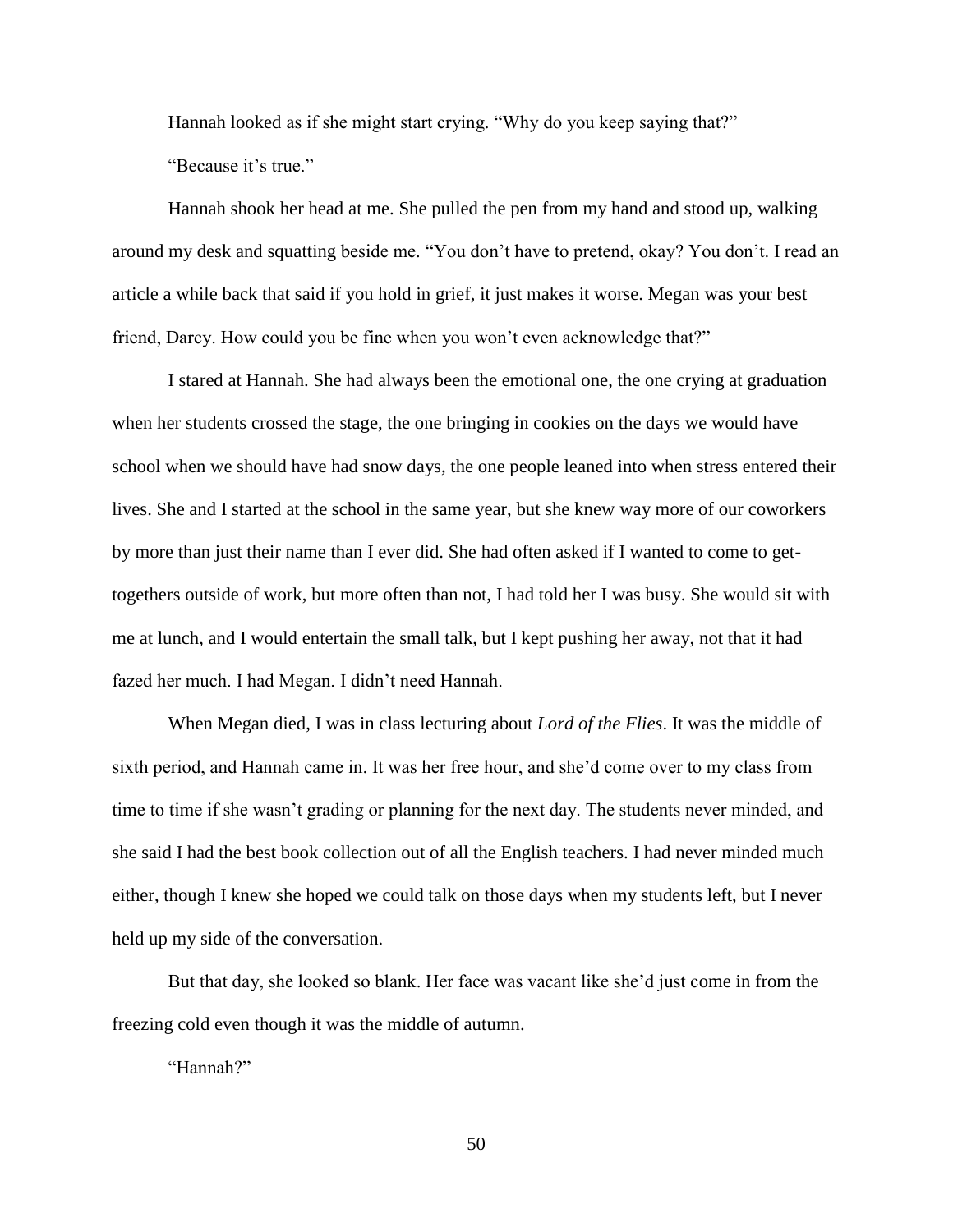My students turned with me even though they were supposed to be writing.

She walked up to me and leaned in close. "Go to David's office. I'll watch them."

Confused, I looked at her for a minute longer. The students were all looking at us too, trying to figure out what was going on. Hannah nodded her head at me and motioned toward the door.

"I've got them," she said.

Seeing Hannah like that had me running down the hall. I could hear the echoes of her voice joking about a history teacher in the front of an English class, but I missed the punchline as I turned the corner toward the main office.

I could see the principal, David, standing in the main area. Pushing the door open, I looked around, trying to figure out what was going on.

"David," I said. "Hannah said to come see you?"

David nodded but didn't smile. He had the same freeze-washed face as Hannah. He nodded his head a few more times before taking in a deep breath.

"There was an accident today in town. Some guy was drunk, and he ran a traffic light."

I frowned at him. I didn't know why it mattered.

"Your friend, Megan," he said. He paused there and nodded his head a few more times. My heart was trying to lunge at him, to understand what he was saying. "She was the one who was hit."

I took a step backward and stared at David, my body suctioned to the spot I stood. My breaths didn't feel deep enough. My body felt like it was shriveling up around me.

I had finally asked if she was okay, and David could only shake his head.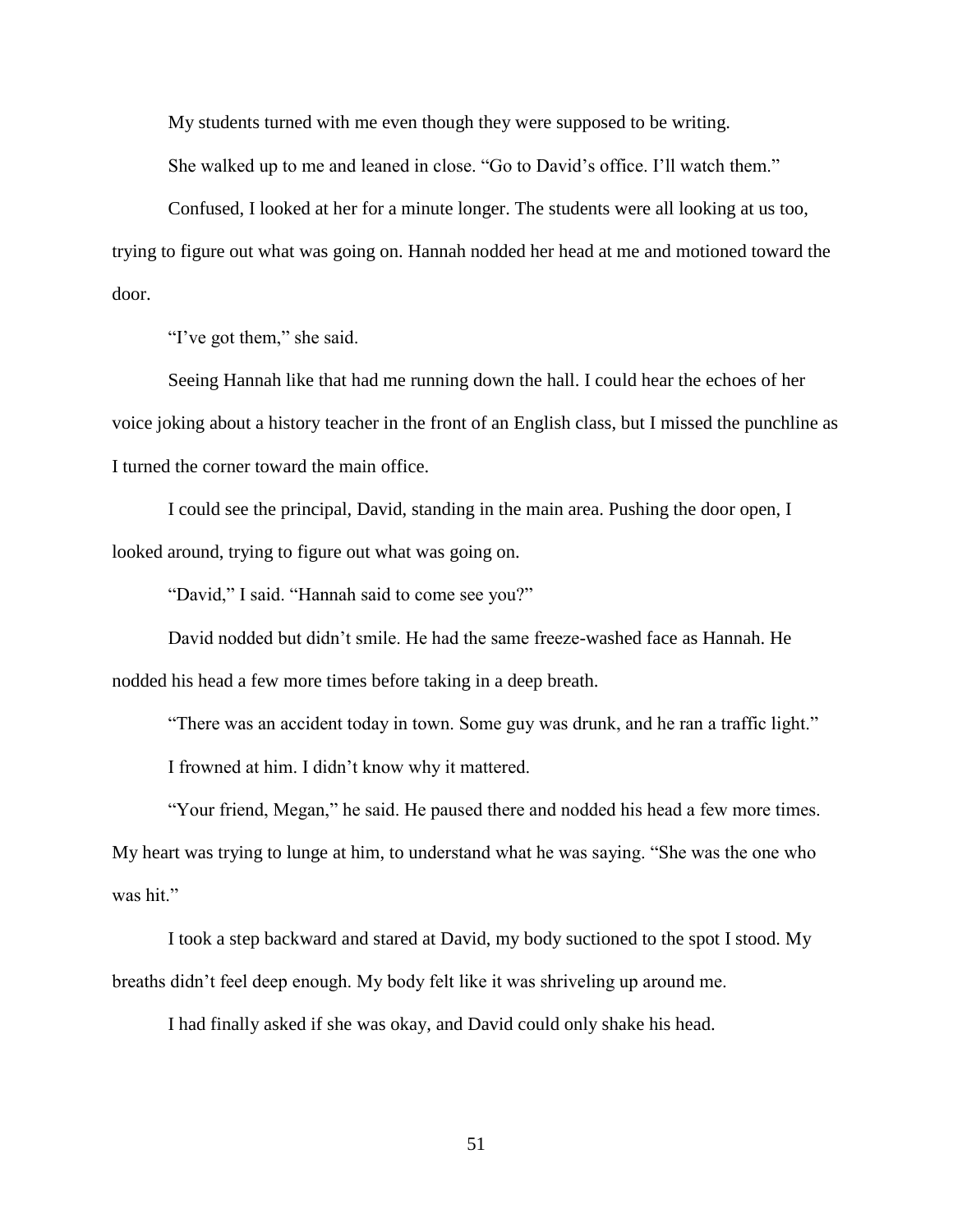I didn't remember the words after that. I didn't remember if I responded. I remembered running from the school to my car. I remembered driving toward the hospital while time seemed stuck around me.

I remembered entering the ICU. I remembered the nurses asking me questions, telling me I was the emergency contact, telling me I had to make decisions because I was the only one allowed to. I remembered seeing her body in the room, her eyes closed as a machine raised and lowered her chest. I remembered the doctors telling me that they didn't know if they could operate.

I looked down and back up at Hannah. She was still waiting, still somehow closer to tears and not crying.

"I come to school every day. I teach my kids." I paused for a moment. "Doesn't that make me okay? If I'm getting through life, aren't I doing what I'm supposed to?"

Hannah shook her head. "No. Everyone needs to grieve. Everyone needs to work through what happened."

I shrugged my shoulders. "I have."

"In two months?" Hannah asked. "Two months? Your best friend? Your friend so close you called her a sister? You've worked through that?"

I shrugged my shoulders again. I felt Hannah's eyes on me, but I didn't know what to say.

When I went to college, I tried to stay in contact with my family. My dad, the alcoholic, was the first to leave my radar. When I wasn't there for the sober moments, the drunk ones got to be too much. My mom always made excuses for him that I didn't want to hear. She tried to hold on to me, but we were always fighting. She said my dad wasn't the problem. She said I was. She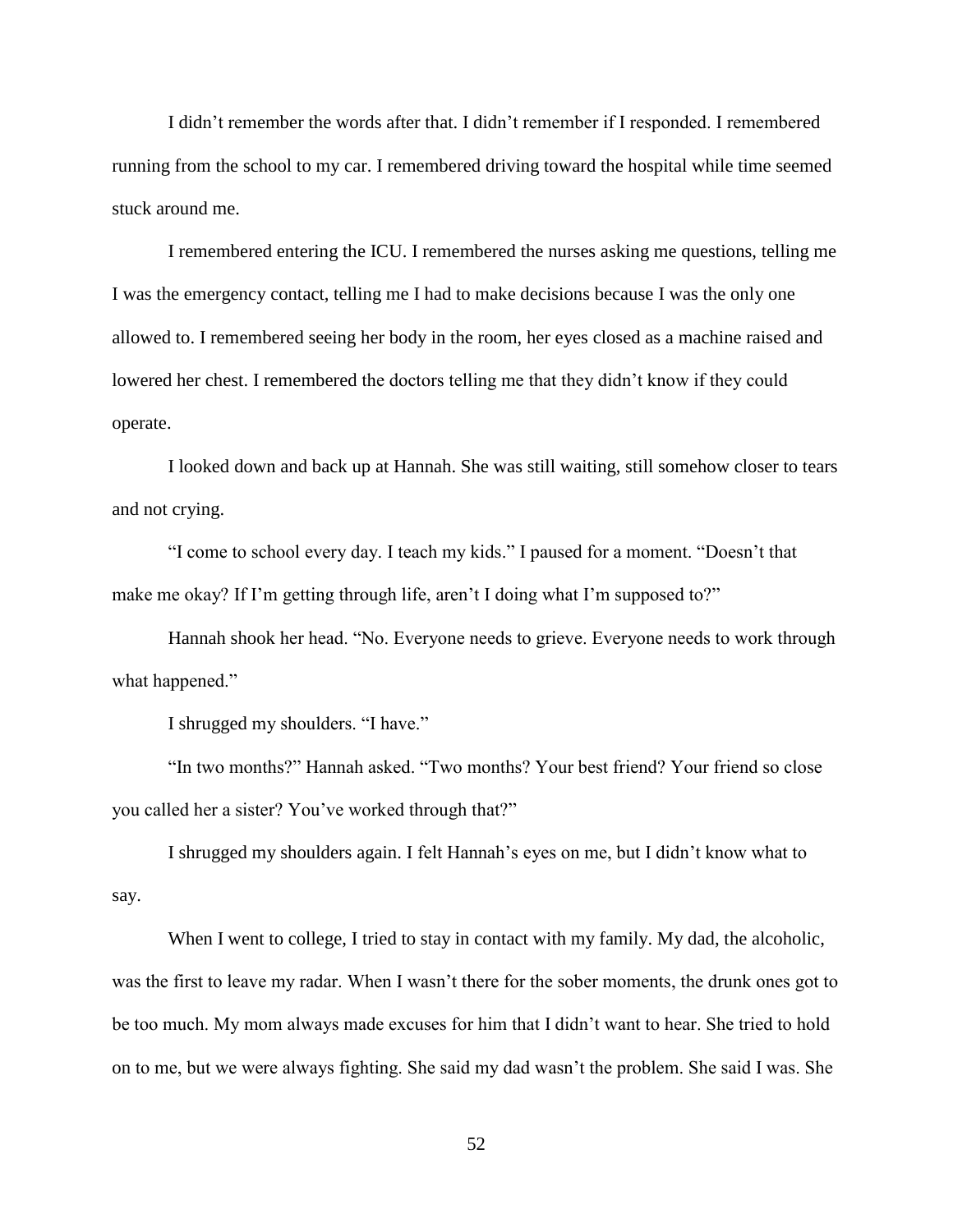said I was the one always looking for the argument. She said if it was her or dad, my brothers would be just as unhappy as I was. She said it was just me with the problem, and if I could fix that in myself, then we could be a family. My brothers just went along with it all. They didn't seem to know better.

After two years of fighting to fit into a spot within my family that no longer fit who I was, I gave up. I had been working since high school, so I had the funds, and I cut myself out of the picture. I told my parents that the toxicity was too much, that if they were willing to change, that I would be back in a heartbeat.

Somewhere along the way, I had picked up Megan. She was a year older but we were taking a lot of the same classes. When I moved into all education classes the year I left my family behind, Megan and I were on two different tracks, but she always sought me out. When it came time to move, she asked if I needed someone to live with. We moved in together, and she became my family. I learned her family wasn't in the picture either, that her mom was in jail and her dad in rehab for the umpteenth time. She didn't have siblings. We always joked we'd have to walk each other down the aisle and be each other's' maid of honor at the same time.

My family never contacted me. I reached out once after I finished school when I was in my first year teaching alone. Megan and I had moved halfway across the country where she entered law school and I found a teaching job. I wanted to feel connected to the town, but I couldn't seem to make friends besides Megan. I called my parents to find a connection and was met with the same answer – give up who I had become outside of the house or give up my family. I hadn't opened the door again. The teachers at my school eventually became my friends, and my neighbors were like aunts and uncles. Once those areas were filled out, I knew my family wasn't going to fit right.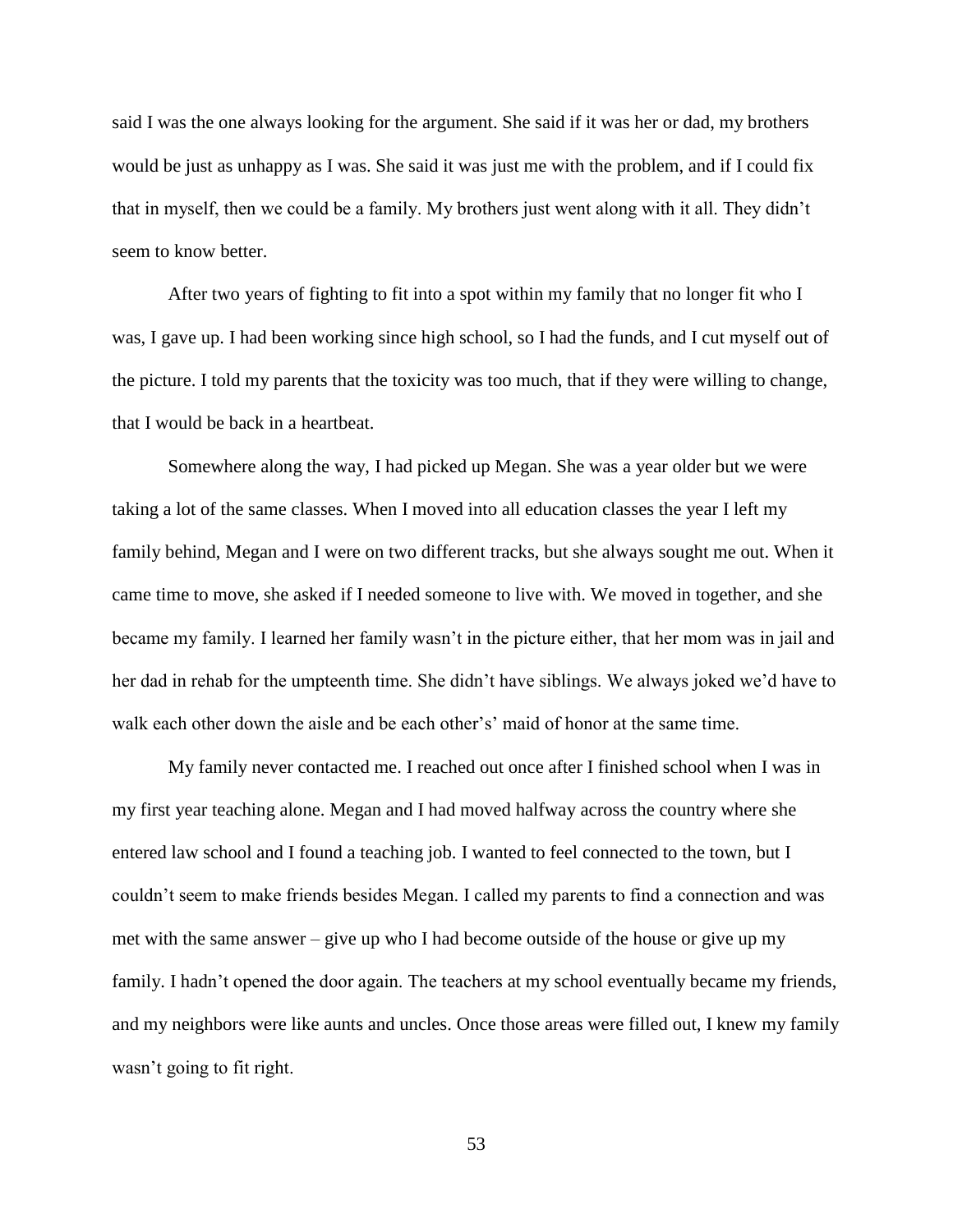When Megan passed away, I tried to reach my family again. I needed someone, and they were people I wanted to lean on so much. My dad had picked up the phone, and I had spit out "Megan died, dad" before he could even get a full hello out.

He had paused when my words cut into his. "Well," he said, "that's pretty tough, isn't it kid?"

I smiled then, thinking I had caught my dad sober, something that had always given e hope, and started to answer, but then he had cut me off. "Did you see that game last night? Looks like the Bulls might be going to the championship this year."

"Did you hear what I said before?" I had asked back.

"Well, yeah," he told me, "but she ain't my family."

I had made an excuse to get off the phone shortly after.

I let out a sigh of air. "Hannah, I promise if I need anything, I'll ask, okay?"

Hannah shifted her stance. The long silences I left her with didn't seem to make her uncomfortable, but I knew she was not happy with me. I wasn't happy with me either.

I looked at her, but she wasn't saying anything. She had her arms crossed and she was looking at me like she's waiting for some reply to a question she hadn't asked out loud.

I tried to wait her out, but she seemed to be trying to figure me out or something. I had done my analysis of her on past occasions, trying to figure out if she was really as nice as she made herself to seem or if she was really just someone who wanted to be liked. I spent some nights ranting to Megan about her, telling her that Hannah seemed so fake, but Megan usually defended her.

"She sounds pretty legit, Darcy," she told me once. "People like that usually aren't faking."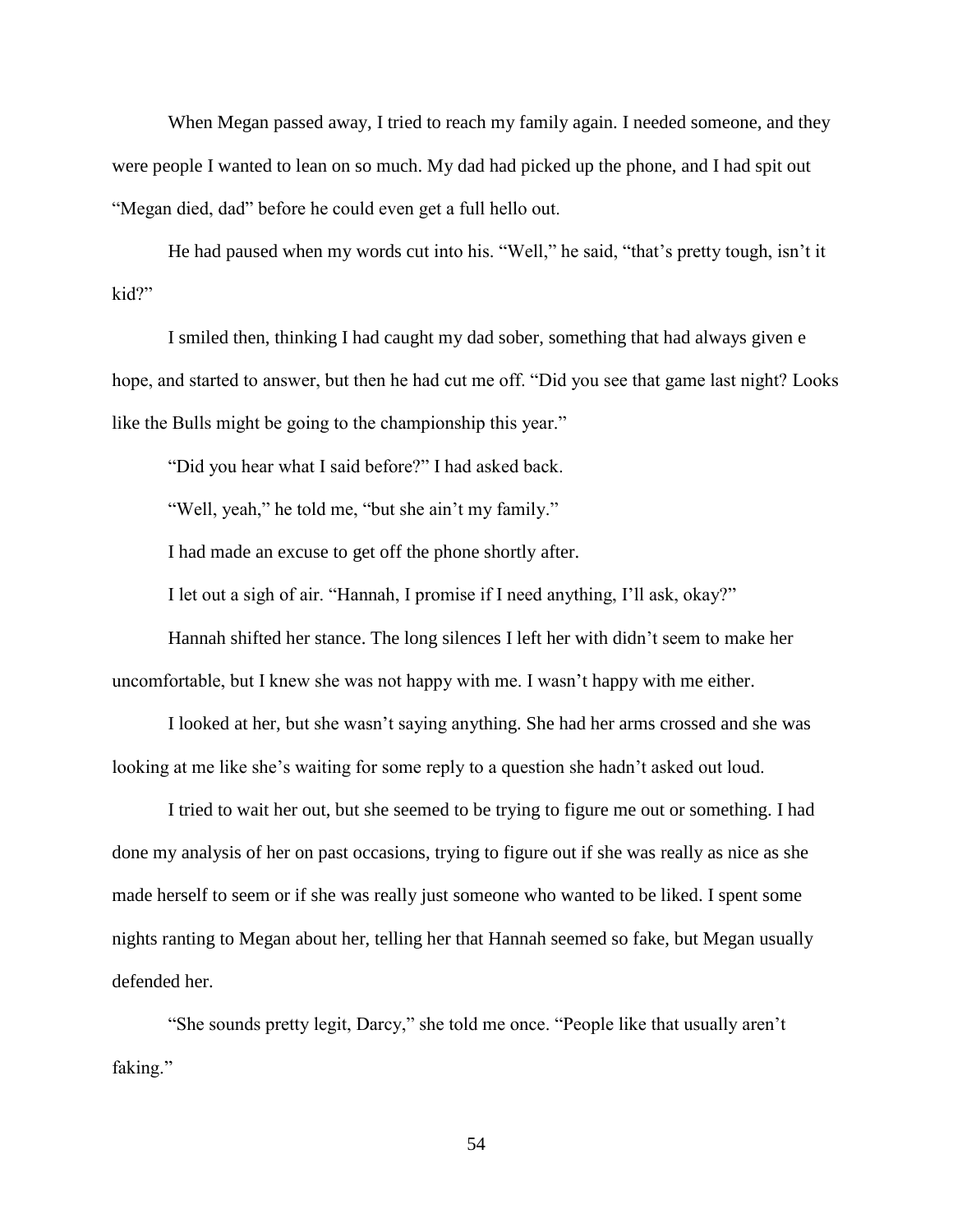I didn't want to believe her, but Hannah was the one left here waiting for me.

"I'm fine, Hannah. Really."

This brought out a scoff in her. She leaned forward onto my desk, her face inches from mine.

"Tell the goddamned truth," she says without a hint of wavering in her voice.

I looked away from her, closed my eyes and pushed the words out as fast as I could. I knew there was no other way out.

"I lost the one person who I had, okay? I made all the decisions I thought she'd need, and she still died. If I couldn't save Megan, then," I paused, "then I have to be okay without her."

Hannah was crying now. I wasn't.

"You have me," she said.

I felt numb. I pulled the papers on desk to me and started shoving them into my bag. "I have to go now."

"Darcy, you-"

"I have to go," I told her. "That's what you wanted, right?"

I pushed past Hannah and out the door. I heard Hannah's steps behind me, heard her calling out to me, heard her stop as I pushed open the front door and jogged down the stairs in front of the school.

I got into my car and slammed the door, pushing the bag off my shoulder and into the passenger seat. My stomach was twisting and I couldn't find my keys in my pocket. I felt shaky, like I couldn't catch up with myself.

I finally fished the keys out and started the car. I put the car in reverse, felt it jitter beneath me before I looked up. Hannah was on the steps watching me go.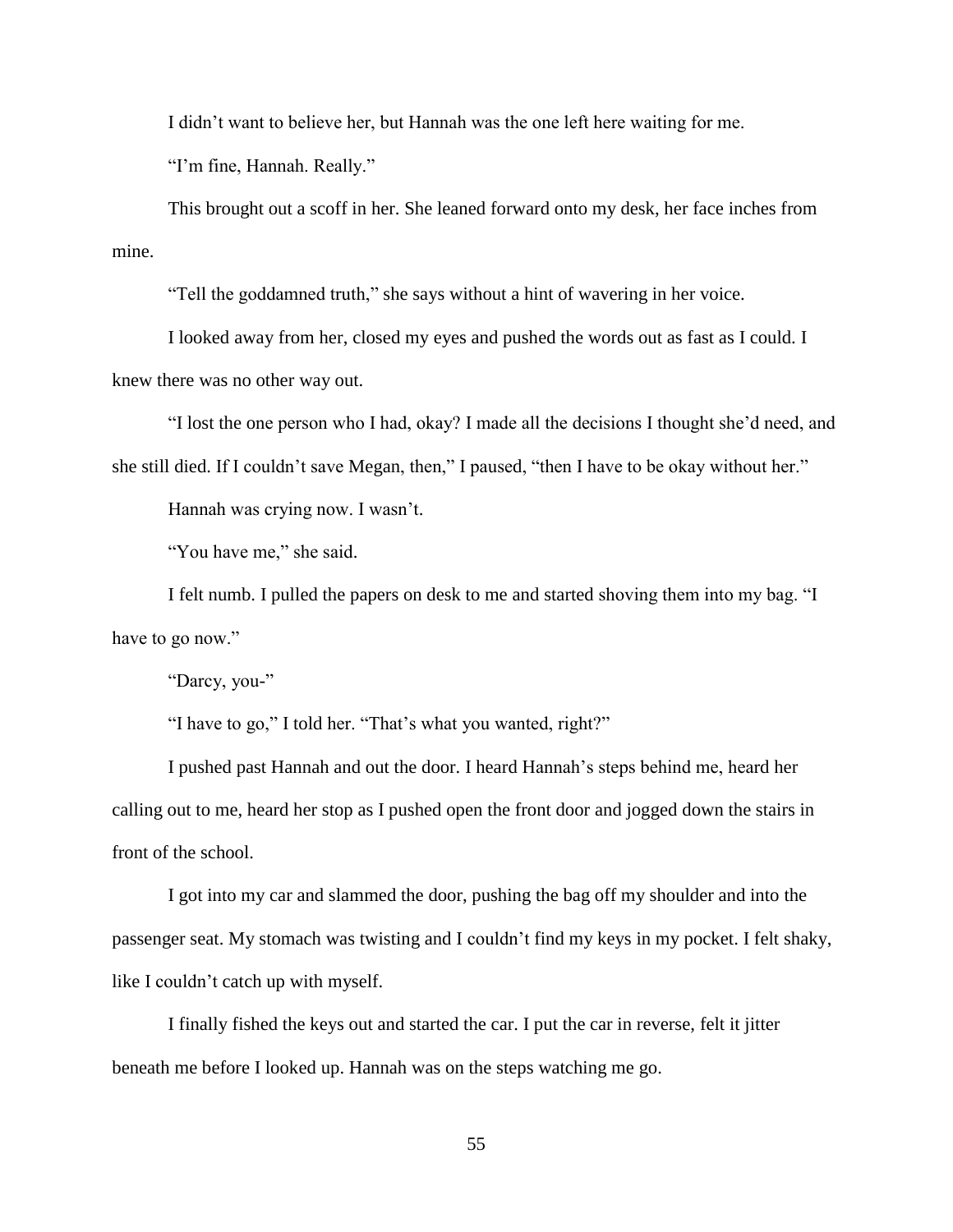"I'm sorry," I said, though I knew she probably couldn't hear me. "I'm so sorry."

I pressed on the gas and backed out before putting the car in drive and pulling out of the lot. My body felt numb again. I barely felt myself driving. I kept whispering "I'm sorry" over and over until I no longer knew who I was talking to.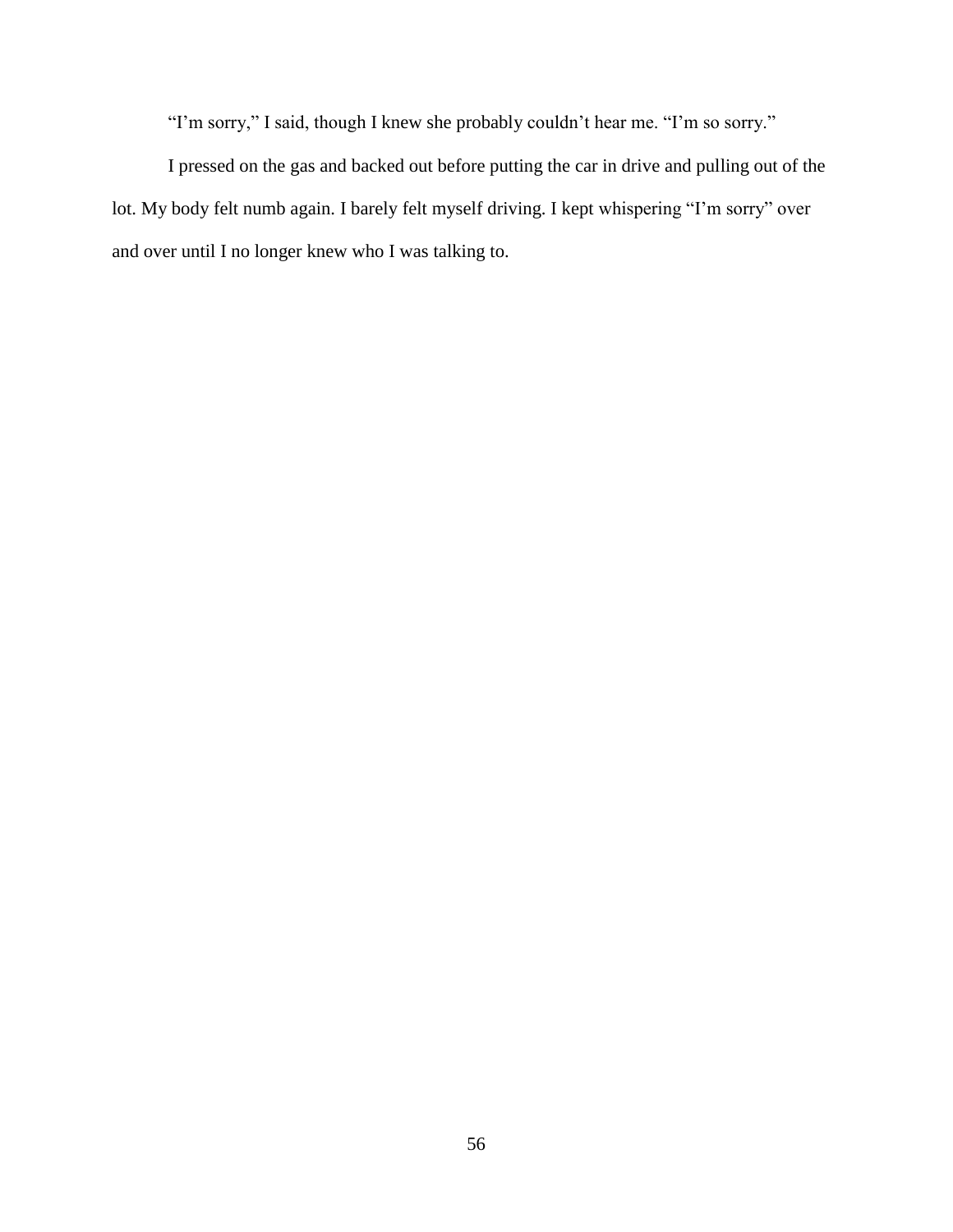# Week 5

Pushing the big doors open, I am reminded by how quiet this area actually is. With all the noise and hoopla that had been going on last week, the place seemed filled to the brim, but here, now, even the push to open the door sends echoes spiraling around the open room.

I place my things on a chair to the side and begin to make a circle of seven chairs in the center. As I pull the last two chairs toward my circle, the door opens to Ella.

I smile, give a small wave.

She walks toward me. "You're early this week."

I nod. "My meeting got out early."

She plops into one of the chairs next to the two I'm setting in place. "What do you do?"

I look over at her. "What do you mean?"

She rolls her eyes as I sit next to her. "For a living. No one asks you that. Are you allowed to tell?"

I laugh a little. "Yeah. I own a flower shop."

Ella smiles then crinkles her brows together. "What do you need meetings for at a flower shop?"

"Sales stuff. Inventory. Staffing for the month." I shrug. "We meet about a lot of different things."

"Did you do the flowers at your own wedding?"

I'm struck to silence for a moment. Nobody, not even in the group I had been a participant in, had asked about my working with flowers. Once they knew where I worked, it was left behind for something more interesting.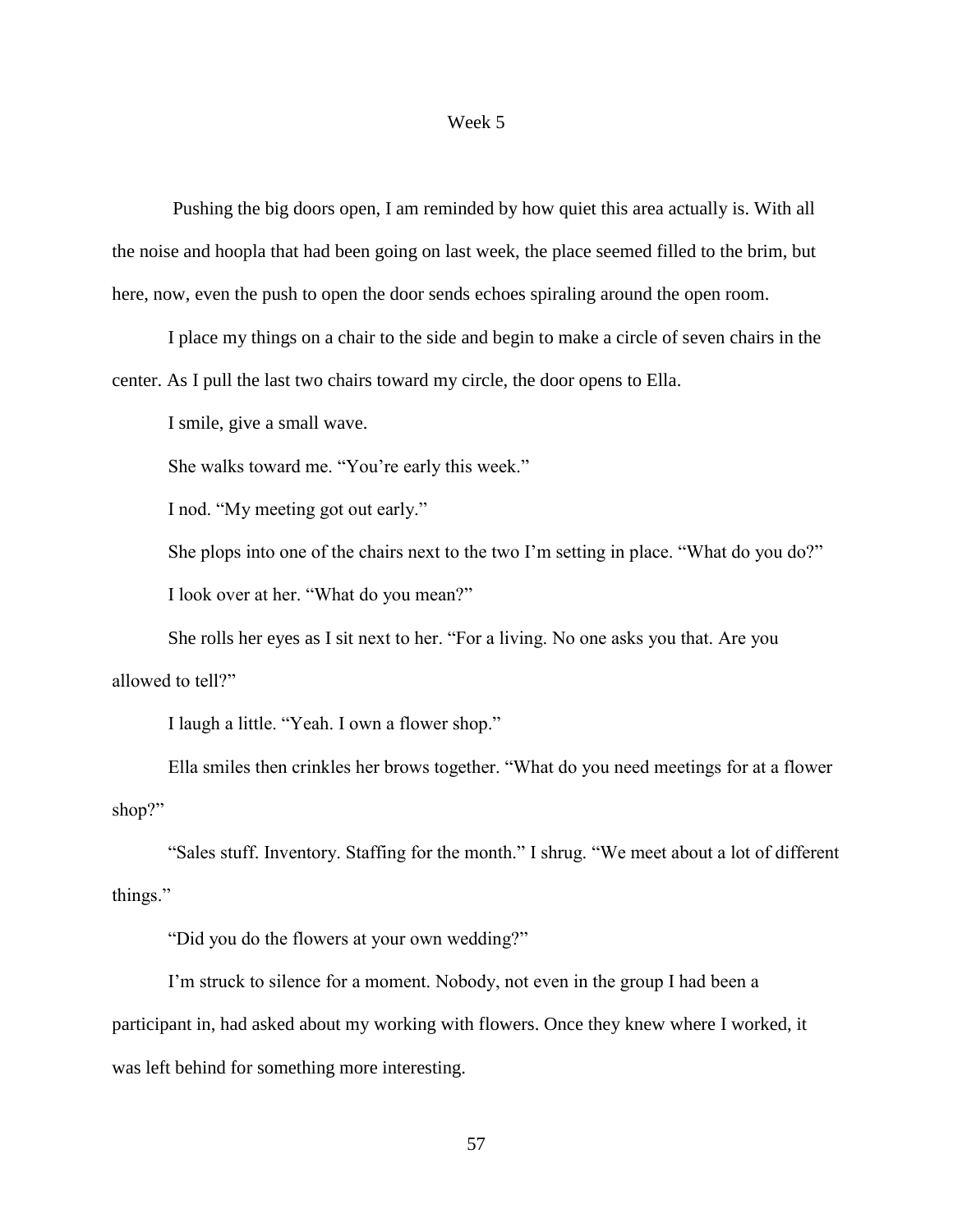Finally, I nod. "I did. They were a mix of purple orchids and white roses."

Ella considers this for a moment, nodding to herself. If she's anything like the

"Do you like working with flowers?"

I nod again. "I do. It was always a hobby but making it a job makes me happier."

Ella smiles at me. "I hope you do the flowers for my wedding one day. Of course, that's a long time away, but I won't forget."

With a nod, I thank the girl. "Do you work?"

She shakes her head. "I'm in my last year of high school. My dad said grades are more important, and I play soccer too. He said with school, soccer, counseling, and this, having a job would be too much."

"Do you agree?"

Ella shrugs as the door opens and Tucker and Paige walk in. "I don't know. He's always telling me what's best, and I guess I do believe him for the most part. He's just doing what he thinks is best."

I nod, and before I can continue, Ella starts to rise, smiling at me. "Thank you for talking with me, even outside of group."

She peels off her sweatshirt and walks to one of the chairs further back where she lays the sweatshirt and her bag. For lack of something better to do, I readjust the chairs in the circle, grb my bag – this week filled with pencils and small squares of paper – and then turn to the table with water and coffee.

Danny, Darcy, and Jessie walk in shortly after and lay their things to the side before moving into the circle. Danny comes to stand by me.

"Hey," I smile toward him.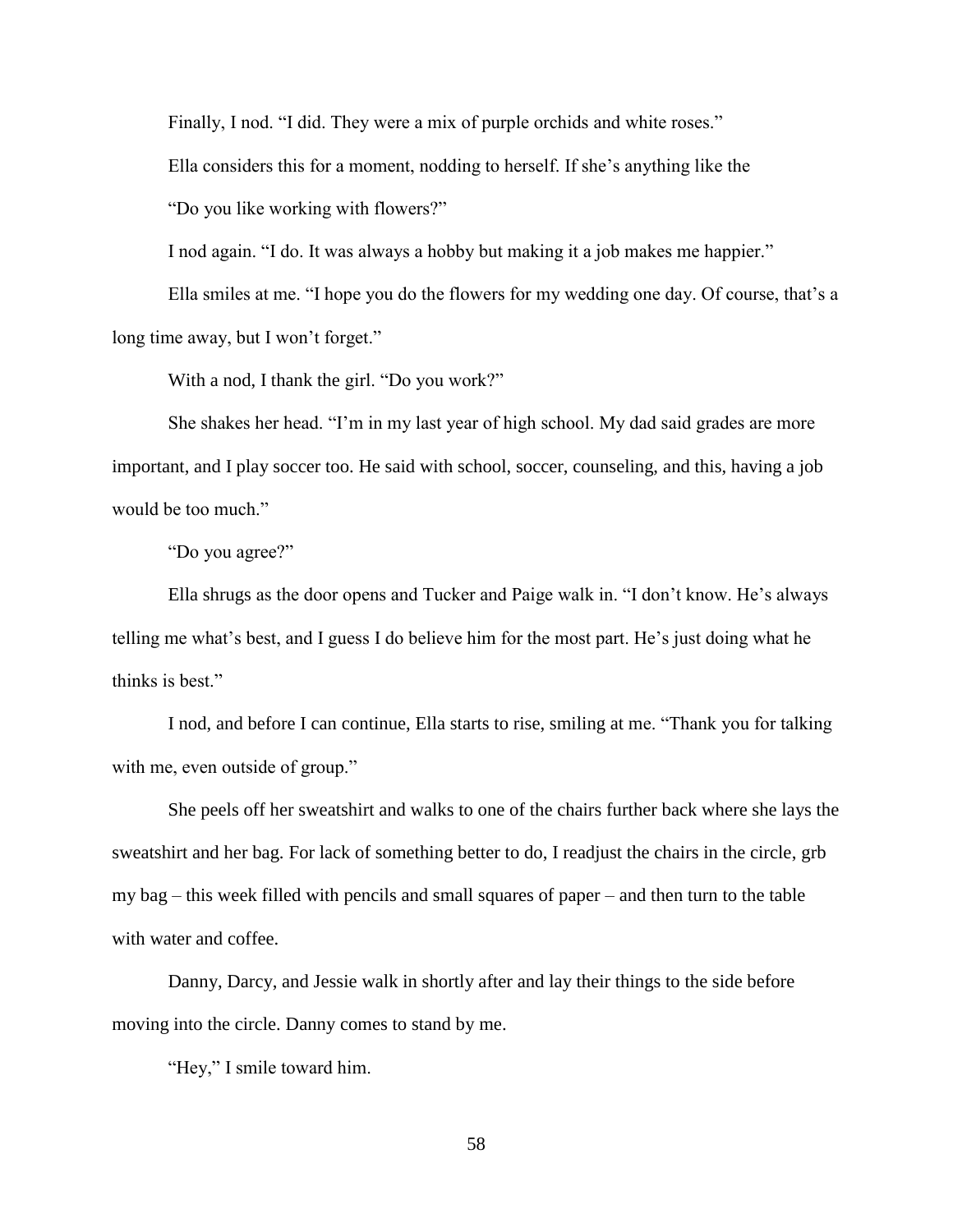He looks over at me and smiles back. "Hey. More art this week?" He laughs a little. "That depends," I tell him. "Do you want to do more art?"

"It's not so bad." He shrugs and grabs his coffee cup, turning toward the circle.

Once we're all seated, I grab the pencils and paper from my bag, instructing each person to take two pieces of paper.

"I want you to think of two negative emotions in your life. It could be right now, or it could be from when everything happened, or it could be a time in the middle. Write a word or a short phrase and then fold the paper up and put it in my bag, which will be in the center."

I see a few nods as heads bow to the papers. I take the remaining pencils and papers and set them at my side, grabbing two of the papers myself.

On the first paper, I write 'lonely' and toss the paper into the bag. The second paper, I grasp at. My go-to emotion answer in my own group experience was 'hopeless,' but I always held back the one that pulled hardest. I hesitate but finally write out 'fear,' and throw it in as well.

After a few minutes have passed, everyone is quietly looking up and around. I give Jessie a moment to refill her water before jumping in.

"We're going to go around the circle and take turns picking from the bag. I just want you to name a time you felt the emotion you pick and what you did that helped."

Six heads nod at me.

"Does anyone want to go first?"

Ella leans forward, pushing her hand deep into the bag before latching onto a paper. "Vulnerable."

She sits quietly for a moment, eyes trained to her as she wanders through thought.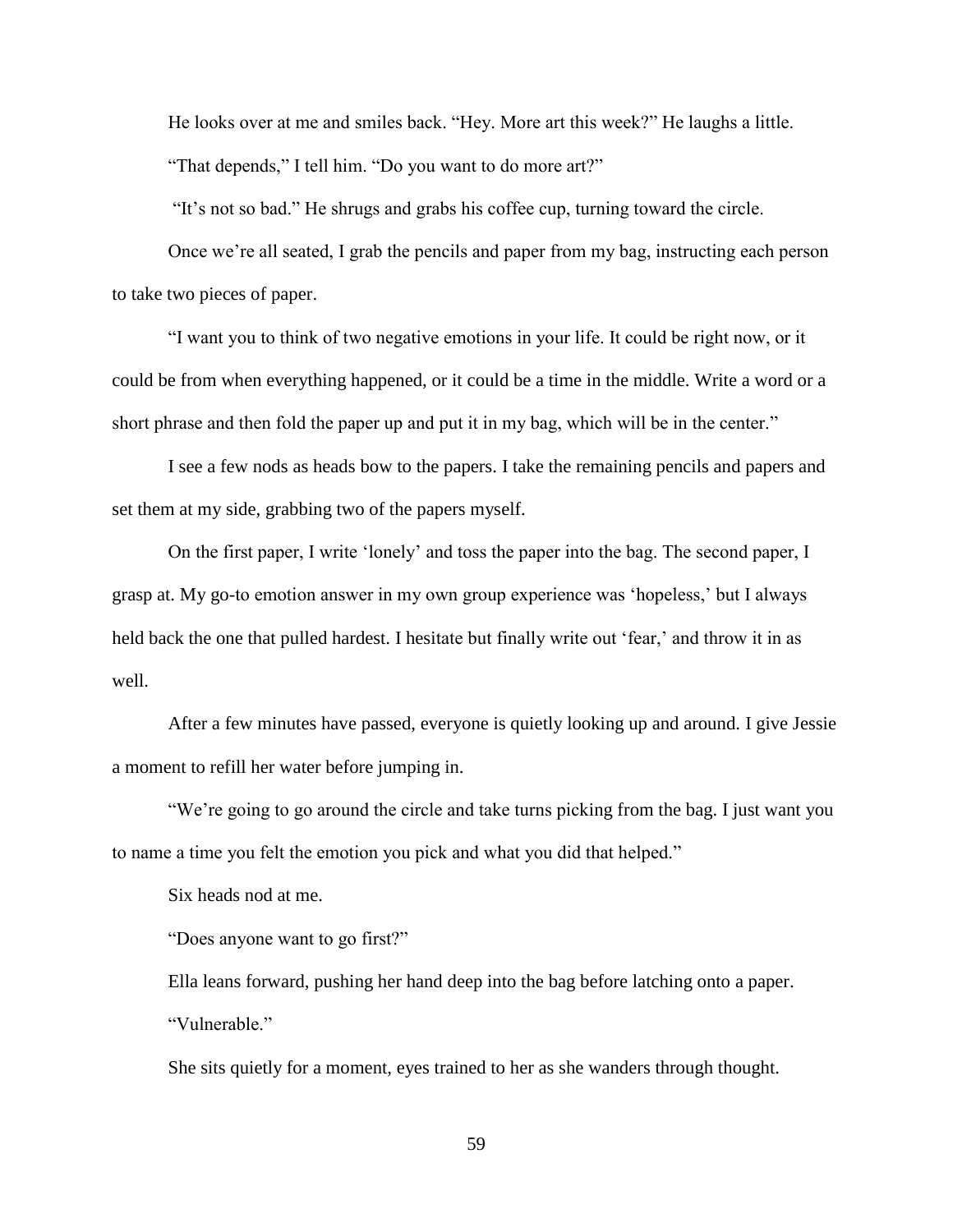"When I first found out my baby brother died, I was shocked. I couldn't put words on it then because I was just a kid, but now I know that along with being depressed and upset over what happened, I also wondered if something was going to happen to me. I mean, he was so little, you know?" A few heads nod. "I still can't believe Ben's gone some days. Sometimes I still have to remind myself. But I think I'm going to be okay. My dad, he still thinks I'm vulnerable, that something's going to take me too, I think. But I don't know. I just remind myself that I've made it this far, and I'm going to keep trying to make it further."

When she stays quiet for a moment, the group shifts, and I see Paige reach forward. She pulls mine out of the hat – fear. I see my handwriting pressing to the back of the thin paper.

She stays silent in this moment, holding the paper loosely between her fingers.

"I don't know how to fight fear," she says. "Can I draw again?"

Eyes shift to me, and I don't know what to tell them. I want to let her, but I don't want to gloss over the emotions that are harder to deal with. I'm waiting too long to answer, but I don't know what to say.

"Can you think of anything? I mean, it doesn't have to be complex or anything like that." She shakes her head. "I want to pick again."

We're at a standoff, and I know the group is waiting to know if I will push or back down. They're all silent, eyes lingering between me and her.

My voice hitches on the end of my breath in, and I know they catch the hesitation. "I know it hurts to think about these things, Paige, but just something. It doesn't have to be much."

Paige is staring at me now, her eyes drilling forward, the look she gave Danny a few weeks earlier. Though shorter than me, I don't doubt she's stronger and probably wouldn't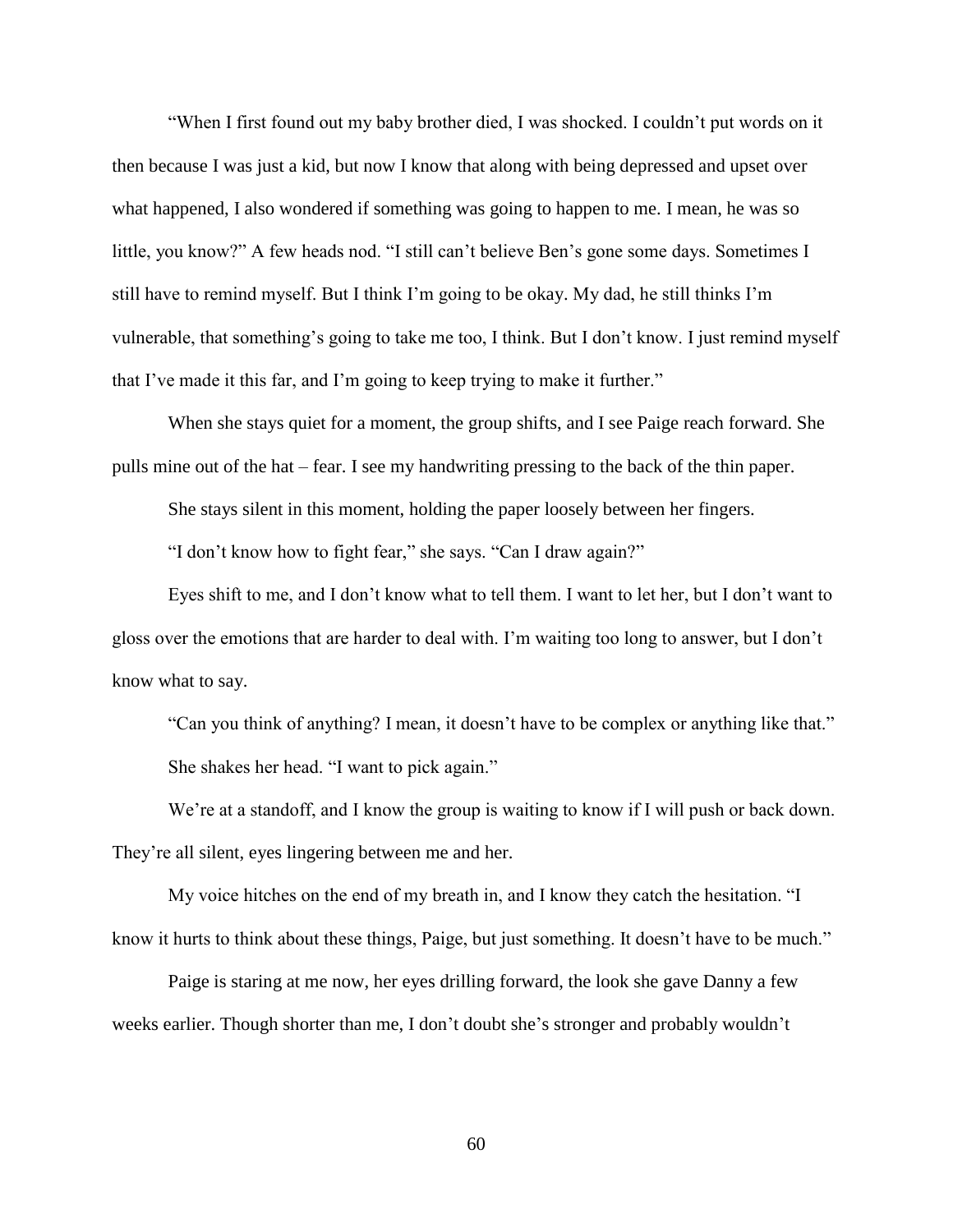hesitate to lash out. She certainly doesn't hesitate when it comes to lashing out with words. Everyone else's eyes have drifted to the floor or to the sides of the room.

"Paige."

I don't know how to continue. She is folding and unfolding the paper in her hands now, clenching it and pulling as if she might tear it in two. When she finally speaks, there's tension pulled tight between each word.

"Fear fucking sucks, and I don't know which asshole put it in, but I don't know how to deal with it. I'm afraid of every fucking thing, of everything coming all at once, of no one being there for me like Cal was, of something happening, and I would do anything to go back to a time where I didn't feel afraid all the time, anything to bring him back and to not be afraid of losing him or myself, but I can't because I'm always afraid."

She sighs at me in a staccato breath that echoes through the room, her words bubbled into the open enough now that she has turned the attention back to me to respond. Before I can though, another voice steps in.

"I'm afraid too, of a lot of things."

Danny.

"I didn't have anyone but my mom, and now it's just me."

Everyone is looking at him now.

"I don't know how to fight fear either, but somehow I do, and somehow you do too. We keep moving forward, don't we?"

Paige is frowning but she nods at him.

Danny leans back in his chair. "Then maybe the answer to facing fear is to just keep moving through it."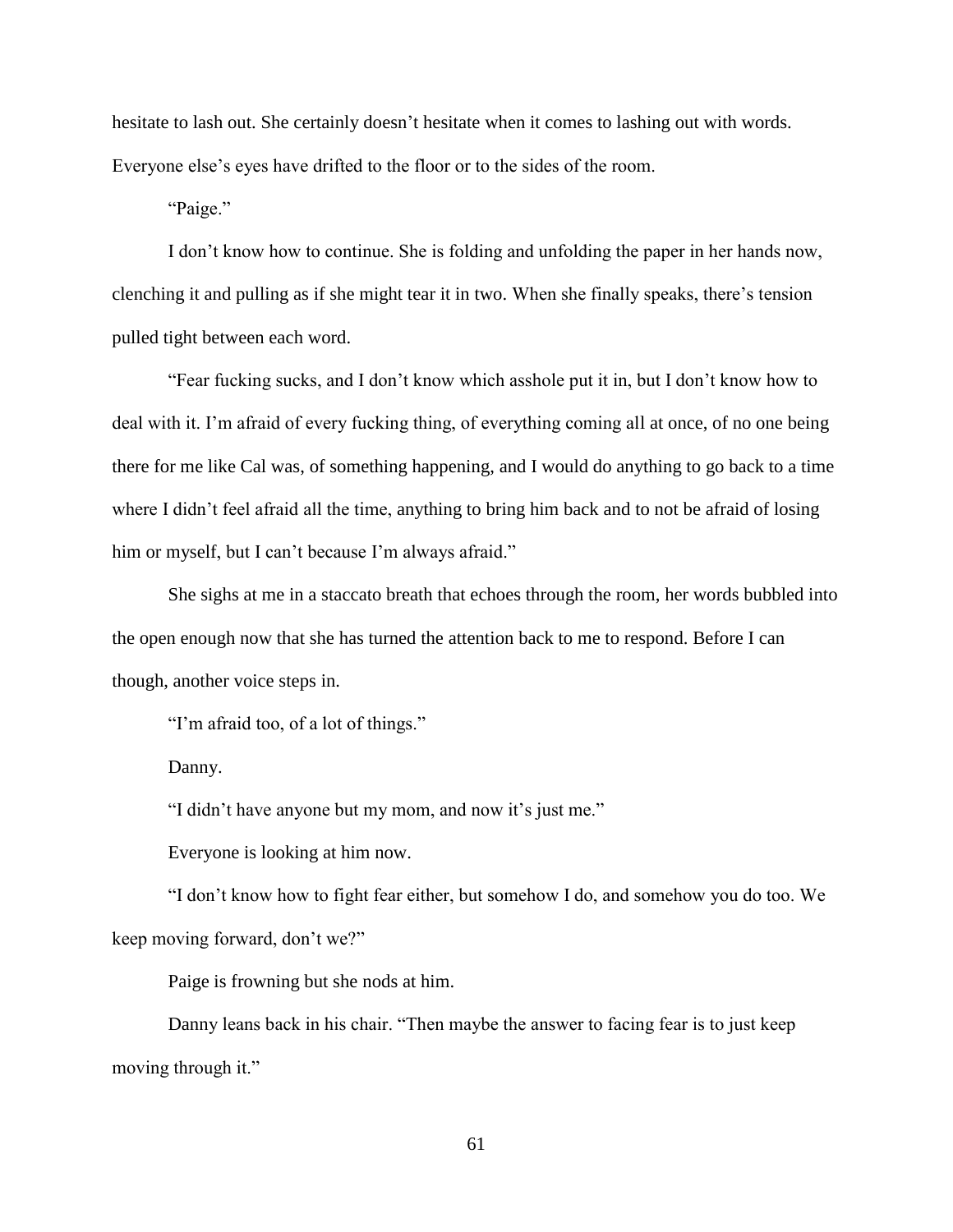"I'm afraid too," Jessie says.

"Me too," from Ella.

"Yeah," Tucker and Darcy say at the same time.

"Me too," I agree. "But that's okay, you guys. It really is. It's okay to be afraid. I think most people are."

Paige looks like she might cry, but she's staying silent, looking at the floor. I see her shake her head and try to return her expression to flat-lined lips and a frown in her brow, but her lips continue to shake even when she looks up. The rest of the group is either looking at me or quietly nodding their heads to my words.

Slowly, Tucker reaches forward. He pulls out "anger" and tells us that he channels his anger, most of his feelings, into music. He says sometimes he goes out into the middle of nowhere and screams to nothing and hopes that there aren't hikers nearby. The group laughs at this.

"It kind of seems like I'm not allowed to hurt in the open, you know?" A few people nod at Tucker. "Even in the woods, I hope that people don't hear me in pain."

After everyone has read an emotion, I again pass around the pieces of paper.

"This time," I tell them, "I want you to write about a positive emotion. Don't throw them in the bag; these ones, I want you to keep. Think about a time that you've felt this emotion, before or after you lost your person. We'll share a few before we leave today, but I want you guys to remember these positive things throughout the next week and look for more."

Pencils immediately take to paper. I watch their heads bob as they write. In the middle of writing, I see Ella's head pop up and turn to Paige. She reaches out and places a hand on Paige's knee. Paige turns to Ella, and I watch Ella smile, mouth something like, "It's gonna be okay," to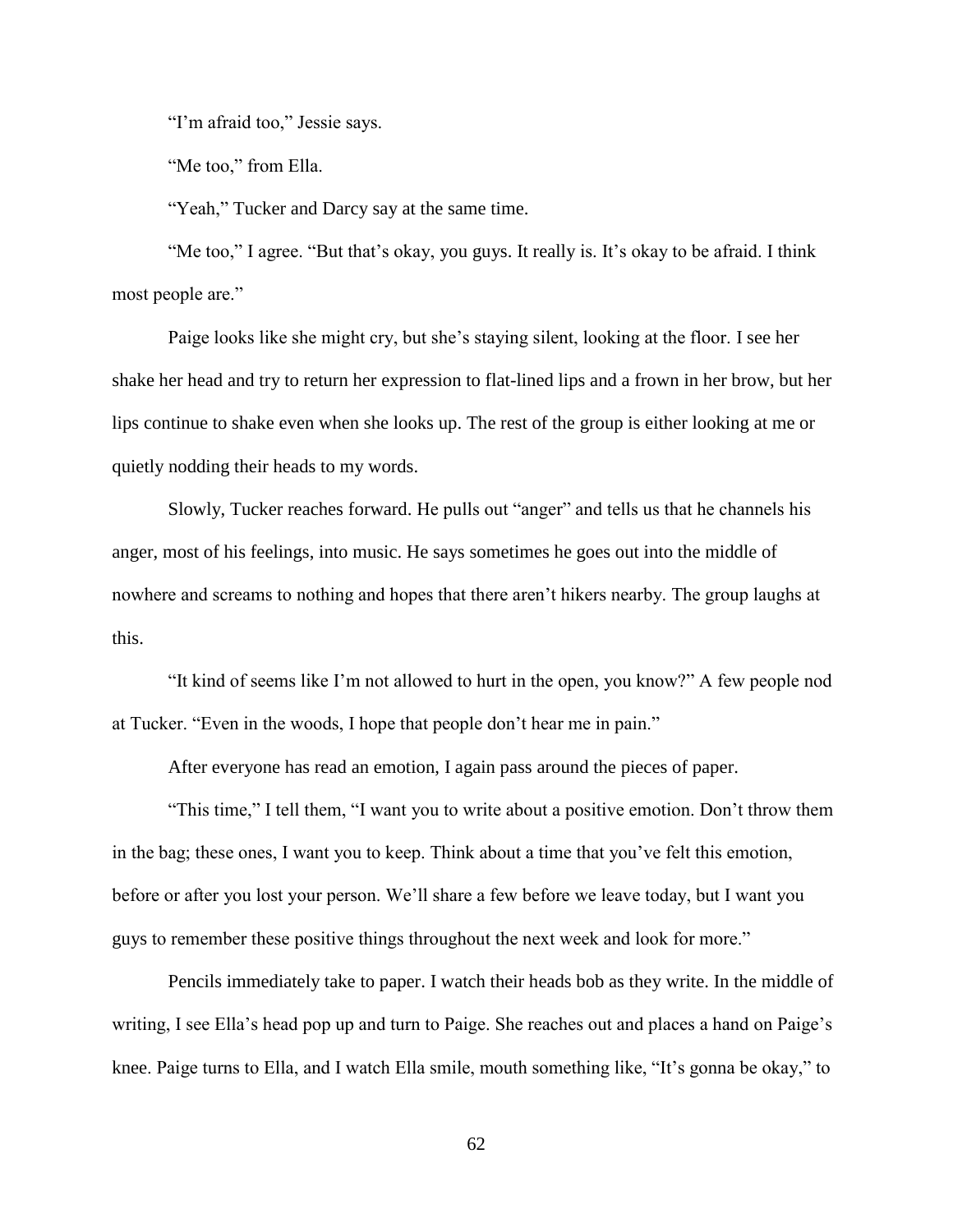Paige. Paige bites at her lip and gives a small smile back. The girls remain like this for a moment before they both go back to writing.

I let a few minutes more pass before starting in. "Sometimes it's easy to get trapped in one emotion and to think that it's the only one there, but I want you guys to see that there are many things you're feeling and many things you're going to feel, and that's okay. When we leave today, I want you to hold onto the positives and know they'll come back when they fade away."

We go around the circle and share one of the positive emotions each. Just like on the steps last week, the group comes alive, sharing and asking questions, stories flying about the memories of those they'd lost. They like this part, and I wish I could give them just this every week, but I know they've got to face the bad stuff too, and I don't want them doing it alone.

When we break for the week, Paige crosses the circle and wraps her arms around me again. I don't know if this is supposed to happen between me and a group member, but I let it because I think she needs it more than the rules could dictate.

After a few seconds, she leans back, crying. "I'm sorry I'm such a jerk in group." She leans forward again and hugs me tighter. I smooth her hair with one hand and hold her with the other.

"Paige, it's grief," I tell her. "Grief does funny things to us. I don't think anyone's upset about what you said."

I feel her nod into my shoulder.

When pulls away again, I wait for her to look at me. "Have you ever considered counseling?"

She shakes her head.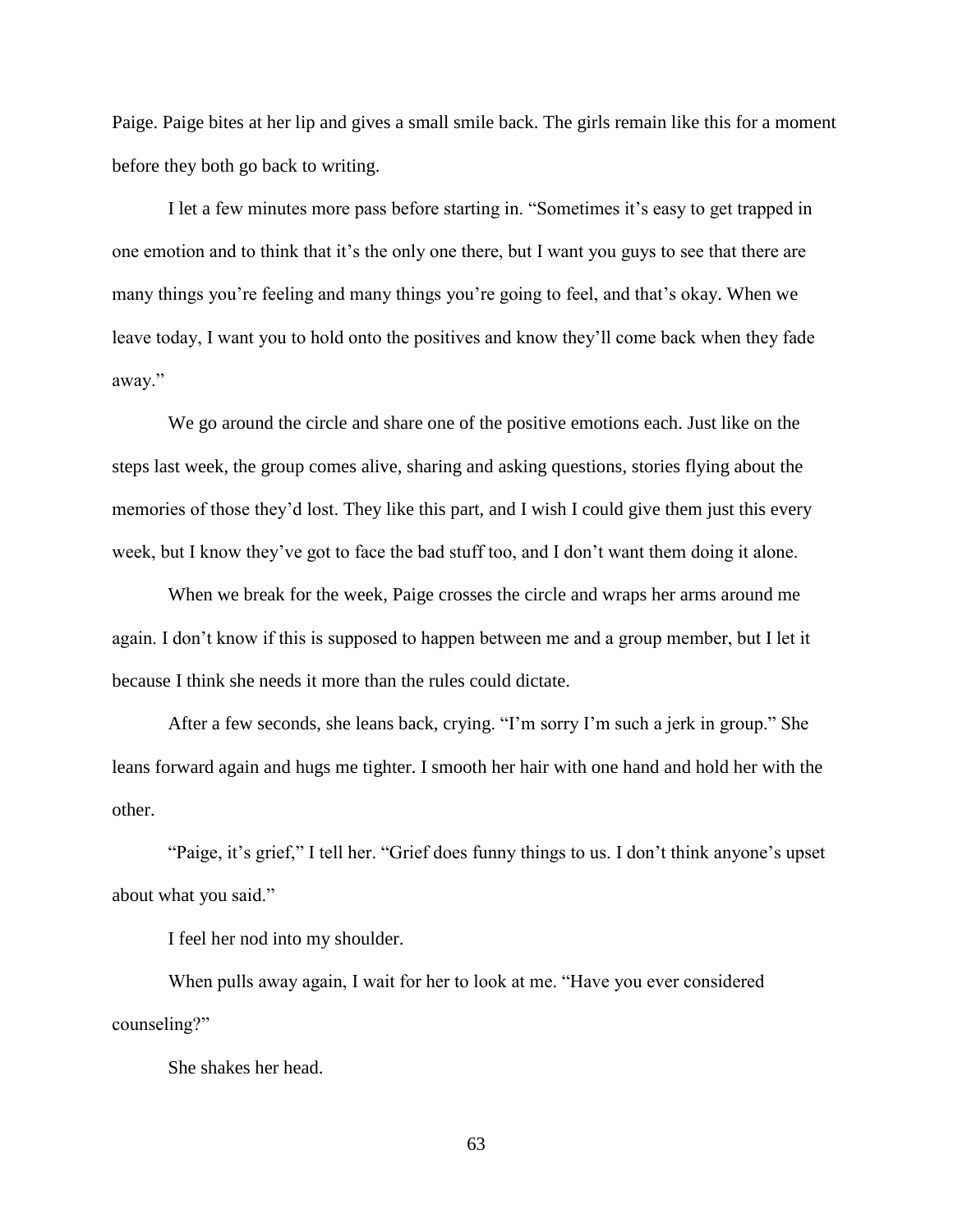"It might help," I tell her. "Group is good, but counseling could help even more. I don't want you to keep hurting like this."

Paige seems to consider this for a minute before replying. "Can I think about it for a week?"

I nod. "You can think about it for as long as you need to."

She nods and starts to turn toward the door.

"Thank you again," she says. "It helps to know I'm not alone."

I smile at her. "You're not."

As she heads toward the door, I notice Ella standing by the entrance. She looks up from her phone as Paige approaches her and begins to talk to her, though they are quiet enough that I can't hear what they're saying. Ella is smiling and reaches out to grasp Paige's hand before they walk out the door together.

I follow them out shortly after and see them in the parking lot. Ella's hugging Paige again, and I hear her ask if Paige wants to get coffee or something. The girls are agreeing on a place when I reach them.

As I put my things into my car, Ella trots to the car next to mine and unlocks it. "Ella?"

She looks at me. "You're a good friend. Thank you for all you're doing for her."

Ella smiles back. "We all need somebody sometimes, and I guess I'm okay Paige needing someone and that someone being me."

We exchange quick goodbyes before she gets in her car, signaling Paige to follow her as she backs out of her spot.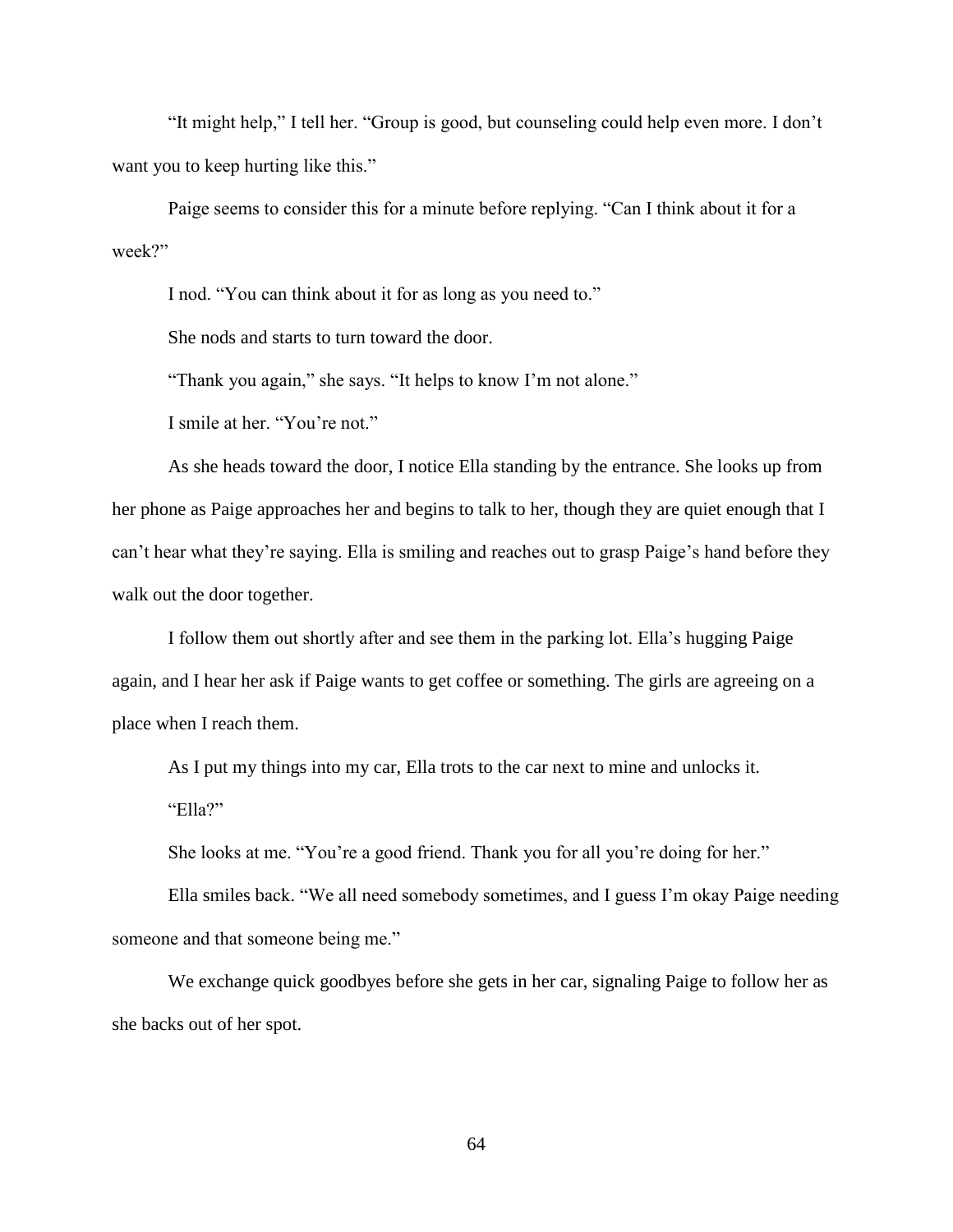I shift my own car into drive and move forward, following them from the lot and down the road.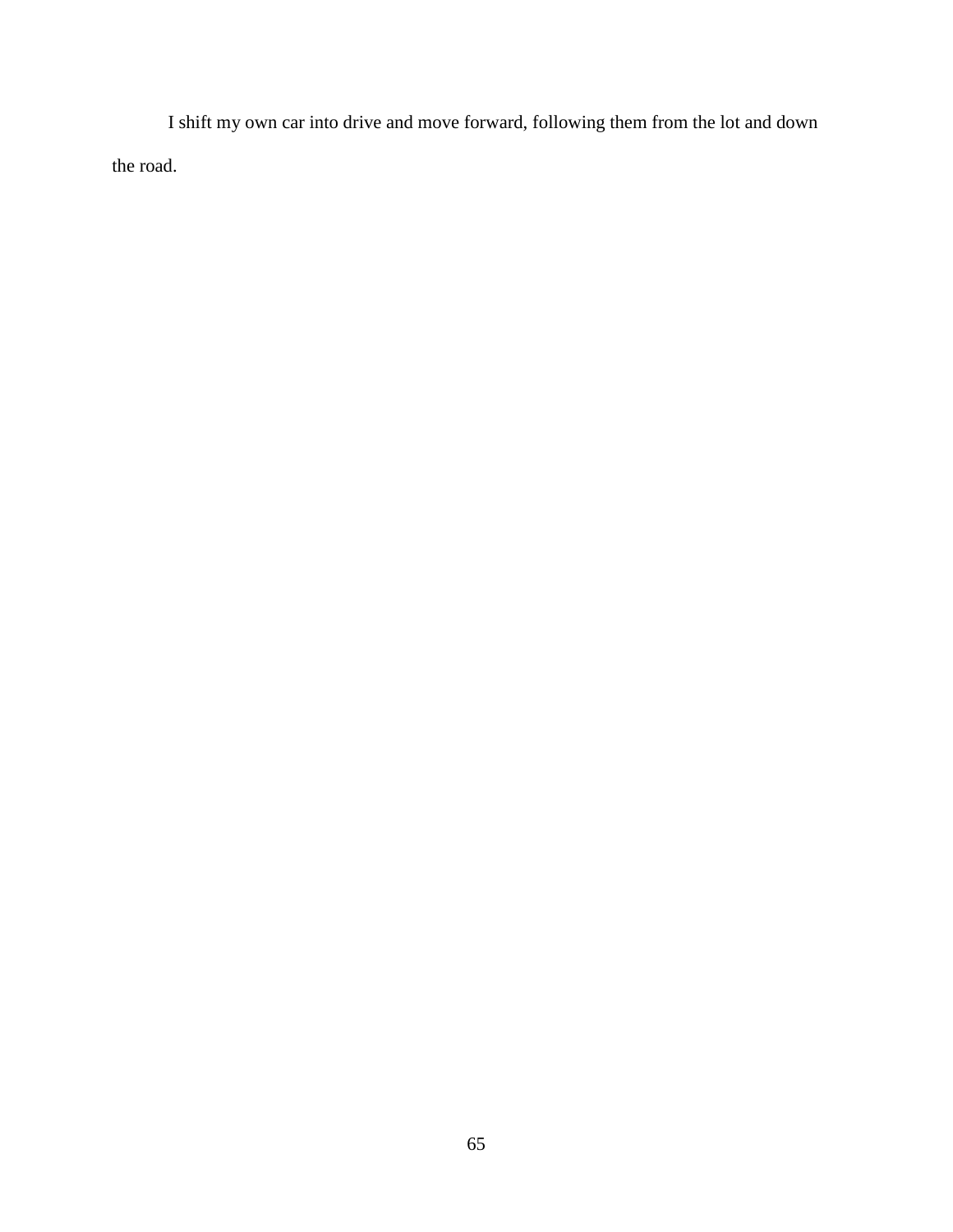# In the Fire

In what colors remained in my room, the white vanity was the only thing that seemed to be missing a sear. The green of the floor, the blue of the walls, the nature that my room all used to be was now tinted with black dust, firework displays of soot and burns flying upward through the floor. But the vanity remained untouched, white paint bright against the rest of the room.

"Why's it look like that, dad?"

My dad graced his hand along my back. "The fire was in the kitchen right below you, kid. This is what happens when stuff burns. But the fire only burns what it can reach."

The picture in the newspaper had shown the front of the house in the small section that had talked about what happened. In the blurry photo, there was black too, but it didn't look like this. I didn't know the insides could look like this.

I took a step away from my dad, shuffling my feet along the floor to check for faulty footing since everything seemed to be giving out in the places the fire was worst. My dad said things would be okay, but I wanted to be sure.

I walked to the vanity and tried to avoid the black smears of soot. The toes of my purple shoes were already turning black.

I slid my fingers along the back of the chair at the vanity. My mom and dad's wedding picture sat in the corner of the mirror, somehow still okay after the fire. I picked it up and turned back to my dad, holding my hand out.

"You take it."

My dad stepped forward and reached for the other end. "Thanks, El."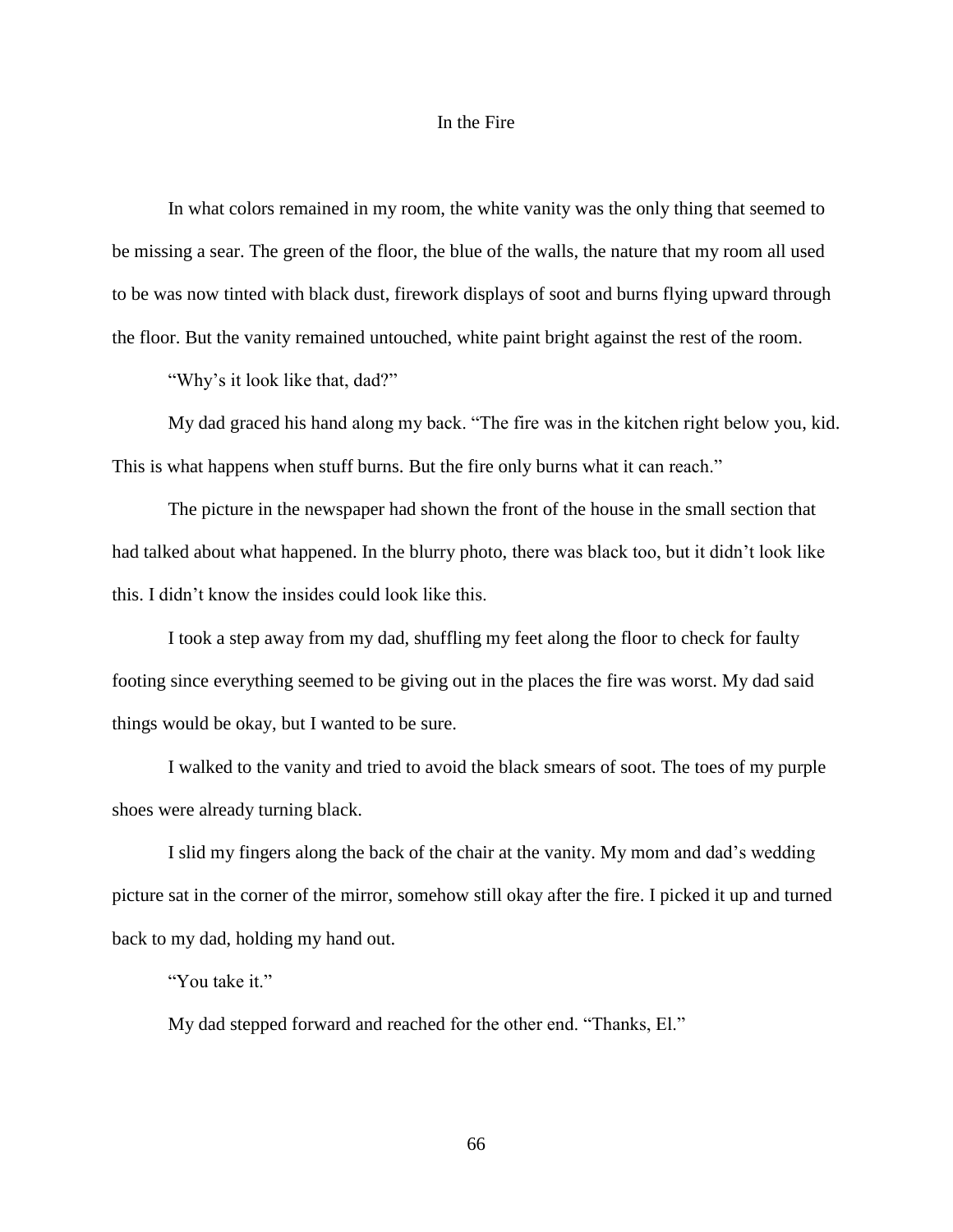I nodded to him and turned back to my desk, busying myself with looking for what else might be savable. "Mom would've wanted you to have it."

We didn't have much reminders of mom anymore. She died when I was six and Ben was really little. Since then, it had been just me and dad and Ben. I wanted my dad to keep that picture of mom so I could remember what she looked like after we left there.

I moved along the edge of the room as I looked at all the things that were there. My stuffed animals were gross and ruined, my pictures from class photo day were black on the sides, and the clothes I had left beside my bed had holes more than they had stitches.

When I returned to school last week, I told dad that I wanted to come here to see what happened since I had been in an ambulance before I could see anything before, and if I could go to school, then we could come here. I had told my counselor this, and she had disagreed so I let it go, but my dad had come back to the idea a few times and told me yesterday that we were going back.

Going back to school made my dad tell me about Ben. Before he told me, he'd let me believe Ben was in the hospital getting better. His whole body shook when he told me the truth, and I had been more scared by that then the news about Ben. My whole world was shaking. He told me that it was okay to cry. He said he knew that the teachers would ask me and he wanted to tell me first. That was four days before I went back to school. He waited a week to bring me here. Right before we came inside, he told me again that it was okay to cry.

"Are you okay?"

I turned toward my dad and nodded my head. "Can I get new clothes besides the ones you picked out?"

He smiled. "Yes, Ella."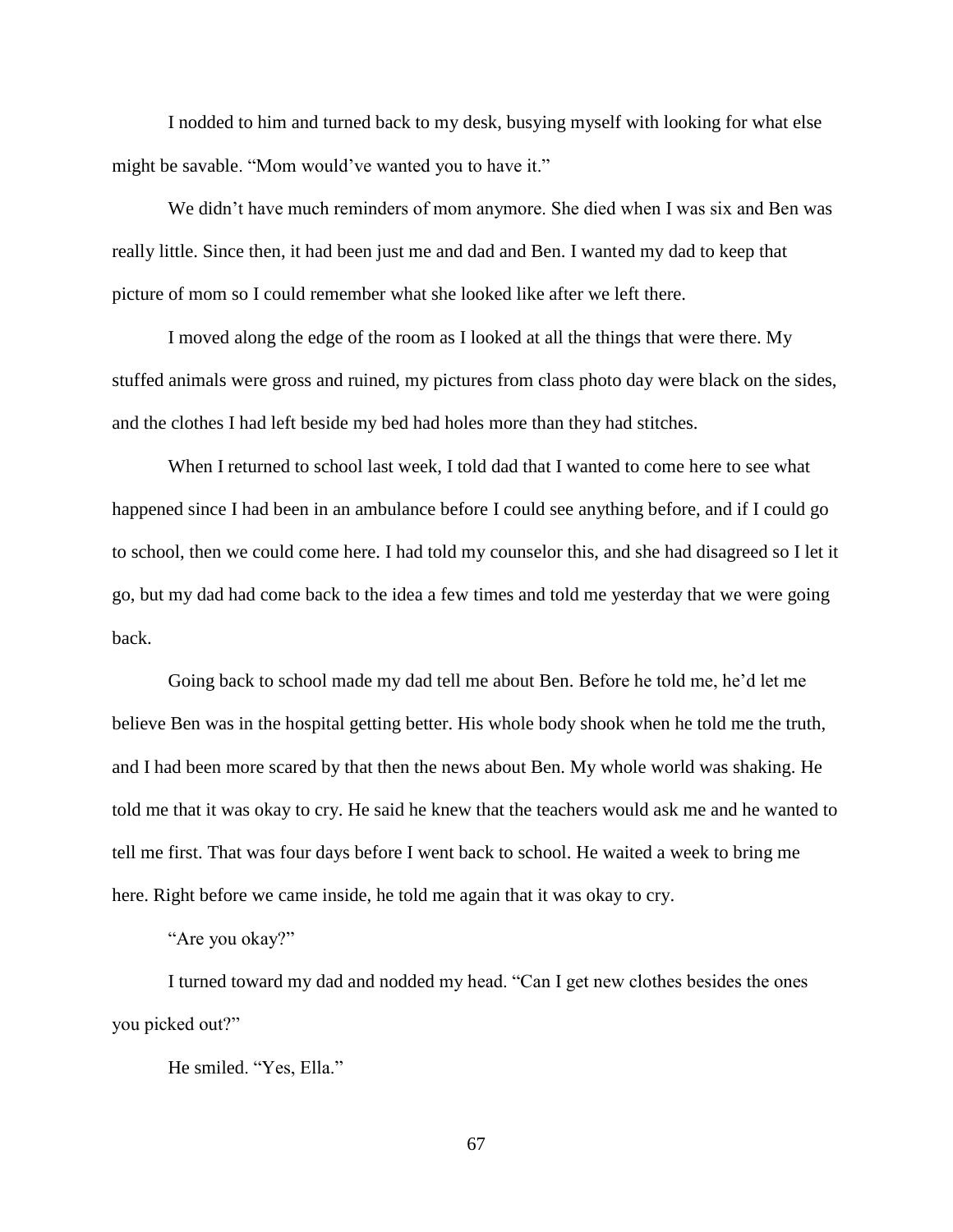I walked back to my dad and then past him, crossing the lines of my green carpet to the tan carpet of the hallway to the blue carpet of Ben's room. It didn't look like anything here was burned.

"Where was Ben?"

My dad stood in the doorway right behind me, his hands on my shoulders. "He was downstairs. I think something woke him up. He was getting something from the fridge. That's where the firemen found him."

I spun to face my dad, staring up at him as he looked down at me. "Did he hurt?"

My dad shook his head and looked up and out the window for a minute. "Yes, Ella, he got hurt very badly. They couldn't do much for him."

"Dad, no," I pulled at the trim of his blue sweater, the one he always wore to church on Sundays. "Did he hurt? Did he feel hurt?"

My dad looked like he was going to cry, and I knew I had never seen him do that before. The shaking had been the closest, and even that didn't compare. I took his hand for a moment like he always had when I got upset. I gave his hand a squeeze and waited for him to smile at me because then I could tell him that things were going to be okay, just like he did for me.

He didn't smile though and didn't look at me. After a few seconds, I let go and went farther into Ben's room.

I touched Ben's bed, the still unmade dinosaurs smiling out from under his comforter. I remembered holding his hand and walking him to bed that night.

"Dad will be in to tuck you in, okay?"

Ben had smiled up at me. "Okay, sissa." He extended his arms, and I leaned down and gave him a hug and a kiss on his forehead.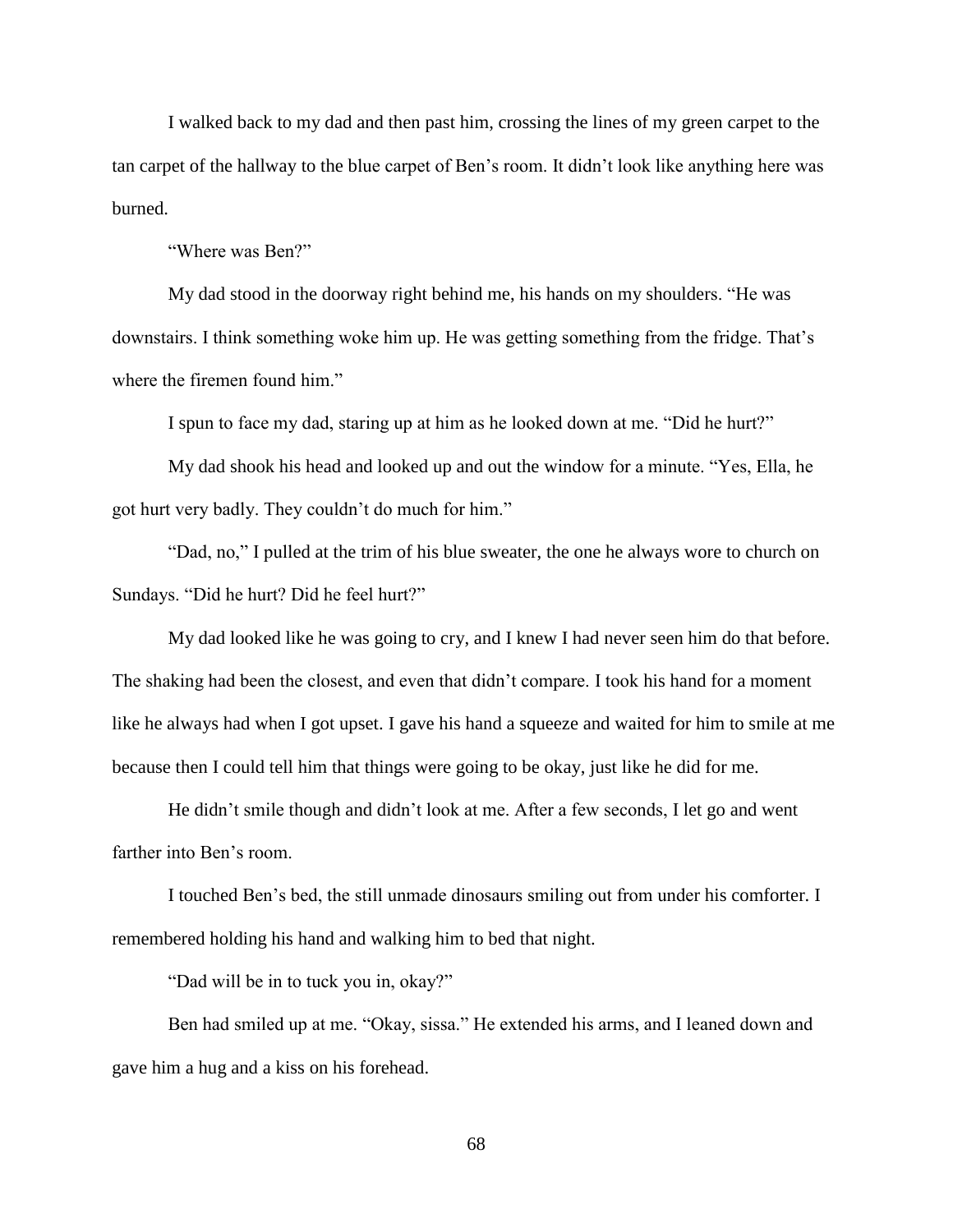I tried to lean back, but Ben held his arms, giggling at me.

A quick tickle of his sides sent his hands right into mine with lots of laughter. I gave him another kiss on his forehead before leaning back again.

"Tim too," Ben tells me. He lifts his teddy and I give the bear a kiss on his forehead too. "Dad, where's Tim?"

I let go of the comforter that I had been gathering in my hand and rushed back to my dad's side. "Where's Tim?"

My dad shrugged his shoulders. "I don't know, Ella. I guess I didn't think about that."

I pushed past my dad and ran down the stairs, not bothering to step around the soot. I twisted around the corner and tried to steady myself as I ran down the hallway. My dad was somewhere behind me, calling for me to wait for him.

In the kitchen, the island blocked the view of the bottom of the fridge. The place looked like an explosion. I could feel my breath get heavy with the remains of smoke around me.

I took big steps around the island and searched the soot for the small, brown bear.

Pushed to the side of the fridge behind the door that hung open without a light, I saw the leg of the bear.

I stepped toward it, pushed the fridge closed. I picked up Tim by his arm like Ben used to do.

Ben holding the bear as he waved me off to school on my first day a couple years ago, his other hand tucked in my dad's. Ben carting Tim around the house in the quiet of the night so that he could warn Ben of any monsters that were to come.

I thought that maybe Tim couldn't tell Ben about the fire.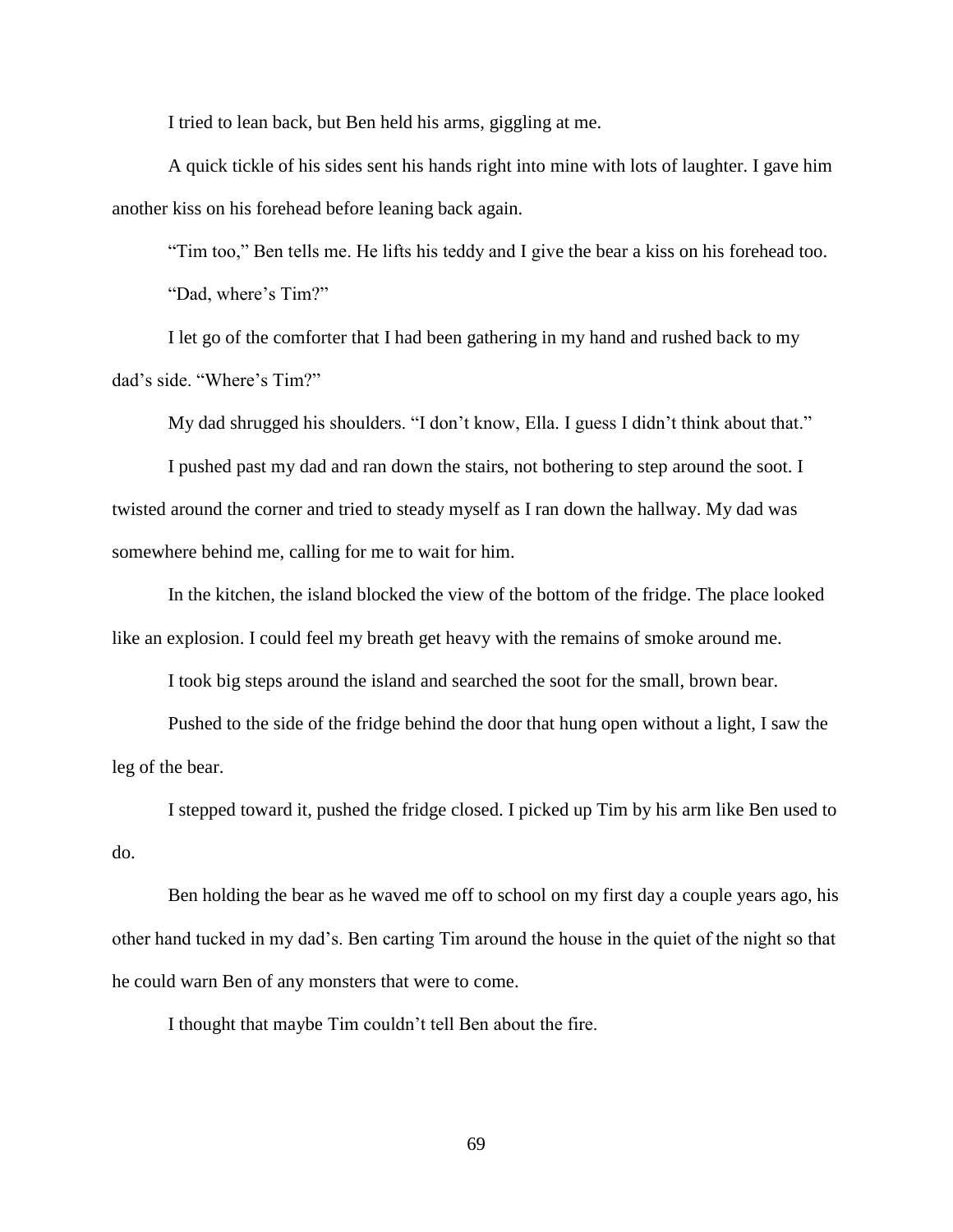The bear still smiled at me even though his bowtie was more black than red. He looked at me with the wide button eyes like he was asking where my brother was.

My knees stopped working and I fell to the floor. I held Tim against me in the tightest hug I could manage, the soot of the floor rising up around me, my breathing coming as heaving in the heavy air around me. I heard a loud scream and I didn't realize it was me until my dad was there trying to shush me and pull me into his arms.

I grasped at the bear and cried into my dad's shoulder. I couldn't hear anything or see anything because I was crying too hard.

After a while, my dad carried me out the front door and to his truck parked out front. I wanted to tell him that he never parked in the road because he said that was how cars got hit. I wanted him to tell me why that time was different. But I couldn't say anything. My tears stopped, but I couldn't say anything.

My dad placed me in the back seat and buckled me in. When he shut the door, I leaned my head against the window, holding Tim in my lap while I brushed my fingers over his furry, sooty head.

My dad kept saying that everything was okay. He kept saying that we didn't have to go back, that he wouldn't take me back anymore. I wanted to tell him that that wouldn't fix this. Not going home wouldn't bring Ben back, and we had to go back because I didn't want to forget Ben like I sometimes thought I would forget mom. I wanted to tell my dad that I loved my brother and him as he apologized a million times for making me do that. But I didn't say anything back to him.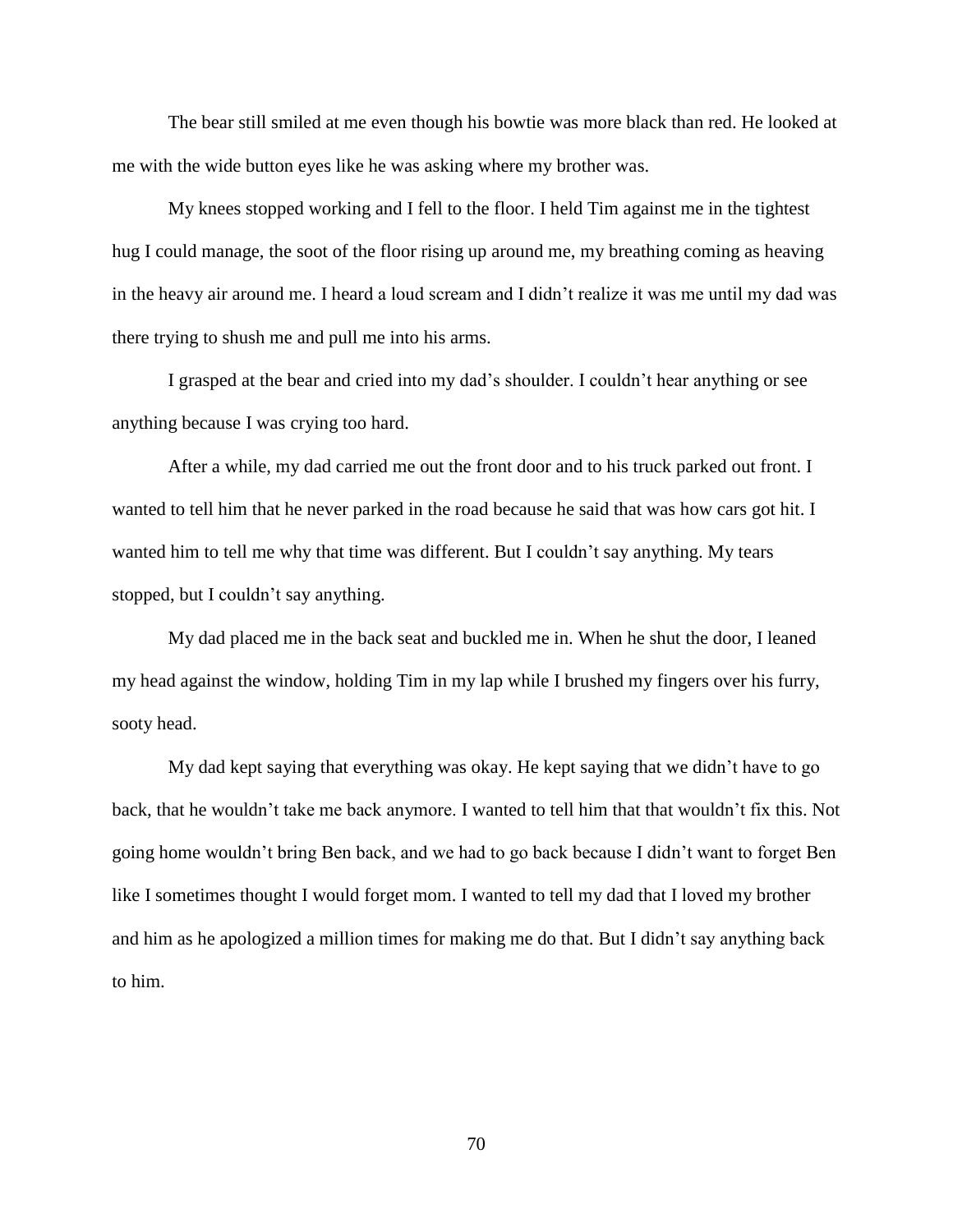My eyes didn't look at the trees outside my window. Everything was blurry but that could be because I was crying again. My stomach hurt and I wanted to tell my dad that I believed him when he said everything was going to be okay, but I didn't know if that was true.

Instead, I just stroked Tim's head, sucked in the scent of soot as I sniffed in breaths and hoped for, underneath, the scent of fresh dirt and clean laundry that Ben always smelled like. The road kept going by as we travelled to the motel we were calling home for the time. I cried sometimes and then it went away until I thought of Ben again.

With his best friend pushed against me, I wished I could hold Ben instead.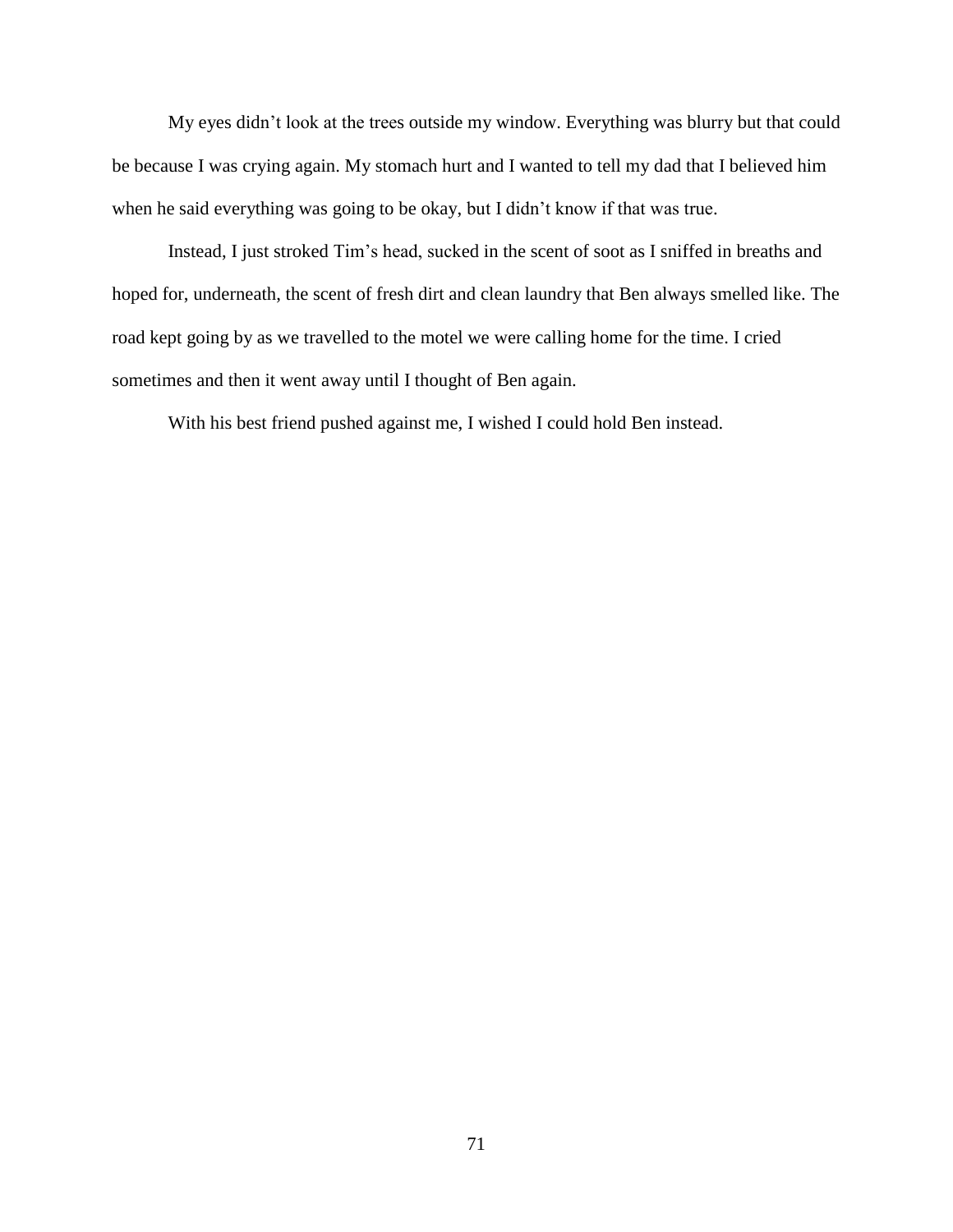#### Week 6

It's almost quarter after when I pull into the parking lot, nearly fifteen minutes after group is supposed to start. My car hadn't started, and I had to call around until someone wasn't working and could come jump my car. My eyes are welling with tears as I slam my car door and jog toward the entrance. Reliability is one if the group leader's most important qualities and fifteen minutes late is anything but reliable.

Running up the stairs, I trip and hold my bag to me. My arm's pulsing a little, but I will look once I'm in and settled. I can't waste more time out here.

Pulling the door open, six heads turn to my entrance. They are sitting in a circle, comfortably placed around each other.

"I'm so sorry," I tell them, rushing toward them and throwing my bag down. "My car wouldn't start, and I don't have too many people I can call for that sort of thing."

The group gives me a mix of smiles, shrugs, and no change at all. I sit in the one empty chair. "What did I interrupt?"

"We were just talking about the first steps back into the world," Jessie says, "and how awkward other people are with the topic of death."

I sigh. "That's good. That's really good. Can you guys pick up with me here?"

Within minutes, I am able to sigh again as the conversation weaves between people. Ella's telling about the adults around her when she was a kid who found out she lost her mom long before her brother, and how sorry they all were for her. She says they offered her hugs and promised her that Ben was watching her from heaven. She said she grasped at what they said, because shortly after the fire, her dad closed down completely.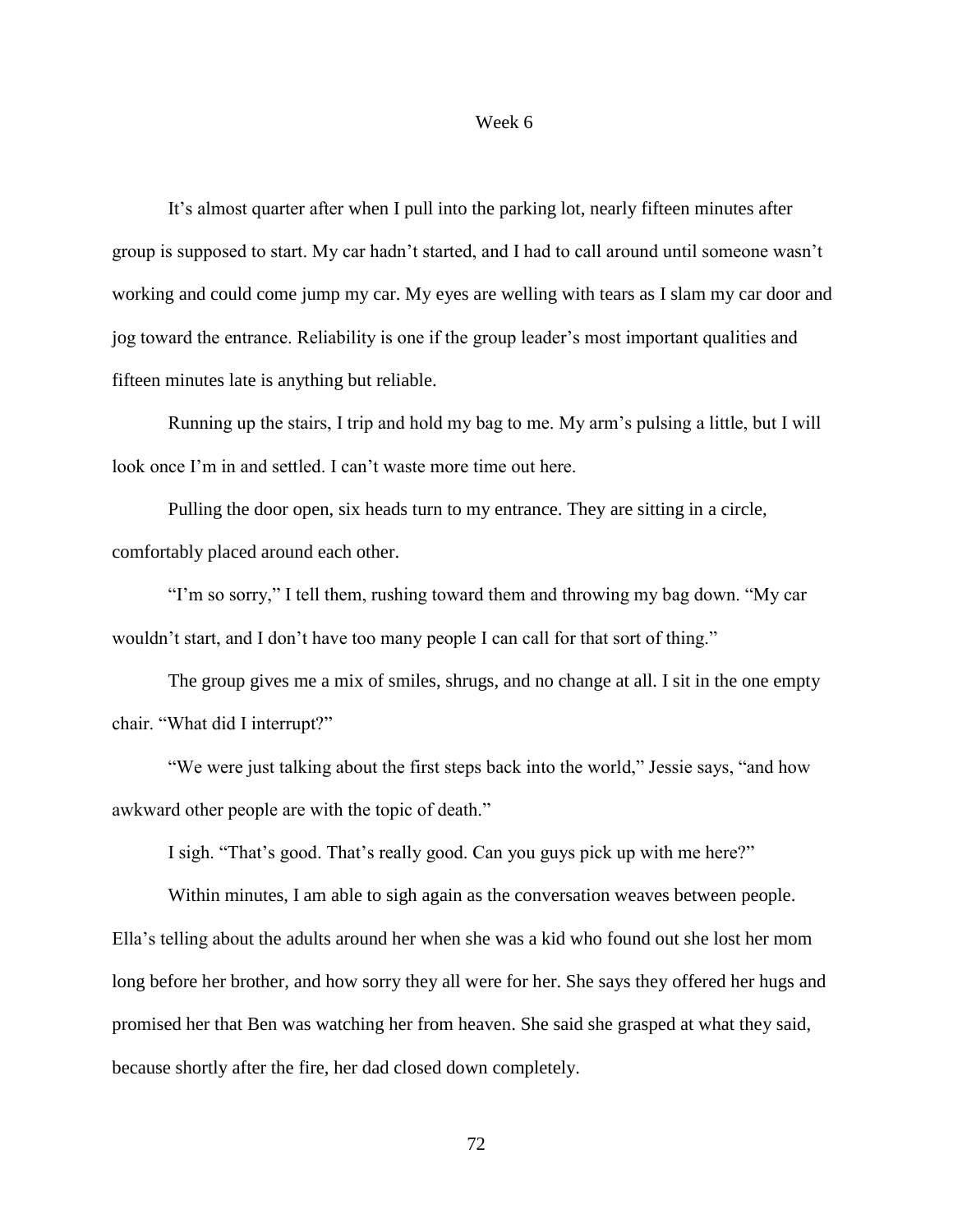"We went back to the house once," Ella says, "but my dad didn't do well after that. It was like all that he could see was what he lost when he looked at me."

"I got that too," Danny continues. "I was a senior in high school. They didn't know what to do with me since I was not graduated yet. I didn't have anyone, so I went to a foster home for the last two months of school. They didn't know what to do with me either. Everyone looked at me like all I was was the guy that lost his mom."

Danny runs a hand over his head and looks at me. "How long did it take you to get back to the world?"

I lean back. "I took my sweet time. From other people's perspectives, I was back in action within the first two weeks. I always had it together. But it took me a long time to feel connected to people again."

Paige cocks her head. "What does that mean, though? What made you feel so disconnected?"

I smile at Paige, glad to hear her voice. She grins back in my silence, flicking her dark bangs to the side before returning to her normal scowl, and I wonder for a moment why she's friendly with me but so reluctant with others.

"I had a lot of friends, but Hunter was my everything," I tell her. "I didn't know what they wanted from me and I couldn't explain what I wanted from them, so it took some time before I could understand them."

Paige nods and the conversation keeps moving. We were supposed to do another activity with emotions this week, but I want them to keep talking. For this week, I decide to screw the guidebook I'm supposed to follow. Again. It's good we're not really monitored in this position unless there are complaints made against a leader.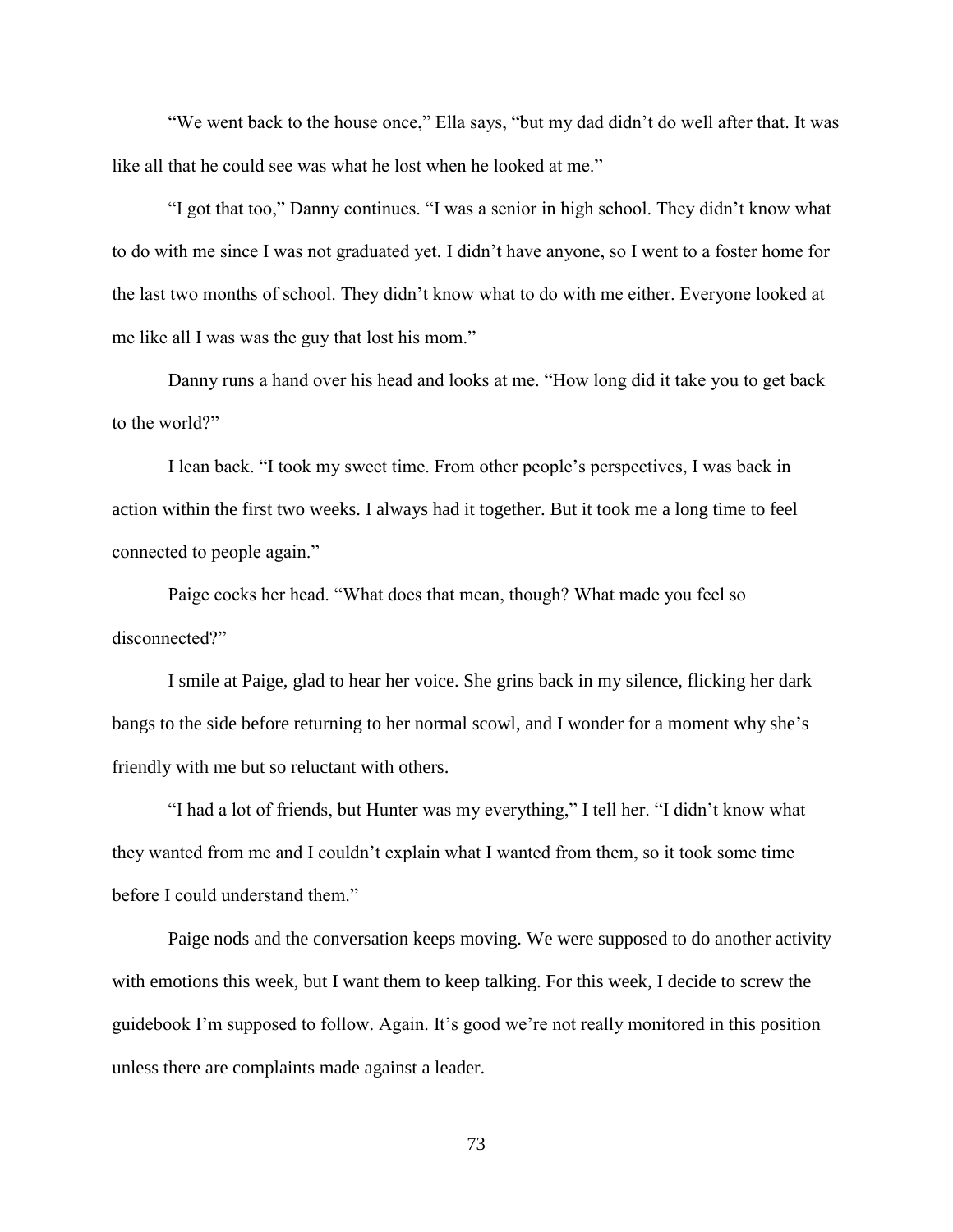A part of me wonders if I am even doing this right though. This group, for the most part, seems to like each other. They talk more than my own group did, and they seem to really want to help one another, especially Ella. Paige and Danny are at least okay most of the time. And they keep coming back, which is a good sign I think.

I wish I could tell them more about what I see in them, and maybe I'll have to do that in one of the next few weeks. They are gentle and strong, people who don't seem to take much crap in life after all they've been through. There's so much confusion, which hurts us all at times, but also leads to incredible growth. They seem to be grasping things for the most part, but I wonder how they are outside of the group, whether the pieces they bring to the group are the same people who sit at home and contemplate the emptiness they now have to live with. Does Ella's smile fade? Does Paige try to hold together a tough exterior even when the only set of eyes around her are her own looking back at her in the mirror? Does Tucker talk more when he's not expected to?

These individuals keep coming back and finding each other. They're the only ones I see regularly outside of my shop, and I realize I keep finding myself here for myself as much as for them. Something about these people has shown me that, even if I'm not the most important person in the world, at least I am someone to these guys for an hour each week.

I sit quietly throughout this meeting, turning to my role as a facilitator for this week. The group talks and asks me questions, and I do what I can to answer them. The hour passes quickly as it always does on the weeks when I just let them talk.

I walk out with the rest of the group as they splinter toward their own cars or begin walking down the street. I wave and say goodbye. Ella gives me a hug as I reach my car. Getting in, I turn the key, and the car, again, doesn't start.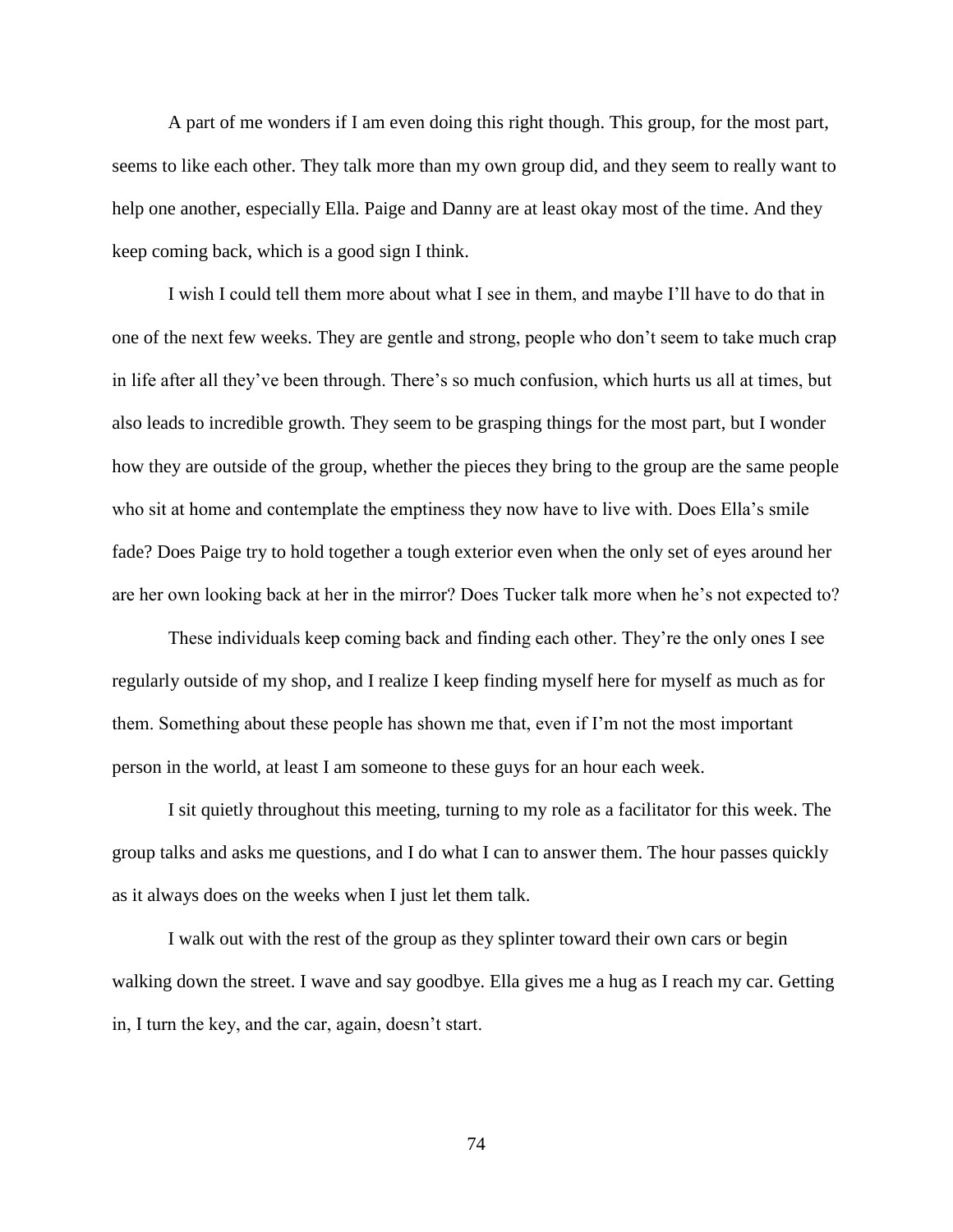The engine doesn't even try to turn over when I twist the key in its spot. I stop and take a breath before trying again. Still nothing. I pop the hood and step back out of my car. Propping the hood up, I look into the tangle of rubber and metal. It will be another long wait to get to someone here to help.

"Do you need help?"

I jump at the voice and turn. Paige's hair blows all around in the wind of the evening. She waits for me to answer in silence.

"Sure. Do you have a car here?"

She nods and jogs to a Volkswagen. Driving to the empty spot next to mine, she ditches her stuff in the passenger seat before climbing back out. She doesn't say too much but reaches out for the jumper cables in my hand, he hands reaching for me as a child who's taking first steps toward a parent. I place them in her hand and walk the other end to my engine.

We tandem the connections, placing them in the order that won't cause shock. Once they're all placed, she reaches into her car and turns it on. Once it runs for a minute or so, I start mine too, and it purrs to life.

I walk to the passenger side of my car so we stand side by side. "Thank you for staying late, Paige."

She looks at me and smiles. "We all need someone sometimes, right?"

I smile as she mimics Ella's words.

"I, um," she continues, "I actually wanted to catch you before leaving anyway. I thought about what you said last week, about the counseling."

I nod at her to continue.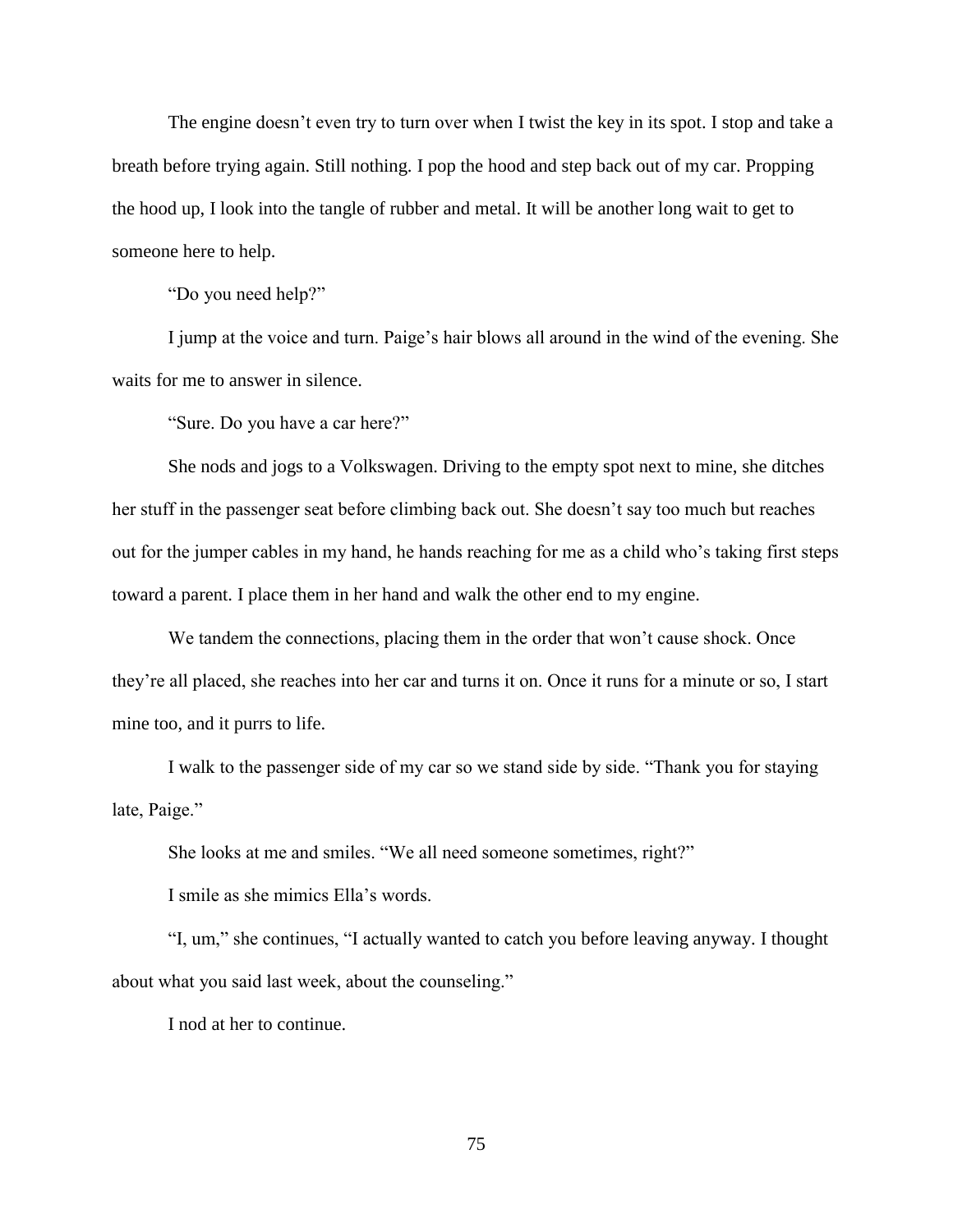"I'm looking into it. I want to connect to people, but my heart hurts so much that I can't unless that person's super understanding, like you or Ella."

I smile. "That's really good, Paige. Really good to hear."

Her eyes tear up. "I just don't want to feel so alone."

Before she moves, I open my arms, inviting her to me. She collides into me again as I hear her take in a crying breath. We stand in the dying light of the day with our cars purring on either side of us like they're some sort of guards. I stroke the girl's hair as she holds onto me and cries, tell her it's okay as she holds herself to me.

When she finally pulls away, wiping her eyes, I look her in the eye. "Do you need someone to go with you? Do you need me to do anything?"

She shakes her head. "I've got one appointment set up to test this lady out. I think I should be okay."

I nod. "Okay, good. I'm here for you too, okay? So's Ella."

Paige nods back. "It's actually Ella's counselor," she says with a laugh. "Ella says I'll really like her."

"Good."

Paige looks to the side and lets out a huff of breath as if she is silencing the last of the tears for today. "I think your car should be good now."

We shut down the engines and remove the wires that have attached the cars before starting them back up, a roar to each of the engines.

I hug Paige to me one last time and thank her for her help before we both get into our cars to go. She sits and wipes her eyes a few more times before shifting into reverse. I wait until she's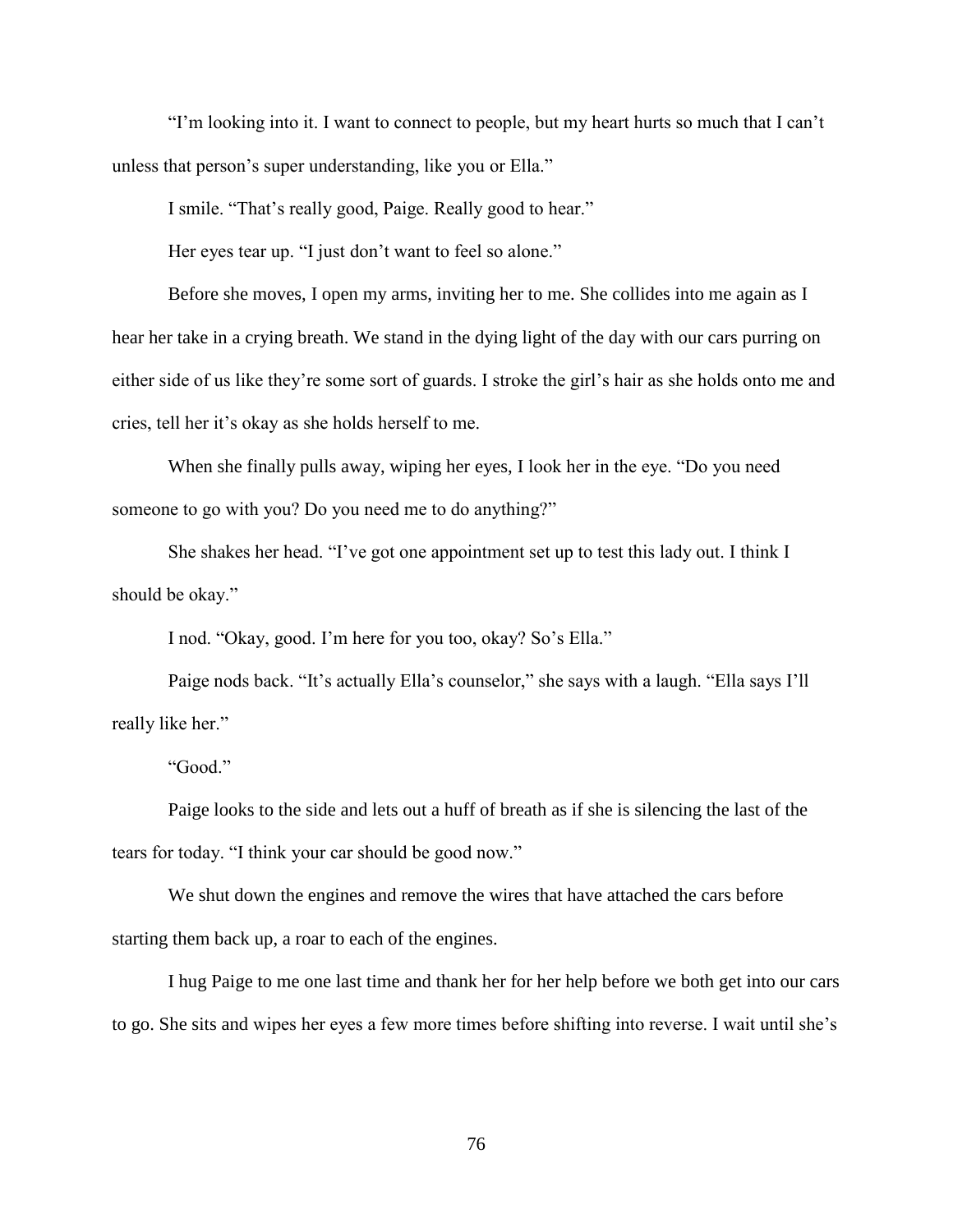pulled onto the road, moving on to her new destination, before shifting my own car and pulling out behind her.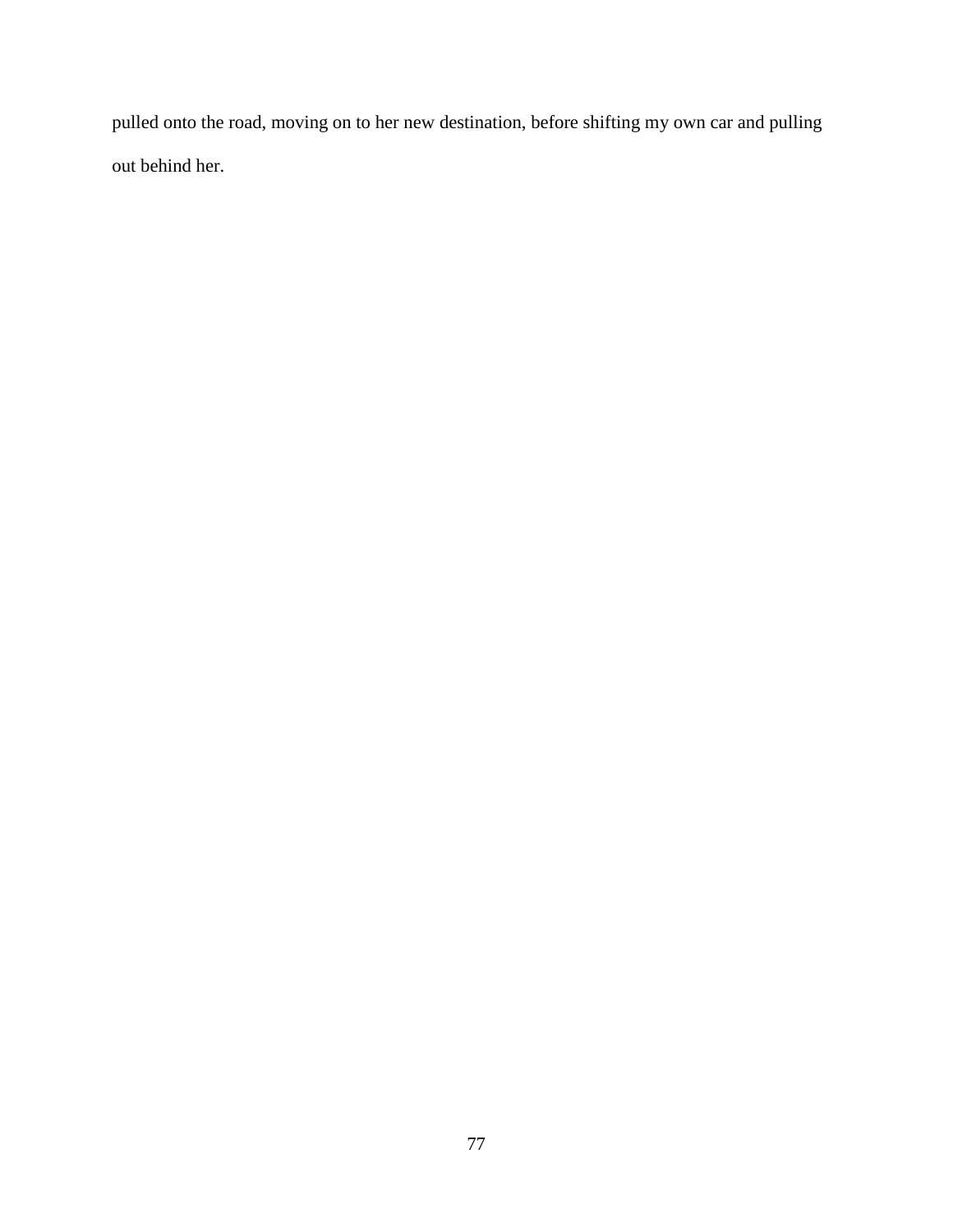## How Much Has Passed

When you're grieving, people always tell you what to do. They, these people with love intact, have the answers to get over loss.

Somehow, running with a dog, a dog I didn't even have, or a friend would help me to process what I'd been through.

Somehow, moving to a new home where Cal never was would help me deal with the separation.

Somehow, coming out to coffee with those I had left would make it all better.

But there I was, day four in the same pair of pajamas, eating the last of my Moose Tracks ice cream. I kept to showering so my mother couldn't say I wasn't doing well. I also fed the cat so he couldn't tell her I'm not doing well. She didn't have to know I hadn't cooked for myself in weeks.

It had been 37 days since Cal died. It had been 36 days, 22 hours, and 41 minutes since I was called by my almost-mother-in-law. It had been 26 days since I knew she was my almostmother-in-law. Before that, we'd only met at four holiday gatherings. Cal was never big on family expect when the holidays demanded it.

It had been 8 days since I got drunk on the last of Cal's beer and threw all his clothes, all his shoes, all his crap from our room. It had been 2 days since the last time I spent the night in the pile of Cal's clothes, breathing in the last of him and twirling the ring I'd found 24 days earlier in the back closet behind Oliver's food.

On that  $38<sup>th</sup>$  day, I promised myself for the  $17<sup>th</sup>$  time to stop counting the hours and days. I told myself I would get to returning the phone calls I had been hiding away. I told myself I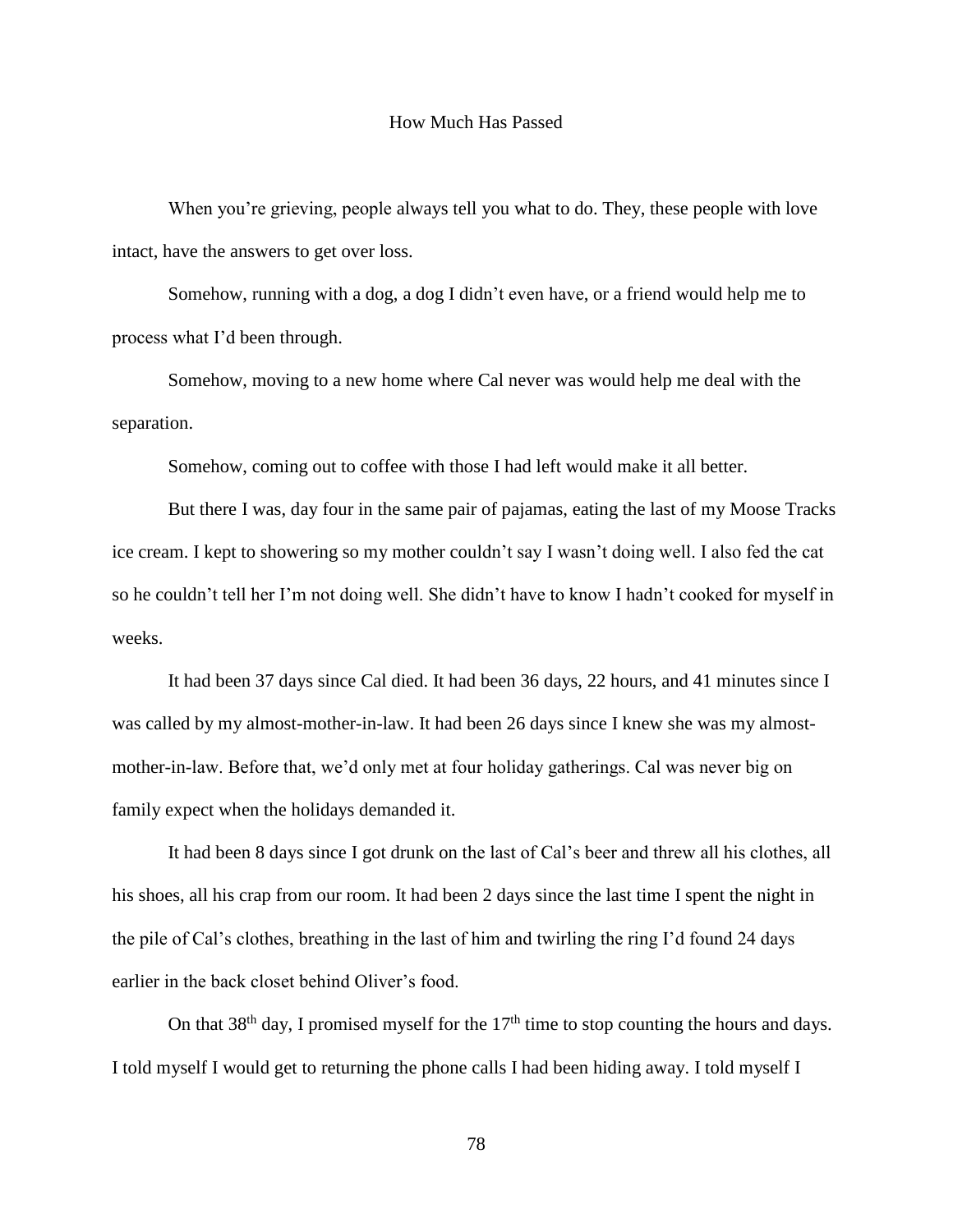would leave those pajamas and that apartment. I needed those things, those numbers, but maybe not that day.

Across the street, I saw my neighbor walking his dog, Sam. I didn't know my neighbor's name though. Cal probably would have. In the first 11 days, I took the trash out when Sam and his owner would walk. I could then tell my mother that I'd had contact with people.

After I shoved the last of my ice cream into my mouth, I dropped the empty container into the garbage and the spoon in the sink and stood for a moment in the big, empty kitchen. My feet were cool against the linoleum, sticking me to that spot the way my memories did so many times throughout the day. I could smell the dirty dishes in the sink, the stench of food gone bad mixing with the soap I had put in many of the bowls so they could soak. I could feel Cal's presence there, the movement of his memory around me as if he were breezing past me to rescue the eggs I was almost burning on the stove for millionth time. I could smell the eggs then too, the smell of burning cheese like a ghost dancing with Cal's. I picked up my feet slowly as if expecting them to stick like quicksand. The memories sometimes held me still, but that day, I could push forward. With that thought, I walked to our bedroom to find Oliver claiming the bed for the day.

"I'm not fighting you today, cat," I told him. "I'm going out."

Oliver's green eyes studied me for a moment, calculating the truth behind what I told him, before he returned to licking his paw to clean himself. His sleek, black coat was matted in spots where he laid in the sun too long, but he tried to make himself look presentable as if oneupping me in speed at getting over it all.

Oliver was the only consistent part of Cal's and my shared life. We were opposites colliding – Cal, a jock who loved chemistry and could build up any conversation about science to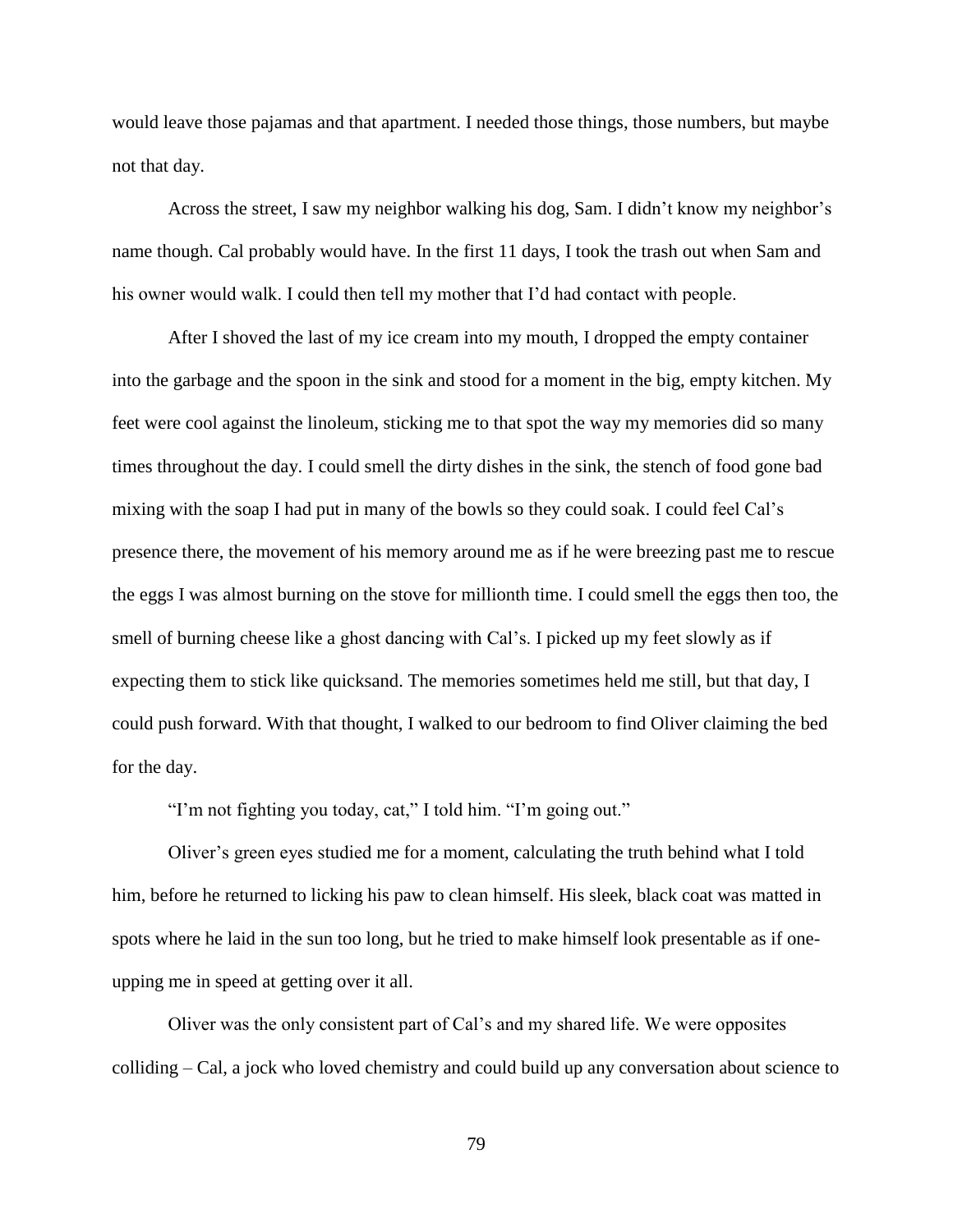a point where nearly anyone could be interested, and me, the book-loving accountant who stuck mostly to numbers instead of people. Cal dragged me out and made me make friends, and I valued him for it, but I wondered during those previous 20 days or so whether the friends he made for me would really be my friends with him gone. Like an earthquake pulling apart a bridge between country and city, the people who once travelled to me were far away and hard to reach now.

I stripped from my apartment attire and threw it on the bed, causing Oliver to glare at me. He would steal three or five socks while I was gone, teasing me with the loner socks whose stripes, spots, and brands would never find a match again. Oliver's way of dealing with grief seemed to be head-on; all his actions told me he knew how alone I was, and they also tell me he didn't care.

I pulled pieces of clothing from my closet, causing the hangers to clank back and forth momentarily, my work shirts shivering with movement as I grabbed for my oldest sweatshirt. I pulled the green hoodie over my head, picked up the cleanest looking pair of jeans from the floor, and pulled them on as well. The jeans started to slip right away, a surprise with all the takeout that had graced my lips in the last 37 days.

I tried to keep my momentum going and pushed my feet into the closest pair of clogs, the brown suede pair Cal got me on my 23rd birthday. I slipped my keys from their hook and said goodbye to Oliver, though I was sure he didn't care about where I may be.

Trotting down the 13 stairs, I walked away from the parking lot. I walked the 9 blocks to town so I could tell my mother I exercised too. She'd tell me that the fresh air would do me good, and all those grief experts would tell her she was right and that I needed to re-enter the world if I wanted to keep living. The world had no use for those who hid with emotions.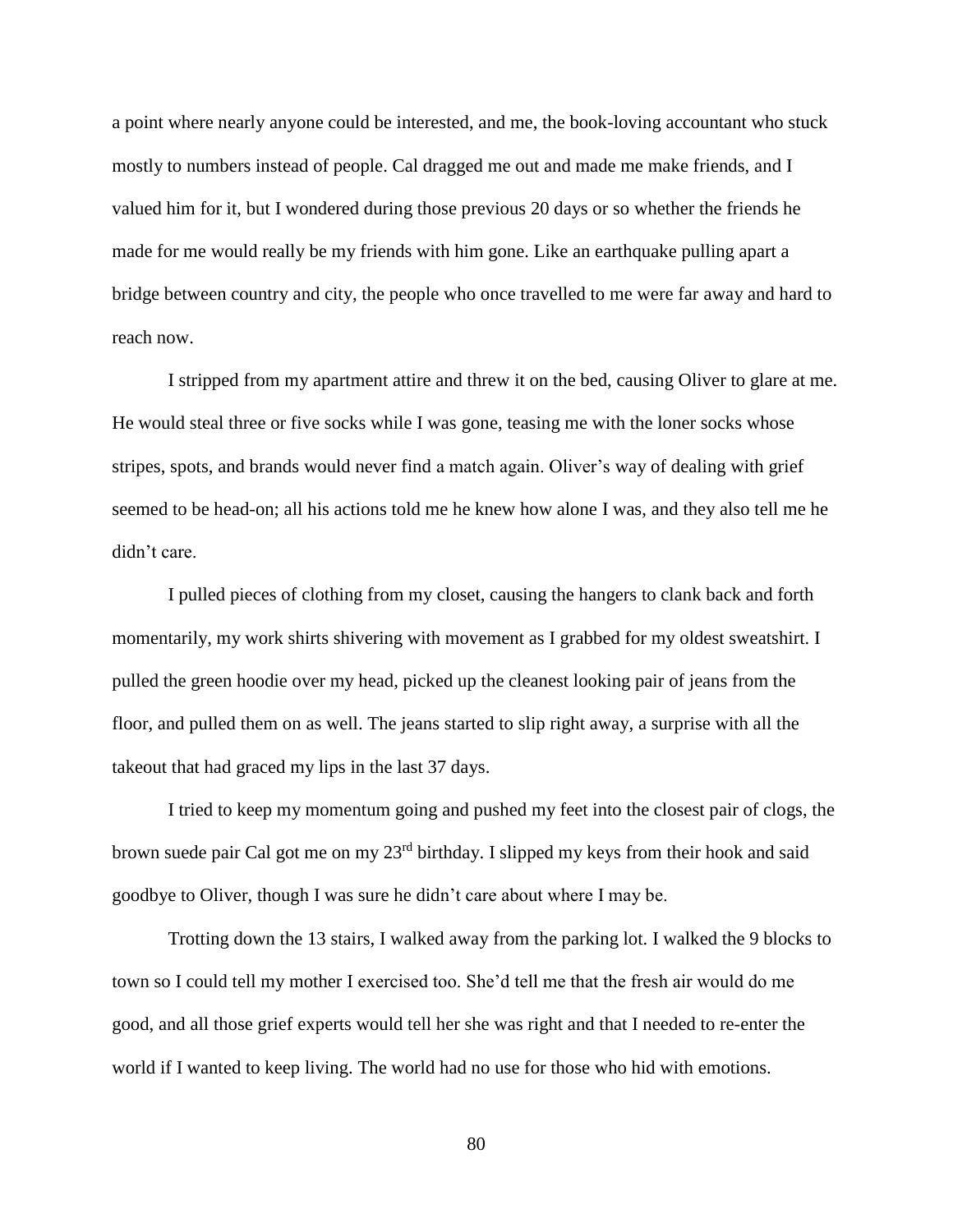There was a strangeness in going down the street on a work day in the middle of work hours. There weren't any kids making chalk drawings or people in gardens or horns honking as neighbors noticed each other driving and wanted to say hello. The birds were still singing and the wind still carried the smell of pine from the logging happening just west of town, but I was alone in walking. I reminded myself then to call work when I got home and thank them for being so understanding with my random sick day usage. I passed by Cal's work friend, Ronny's house; he lived down the street from us and was almost always grilling on his front porch for dinner – the life of a 28 year old bachelor, I supposed. But he was absent that day, as was the smoke from his grill. No friendly wave, no talk of baseball, no Ronny.

Two houses down from Ronny, Karli and her two kids were also missing. Karli was the waitress at the diner where Cal and I would eat on most of our date nights. We got to know Karli from being there so much, and I'd watch her two kids on the nights she had to work late.

Four streets over, my sister went to a party at her then-boyfriend's house and got drunk. I picked her up and brought her to my place for the night so that our mother wouldn't find out.

Cal's college roommate was somewhere in a close neighborhood too. I'd only been there once, but Cal went often to play video games or watch the million sports games I wasn't interested in with someone who was.

Usually we'd see at least some of these people on our walk to town, possibly more that were out on their own walks or bike rides. There were always people here. But then, it was only me.

I picked up my pace through the emptiness and reached the main street, turning toward the diner out of habit. I immediately regretted this and started to turn but changed my mind again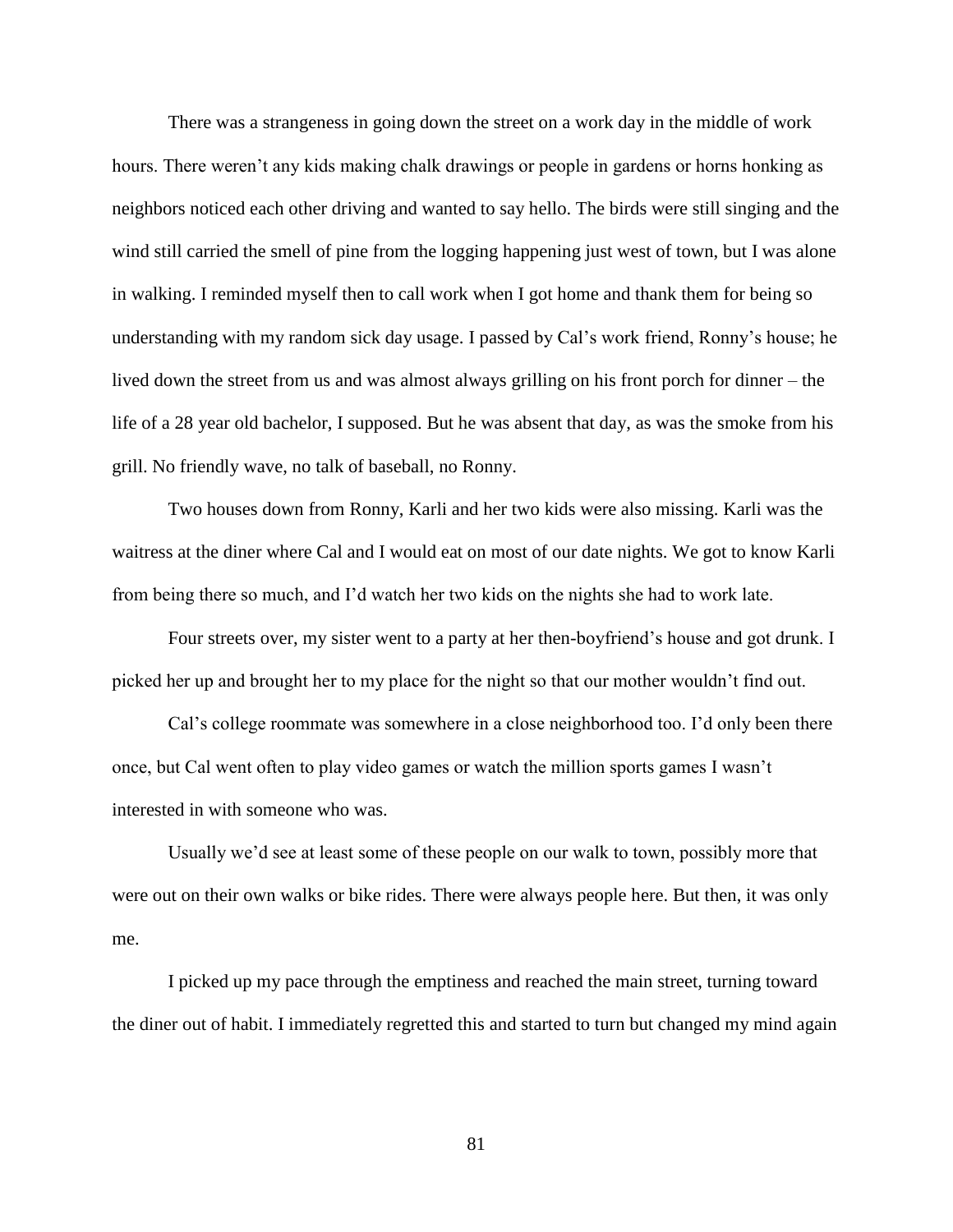and kept walking forward. I wondered if I was entertaining the shop owners as I stopped and started, turning on my heel over and over as I tried to decide what it was I really wanted to do.

Finally, I just walked forward. I pushed myself down the street and past the diner, the door shining a glare in my eyes as I passed.

Speeding past, I took the first store entrance after the diner, a coffee shop Cal never liked for their lack of fried food. The girl behind the counter smiled at me as I entered.

I walked up to the counter and looked at the choices. My sister and I had been here before, and I'd come in with friends or alone on a few occasions. They knew that coffee was best when it was mostly sugar, and I liked that.

"What can I get you?" the girl asked.

I didn't know what to say for a moment. It was a simple question, but I was dumbstruck.

"Coffee?" she asked, trying to meet my eye. She might have recognized me, or maybe she just knew that was what most people got at a coffee shop.

I nodded at her. "And a muffin, please. Whichever kind your favorite is."

The girl nodded back and gathered my things. "How are you doing today?" she asked.

"Good. Day off work. That's always good, right?"

The girl smiled and nodded again. I gave her the money and gathered my things, walking toward the back of the small enclosure. The girl let me be, though it was just the two of us there.

At the table, I grabbed my coffee cup with both hands and held it in front of me. The warmth radiated up, and I brought the cup to my lips to taste the sweetness that overtook the bitter.

I looked up after the sip and noticed the chair across from me was pulled out and to the side. Its well-worn seat bowed in the middle where many people had slid back and forth as they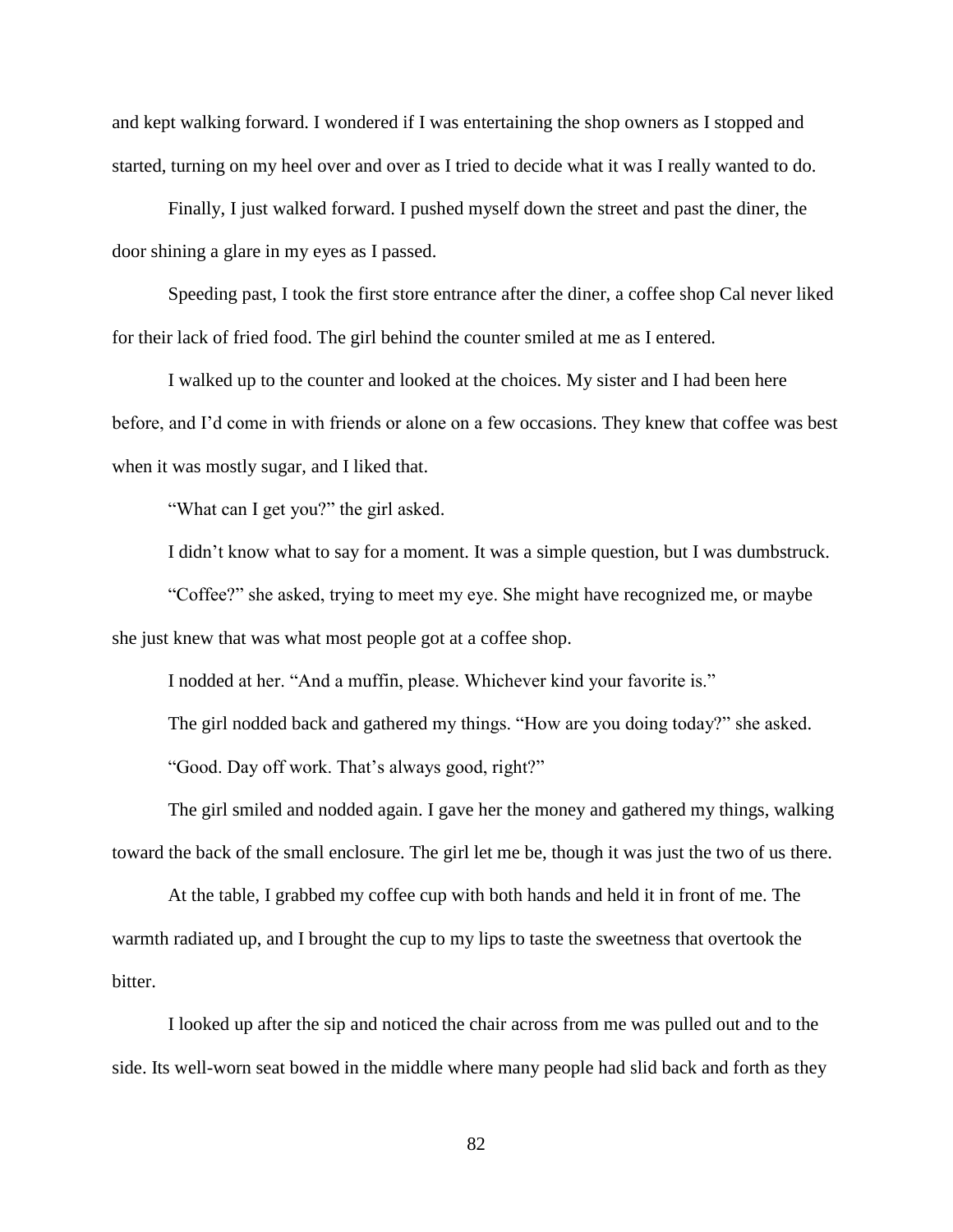sat and stood. It wasn't often I saw an empty chair across from me. I was never one for being alone in public, my shyness keeping me cooped to my home when I didn't have a second person to offset my silence. Cal knew that and would go with me to new places if he knew I had no one else to go with. He was a creature of habit and didn't care to try new places all the time, but he knew I did, so he did. His broad-shouldered torso would make most chairs creak, his dark curls bouncing against his forehead as he smiled at my want to blend into the background. He teased me, called me the most fearful adventurer, someone always wanting more but afraid to reach for it if it wasn't guaranteed. He promised to take me on those adventures, let my wild side run just to see the passion in my eyes.

I pushed that thought away and returned to the coffee. I pulled a piece of my muffin – some cranberry thing – and dunked it into the cup. I would not dwell on Cal, I told myself.

Instead, I pulled my phone out and connected it to the WiFi in the shop. I opened up Facebook and looked at the red numbers that signaled my notifications. 23 notifications. I didn't get on much anymore, but I didn't think it'd been that long. Maybe 5 days at most. 23 notifications in 5 days? I'd never been that popular.

When I opened the notification menu, I saw that I was tagged in photos and statuses about Cal and how great he was, how great we were, how sorry everyone was for my loss. My profile had many words of sympathy. My face appeared beside Cal over and over again, playing out the timeline of our life together through the people who had made mention of me with him.

I closed Facebook after only a few minutes and set the phone on the table. I wouldn't dwell on Cal. It had been less than ten minutes since I said that before.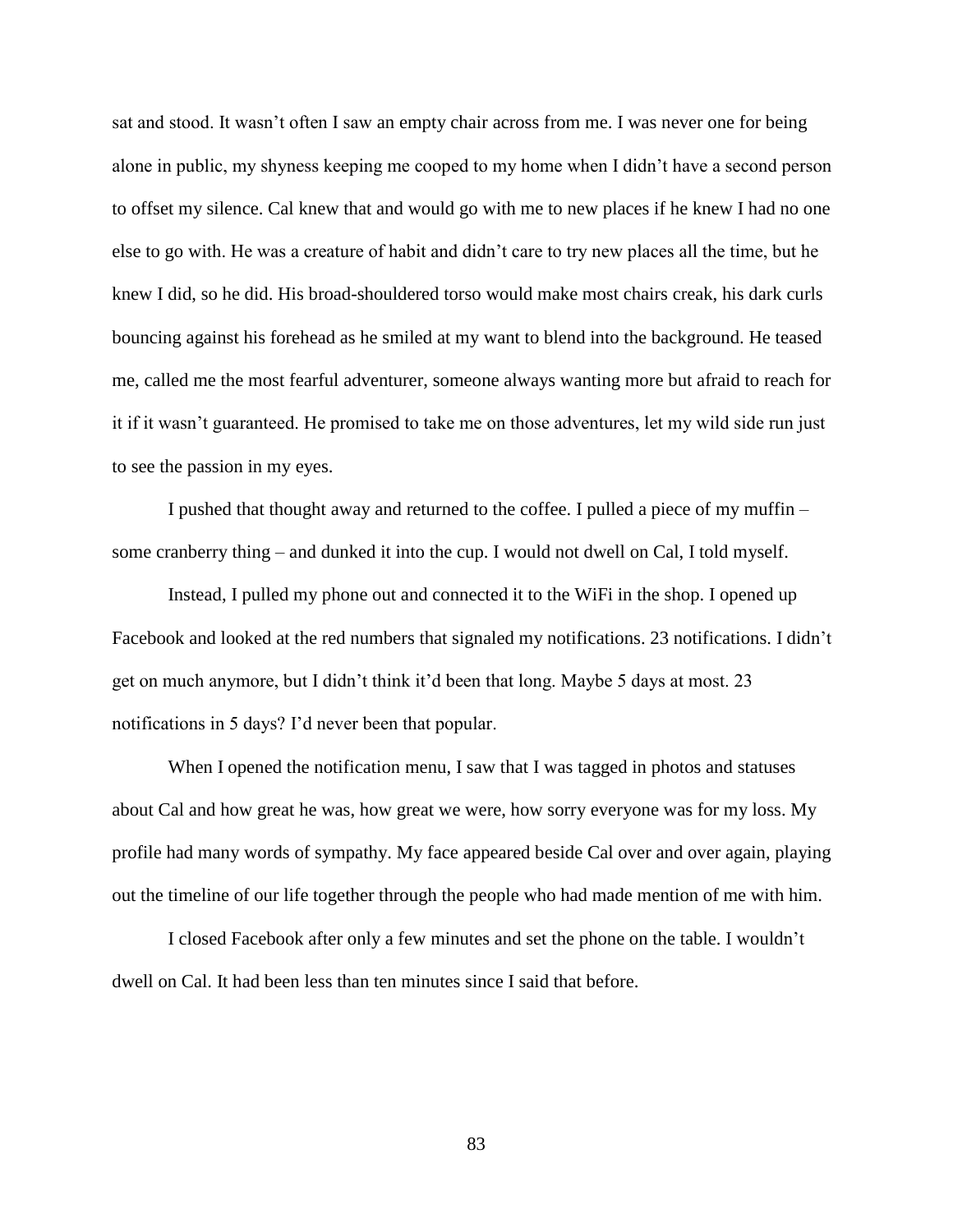The front door jangled as another customer walks in. This one looked familiar, an older woman whose face I couldn't place. She ordered her things before she noticed me watching her. She smiled back and waved, and I knew she knew me too.

Once she paid and received her things, she walked to me. "You're Calum's girl, correct?" My skin goosebumped as she said this. I nodded.

"I'm so sorry."

Suddenly this woman who I still was not sure how I knew was leaning forward and hugging me. She had me pressed awkwardly against her, my face smashed into her chest. At first I pulled away, but I felt some sort of relief wash over me, and I hugged the woman back, the first touch I welcomed since I exiled myself to my home, a place where no one but my mother had come to find me. This woman, she was warm and comfortable, she was here and she cared. She knew Cal somehow and she could relate to me in that one way. As she held me, I began to cry.

When she pulled away, I wiped my tears on my sleeve. The woman laid a hand on my shoulder and squeezed. "It'll get better."

I nodded at her, smiling slightly as I met her eye.

"We pray for you at church all the time."

I looked at her again and placed the face as she gave me a sad half-smile. Cal's mother's best friend. I met her when Cal's niece was baptized a few months back. She asked me to come back to church, but I kept telling her I was too busy. Really, Cal didn't want to go, and I didn't want to go without him. I met her again at the funeral, one I didn't think Cal would like because it was back at his parents' church. But they made the decisions, and I'd told Cal I was sorry as I saw him that last time.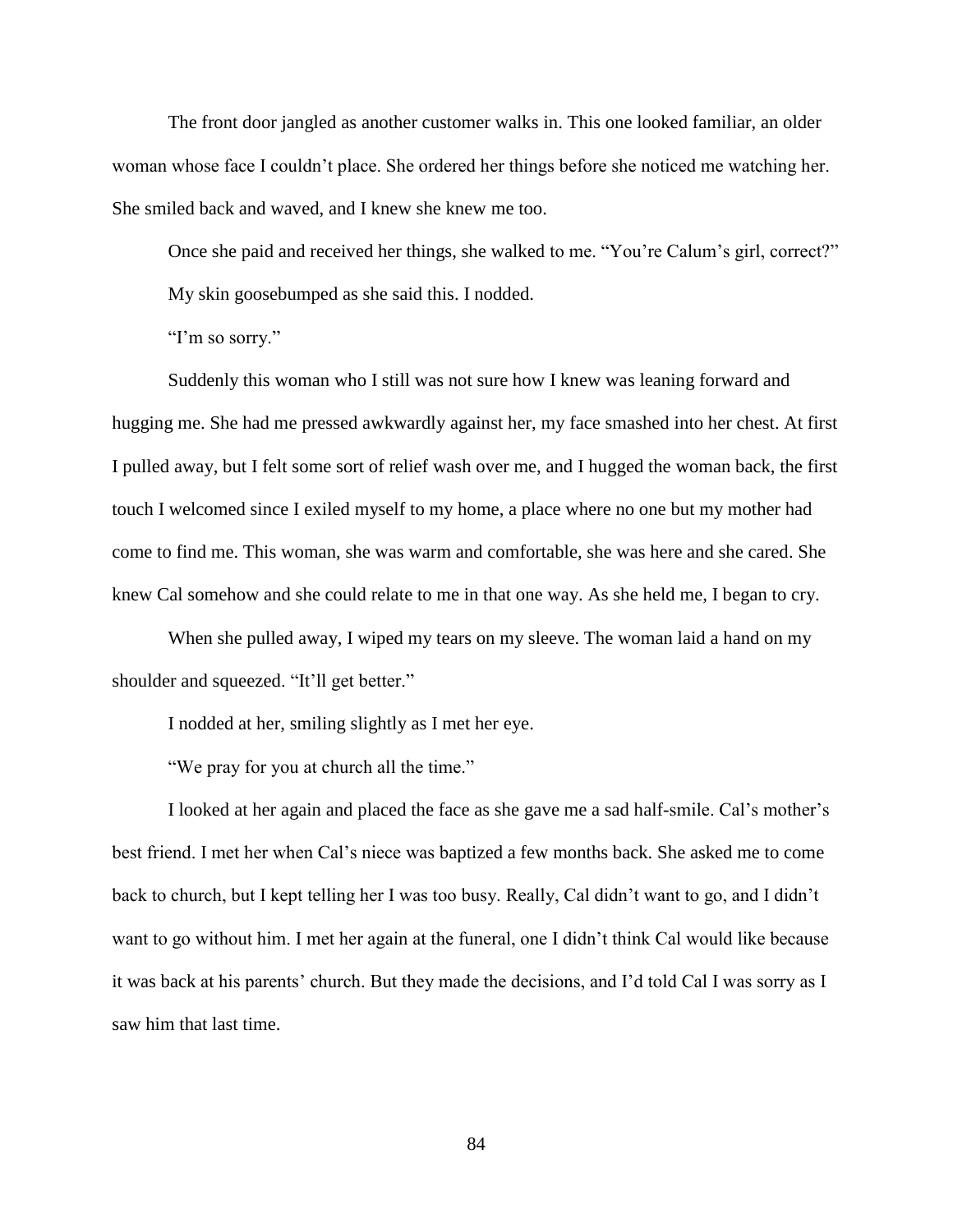I thanked the woman for her prayers, and she said she was sorry one more time. I told her then that I had to go, trying to hide the half-eaten muffin in its napkin, pressing the crumbling sweet into my hand and feeling the squash of fresh-made pastry between my fingers.

I placed the coffee cup on the counter by the girl and pushed out the front door, shoving my muffin deep into my pocket as the bell jingled a quick goodbye. I could feel myself crying more as I turned back toward home. It was a stupid idea to come out by myself for the first time without Cal and I wanted to go home and maybe try again in a week or two, whenever I had gathered enough courage to ask my mom or find a friend to come along.

My mind kept lapping around Cal as I walked. Was he unhappy that he'd been brought back to the church when he no longer had a choice? Was he mad at me for letting it happen? Would he be mad at me if I went back to the church without him?

Cal never really wanted to talk about why he didn't want to go; he just said it wasn't for him. His brother told me Cal didn't like feeling controlled, that he couldn't handle a God that was always overpowering him. His brother also told me Cal thought most people in the church were hypocrites. I wanted to ask why, but Cal was closed on the subject.

I got home without much thought of my surroundings and banged in the door. I avoided the mirror behind the door since I knew my face would be blotchy from crying. Entering the bedroom, Oliver had not moved. I stepped out of my shoes and got up on the bed, pushing him to the side, setting myself back to where I started the day. Oliver glared at me but didn't make any effort to retaliate or leave his new spot. I'd pushed him to my side of the bed, had let myself fall into the cavern that Cal's bulky body had created, the place I would roll into when Cal would get up in the morning, soaking up the heat he left behind and the fresh mountain spring smell his body wash left behind.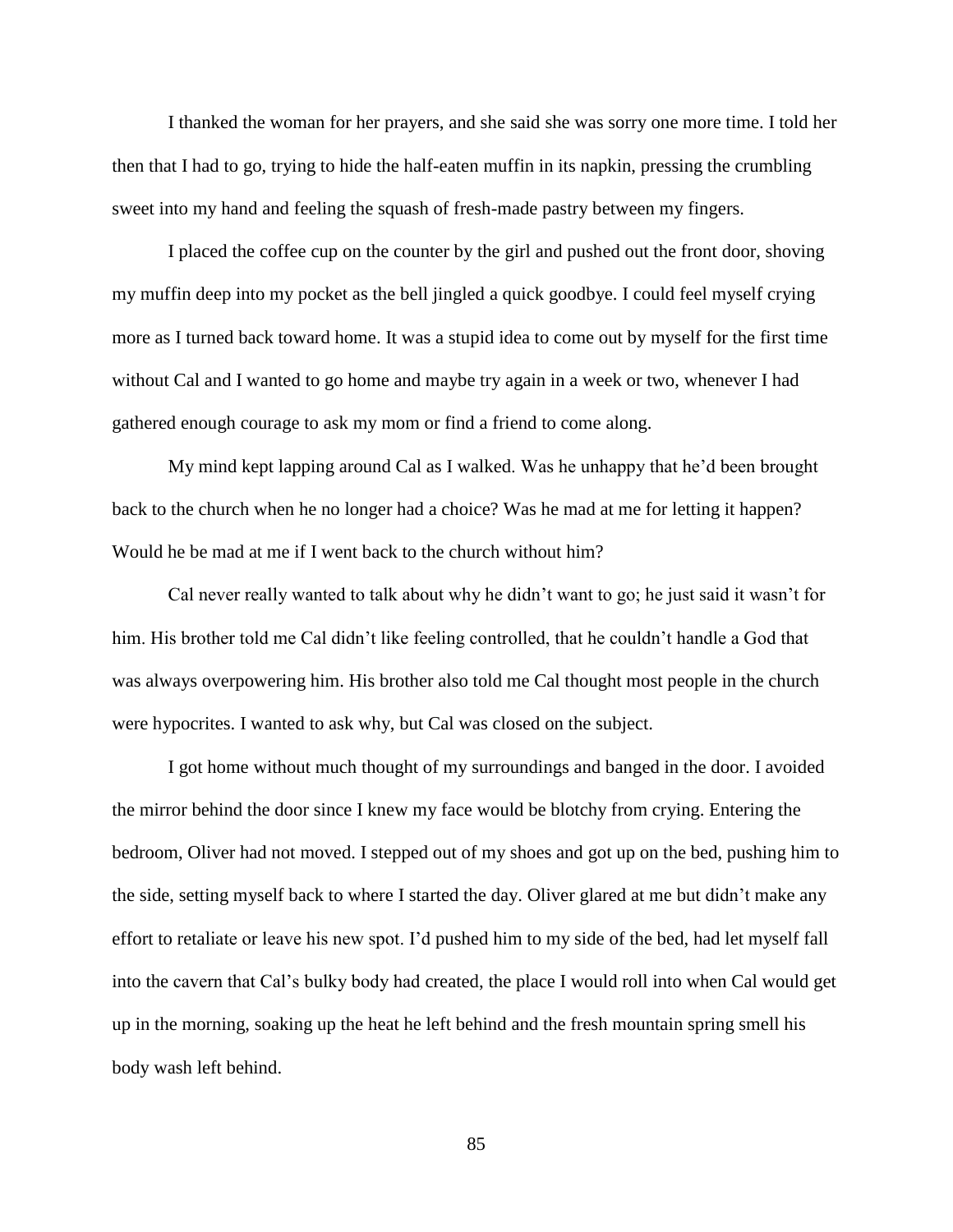After Cal had passed, I'd roll to his side all the same when I was half-awake in the time before dawn, and on the worst of the mornings, I would find the coolness a shock to my body, jolting me from that side, from that bed, from that emptiness I couldn't take. I tried to find what was left of him – his scent or even his hair, but the canyon he created on the mattress seemed to be all that remained.

I told myself again that I was not going to think of Cal.

I told myself that he'd be okay with church.

"Oliver, you think he'd let me go to church, right?"

Oliver didn't answer.

"I need people, Oliver. He'd understand that."

As I tried to hold a one-sided discussion with my cat about how okay my dead almost-

fiancé would be with me going to the church he didn't like, my phone buzzed.

A text from my mom.

"Stopped by your place. You weren't there. Good for you."

I pushed the phone away without replying. It had been 38 days. Maybe 39 would be better.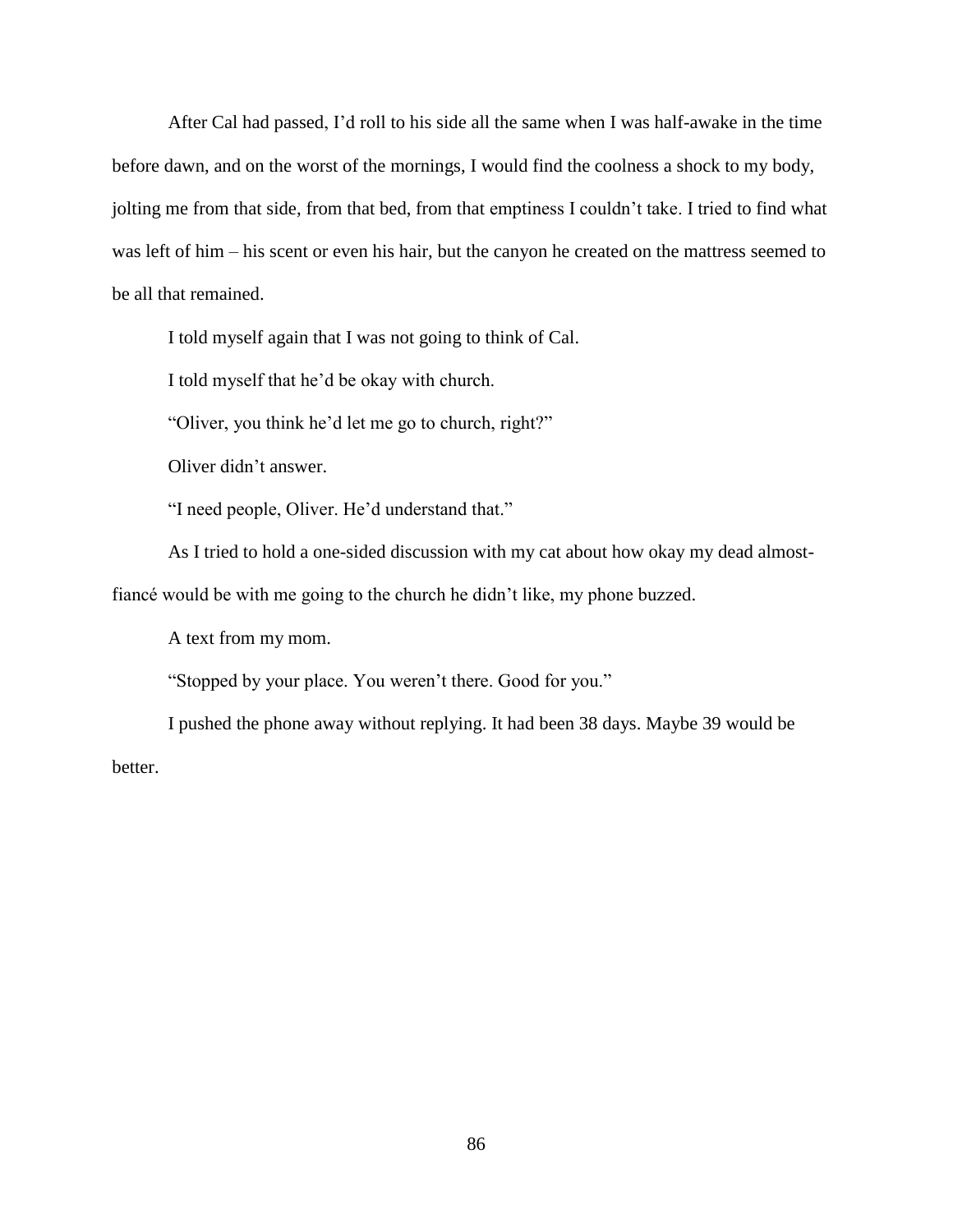### Week 7

Everyone is soaked as they walk into group this week. The rain outside is coming down in buckets instead of drops at this point. They come in as groups today, huddling under umbrellas and each other's coats as they make their way inside. I give everyone a chance to shed their outer-most layer before calling them over to me.

We're not in our usual circle this week. I've pulled out the whiteboard that's used to teach the sports teams that use this gym the plays they need to know. In front of the board I've placed one chair. The group gathers around me, some still shaking the wetness from their hair.

"Today," I tell them, "I want to focus on you."

The group shuffles. Jessie bumps into Paige and the two murmur to each other for a moment. The boys shove their hands into their pockets as they wait.

"Sometimes the hardest piece of grief is seeing yourself without the person you lost. We sometimes can't identify ourselves without them. So today, we're going to find out about ourselves from ourselves and each other."

I grab a stack of plain paper and black whiteboard markers.

"Write some things about yourself on these sheets of paper. You don't have to think about it too hard. I just want you to write down some things that will help us to see you as you do. Understand?"

The group nods and I tell them they've got about five minutes or so. I write down my own words: Wife, Widow, Shop Owner, Kind, Resilient, and on. I can hear the others writing, pausing to think, and continuing on, all bent over on tables or knelt next to chairs as they write.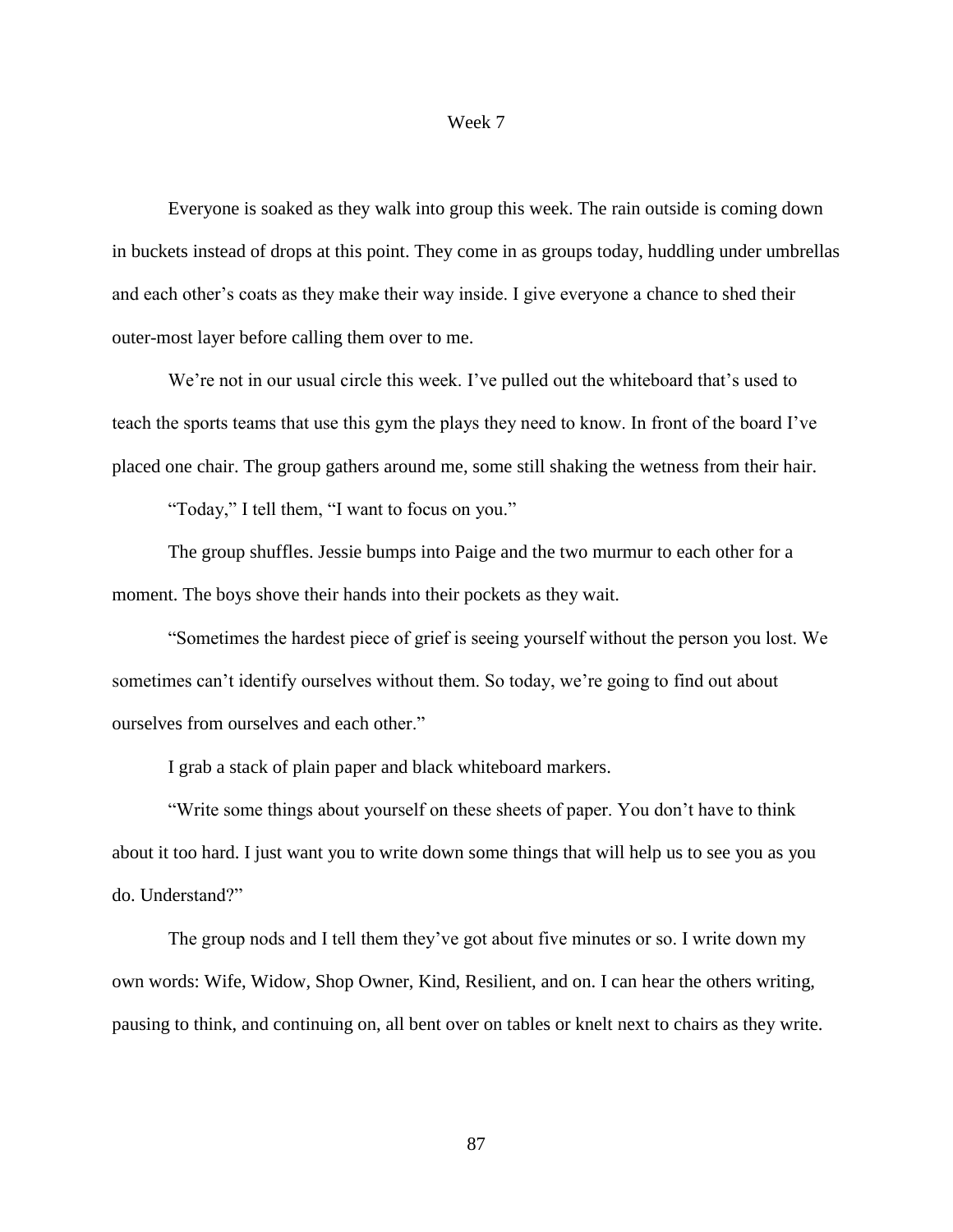When we're finished, I pull them back together and ask them to stand in a circle and hold their signs in front of them.

When they do so, I give them all a minute to look at the words they've labeled themselves as.

Paige has written "ANGRY" in the middle of hers with smaller words such as daughter, sister, friend, emotional, stubborn, and so on.

Danny has also written "angry" though not in the same way she has. They are staring at each other when I notice this, and I watch their expressions come to an understanding that they are more alike than they maybe knew.

Jessie's most noticeable words are "Mom without a daughter."

Darcy's words are all over. They range from her profession as a teacher to words such as stoic and gentle. Nothing is too terribly big; nothing stands out.

Ella has written "survivor" and "fighter" in big letters on her piece. I am only slightly surprised that all of Ella's words are at least somewhat positive.

Tucker's words are all over as well, though "musician" is the biggest. He doesn't smile much, just looks around at his group's words.

Once they have all had a moment to study each other's words, I ask them to listen for the next piece. I set my paper down and reach for a camera I had set on a chair nearby and point toward the chair in front of the whiteboard.

"One at a time, I want you guys to go up to the chair and sit. We will write words that we think describe you on the board behind you. You won't see until the picture has been taken. You'll hold your own words up for one picture and take one with just the words of others. Does that sound okay?"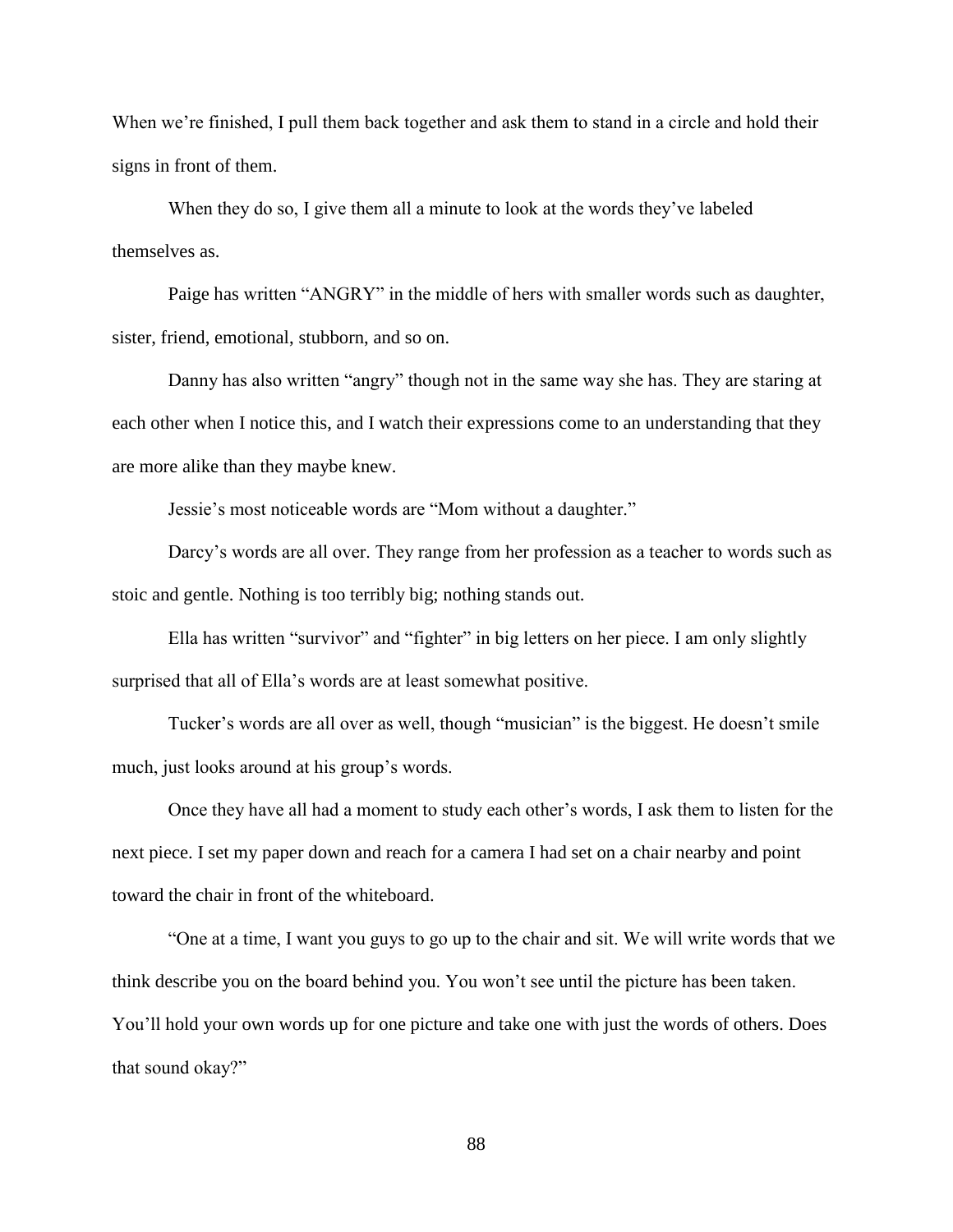The group shuffles and nods.

"Anyone want to go first?"

I don't have to wait long until Jessie is walking forward, settling herself into the chair with her own paper tucked into her lap. I let her sit for a moment before encouraging the others to begin to write their words about Jessie. I come forward myself, write the word brave so that it will show over her left shoulder, the one word I know describes Jessie, the one girl always willing to go first.

Once everyone has had a chance to write the words, I ask Jessie to hold up her sign. She does so and I snap a picture. I have her hand the paper off to Tucker and snap another of her before telling her she can turn around. The group smiles as Jessie reads through the words and reaches out to touch the words on the board. She seems particularly caught on the words "Gentle Soul" that I think Danny wrote.

After a few minutes, she turns to the group and asks for a group hug. We do so for a moment, all these people who have only known each other for two months, holding each other for a moment, before we break apart and work to erase the board.

Once erased, Ella steps up and sits. We do the same. I write quickly "resilient" behind her and watch the others write. Even though I've seen this done before, I am in awe by the careful way in which these young adults are picking their words for Ella. She seems so content to sit and wait, and laughs when Paige tousles her hair as she walks away from the board.

We go through the same steps again. First photo, second photo, look. Ella is about in tears as she reads through her words and we hug as a group again.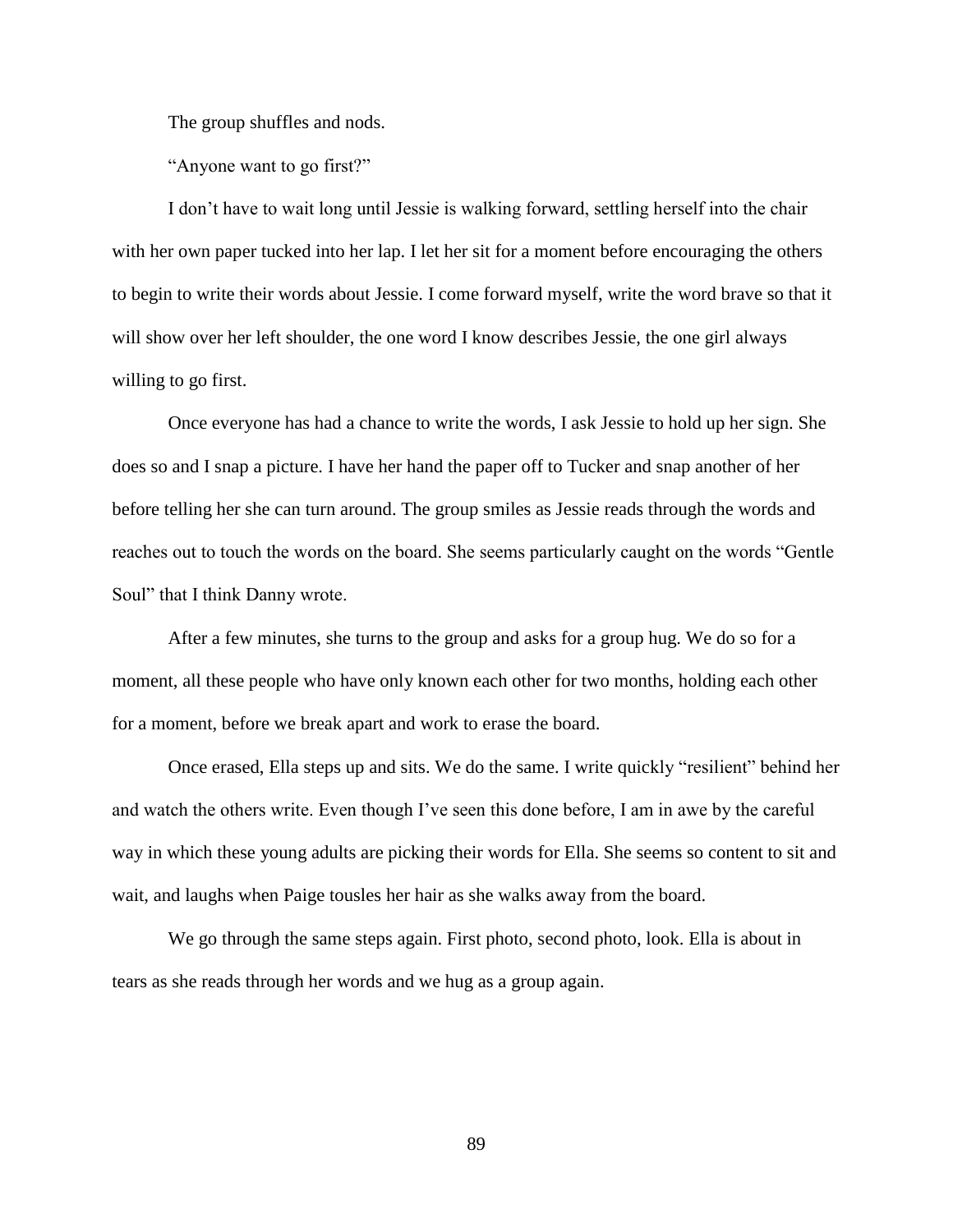This continues through each of the group members. No one hesitates to go up, and no one even tries to say something unkind. The room is warm and comfortable, as if we've been doing this for years.

When Tucker, the last to sit, has finished, the group all turns to me.

"You're doing this too, right?" Danny asks.

I smile. "Okay."

I sit and let my group write around me. I keep stiff to keep myself from peaking. When they've all stepped away, Darcy picks up the camera and snaps the photos. When I turn around, I am left speechless. The board has many words, and by the handwritings, it looks like everyone's written at least two words for me. Words range from gentle teacher to friend. Directly above my head, the word motherly love sits like a halo.

Turning back to the group, I ask for one last hug as well. As we pull apart, the group remains close to each other.

"I want you all to think about this. We were going to talk, but we ran out of time. I'll have the photos for you next time we meet, okay? So that should refresh your memories. Be prepared to discuss this experience."

The group leaves just as they came, in pairs under cover to beat the rain. As the door opens, the scent of rain leaks in. I clean up, erase the whiteboard of my words, though I linger before erasing my halo-word. I smile to myself as I gather my supplies into my bag and follow my group out into the rain.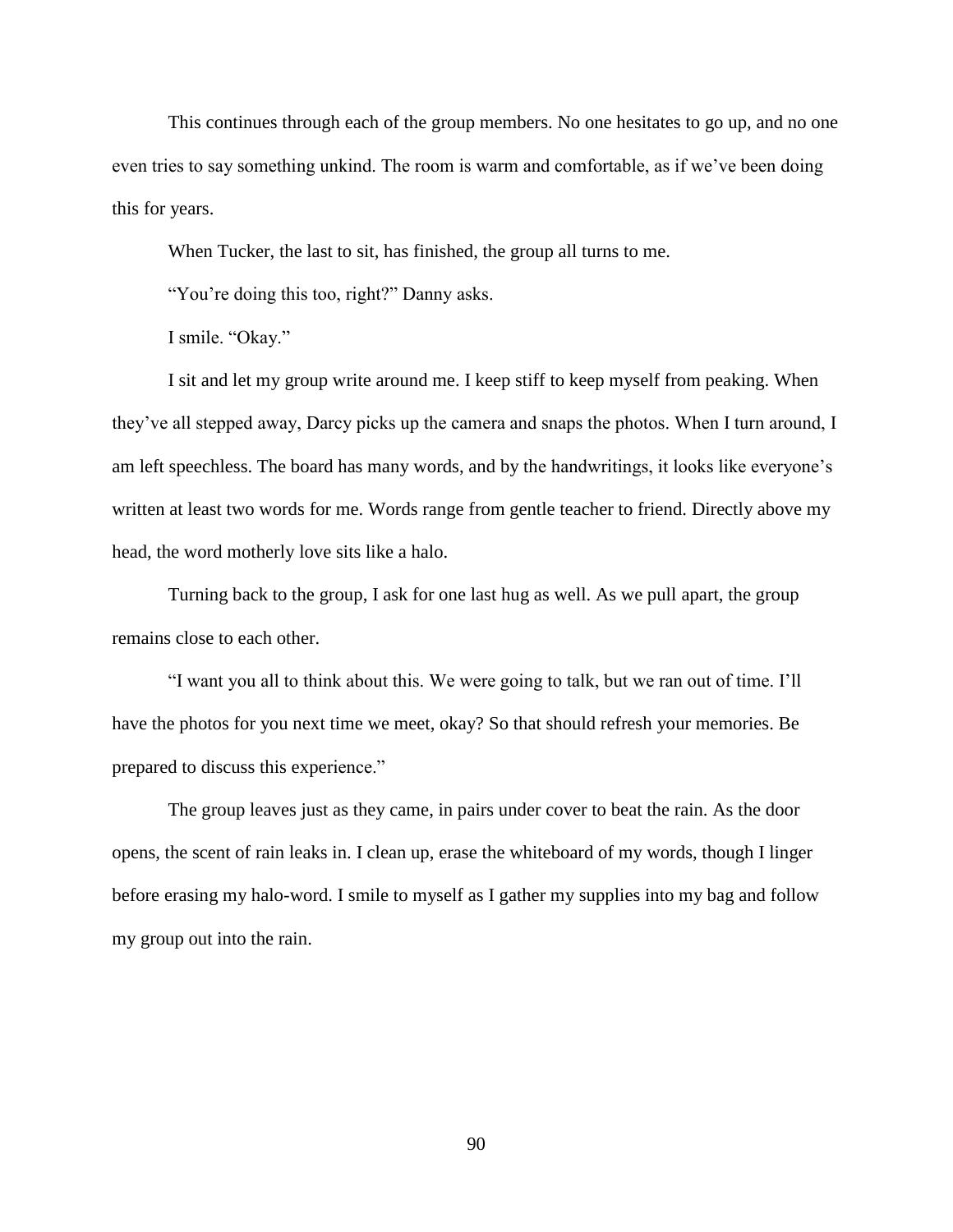## Out of the Woods

The fireplace was doing well to keep Bailey warm tonight, but not much beyond the dog's black body. He was just in front of me on the floor in front of the couch where I sat and seemed to be more than content to lay there and soak up all the heat.

My feet and nose were cold, and I shivered as the wind howled through the little cracks in our log cabin. Holding my coffee cup closer, I turned the lamp off next to me so I could see the snow falling outside. The house was silent beside the crackling fire and the creaking of the foundation from the wind. Bailey was snoring softly too, making up for the lack of another person's presence in the room.

On the mantelpiece above the fire sat the timeline of my life with Hunter. His smile on our engagement day through his smile on our last anniversary. I never let him forget a year.

Less noticeable to someone who didn't live there was a line of small wooden circles of wood cut from branches of trees that hung over top of a quilt my grandma had made us for a wedding gift. Four little circles were strung together, each with a small set of wings carved into the center and a name overtop. Hunter would make these during the week following each of our miscarriages. When I'd call him crying that my body was rejecting another baby, he'd come and get me, get me to the hospital, and within the next few days, we'd return home, return to a life with just the two of us. Each time, Hunter would tell me everything would be okay. The dark circles under his eyes would crease upward as he gave me a smile I knew he didn't mean before he would wrap me in a blanket and hold me until I fell asleep. Once I was asleep, he would slip back into his shoes and go to the woods. He would cut a branch from a tree surrounding our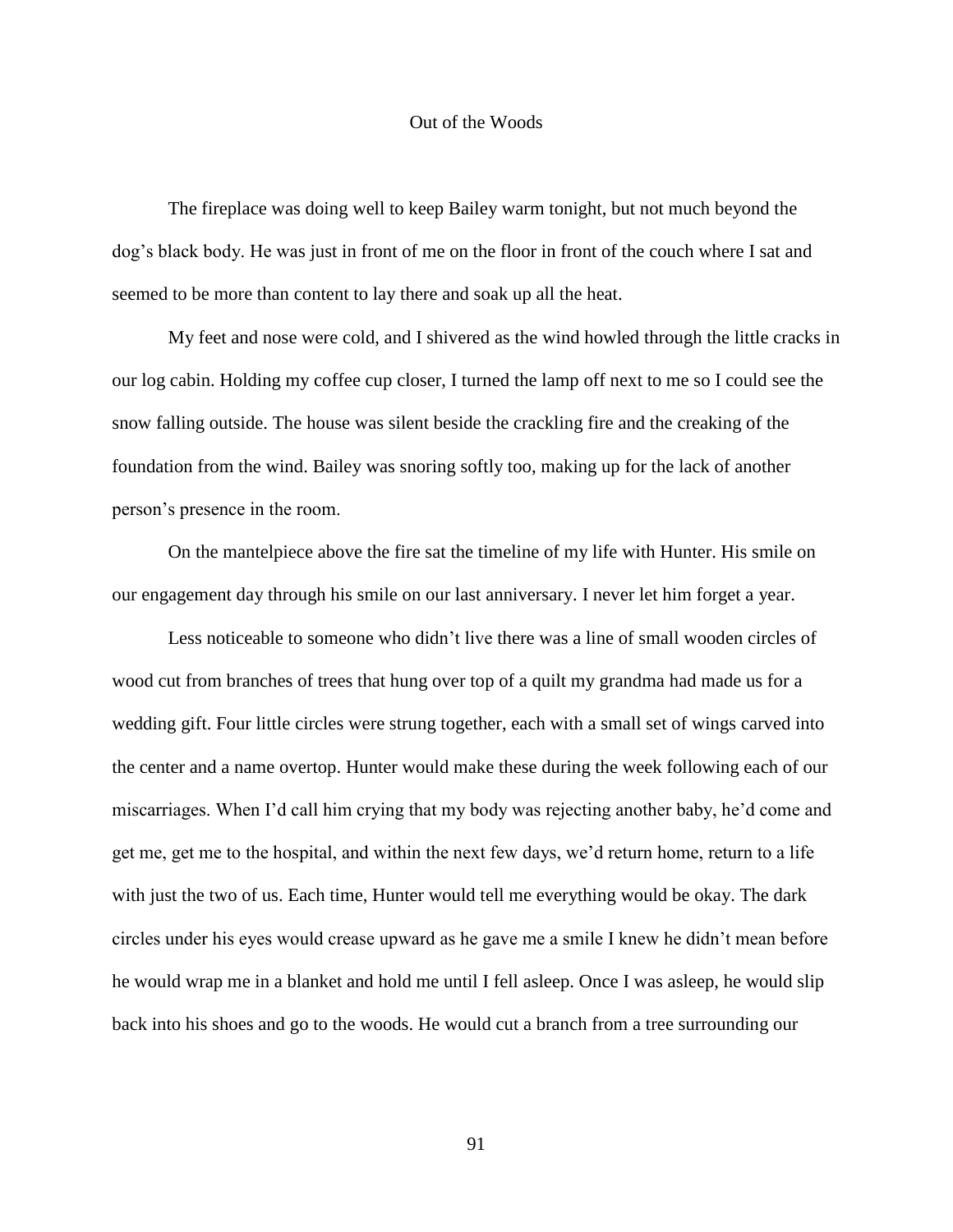property and use the small piece of wood to create a memorial while I laid in the quiet of a house we had hoped to fill with children.

I'd hung the last of the memorials up less than a month before. I had found it one evening when I'd come home from work on top of what I would soon know to be a note left by my husband that explained his sorrow and despair in the decision he had made in my absence. He couldn't handle the losses, he told me. Each one felt like he was letting me down. He hoped I'd forgive him. I had run through the house, calling for Hunter, screaming until my voice was cracking under the strain. Caught up in my own grief, I had failed to see that the strong hands that were holding me were becoming weaker with each loss.

I had found him that night in the workshop he almost lived in when he was working through his emotions. The place where he'd built a crib and a rocking chair, the place where he hacked and sawed at the wood he brought in from the forest until it revealed a statue or piece of furniture, something he could control the creation of. He was in the very back, his head cocked to the side as if he were sleeping. His car was parked inside that night, something he didn't normally do since it took up too much of the space he wanted to work in. It was running, the engine purring and alive while he laid there with nothing left inside of him.

I had collapsed there, my feet giving way, my hands falling to my side, gripping the small wooden circle he'd left me. I couldn't move and it took nearly five minutes before I realized I was screaming.

My body was stuck and my heart could only whisper his name as screams gave way to sobs.

Eventually, I was able to stand and trip my way back to the house. Bailey was barking, locked in our bedroom so he wouldn't follow Hunter out of the house. I had grabbed at my cell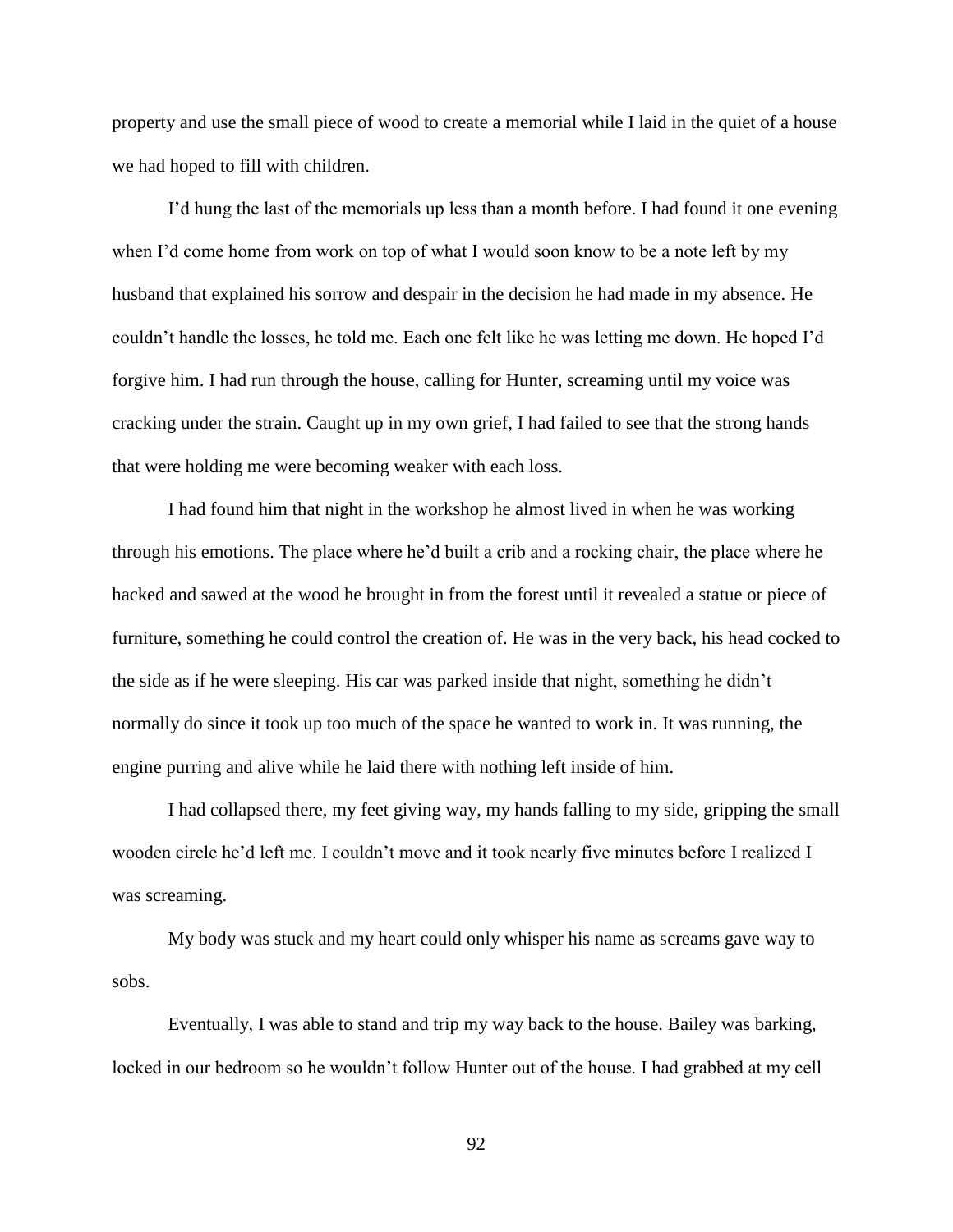and called 911. I had gasped details out to them the best I could. I had tried to find the words that would explain the despair I was feeling. When they came, they asked where he was, asked for his note, asked for the little circle. I kept giving them what they asked for, but all I could hear was the sound of the car echoing in the workshop.

I wanted to hide the words from these intruders in our home, hide the pain my husband felt in not being able to give me a baby, hide the guilt he had for not being able to protect his own family. I wanted to collect up the pieces of him I had left and disappear, pretend he'd gone to some convention again and would be back in the morning. But the officers kept me with them, asked me questions until I was shaking as my words ran dry. At some point, I'd collapsed on the couch. At some point, an officer handed me the small wooden circle back. At some point, I said enough and signed enough that they all left me. My family was still hours away then, so I was left alone.

As the fire continued to crackle, I got up. Stepping carefully, I avoided Bailey as I got up and flip the overhead light on. I walked to the quilt and stared at each of the circles: Baby Alex Maxwell; Baby Gillian Maxwell; Baby Arthur Maxwell; and finally, Baby Sam Maxwell. Each set of wings varied from small to big and had different sized feathers. Hunter had spent a long time making them perfectly. I had seen the attempts he decided weren't good enough in the sawdust pile in his workshop after we lost Arthur.

I traced my hands over the patterns in the quilt, different waves of purples, greens, blues, and yellows combining to make an abstract picture Hunter always thought looked like Bailey if he'd been painted by a crazy person. I always saw flowers, but Hunter said that was my job talking.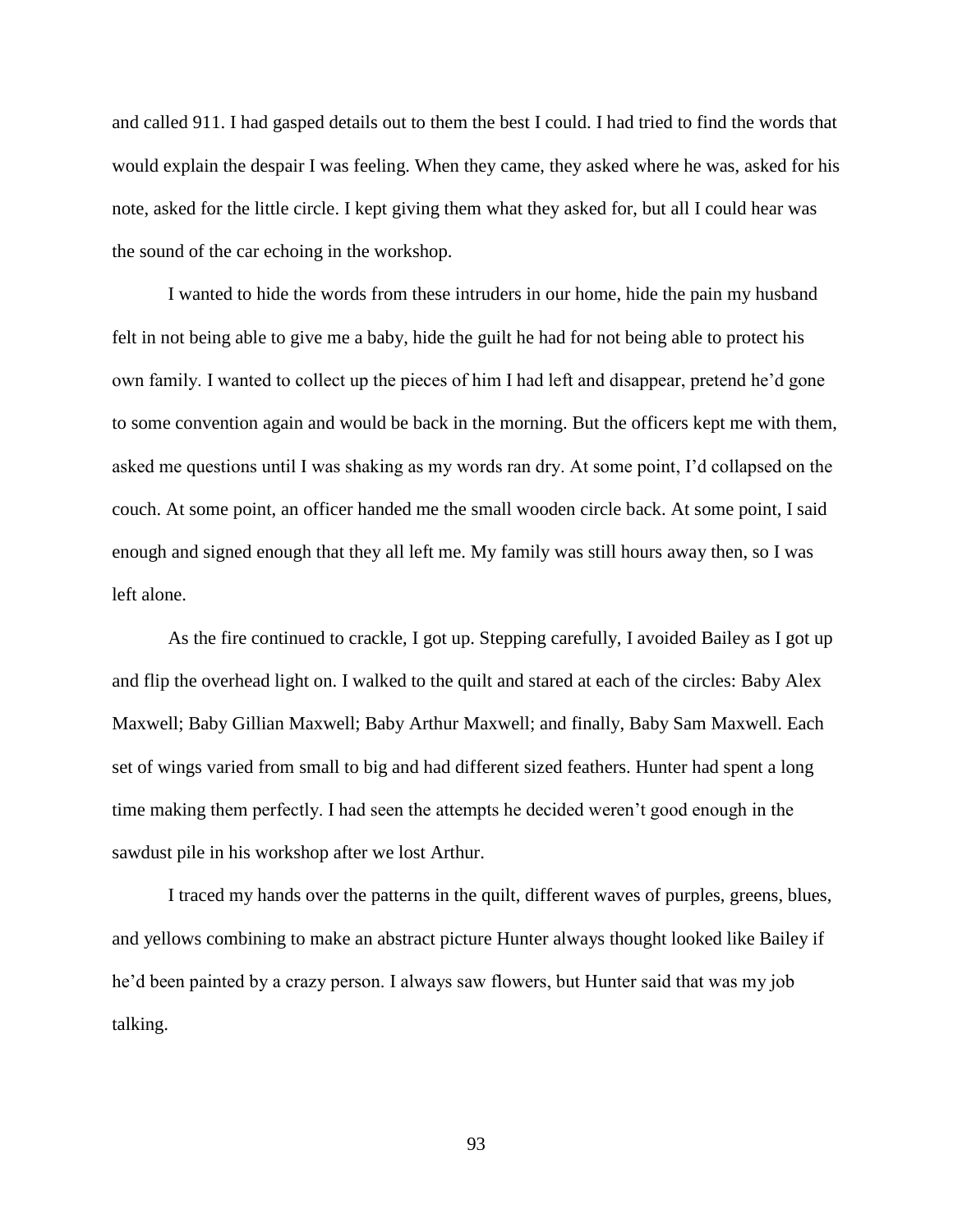We never talked much after coming home when we lost a baby. Hunter took it so hard, but he tried to show me that it wasn't my fault, though I knew part of the problem was my body's ability to care for the child. He'd spent so much time building me up that I didn't seem him fading away.

"We'll always try again," he'd tell me. "One day, this will work out for us."

I don't know when he stopped having faith. I don't know how I missed his change.

I stepped toward the window and heard Bailey lift his head to see what I was doing. He plopped it back to the floor and sighed when he was satisfied that I was only looking. As the snow fell, I tried to see the warm light that used to come from Hunter's workshop in the yard, a detached garage he filled with wooden creations. I tried to see his silhouette bowed forward as he carved into the wood or making its way back to the house. I tried to see him coming in, covered in snow, pleased that he'd finished another piece and was taking it to town the next day to try and sell. The last piece he'd finished was a square coffee table with eight drawers, two on each side. He'd polished the cherry wood to shine bright, and the drawers opened as if they were lined with silk. He'd asked if I wanted it, and I said no, that I wanted someone else to see the beauty of this thing. Since we were so far out of town, we were rarely the ones to host any hangouts with our friends and his creation deserved more recognition than two sets of eyes could give it.

Hunter had smiled and agreed before asking me to help lift the table into the back of his truck. Two days later when I found out I was pregnant again, Hunter had a panic attack that the strain of lifting the table would make it hard for this baby to make it. He fussed over me and tried to make me stay put. It took me hours to calm him enough to help him understand that I could still do things for now, that I would keep myself safe for this baby. After that, he made sure a friend was always around when he finished a project so I wouldn't be tempted to help.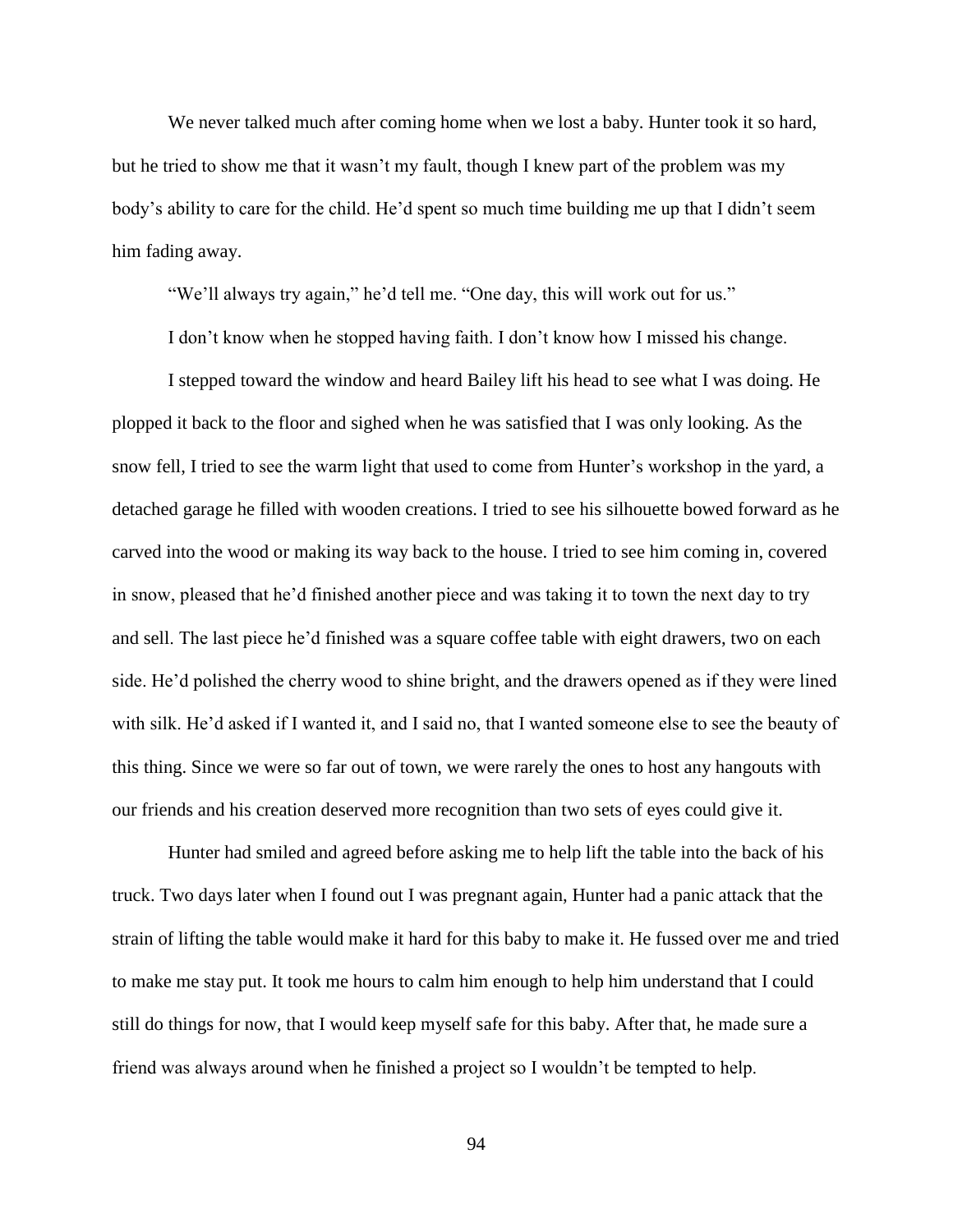I pulled away from the window fast enough that Bailey sat up again. He looked at me and waited for my next move. I wanted to go to the workshop, though I didn't know why. I wanted to be back around Hunter.

I pulled on my boots and trudged through the snow, flashlight and dog in tow. I pushed on the door and welcomed the familiar smell of sawdust, still smelling as fresh as if he'd cut into a new piece of wood that morning. I shut myself and Bailey into the workshop and looked around. Hunter could've been here hours ago. Like he left shoes around the house, he left tools wherever he last used them. There were bits of wood that had been cast off emerging pieces of work all around my feet like landmines. It was like he'd never left.

I dug my fingers into the sawdust pile and lifted a small pile to my face. The smell engulfed my nose, made me want to sneeze, but I held it there, sucking in the scent that followed Hunter like cologne. As I let it drop, I stepped around to the other side of his main work table. Bailey had taken up a small wooden piece and was chewing under the table, accustomed to his place in that shop. I walked in circles around the workspace, pacing and touching the unfinished work, the tools, the places Hunter touched so much.

After a third loop around the table, I noticed a circular piece of a stump that Hunter had sawed away during his work on a chair he'd done for a friend last week. I walked toward it and lifted it into my hands. I didn't know what type of wood it was, if it was valuable or something he plucked off our property. Either way, the weight felt sturdy in my hands.

I laid the wood onto the table. It was about six inches tall and nine inches across, less than two inches thick. I grabbed a small knife that Hunter used at the beginning of many of his projects and made a dig into the wood. It was barely a straight line.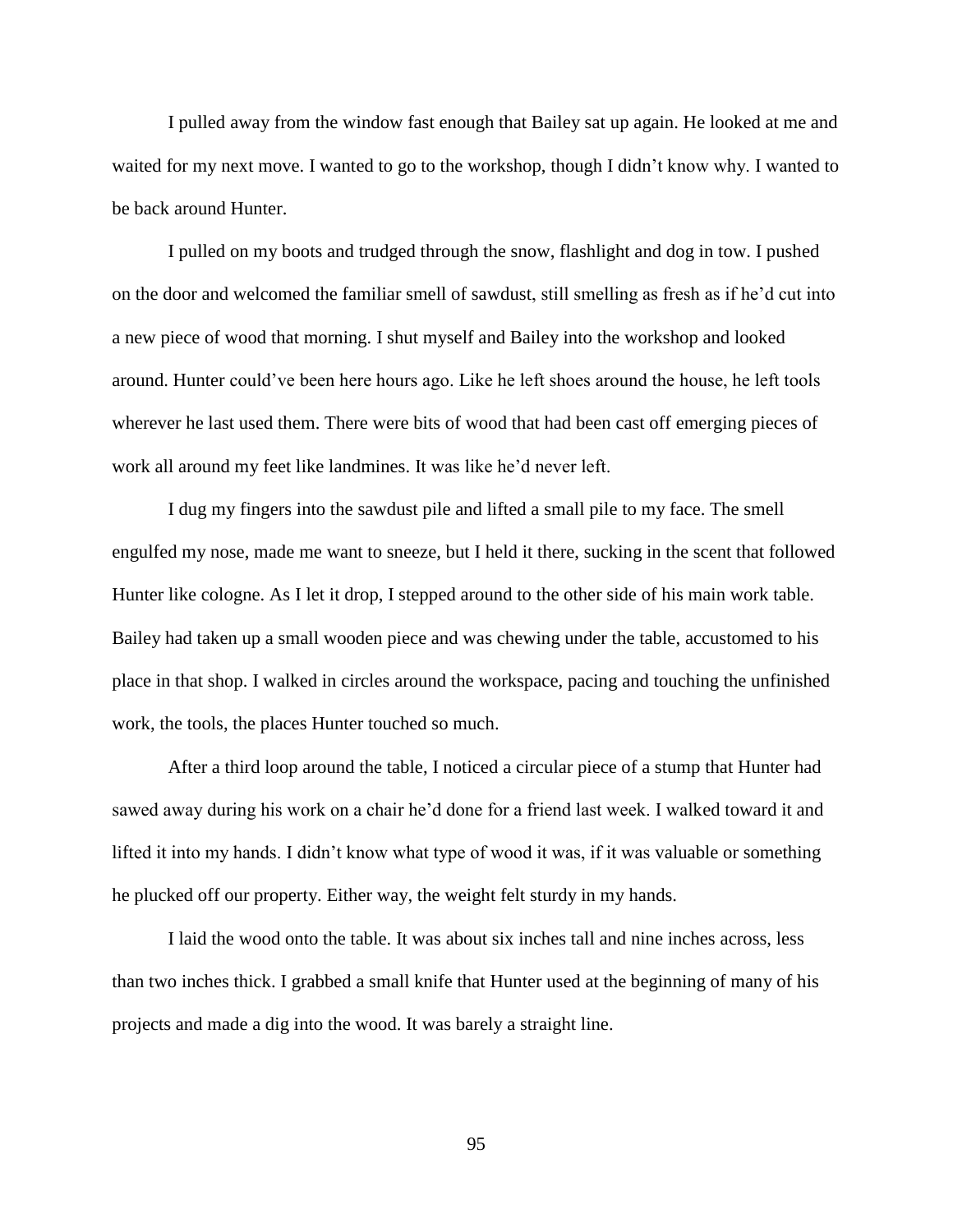I dug again perpendicular to that and dug a third time parallel to the first line. An 'H' formed, though it looked like a first grader's writing. I kept going, digging the letters into the wood with as much precision I could. I got through his name and noticed I had started to go down on the wood as I wrote, making the name bow more forward with each letter.

When I was satisfied with the letters I had made, I began to make small curved lines, connecting them together as best I could. I wanted these to be wings, but I didn't know how Hunter did it. I wanted to grab another tool, but I wasn't sure how each of them worked exactly, and I didn't want to mess up any more than my lack of experience had already made me. I took my time and tried to make the sides even, though the right wing was curled in more than the left.

The chips of wood released a fresh perfume of sawdust, making my eyes water. I blew away the sawdust every few minutes, the progress of my work appearing underneath the dusty glow. Once the curves were there, I drilled a hole in the top where I would be able to attach my creation to the line of wooden pieces inside. I then grabbed the wood stain and a paintbrush. I mixed the stain around before laying it onto the wood, slicking my wrist back and forth until the pattern stood out against the darkening wood. The bitter smell drifted upward, coated my face with its sticky tinge. My hands quivered with the motion and I shook when I got close to the lines, worried I may go too far. I took much longer than Hunter would have.

Once finished, I took the still-wet piece into my arms and called the dog. We headed back through the snow and toward the house. I didn't know what snow might do with wood stain, but I didn't really care at that point. I just wanted it with me.

Inside, I stepped out of my shoes and headed toward the fire, still crackling with life even though I had been absent for over an hour. As I sat down, Bailey panted behind me, sending bouts of hot air into my ear. I laid the wood down in front of the fire, crossing my legs in front of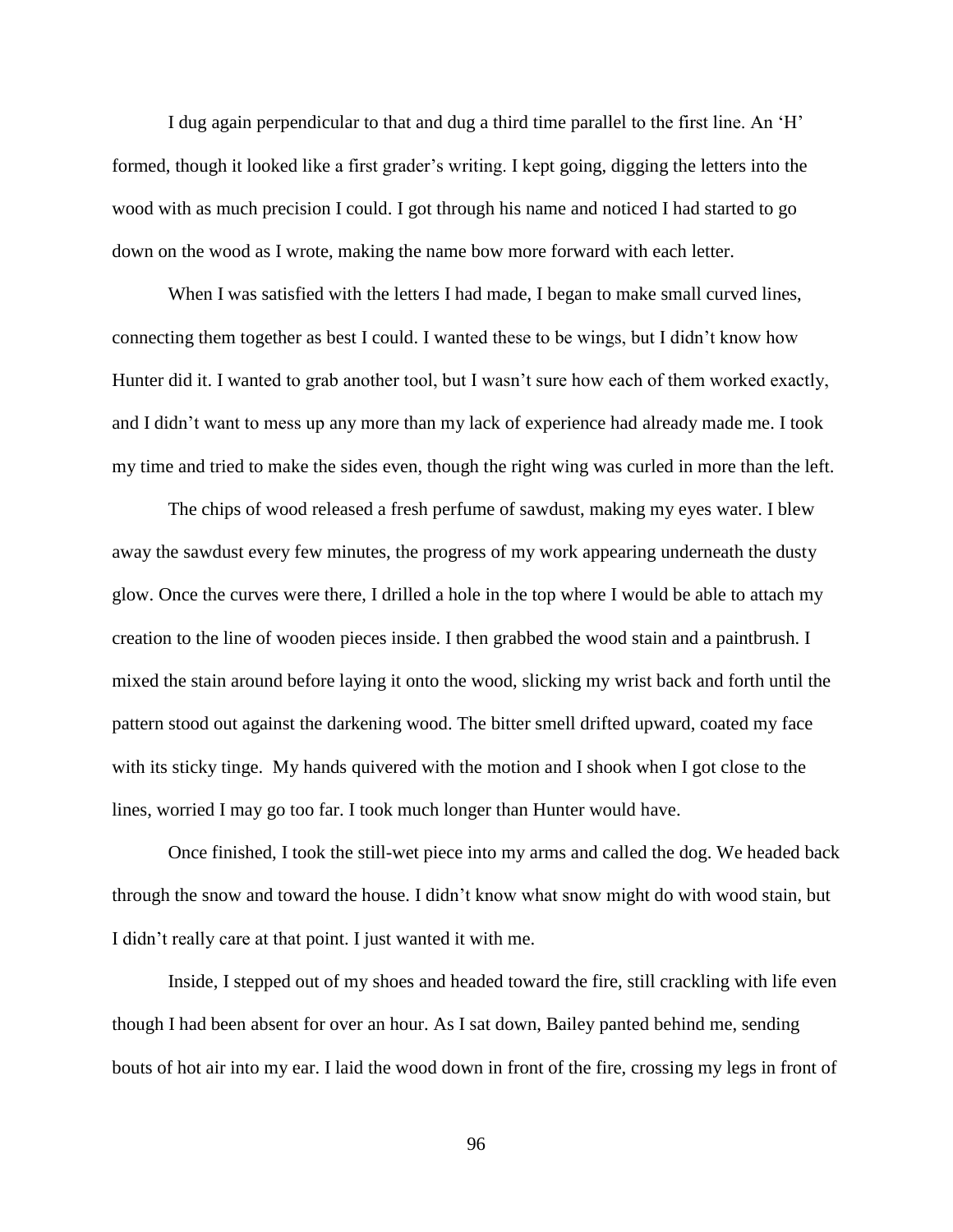me. When Bailey saw that I wasn't planning to stand anytime soon, he twirled around and laid against my back. I watched the fire move in the reflection of the wood stain. I kept myself from reaching out to touch the glistening surface in hopes that it would dry fairly smooth. I traced my finger along the rim of the wooden piece, pushing it back and forth as I waited for it to dry.

My thoughts hummed between Hunter and the babies we'd lost. I never thought I'd end up alone in this place. With the thoughts I'd been having before Hunter's death, I had wondered at times if he would be the one left behind when I finally gave up. I never thought I'd have to do so much without Hunter at my side and maybe that was how I missed his despair. The anger hadn't come yet, but the counselor I saw said it would most likely come at some point. Right then, all I knew was that I wanted my husband back.

About two hours passed in what felt like minutes. My legs were hot, but I didn't want to move away. I finally reached out and touched the wood. It was still a little tacky, but it felt mostly dry. I shooed Bailey away so his fur wouldn't get caught up in the stain and reached to the top of the quilt, grabbing the line with all my babies.

I took Arthur and Sam off the line and grabbed for Hunter's piece, placing it on the line before returning my most recent babies to the line by their dad. The line was much heavier with Hunter on it, and I wondered how long it would hold on the wall. But I stood on the chair in front of the quilt anyway and lifted the line back to its hooks.

Climbing down, I stopped to look at the names in front of me. My eyes filled with tears. My heart was crying for Hunter to come back, for my babies to live, to have my family in place where I could reach them. I curled myself into the chair that sat at the bottom of the quilt and wished myself to feel the weight of my family above me.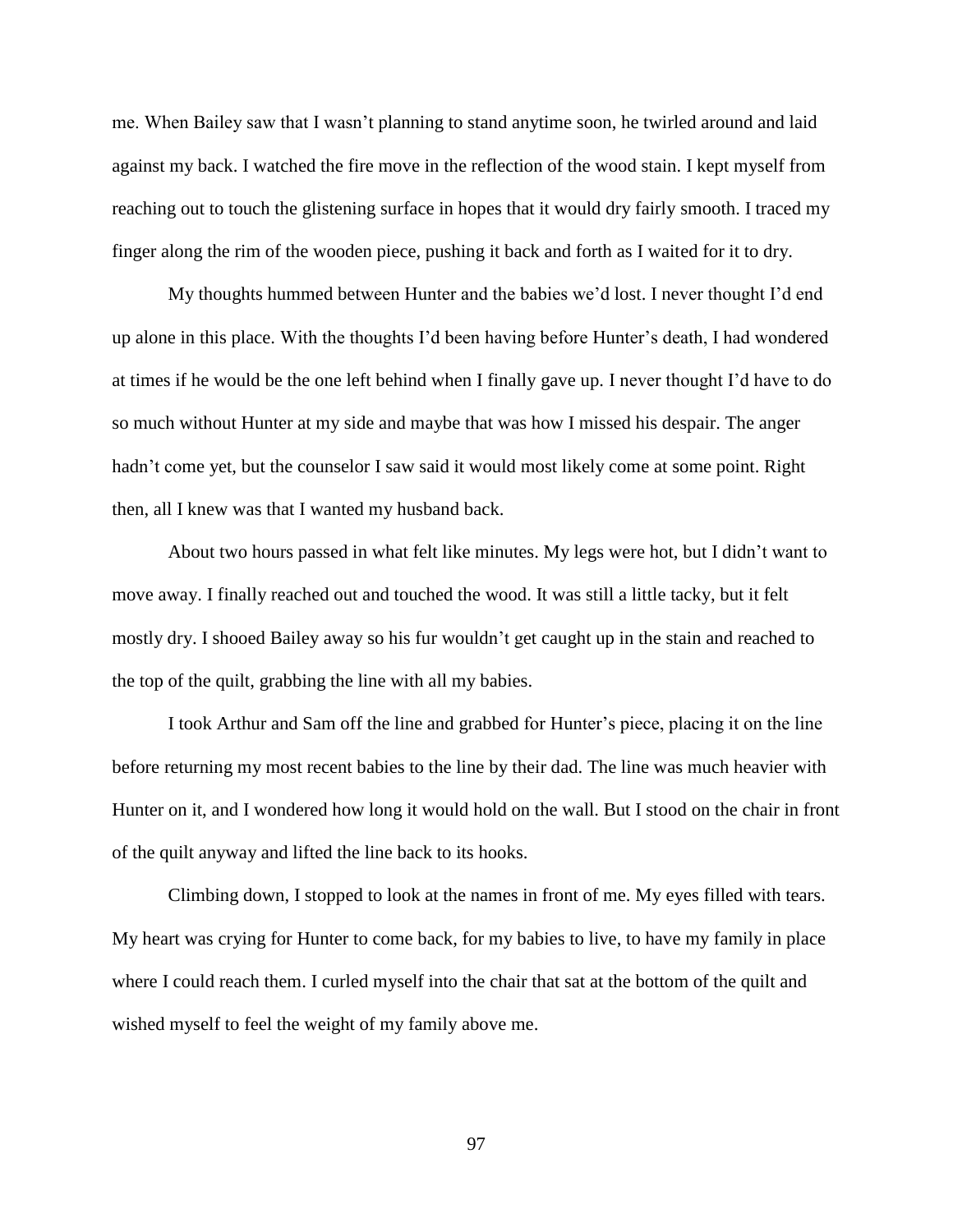I watched the fire crackle as Bailey came back and settled in front of me, still panting. I wasn't crying, though I thought I should be. I didn't know what to feel. I just hoped that, like their names upon my plaques, my family was now out of the woods.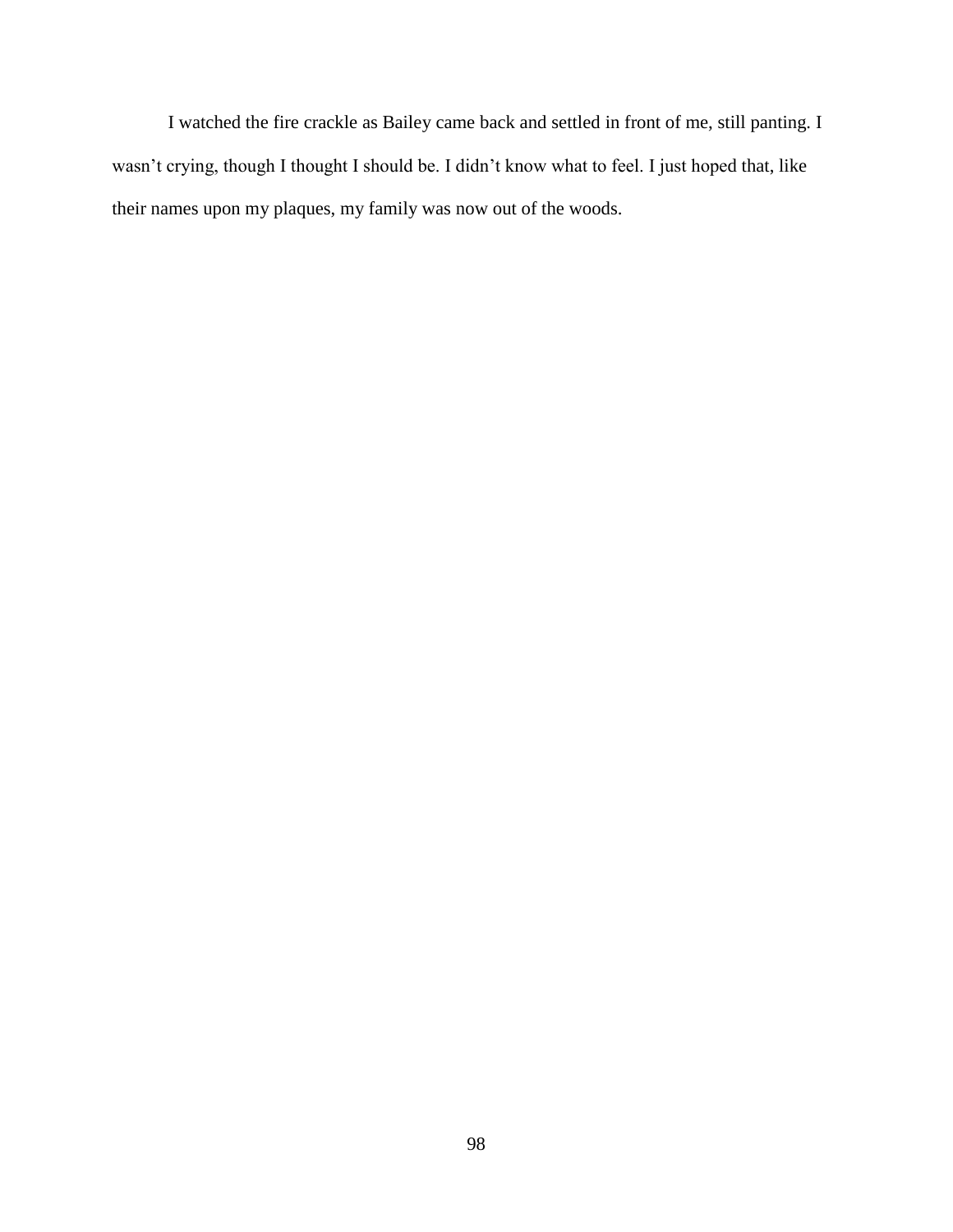### Week 8

Tucker's getting out of his car at the same time I am when I arrive this week. He smiles at me and saunters toward me instead of toward the steps. He still doesn't smile much, but his frown looks less intense.

"How are you, Tucker? How was your week?"

In typical Tucker fashion, his answers are short. "Good. My band practiced a new song."

After a beat of silence, Tucker stops our walk toward the stairs. "Can we stay outside again today?" he asks.

I nod. "If everyone is okay with it."

Tucker breaks a smile and he and I stand midway up on the steps as we wait for others to arrive. The group is receptive to staying outside since it's warm again today, so we sit on the stairs, two rows higher than the day we were misplaced. I pull out the pictures I promised and pass them out. People share their photos with each other and smile at the expressions caught on their faces paired with the words behind them.

"The most surprising word I see," Danny says, "is kind. I don't feel kind." He shakes his head. "Who wrote it? Can I ask that?"

I let the silence sit to see if the writer will identify him- or herself. I see Ella glance at me for approval before raising her hand. "You apologize and try to help when you can. If that doesn't make you kind, I don't know what does."

Others jump in and second Ella's remarks. Danny smiles in such a way that I think we'd see a blush if his skin was lighter. He listens but doesn't ask anything more.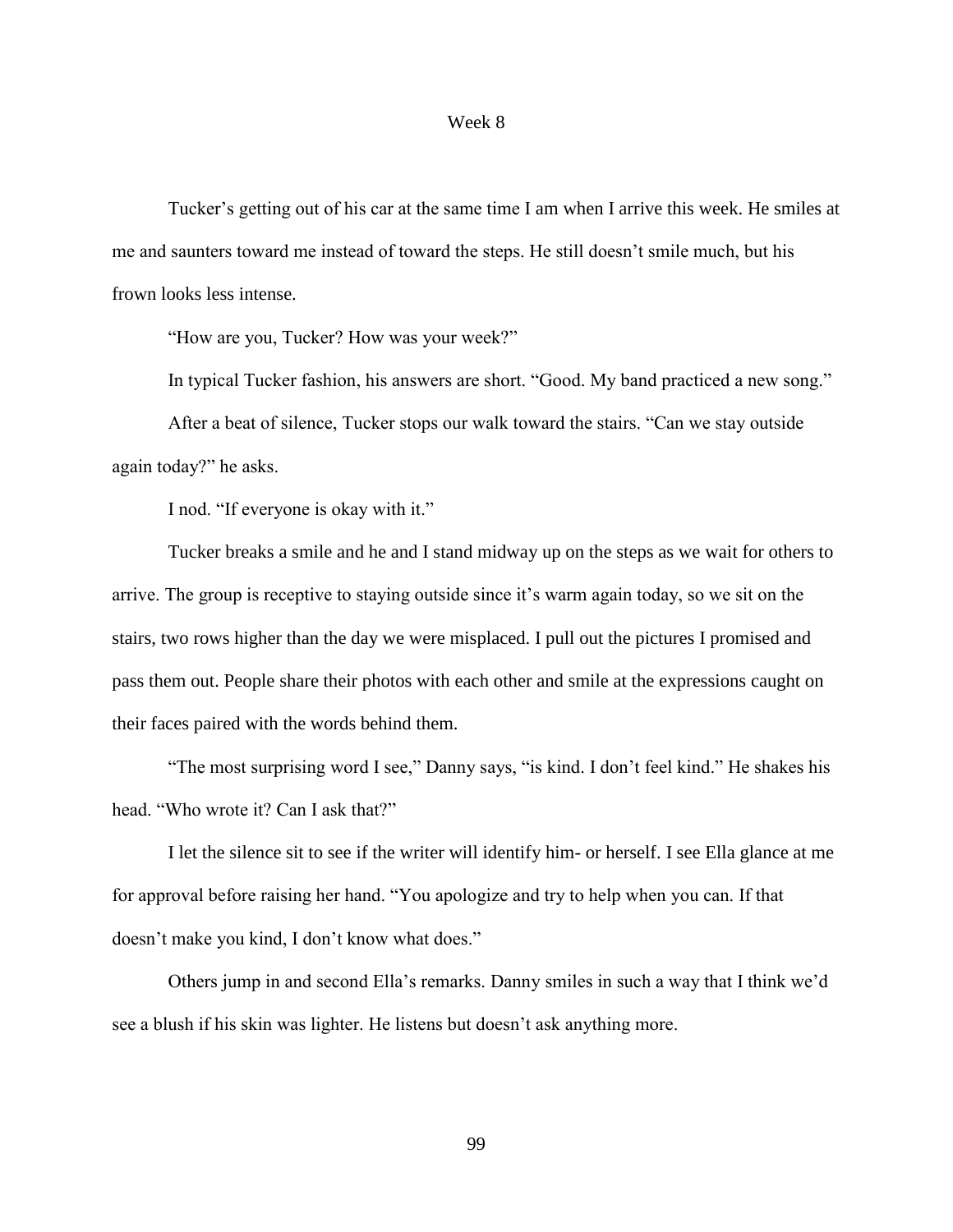After the talk has died about this, Darcy speaks up. "I always hoped people saw me as passionate," she says. "I want to show people the world. Megan knew that and encouraged it in me. That's something I think I got from her."

The group nods in silence and takes this in.

"I got my steadiness from my brother," Tucker says after a moment. "Robert definitely knew how to hold his ground. I learned that from him, and I'm glad it shows."

The group takes turns in asking about their photos, explaining the words they knew they'd see and the others that were a surprise. The talk is calm and spins from what we've labeled each other to what they've been called before to how they seem themselves.

About midway through the session, I see Paige pause and look at me. Danny's and Jessie's gazes follow.

"What words did you write for us?" Paige asks.

I smile and start with Paige. "For you," I say, "I wrote growing, because you're always trying to better yourself."

I turn my torso to the left toward Tucker. "You are quietly strong. Even when you don't say much, I know you're taking everything in and you are going to make it."

To Jessie, I say, "You are brave. You've never hesitated in going first, in taking the steps that are needed to keep you going."

To Ella, "You are resilient. You've never lost your joyous spirit."

To Danny, "You are strong. You've lost your only family and you keep fighting."

To Darcy, finally I say, "You are loving. You don't want to forget just to get better. You want to grow from it."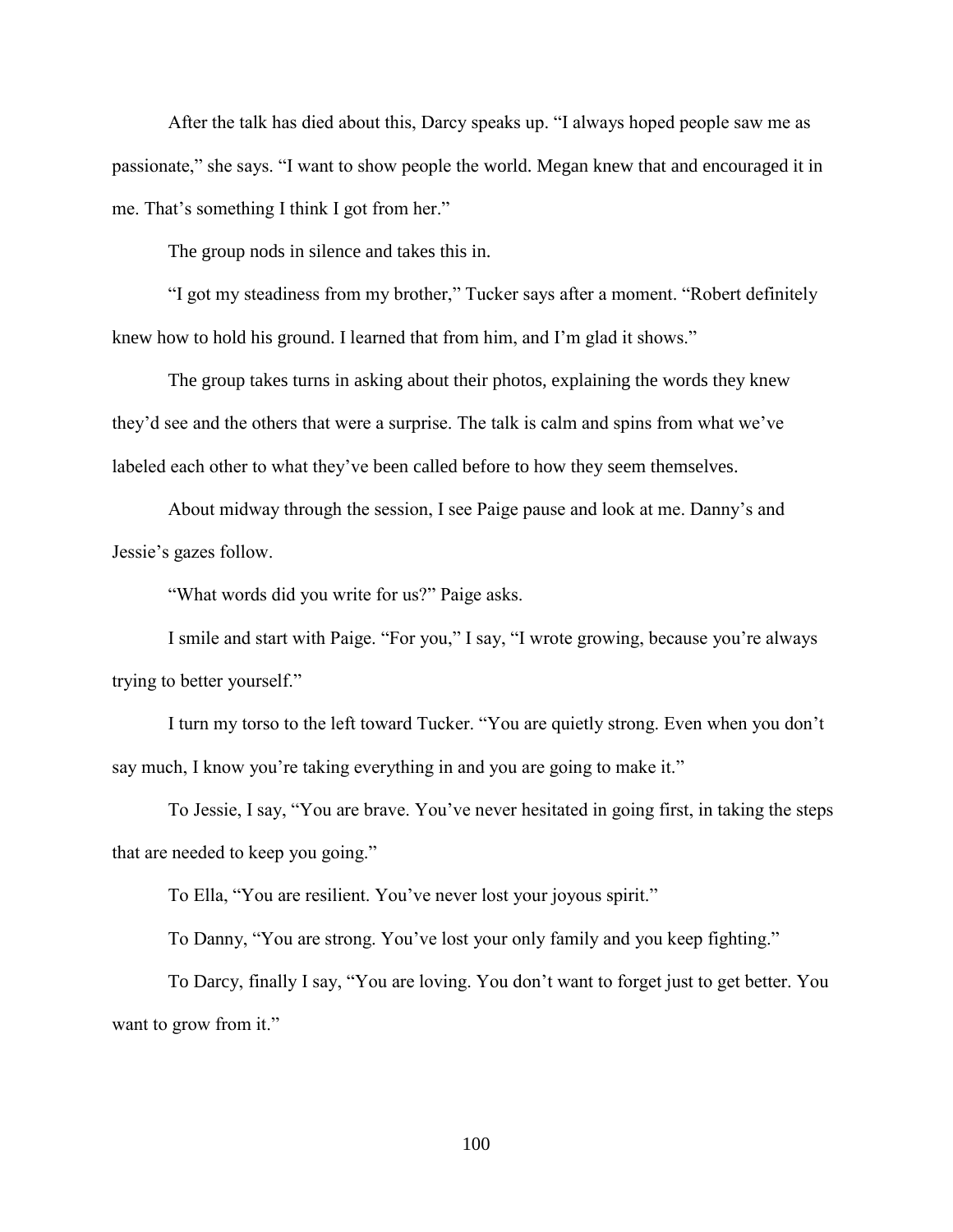The group waits in silence for me to say more, but I'm out of words for the moment. I want them to pick where we go next.

"What was your favorite word?" Ella asks.

I take a moment before answering. "Motherly love."

Ella smiles at me. "That's fitting."

I don't ask who wrote it. I let this sit for a minute before asking if there's more the group wants to do. It sounds as if they feel comfortable with stopping here today.

"Okay," I tell them. "We'll stop here then."

The group nods and begins to stand. We walk down the stairs, some stretching and some raising their heads to take in the sunshine.

As we splinter off at the cars, I wave to the ones I still see. "I'll see you all next week," I tell them.

The cars roar to life and I listen the ebb and flow of the motors as they pull away, smiling to myself at the group of us that have come together, the group of us that have remained.